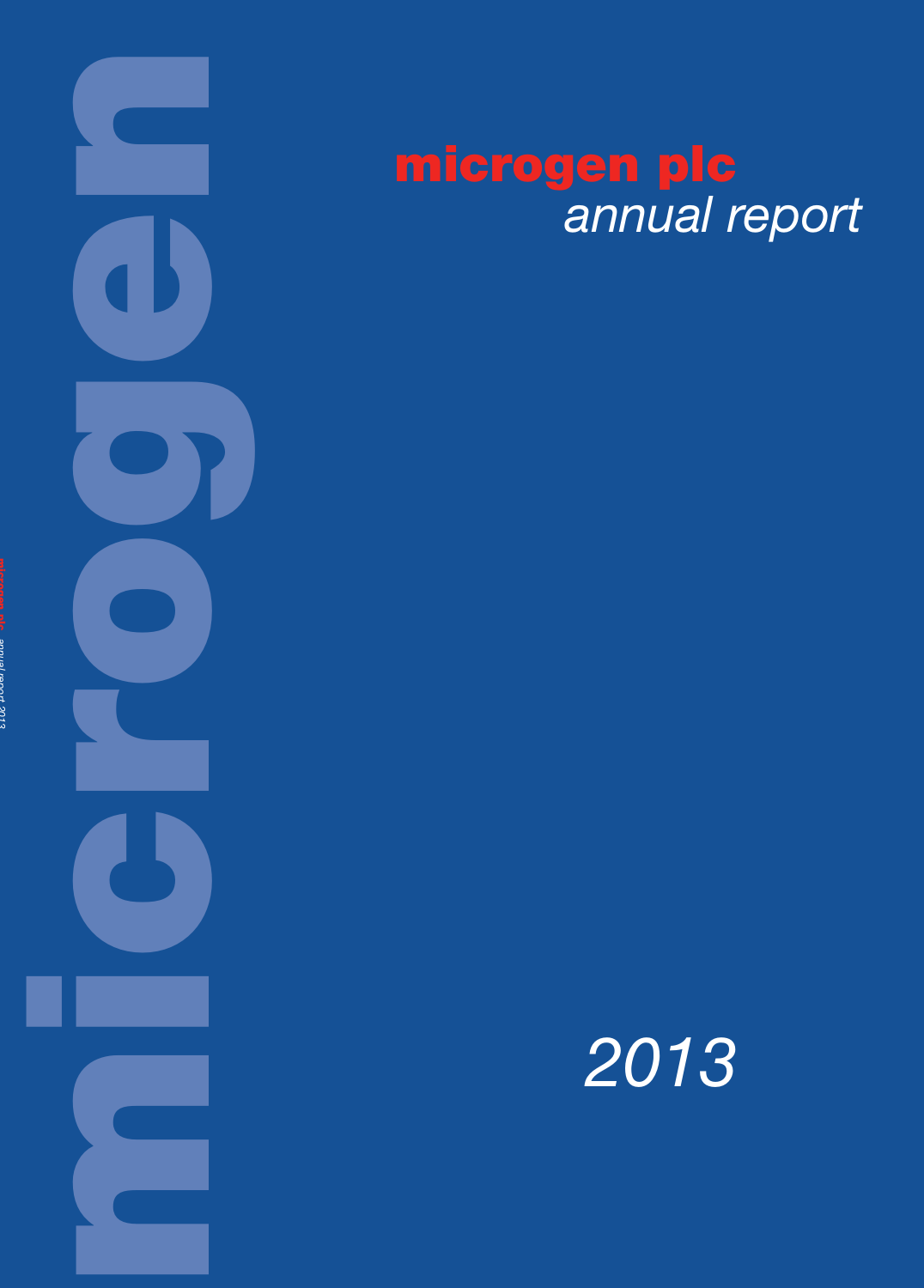### *Directors, Senior Management*

*and Advisors*

### **Directors**

#### **Martyn Ratcliffe**

#### Executive Chairman

Martyn Ratcliffe was appointed a non-executive director of Microgen plc ("Microgen") on 7 May 1998 and Chairman on 31 July 1998. Mr Ratcliffe is also Executive Chairman of Sagentia Group plc.

#### **Philip Wood**

#### Group Finance Director

Philip Wood was appointed Group Finance Director on 2 January 2007. A Chartered Accountant, Mr Wood spent seven years with AttentiV Systems Group plc and its group companies during which time he, as Group Finance Director, oversaw the group's flotation in 2004 and subsequent acquisition in 2005 by Tieto Corporation.

#### **Peter Bertram**

#### Senior Independent Non-Executive Director

Peter Bertram was appointed as a non-executive director on 3 October 2006 and Chairman of the Audit Committee on 1 May 2007. On 19 April 2011 Mr Bertram was appointed as the senior independent non-executive director. A Fellow of the Institute of Chartered Accountants in England and Wales, Mr Bertram is also Executive Chairman of Phoenix IT Group plc and Chairman of Ten Alps plc.

#### **Vanda Murray OBE**

#### Non-Executive Director

Vanda Murray was appointed as a non-executive director on 1 September 2011 and Chair of the Remuneration Committee on 1 January 2012. Ms Murray was Chief Executive Officer of Blick plc from 2001 to 2004 and is currently non-executive director of Carillion plc, Chemring Group plc, Fenner plc and The Manchester Airports Holdings Limited.

#### **Peter Whiting**

#### Non-Executive Director

Peter Whiting was appointed as a non-executive director on 2 February 2012. Mr Whiting has over twenty years' experience as an investment analyst, specialising in the software and IT services sector. He joined UBS in 2000, led the UK small and mid-cap research team and was Chief Operating Officer of UBS European Equity Research from 2007 to 2011.

### Senior Management

#### **Tom Crawford**

#### Managing Director, Aptitude Software

Tom Crawford joined Microgen in 2003 and was appointed Head of Aptitude Software USA operations in 2010 before being promoted to Managing Director of Aptitude Software in 2013, a role that divides his time between Boston and London.

#### **Simon Baines**

#### Managing Director, Financial Systems

Simon Baines joined Microgen in 2010 as Managing Director of the Financial Systems business, prior to which he worked in private equity covering financial services technology companies.

#### **Anjum O'Neill**

#### Company Secretary and Group Legal Counsel

Anjum O'Neill was appointed as Company Secretary on 7 October 2008. Mrs O'Neill joined the Group in 2004 and has held the role of Group Legal Counsel since 1 March 2007. She is a Solicitor of England and Wales.

#### Independent Auditors

PricewaterhouseCoopers LLP Chartered Accountants and **Statutory Auditors** 1 Embankment Place London WC2N 6RH

#### Financial Advisors and Stockbroker

Investec Bank plc 2 Gresham Street London EC2V 7QP

#### Financial Public Relations

FTI Consulting LLP Holborn Gate 26 Southampton Buildings London WC2A 1PB

#### **Registrars**

Capita Registrars Limited The Registry 34 Beckenham Road Beckenham Kent BR3 4TU

#### Registered Office

Old Change House 128 Queen Victoria Street London EC4V 4BJ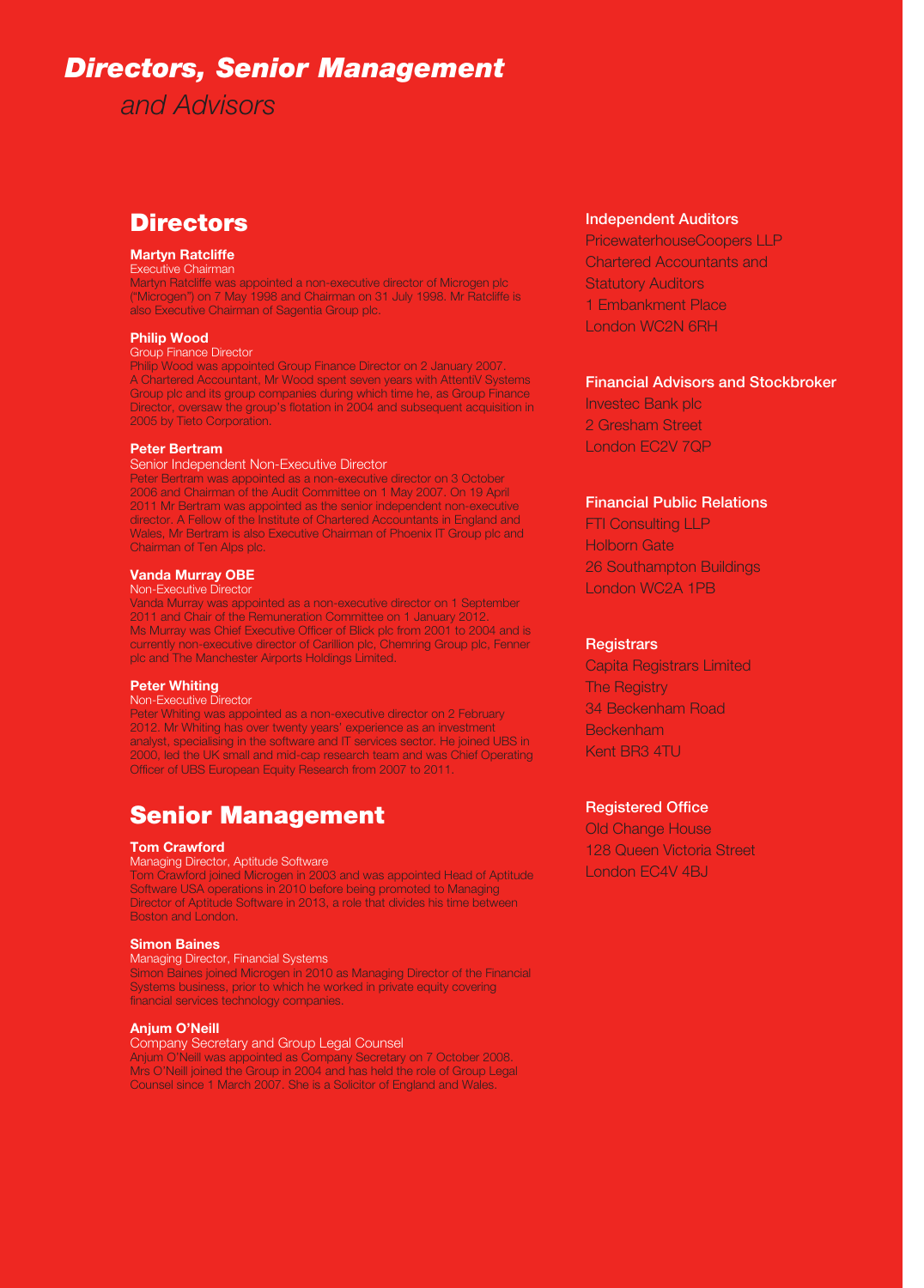

#### **STRATEGIC REPORT**

- Chairman's Statement and Group Strategy
- Aptitude Software Report
- Financial Systems Report
- Group Financial Performance and Finance Director's Report
- Report of the Directors

#### **GOVERNANCE**

- Corporate Governance Statement
- Directors' Remuneration Report

#### **FINANCIAL STATEMENTS**

- Independent Auditors' Report
- Consolidated Income Statement
- Consolidated Statement of Comprehensive Income
- Balance Sheets
- Consolidated Statement of Changes in Shareholders' Equity
- Company Statement of Changes in Shareholders' Equity
- Statements of Cash Flows
- Notes to the Consolidated Financial Statements

#### **SUPPLEMENTARY INFORMATION**

Shareholder Information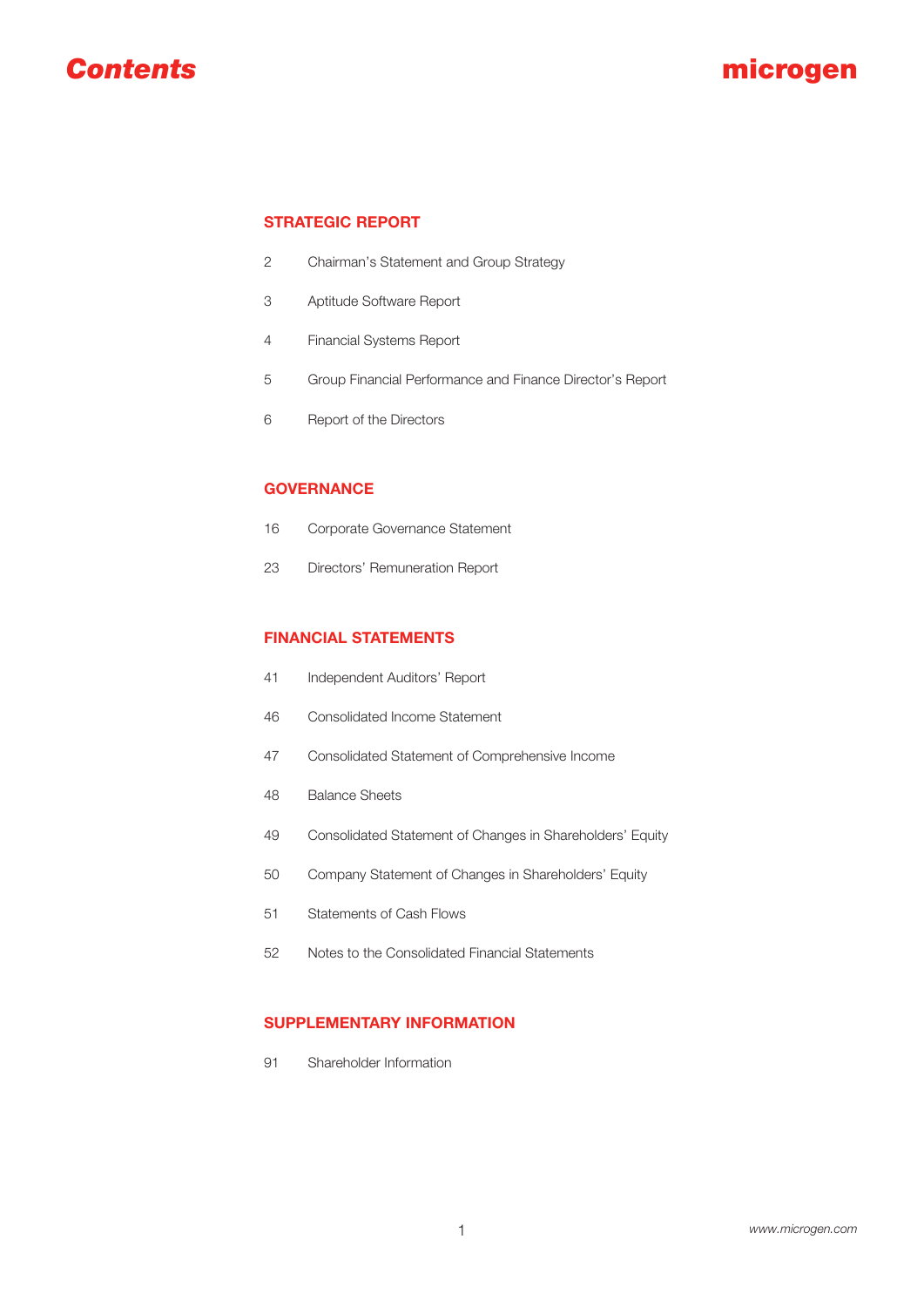## *Chairman's Statement*

*and Group Strategy*

Microgen maintained a resilient financial performance in 2013. The year was significant due to the Board's extensive review of the strategies of the Group and its businesses ("Strategic Review" or "Review"). The timing of the Review coincided with achieving the milestone of returning in cash the Group's market capitalisation to shareholders over the 5 year period following the completion of the previous review in October 2008. The £10 million tender offer announced as one of the outcomes of the Review brought the total cash returned to shareholders over the 5 year period to 130% of the October 2008 market capitalisation. The detail of the Strategic Review was announced on 29 October 2013 and is incorporated in this statement by reference.

The Strategic Review detailed that the Group strategy is to "Acquire, Enhance and Realise Value" for Microgen shareholders. As a result Microgen plc is now the corporate parent of a series of technology businesses and strategic investments, operated as independent business units. Reflecting the new organisational structure, reports on the Group's existing businesses, Aptitude Software and Financial Systems, are provided by the respective Managing Directors. Pursuant to the Strategic Review, investment is being significantly increased in the Aptitude Software business in order to pursue the developing Big Data opportunity. In parallel, the Financial Systems business is focussing resources on the growing wealth management sector and delivered a substantial increase in return on capital employed following the change in capital structure.

Despite a period of strategic evolution, in aggregate, the Group reports adjusted operating profit in line with expectations and with the prior year (throughout this statement adjusted operating profit and margin excludes exceptional and other items, unless stated to the contrary). Pursuant to this performance the Board is recommending a final dividend of 2.2 pence per share (2012: 2.2 pence), representing a full year dividend of 3.3 pence (2012: 3.3 pence) in addition to the special dividend of 5.2 pence paid in May 2013. Subject to shareholder approval, the proposed final dividend will be payable on 27 May 2014 to shareholders on the register at the close of business on 25 April 2014.

Microgen is continuously identifying and appraising technology businesses and strategic investments which the Board believes, based on the Group's capabilities and technologies, may benefit from being operated as an independent business unit under Microgen's stewardship. Consistent with the scope set out in the Strategic Review announcement, the businesses and investments appraised to date have been predominantly UK based across a broad technology spectrum.

During 2013, Microgen returned £17.0 million of cash to shareholders through dividends and the tender offer which completed in December. The Group's balance sheet, with cash of £40.2 million at 31 December 2013 (2012: £32.1 million) and net funds of £20.9 million (2012: £32.1 million), still provides the Group with the cash resources to be a credible acquirer although the Board would seek additional support from shareholders if appropriate. However, the Board will maintain its prudent approach and there can be no certainty that any material acquisition will be completed.

#### **Martyn Ratcliffe**

Executive Chairman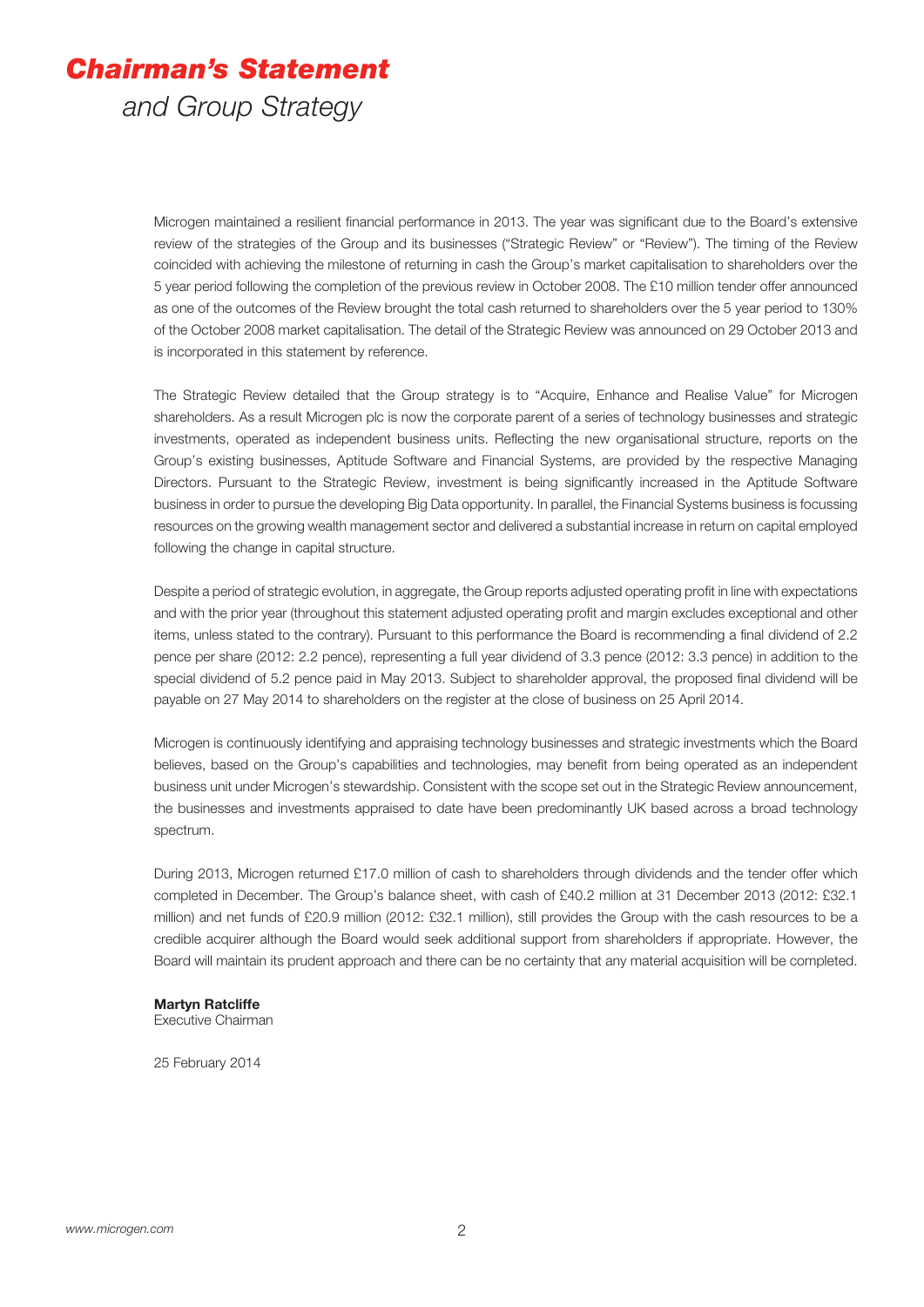

The Aptitude Software business provides enterprise level application products and solutions, typically where customers require very rapid processing of very high volume (often referred to as "Big Data") complex, business event-driven transactions. The Aptitude software and associated applications have been, and continue to be, developed at the Aptitude Technology Centre in Wroclaw, Poland. The cost of this development is expensed as incurred on an annual basis. The business generates revenue from this software through a combination of annual licence fees, software maintenance and support, professional services and, to a lesser extent, initial licence fees.

The Strategic Review reaffirmed the Group's preferred strategy of annual software licencing, producing recurring revenues, as the right approach to value creation. As such, the Board's objective of increasing licence revenue, both in absolute terms and as a proportion of revenue, is the leading performance metric for the business. (Recurring revenue includes annual licence fees, software maintenance and support).

Benefitting from both new business sales and growth from the existing client base, revenue from annual software licences and other recurring revenue grew by 9% to £7.9 million (2012: £7.2 million) and now represents 54% of revenue (2012: 44%). Whilst not materially benefitting 2013 due to the Group's conservative revenue recognition policy, a significant new European client was contracted in December 2013 with a North American opportunity in the final stages of contracting.

The number of consultants deployed during 2013 was broadly flat, although this is a reduction on 2012 particularly in the first half of the year, when customer budgetary constraints had a material impact. However, the future growth of consultancy revenue is not a strategic objective of the business, reflecting the change in emphasis towards software revenues to align with the greater potential for shareholder value-creation. As a result, despite broadly consistent services revenue throughout 2013, the impact of the decline in 2012 has led to services revenue reducing to £6.8 million compared to £8.8 million in the prior year.

Correspondingly, overall reported revenue for the business was £14.7 million (2012: £16.3 million). Nevertheless, strong operating margins of 19% (2012: 18%) delivered an operating profit of £2.8 million (2012: £2.9 million) while maintaining investment in research and development at £3.5 million (2012: £3.5 million) and continuing to expense as incurred all research and development costs.

Following the Strategic Review the Board has approved an increase in investment in order to pursue the potential from the Big Data market opportunity at a level such that the business remains profitable and cash flow positive. Details of the areas of investment were described in the Strategic Review including product development of a Hadoop interface which will expand the multi-platform Aptitude offering. Costs incurred in 2013 related to these investments have not been significant.

In 2014, the Aptitude Software business has commenced a sales partnership with IBM, further developing the indirect sales channel to complement the established direct sales force. In addition, opportunities have been identified in a number of new sectors which will benefit from the capabilities of the Aptitude software. In summary, 2013 realigned the strategy for the Aptitude Software business. While the tangible results from the changes will take time, the significant new European client contracted in December 2013, the launch of the IBM sales partnership and the new product development activities provide an exciting opportunity for the future.

#### **Tom Crawford**

Managing Director, Aptitude Software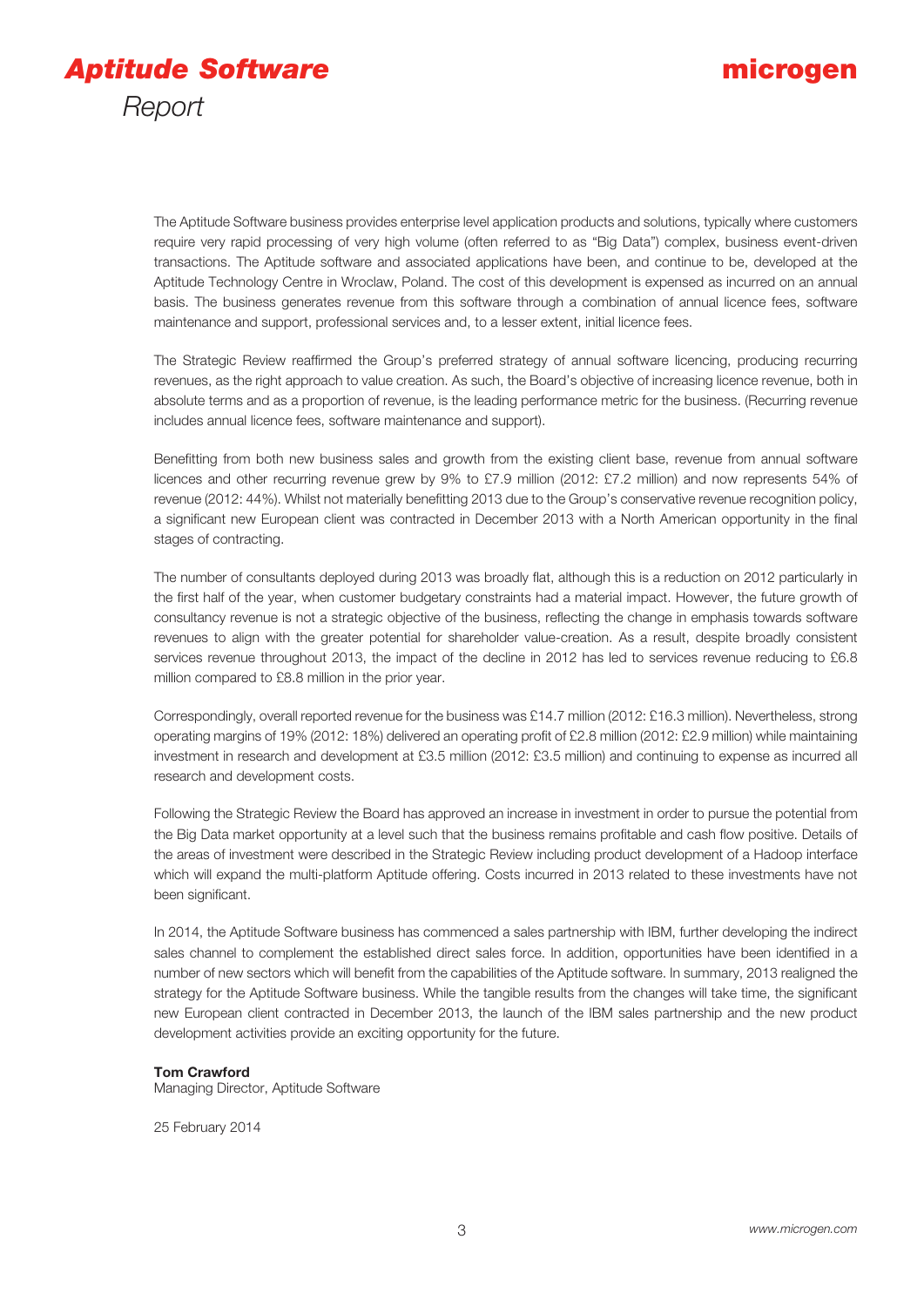

The Financial Systems business has a well-established customer base with an increasing focus on the wealth management sector. Revenues are generated through a combination of annual licence fees, software maintenance and support, professional services and, to a lesser extent, initial licence fees. The Strategic Review concluded that the business should focus on increasing the proportion of revenue derived from the wealth management sector through both organic growth and add-on acquisitions while continuing to explore opportunities in other financial services sectors.

During 2013 revenue from wealth management products grew 7% to £8.0 million (2012: £7.5 million) and now represents 53% (2012: 47%) of revenue. The leading wealth management product, 5Series, continues to be well received by the market with adoption increasing in line with expectations. In 2013, the business contracted with a major US bank and is currently in the process of implementing the largest ever 5Series deployment. The other more mature product categories, and non-financial services offerings in particular, continued to decline, as anticipated, with revenue in 2013 of £7.1 million (2012: £8.5 million).

Overall reported revenue was £15.1 million (2012: £16.0 million), in line with the Board's expectations. Recurring revenues account for 79% (2012: 78%) of the revenue, with 28% of revenue being generated by its top 5 clients (2012: 28%). Benefitting from continued tight cost control, the business reported strong adjusted operating profits of £8.1 million (2012: £8.4 million) representing an adjusted operating margin of 54% in 2013 (2012: 53%). The expenditure on research, development and support activities in 2013 was £2.2 million (2012: £2.2 million) the costs of which have been, and continue to be, expensed on an annual basis with no capitalisation.

The Strategic Review provided the catalyst for the Board to consider the capital structure of the Financial Systems business and the opportunity for Microgen to manage the business using a more efficient capital model. As a result the Review announced the agreement of a £20 million bank loan, secured solely against the Financial Systems business at a very competitive interest rate, reflecting the consistently strong cash flow from the business. £5 million of the received funds were retained by the business to fund add-on acquisitions with £15 million distributed to Microgen plc. The loan is repayable over five years with an annual capital repayment of £3 million and the remainder at the end of the period. The interest rate has been fixed by an appropriate financial instrument at 3.24% over the five year period. Operating covenants are limited to the performance of the Financial Systems business based on net debt leverage, interest cover and a minimum cash balance of £3 million being held within the business. Furthermore, in the event of a default by the Financial Systems business, Microgen plc has the option, but not the obligation, to remedy. Following the agreement of this loan and the capital reorganisation of the business during the year, the Return on Capital Employed ("ROCE") for 2013 is 30% (2012: 18%). (For the purposes of calculating ROCE, capital is defined as being the average of the consolidated net assets of the business at the beginning and end of each year). The interest cost in 2013, representing only the two months since the loan was advanced on 29 October 2013, was £0.1 million. The loan outstanding at 31 December 2013 was £19.3 million (2012: £nil).

In pursuing the major strategic objective of the business, namely to increase the proportion of revenues generated from the wealth management sector, the business has continued to identify and appraise a number of add-on acquisitions. However, the Board remains prudent and there can be no certainty that any acquisitions will be completed in the near future. Meanwhile, the existing Financial Systems business benefits from its high level of recurring revenues and the business is confident the adoption of the 5Series wealth management product will continue to progress in 2014.

#### **Simon Baines**

Managing Director, Financial Systems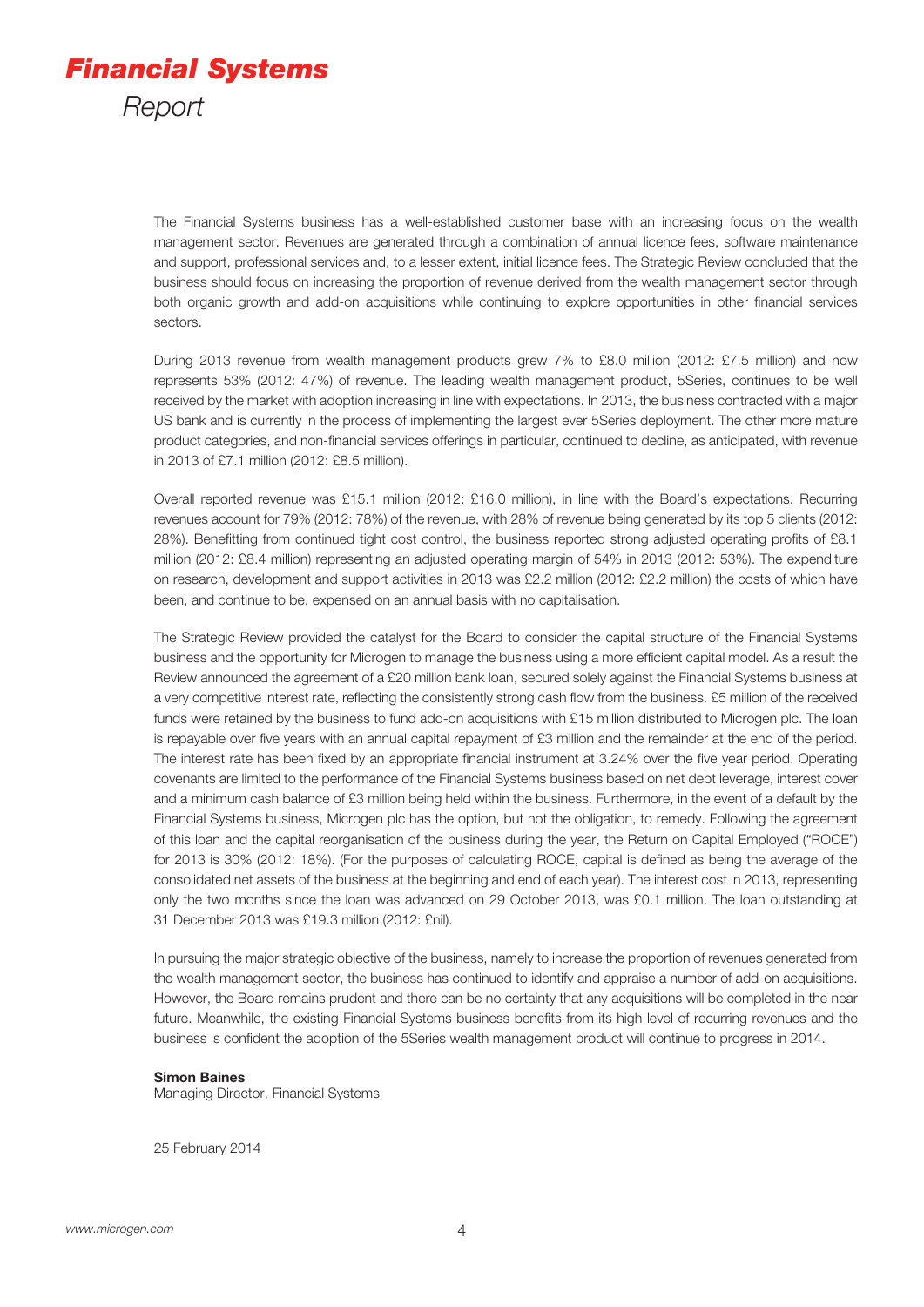### *Group Financial Performance and*

### microgen

*Finance Director's Report*

Value to shareholders is derived from the aggregation of the performance of the operating businesses. The Group results are therefore provided for statutory purposes but in isolation provide minimal additional perspective.

Revenue for the year ended 31 December 2013 was £29.8 million (2012: £32.3 million) producina an adiusted operating profit in line with both expectations and the prior year of £9.1 million (2012: £9.1 million). Operating profit on a statutory basis was £8.7 million (2012: £9.0 million). The Group reported a profit for the year attributable to equity shareholders of £6.4 million (2012: £6.9 million). In accordance with IFRS, the Board has continued to determine that all internal research and development costs are expensed as incurred and therefore the Group has no capitalisation of development expenditure. The overall group expenditure on research, development and support activities in 2013 was £5.7 million (2012: £5.7 million). Despite the reduction in revenue, adjusted operating margins increased to 30% (2012: 28%) due to the Group's conservative operational approach. This has been achieved by the growth in the proportion of the Group's higher margin annual software licences and other recurring revenues together with a reduction in the Group's overheads. Headcount at 31 December 2013 was 228 including contractors and associates (31 December 2012: 238).

Whilst the majority of the Group's revenue is invoiced in Pounds Sterling, £4.1 million of the revenue was invoiced in US Dollars at an average exchange rate of 1.56 (2012: £2.3 million at 1.59) and £1.3 million was invoiced in South African Rand at an average exchange rate of 15.22 (2012: £1.5 million at 13.04). It is Microgen's policy to hedge foreign exchange cash flows once the size and timing of transactions can be predicted with sufficient certainty. To date only the costs in relation to the Aptitude Technology Centre in Poland are hedged but in light of the changes in the business the Board continue to monitor whether it is appropriate to hedge other currencies.

Pursuant to the shareholder approval on 18 November 2013, options in respect of 5.5 million ordinary shares were issued to directors and management. A profit and loss charge of £0.1 million was incurred in the period in respect of these options and is included in the total exceptional and other item costs of £0.4 million together with costs in respect of the arrangement of the £20.0 million loan entered into by the Financial Systems business in the year, details of which are summarised in the Financial Systems Report. The total tax charge of £2.3 million (2012: £2.2 million) represents 26% of the Group's profit before tax (2012: 24%). The Group's tax charge benefitted from the recognition of £0.1 million (2012: £0.2 million) tax losses in the year. The deferred tax asset in relation to taxable trading losses represents only £0.1 million (2012: £0.2 million) of the overall deferred tax asset of £0.8 million (2012: £1.0 million) with short term timing differences representing the principal component at £0.3 million (2012: £0.4 million). Adjusted earnings per share for the year ended 31 December 2013 was 8.3 pence (2012: 8.5 pence).

The Group completed a £10.0 million tender offer in December 2013 purchasing 8,130,075 ordinary shares. In addition, ordinary dividends paid during 2013 totalled £2.7 million with a further £4.3 million returned to shareholders by way of a special dividend. The total returned to shareholders in 2013 was £17.0 million. Following the agreement of the loan for the Financial Systems business of £20.0 million and the above returns to shareholders, the Group continues to have a strong balance sheet with net assets at 31 December 2013 of £54.4 million (2012: £64.7 million), including cash at 31 December 2013 of £40.2 million (2012: £32.1 million), and net funds at 31 December 2013 of £20.9 million (2012: £32.1 million). Continuing to be a focus of the Group, cash conversion (measured by cash generated from operations as a percentage of operating profit) was 93% in the year (2012: 115%).

#### **Philip Wood**

Group Finance Director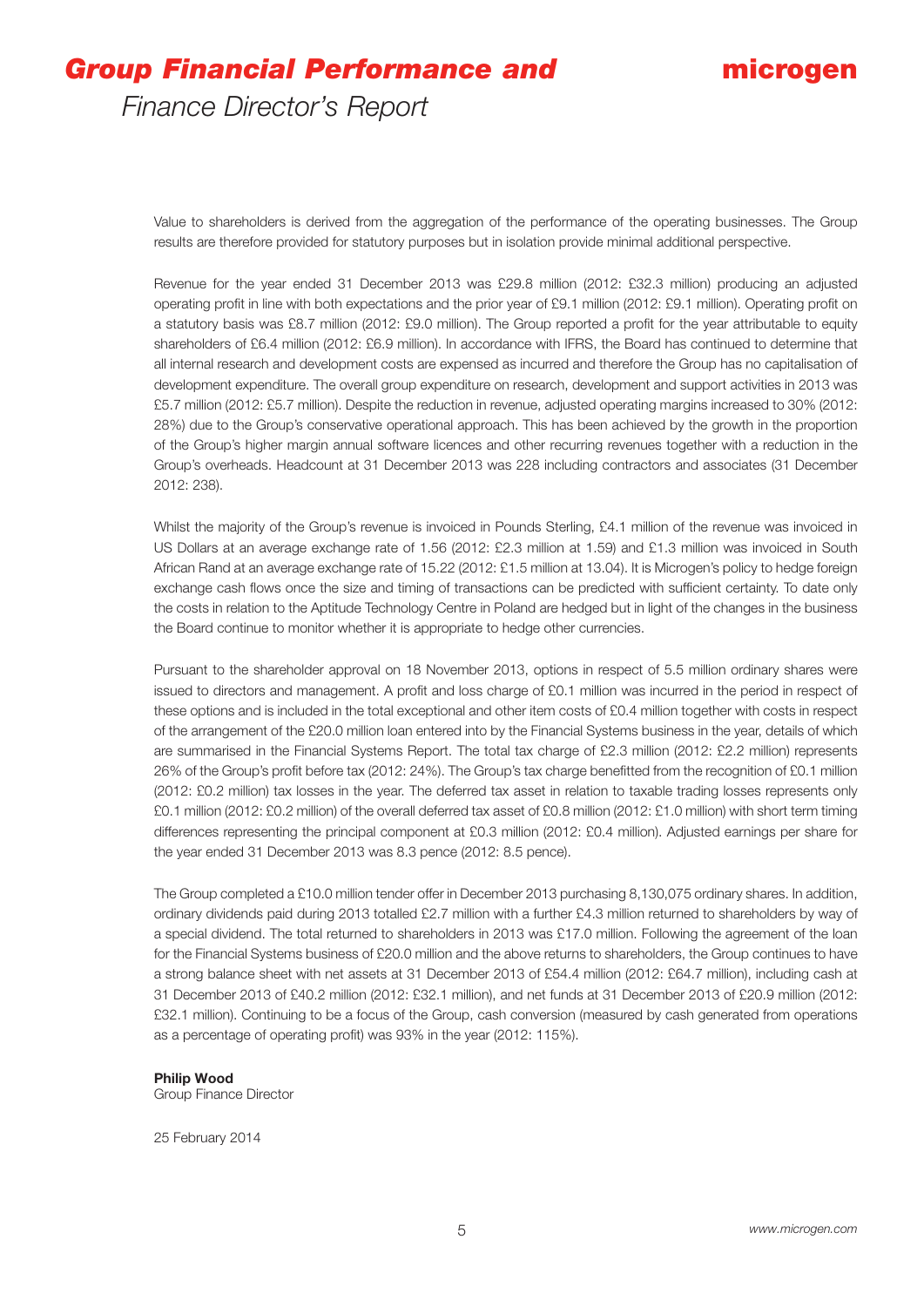

The directors of Microgen plc (the "Company") present their report and the audited consolidated financial statements of the Company for the year ended 31 December 2013.

#### **Results and Dividends**

The results for the year are set out in the financial statements and notes that appear on pages 46 to 90. As explained in the Chairman's Statement, the directors propose the payment of a final dividend of 2.2 pence per share, making a total of 3.3 pence per share for the year (2012: 3.3 pence) in addition to a special dividend of 5.2 pence which was paid in May 2013. The proposed final dividend will be paid on 27 May 2014, subject to shareholder approval, to shareholders on the register at 25 April 2014.

The ordinary dividends paid in 2013 totalled £2.7 million (2012: £2.7 million) in addition to the special dividend of £4.3 million paid in May 2013.

#### **Principal Activities**

The Company is the corporate parent of a series of technology businesses and strategic investments, operated as independent business units. The Group's services are currently provided through two operating businesses which are detailed within the reports on pages 3 and 4.

#### **Key Performance Indicators**

The Key Performance Indicators are set for each of the Group's two operating businesses and can be found in the reports on pages 3 and 4. The Key Performance Indicators for the Financial Systems business are Adjusted Operating Profit; Return on Capital Employed; Recurring Revenue; and growth in the Wealth Management sector. The Key Performance Indicators for the Aptitude Software business are Revenue Growth and Recurring Software-based Revenue Growth.

#### **Principal Risks and Uncertainties**

The management of the business and the execution of the Group's strategy are subject to a number of risks. As detailed on page 16 risks are formally reviewed by the Board and appropriate processes put in place to monitor and mitigate such risks where feasible. The key business risks for the Group are set out in the table on pages 8 and 9.

#### **Directors' Responsibilities**

The directors are responsible for preparing the Annual Report, the Directors' Remuneration Report and the financial statements in accordance with applicable law and regulations.

Company law requires the directors to prepare financial statements for each financial year. The directors have elected to prepare the Group and Parent company financial statements in accordance with International Financial Reporting Standards (IFRSs) as adopted by the European Union and applicable law. Under company law the directors must not approve the financial statements unless they are satisfied that they give a true and fair view of the state of affairs of the Group and the Company and of the profit or loss of the Group for that period.

In preparing these financial statements, the directors are required to:

- select suitable accounting policies and then apply them consistently;
- make judgements and accounting estimates that are reasonable and prudent;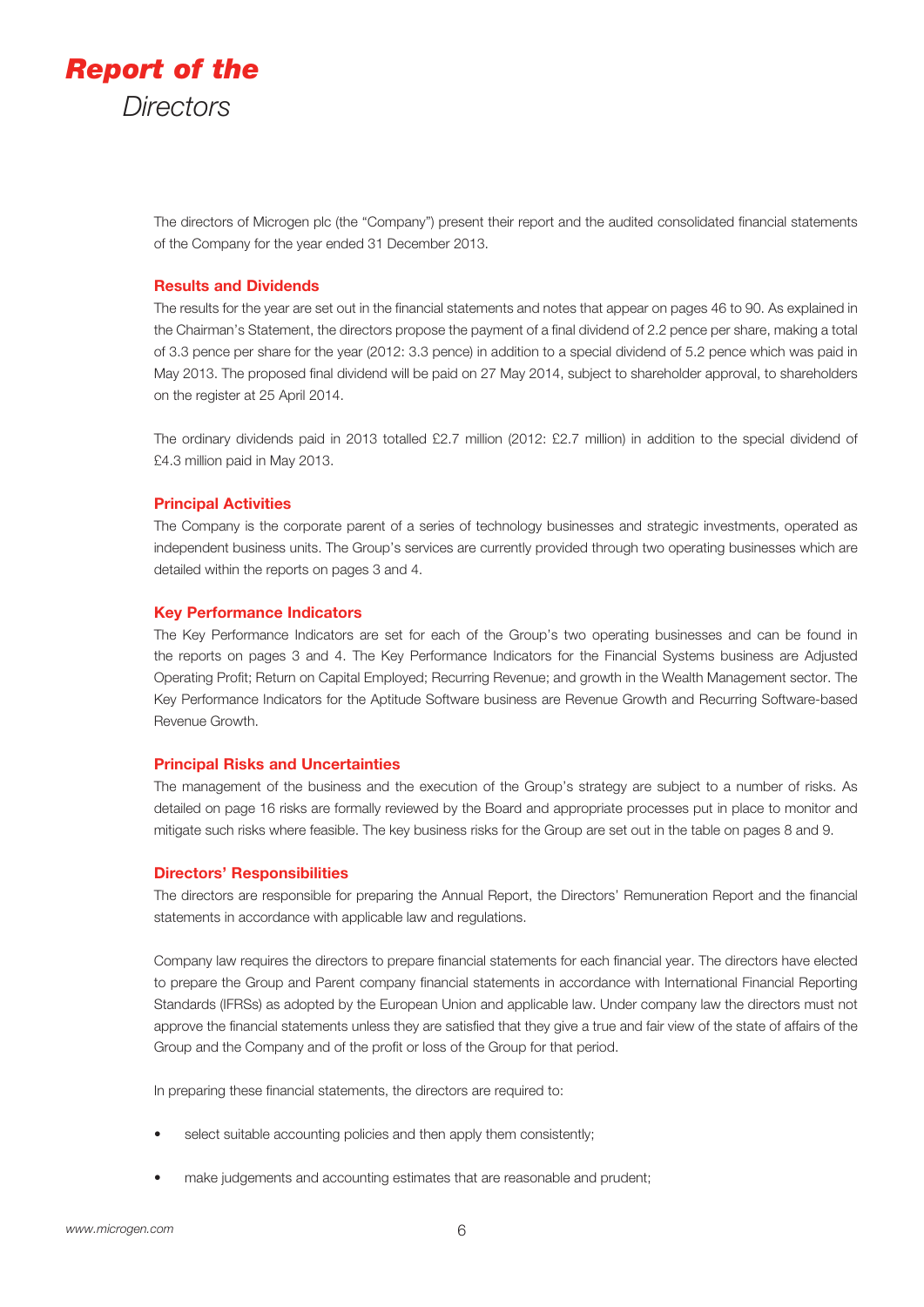- state whether applicable IFRSs as adopted by the European Union have been followed, subject to any material departures disclosed and explained in the financial statements; and
- prepare the financial statements on a going concern basis unless it is inappropriate to presume that the Company will continue in business.

The directors are responsible for keeping adequate accounting records that are sufficient to show and explain the Company's transactions and disclose with reasonable accuracy at any time the financial position of the Company and the Group and to enable them to ensure that the financial statements and the Directors' Remuneration Report comply with the Companies Act 2006 and, as regards the Group financial statements, Article 4 of the IAS Regulation. They are also responsible for the system of internal control and safeguarding the assets of the Company and the Group and hence for taking reasonable steps for the prevention and detection of fraud and other irregularities.

The directors are responsible for the maintenance and integrity of the Company's website and the financial information included in the website. Information included on the website is accessible in the United Kingdom as well as many countries with differing legal requirements but only legislation in the United Kingdom governing the preparation and dissemination of financial statements applies to the Company.

Each of the directors, whose names and functions are listed at the front of this report confirm that, to the best of their knowledge:

- the Group financial statements, which have been prepared in accordance with IFRS, as adopted by the EU, give a true and fair view of the assets, liabilities, financial position and profit of the Group; and
- the Annual Report, taken as a whole, is considered to be fair, balanced and understandable and provides the information necessary to assess the Group's performance, business model and strategy. A description of the principal risks and uncertainties of the Group is set out on pages 8 and 9.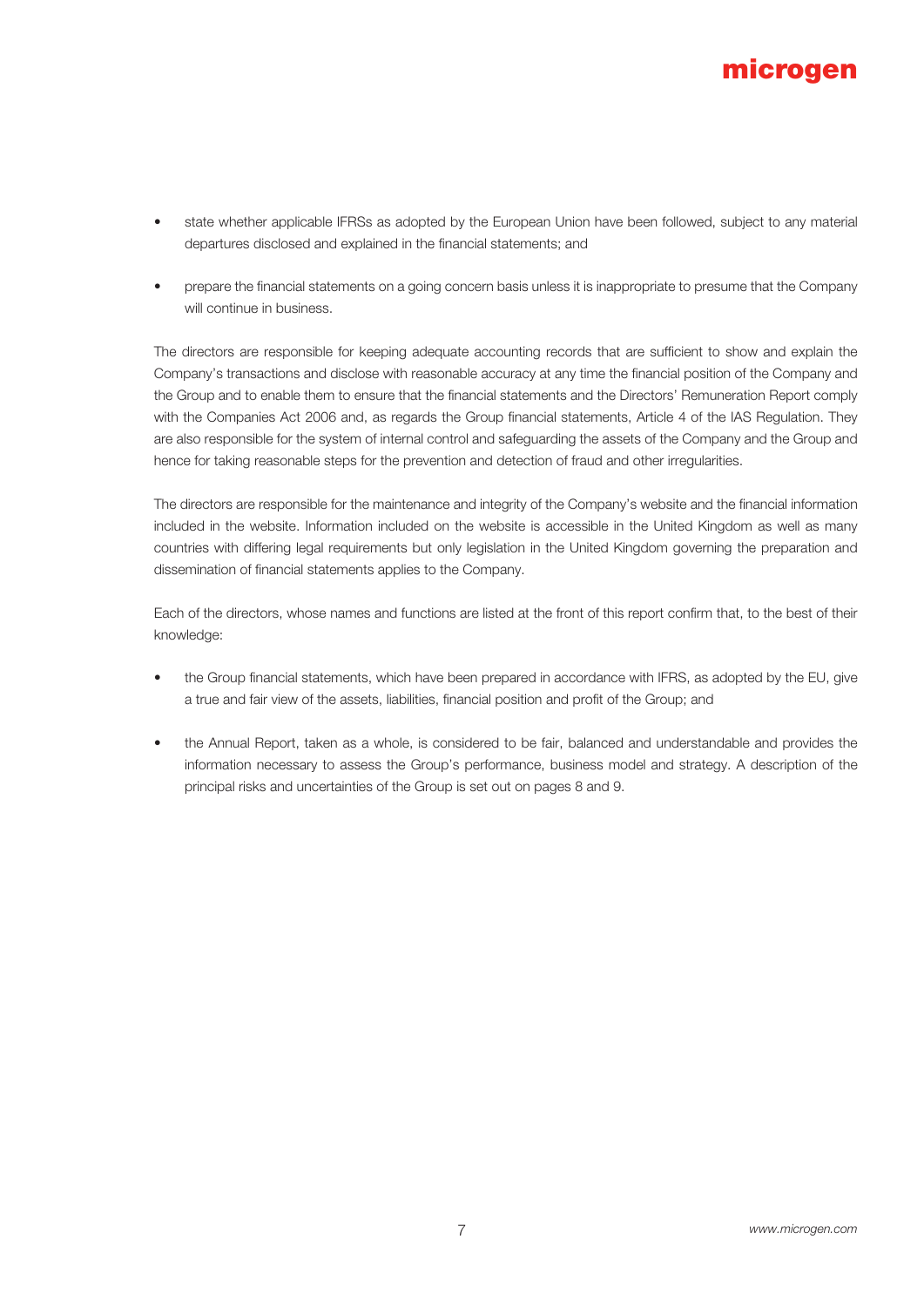

#### **Table detailing Principal Risks and Uncertainties**

| <b>Major Risks and</b><br><b>Uncertainties</b>                                                                                                                                      | Explanation                                                                                                                                                                                                                                                                                                                                                                                                                                                                                                                                                                                                                                                                                                                                                                                                                                                                                                                                                                                                                                                                                                                            | <b>Mitigating Action</b>                                                                                                                                                                                                                                                                                                                           |
|-------------------------------------------------------------------------------------------------------------------------------------------------------------------------------------|----------------------------------------------------------------------------------------------------------------------------------------------------------------------------------------------------------------------------------------------------------------------------------------------------------------------------------------------------------------------------------------------------------------------------------------------------------------------------------------------------------------------------------------------------------------------------------------------------------------------------------------------------------------------------------------------------------------------------------------------------------------------------------------------------------------------------------------------------------------------------------------------------------------------------------------------------------------------------------------------------------------------------------------------------------------------------------------------------------------------------------------|----------------------------------------------------------------------------------------------------------------------------------------------------------------------------------------------------------------------------------------------------------------------------------------------------------------------------------------------------|
| Demand for the Group's<br>products may be adversely<br>affected if economic and<br>market<br>conditions<br>are<br>unfavourable                                                      | Adverse economic conditions worldwide can contribute to<br>slowdowns in the Information Technology spending environment<br>and may impact the Group's business resulting in reduced demand<br>for its products as a result of decreased spending by customers<br>and increased price competition for the Group's products. The<br>Group's revenues, expenses and operating results could vary<br>significantly from period to period as a result of a variety of factors,<br>some of which are outside the directors' control.                                                                                                                                                                                                                                                                                                                                                                                                                                                                                                                                                                                                         | The Group's preferred annual licence fee model and<br>recurring revenue provides some resilience against the<br>full effects of market deterioration. Additionally, the Group<br>operates in multiple geographic regions and, while it<br>has a material exposure to the financial services sector,<br>operates in a number of business sectors.   |
| If the Group does not<br>expand or enhance its<br>product<br>offerings<br>or<br>respond<br>effectively<br>to<br>technological change, the<br>business may be negatively<br>affected | The Group's future performance will depend on the successful<br>development, introduction and market acceptance of new and<br>enhanced products that address customer requirements in a cost<br>effective manner. If the Group does not expand or enhance its<br>product offerings or respond effectively to technological change,<br>its business may be negatively affected. Additionally, there is a risk<br>that the Group's technological approach will not achieve broad<br>market acceptance or that other technologies or solutions will<br>supplant the Group's approach. Some of the Group's markets are<br>characterised by rapid technological change, frequent introduction<br>of new products, changes in customer requirements and evolving<br>industry standards.                                                                                                                                                                                                                                                                                                                                                      | The development of new products and enhancement of<br>existing ones is overseen by monthly forums which are<br>attended by senior managers from relevant functions of<br>the business.                                                                                                                                                             |
| There<br>is<br>substantial<br>competition in the Group's<br>could<br>markets<br>which<br>adversely affect the Group                                                                 | Some of the markets for the Group's products are competitive,<br>rapidly evolving and subject to rapid technological change. As a<br>result the Group expects competition to persist, intensify and<br>increase in the future. There are no substantial barriers to entry<br>into these markets and some of the Group's competitors are large<br>organisations with far greater financial resources than Microgen.<br>The Group's ability to compete is dependent upon many factors<br>within and beyond the Group's control, including (a) timing and<br>market acceptance of new solutions and enhancements to<br>existing solutions developed by the Group and its competitors<br>(b) performance, ease of use and reliability of the Group's products<br>(c) price (d) customer service and support and (e) sales and<br>marketing efforts.                                                                                                                                                                                                                                                                                        | Where appropriate the Group performs product<br>development and marketing activities to improve the<br>competitiveness of its products. In addition significant<br>proposals are reviewed by senior managers and, if<br>appropriate, the Board.                                                                                                    |
| Group's<br>products<br>The<br>have lengthy sales and<br>implementation<br>cycles,<br>which could<br>adversely<br>affect the Group's business                                        | Sales of the Group's software products may require the Group to<br>engage in a lengthy sales effort, and these lengthy periods or delays<br>in customer deployment of a product could materially adversely<br>affect the Group's operating results or financial condition. The<br>Group's sales efforts include significant education of prospective<br>customers regarding the use and benefits of the Group's<br>products. As a result, the sales cycle for the Group's products<br>varies. In addition, the implementation of the Group's products<br>involves a significant commitment of resources by customers<br>over an extended period of time. The Group's sales and customer<br>implementation cycles may be subject to a number of potential<br>delays. These include delays related to product development<br>and implementation as well as delays over which the Group has<br>little or no control, including (a) customers' budgetary constraints<br>(b) internal acceptance reviews (c) customers' purchasing<br>processes (d) the complexity of customers' technical needs and<br>(e) changing customer requirements. | Business processes in support of each stage in the major<br>contract life cycle (bid, in life, renewal and termination)<br>are well established. All significant proposals and<br>contracts are subject to review by senior managers and,<br>if appropriate, the Board.                                                                            |
| The Group's<br>operating<br>businesses are dependent<br>on a number of major<br>clients and contracts                                                                               | A significant part of the revenue of the Group's operating businesses<br>may be derived from large contracts. Loss of or reduction in revenue<br>from any one or more of these clients (either as a result of external<br>factors or other factors such as performance on contracts) as well<br>as any expiry without renewal or delay of these contracts could<br>adversely affect the Group's business and results of operations.                                                                                                                                                                                                                                                                                                                                                                                                                                                                                                                                                                                                                                                                                                    | Managers of the Group regularly meet with major clients<br>to identify any factors which may, if not addressed, result<br>in loss of revenue. Any significant issues are reported<br>to the senior managers and, if appropriate, the Board.<br>The Group continues to aim to expand its client base to<br>reduce its dependency on any one client. |
| Potential future acquisitions<br>by the Group may have<br>unexpected<br>material<br>adverse consequences                                                                            | As detailed in the reports on pages 2 and 4 acquisitions are part<br>of the strategy for the Group as a whole and the Financial Systems<br>business in particular. Acquisitions involve numerous risks which<br>may have unexpected adverse material consequences.                                                                                                                                                                                                                                                                                                                                                                                                                                                                                                                                                                                                                                                                                                                                                                                                                                                                     | Due diligence is performed when potential acquisitions<br>are identified and all acquisitions require Board approval.                                                                                                                                                                                                                              |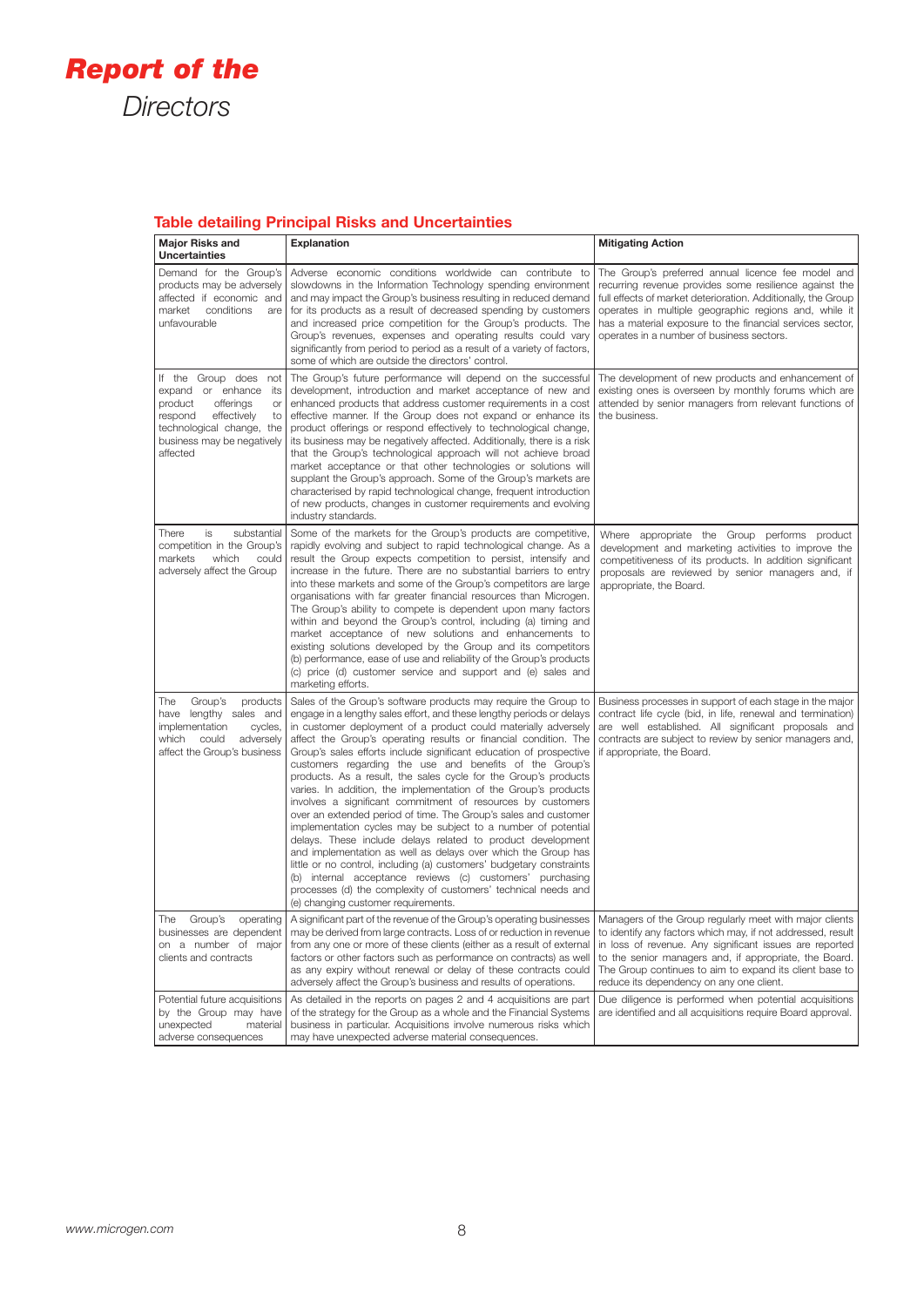#### **Table detailing Principal Risks and Uncertainties (continued)**

| <b>Other Risks and</b><br><b>Uncertainties</b>                                                                                                                                                                          | <b>Explanations</b>                                                                                                                                                                                                                                                                                                                                                                                                                                                                                                                                                                                                                                                                                                                                                                                                                                                                                                                                                                                                                                                                                                                                                                                                                                                                                                                                                                                                                                                                                                                                                                                                                                                                                                                                                                                                                                                                                                                                                                                                                                                                                                        | <b>Mitigating Action</b>                                                                                                                                                                                                                                                                                                                                                                                                                                                                                |
|-------------------------------------------------------------------------------------------------------------------------------------------------------------------------------------------------------------------------|----------------------------------------------------------------------------------------------------------------------------------------------------------------------------------------------------------------------------------------------------------------------------------------------------------------------------------------------------------------------------------------------------------------------------------------------------------------------------------------------------------------------------------------------------------------------------------------------------------------------------------------------------------------------------------------------------------------------------------------------------------------------------------------------------------------------------------------------------------------------------------------------------------------------------------------------------------------------------------------------------------------------------------------------------------------------------------------------------------------------------------------------------------------------------------------------------------------------------------------------------------------------------------------------------------------------------------------------------------------------------------------------------------------------------------------------------------------------------------------------------------------------------------------------------------------------------------------------------------------------------------------------------------------------------------------------------------------------------------------------------------------------------------------------------------------------------------------------------------------------------------------------------------------------------------------------------------------------------------------------------------------------------------------------------------------------------------------------------------------------------|---------------------------------------------------------------------------------------------------------------------------------------------------------------------------------------------------------------------------------------------------------------------------------------------------------------------------------------------------------------------------------------------------------------------------------------------------------------------------------------------------------|
| If the Group loses its key<br>personnel or cannot recruit<br>additional personnel, the<br>Group's<br>business<br>may<br>suffer                                                                                          | The Group's success greatly depends on its ability to hire, train,<br>retain and motivate qualified personnel, particularly in sales,<br>marketing, research and development, consultancy services and<br>support. The Group faces significant competition for individuals<br>with the skills required to perform the services the Group will offer.<br>If the Group is unable to attract and retain qualified personnel it<br>could be prevented from effectively managing and expanding its<br>business.                                                                                                                                                                                                                                                                                                                                                                                                                                                                                                                                                                                                                                                                                                                                                                                                                                                                                                                                                                                                                                                                                                                                                                                                                                                                                                                                                                                                                                                                                                                                                                                                                 | The Remuneration Committee regularly reviews the<br>Group's compensation policies to endeavour to ensure<br>that it can continue to attract, motivate and retain<br>qualified personnel.                                                                                                                                                                                                                                                                                                                |
| Claims by others that the<br>Group's products or brands<br>infringe on their intellectual<br>property rights could be<br>costly to defend and could<br>harm the Group's business                                        | The Group may be subject to claims by others that the Group's<br>products or brands infringe on or misappropriate their intellectual<br>property or other property rights. These claims, whether or not<br>valid, could require the Group to spend significant sums in litigation,<br>distract management attention from the business, pay damages,<br>delay or cancel product shipments, rebrand or re-engineer the<br>Group's products or acquire licences to third party intellectual<br>property. In the event that the Group needs to acquire a third party<br>licence, the Group may not be able to secure it on commercially<br>reasonable terms, or at all.                                                                                                                                                                                                                                                                                                                                                                                                                                                                                                                                                                                                                                                                                                                                                                                                                                                                                                                                                                                                                                                                                                                                                                                                                                                                                                                                                                                                                                                        | The Group's legal function regularly reviews methods by<br>which it can protect its own intellectual property rights<br>and avoid infringing the intellectual property rights of<br>third parties. This has resulted in both the registration of<br>trade marks and patent applications where considered<br>appropriate.                                                                                                                                                                                |
| The Group's reputation as a<br>quality professional service<br>provider may be adversely<br>affected by any failure<br>to meet its contractual<br>obligations,<br>customer<br>expectations or agreed<br>services levels | The Group's ability to attract new customers or retain existing<br>customers is largely dependent on its ability to provide reliable<br>high quality products and services to them and to maintain a<br>good reputation. Because many of the engagements of the Group<br>involve projects that are critical to the business operations and<br>information systems of clients, the failure or inability of the Group<br>to meet a client's expectations could have an adverse effect on the<br>client's operations and could result in damage to the reputation of<br>the Group. Certain contracts may provide for a reduction in fees<br>payable by the client if service levels fall below certain specified<br>thresholds, thus potentially reducing or eliminating the profit margin<br>on any particular contract. If the Group fails to meet its contractual<br>obligations or perform to client expectations, it could be subject<br>to legal liability or damage to its reputation and the client may<br>ultimately be entitled to terminate the contract.                                                                                                                                                                                                                                                                                                                                                                                                                                                                                                                                                                                                                                                                                                                                                                                                                                                                                                                                                                                                                                                          | The Group employs highly skilled personnel and has<br>business processes in place to endeavour to ensure that<br>any lapse is quickly identified and addressed. In addition,<br>significant issues are reported to senior managers and, if<br>appropriate, the Board.                                                                                                                                                                                                                                   |
| Group's<br>The<br>software<br>products may contain<br>undetected errors and<br>have dependency upon<br>integration with third party<br>products                                                                         | The Group's products involve sophisticated technology that<br>perform critical functions to highly demanding standards. Software<br>products as complex as those offered by the Group might contain<br>undetected errors or failures. If flaws in design, production,<br>assembly or testing of the Group's products (by the Group or the<br>Group's suppliers) were to occur, the Group could experience a<br>rate of failure in its products that would result in substantial repair,<br>replacement or service costs and potential liability and damage to<br>the Group's reputation. The Group will not be able to be certain<br>that, despite testing by the Group and by current and prospective<br>customers, flaws will not be found in products or product<br>enhancements. Any flaws found may cause substantial harm to the<br>Group's reputation and result in additional unplanned expenses to<br>remedy any defects, and liability stemming therefrom, as well as a<br>loss in revenue and profit.<br>In addition, third party products and databases have been included<br>in or integrated with the Group's products under licences granted<br>to the Group or its customers. If any such licence was to expire<br>without renewal or be otherwise terminated, the Group or the<br>relevant customer would need to cease use of, and remove or<br>disintegrate, the relevant third party product or database which<br>could be costly, time-consuming and cause significant disruption<br>to the Group's business. Any such removal or disintegration of third<br>party products or databases would necessitate changes to, and/<br>or the re-engineering of, the Group's products which could also<br>be costly, time-consuming and cause significant disruption to the<br>Group's product development strategies and otherwise adversely<br>affect the Group's business. Even if such third party licences are<br>not terminated, the Group's reliance on third party products or<br>databases could limit and/or adversely affect its ability to control<br>the future development of its own products. | Development activities including software quality and<br>integration with third party products and databases<br>are reviewed in regular monthly meetings with senior<br>managers. The Group's software testing processes are<br>also well established.                                                                                                                                                                                                                                                  |
| Financial<br>Systems<br>The<br>business may not be able<br>to service its obligations<br>under its loan agreements                                                                                                      | The Financial Systems business has a loan secured solely on<br>its assets. The loan agreement has a number of obligations and<br>financial covenants that, if not complied with, may lead to default.                                                                                                                                                                                                                                                                                                                                                                                                                                                                                                                                                                                                                                                                                                                                                                                                                                                                                                                                                                                                                                                                                                                                                                                                                                                                                                                                                                                                                                                                                                                                                                                                                                                                                                                                                                                                                                                                                                                      | The Board approved the terms of the loan and regularly<br>monitors forecast adherence to financial covenants.<br>Included within the loan agreement is the ability of the<br>Group to cure any financial covenant breaches on a<br>limited number of occasions. To mitigate the interest<br>rate risk associated with the loan the Financial Systems<br>business of the Group has entered into an interest rate<br>swap which effectively fixes the interest payable on the<br>loan to 3.24% per annum. |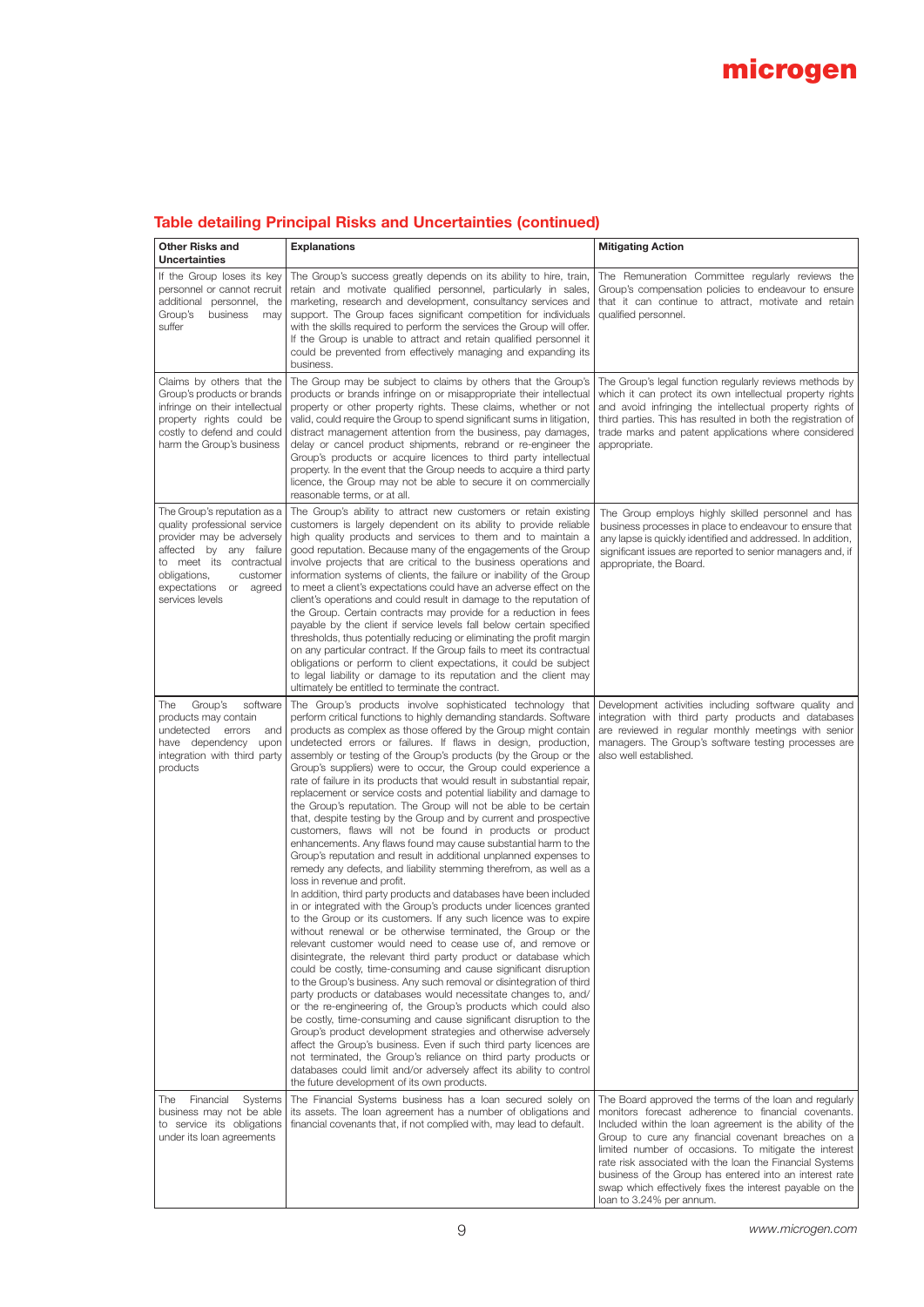

#### **Going Concern**

The directors, having made appropriate enquiries, consider that the Company and the Group have adequate resources to continue in operational existence for the foreseeable future and that therefore it is appropriate to adopt the going concern basis in preparing the financial statements.

#### **Employment Policies and Gender Diversity**

The Group is committed to offering equal employment opportunities and its policies are designed to attract, retain and motivate the best staff regardless of gender, race, colour, religion, ethnic or national origin, age, marital status, disability, sexual orientation or any other conditions not relevant to the performance of the job, who can demonstrate that they have the necessary skills and abilities. The Group gives proper consideration to applications for employment when these are received from disabled persons and will employ them in posts whenever suitable vacancies arise. Staff who become disabled will be retained whenever possible through retraining, use of appropriate technology and making available suitable alternative employment.

The following table reports on the gender diversity within the Group's workforce at 31 December 2013:

|         | <b>Board diversity</b> |      |      | Top leadership diversity | <b>Total workforce diversity</b> |      |
|---------|------------------------|------|------|--------------------------|----------------------------------|------|
|         | 2013                   | 2012 | 2013 | 2012                     | 2013                             | 2012 |
| Men     | 4                      |      |      | 12                       | 173                              | 183  |
| Women   |                        |      |      |                          | 55                               | 55   |
| Men %   | 80%                    | 83%  | 79%  | 80%                      | 76%                              | 77%  |
| Women % | 20%                    | 17%  | 21%  | 20%                      | 24%                              | 23%  |

The Group encourages the participation of all employees in the operation and development of the business and has a policy of regular communications including overviews of the Group's financial performance. The Group incentivises employees and senior management through the payment of bonuses linked to performance objectives, together with the other components of remuneration detailed in the Directors' Remuneration Report.

#### **Environmental Policy**

As a supplier of software solutions the Group's operations do not have a significant impact on the environment. The Group has no manufacturing facilities and its premises exclusively comprise offices. Any obsolete office equipment and computers are resold or recycled to the extent practicable. The Group has recycling facilities in all of its offices and use of waste paper is minimised by promoting a paperless process and downloadable software products. However the Group recognises that its activities should be carried out in an environmentally friendly manner and therefore aims to:

- comply with relevant environmental legislation;
- reduce waste and, where practicable, re-use and recycle consumables;
- dispose of non-recyclable items in an environmentally friendly manner;
- minimise the consumption of energy and resources in the Group's operations; and
- reduce the environmental impact of the Group's activities and where possible increase the procurement of environmentally friendly products.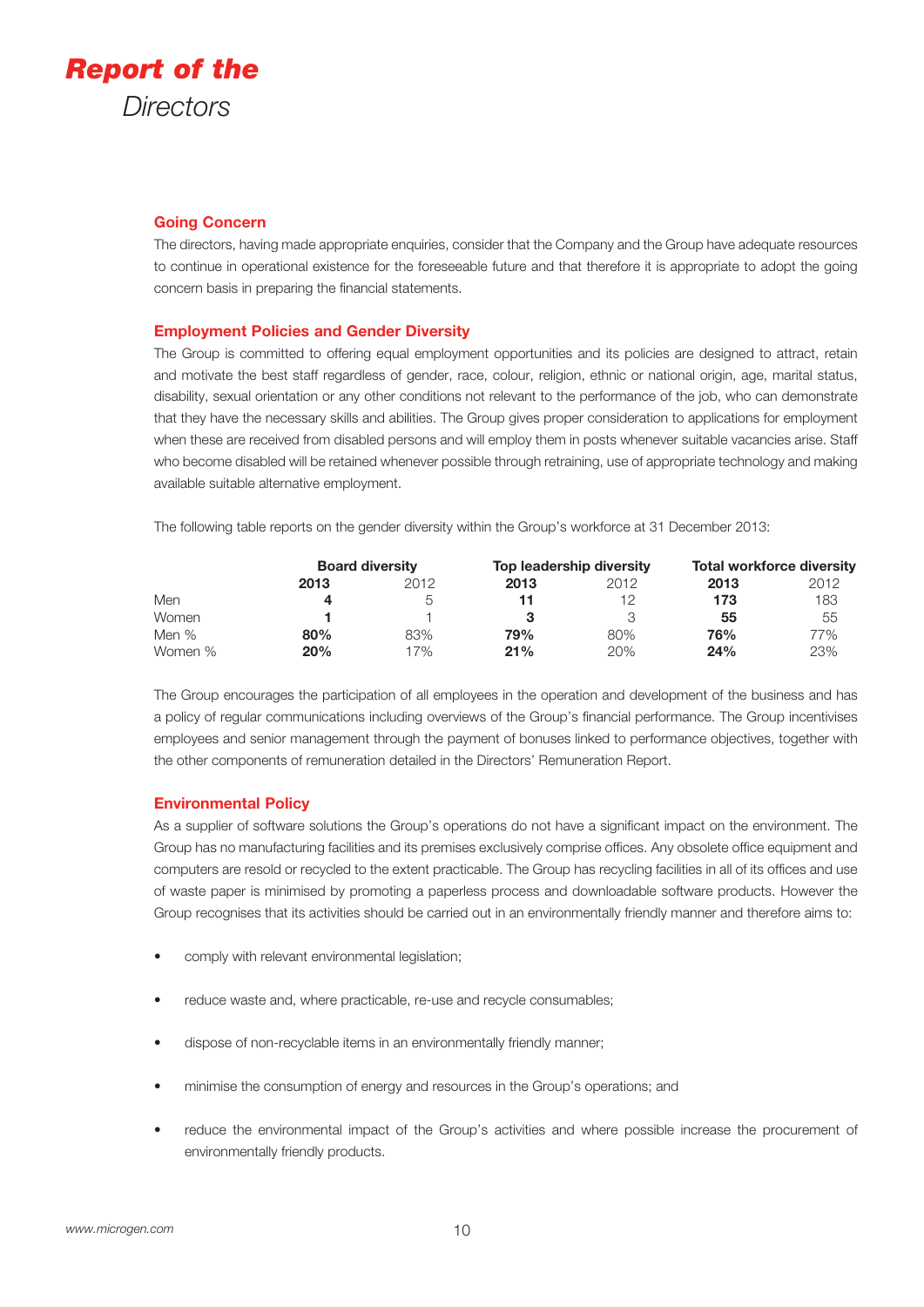#### **Greenhouse Gas Emissions**

The Company complies with the greenhouse gas ("GHG") emissions reporting requirements of The Companies Act 2006 (Strategic and Directors' Reports) Regulations 2013. The Company reports all material GHG emissions, wherever possible using 'tonnes of CO<sub>2</sub>-equivalent' ("tCO<sub>2</sub>e") as the unit, to account for all GHGs which are attributable to human activity, as defined in section 92 of the Climate Change Act 2008(a). Emissions data is reported for the Group's operations in the UK, Poland, Guernsey, the USA and South Africa. The methodology used to compile this data is in accordance with the requirements of the following standards: the World Resources Institute's Greenhouse Gas Protocol (revised version); Defra's Environmental Reporting Guidelines: Including mandatory greenhouse gas emissions reporting guidance (June 2013) and ISO 14064 – part 1.

Material GHG emissions from business activities in 2013 totalled 1,009 tCO<sub>2</sub>e, consisting of:

- $246$  tCO<sub>2</sub>e from the combustion of fuel and the operation of any facilities; and
- $\bullet$  763 tCO<sub>2</sub>e from the purchase of electricity, heat, steam or cooling by the Group for its own use.

|                                                                                   | <b>Emissions source</b> | tCO <sub>se</sub> |
|-----------------------------------------------------------------------------------|-------------------------|-------------------|
| CO <sub>2</sub> e from the combustion of fuel and the operation of any facilities | Natural gas             | 126               |
|                                                                                   | Refrigerant             | 118               |
| $CO2e$ from the purchase of electricity, heat, steam or cooling by the            | Owned vehicles          | 2                 |
| company for its own use                                                           | Purchased electricity   | 763               |
|                                                                                   | Total                   | 1,009             |

Carbon intensity ratio for this reporting period was 33.8 tCO2e per £1,000,000 turnover.

This is the first year that carbon footprint data has been gathered so there is no previous year to compare performance against. Where it has not been practical to gather data on energy use for the Group's smaller offices typical energy consumption figures have been used. In addition, a CO<sub>2</sub> equivalent conversion factor is not available for all locations so a CO<sub>2</sub> only factor is used for those affected locations.

The Group's financial reporting year is the calendar year, however the Group has set its greenhouse gas emissions reporting period back by a quarter to facilitate data collection. Therefore, the reporting period for greenhouse gas emissions is 1 October 2012 to 30 September 2013. The Company reports on sources of GHG over which operational control is held and which are associated with the business activities covered in this Report of the Directors.

#### **Donations**

The charitable donations made in the period by the Company and its subsidiaries total £1,000 (2012: £250).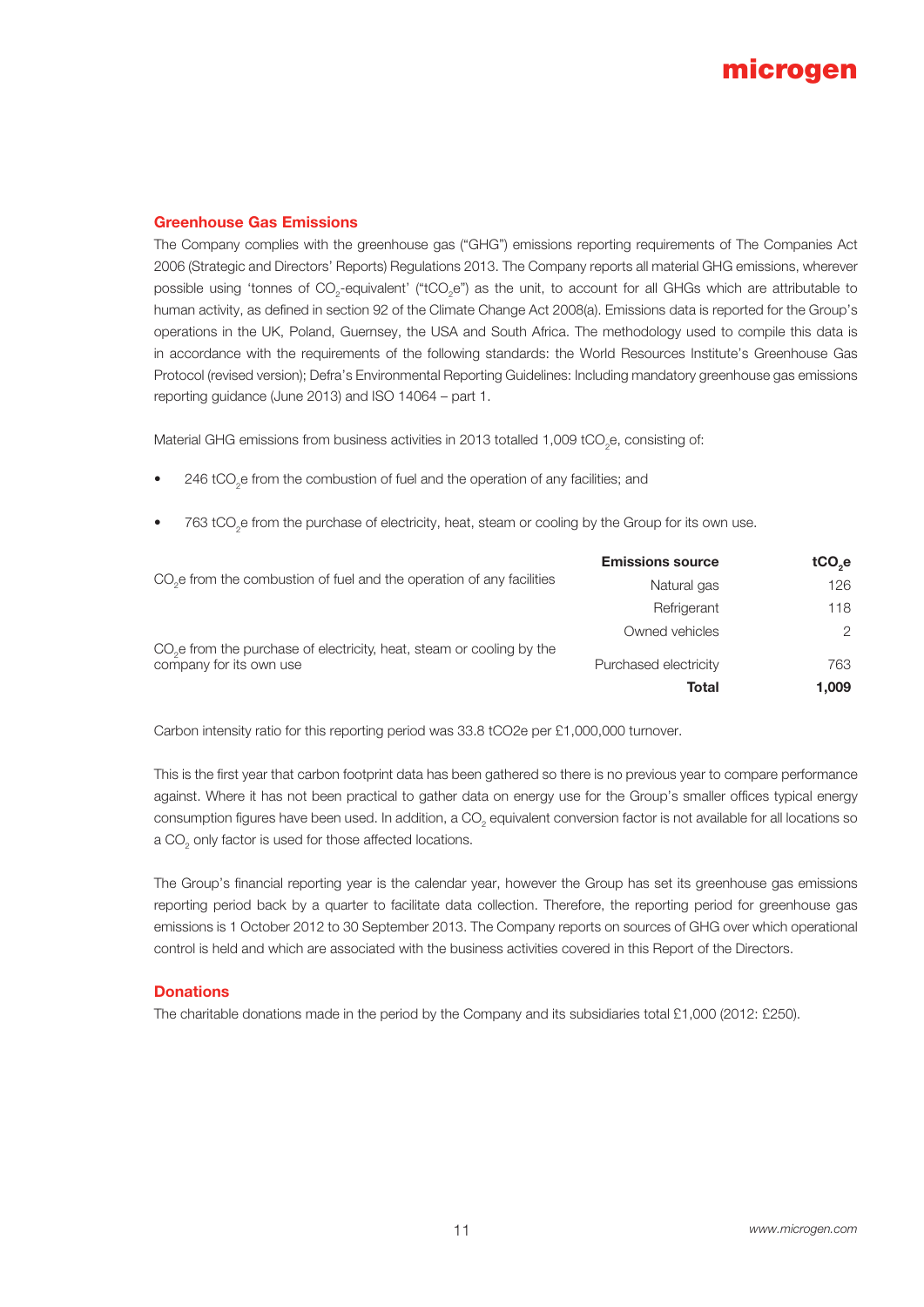

#### **Substantial Shareholdings**

In accordance with the Disclosure and Transparency Rules of the Financial Conduct Authority, as at 25 February 2014, the Company had been advised of the following notifiable interests in its voting rights:

|                                   |            | $%$ Issued   |
|-----------------------------------|------------|--------------|
|                                   | Number of  | <b>Share</b> |
|                                   | shares     | Capital      |
| Aberforth Partners LLP*           | 15,777,814 | 21.18        |
| Schroders plc**                   | 15.210.297 | 20.42        |
| P F and C C M Barbour***          | 6,805,327  | 9.13         |
| M R Ratcliffe                     | 5,294,524  | 7.11         |
| Standard Life Investments Limited | 4.120.841  | 5.53         |
| The Welcome Trust Limited         | 4.038.979  | 5.42         |
| Invesco Limited                   | 3,981,876  | 5.34         |
| Hargreave Hale Limited            | 3,604,050  | 4.84         |
| L G Crisp and Mrs H Crisp         | 2,726,602  | 3.66         |
| FIL Limited                       | 2,488,624  | 3.34         |
|                                   |            |              |

\* Included within Aberforth Partners LLP's interest are 6,972,536 shares (9.36 per cent.) held by Aberforth Smaller Companies Trust plc; 1,623,000 shares (2.18 per cent) held by Aberforth Geared Income Trust LLP; 956,072 shares (1.28 per cent.) held by Aberforth UK Small Companies Fund and a further 6,226,206 shares (8.36 per cent.) for which it does not have access to the voting rights.

\*\* Included within Schroders plc's interest are 3,806,692 shares (5.11 per cent.) held by Mineworkers Pension Scheme and 2,788,605 shares (3.74 per cent.) held by British Coal Staff Superannuation Scheme.

\*\*\* CCM Barbour holds 2,764,531 of the voting rights of these shares and PF Barbour holds 1,250,000 of the voting rights of these shares. Both CCM Barbour and PF Barbour are interested in a further 2,790,796 shares however neither have any voting rights in these shares.

#### **The Takeovers Directive**

The Company has one class of share capital, ordinary shares. All the shares rank pari passu. There are no special control rights in relation to the Company's shares.

Under the Company's share option schemes, a change of control of the Company following a takeover bid would be considered a vesting event. This would allow the exercise of awards subject to the relevant performance conditions being satisfied. There are a small number of customer contracts which include a change of control clause. Three senior managers have change of control agreements which increase the notice receivable by one individual from 3 to 6 months and the other two individuals from 6 to 12 months in the event of a change of control.

#### **Repurchase of Own Shares**

On 29 October 2013 the Company announced its intention to return up to £10 million to shareholders by way of a tender offer. The tender offer completed on 2 December 2013 with the Company purchasing 8,130,075 ordinary shares at 123 pence per share for a total cash consideration, excluding expenses, of £10 million.

At the General Meeting held on 18 November 2013 members renewed the authority under section 701 of the Companies Act 2006 to make market purchases on the London Stock Exchange of up to 7,446,183 ordinary shares of 5p each. Such purchases could be made at no more than 5% above the average of the middle market quotations derived from the London Stock Exchange daily official list on the five business days prior to the date of purchase, nor less than 5p each. No shares have been purchased under this renewed authority. A resolution to give the Directors further authority for the Company to purchase its own shares is to be proposed at the forthcoming Annual General Meeting.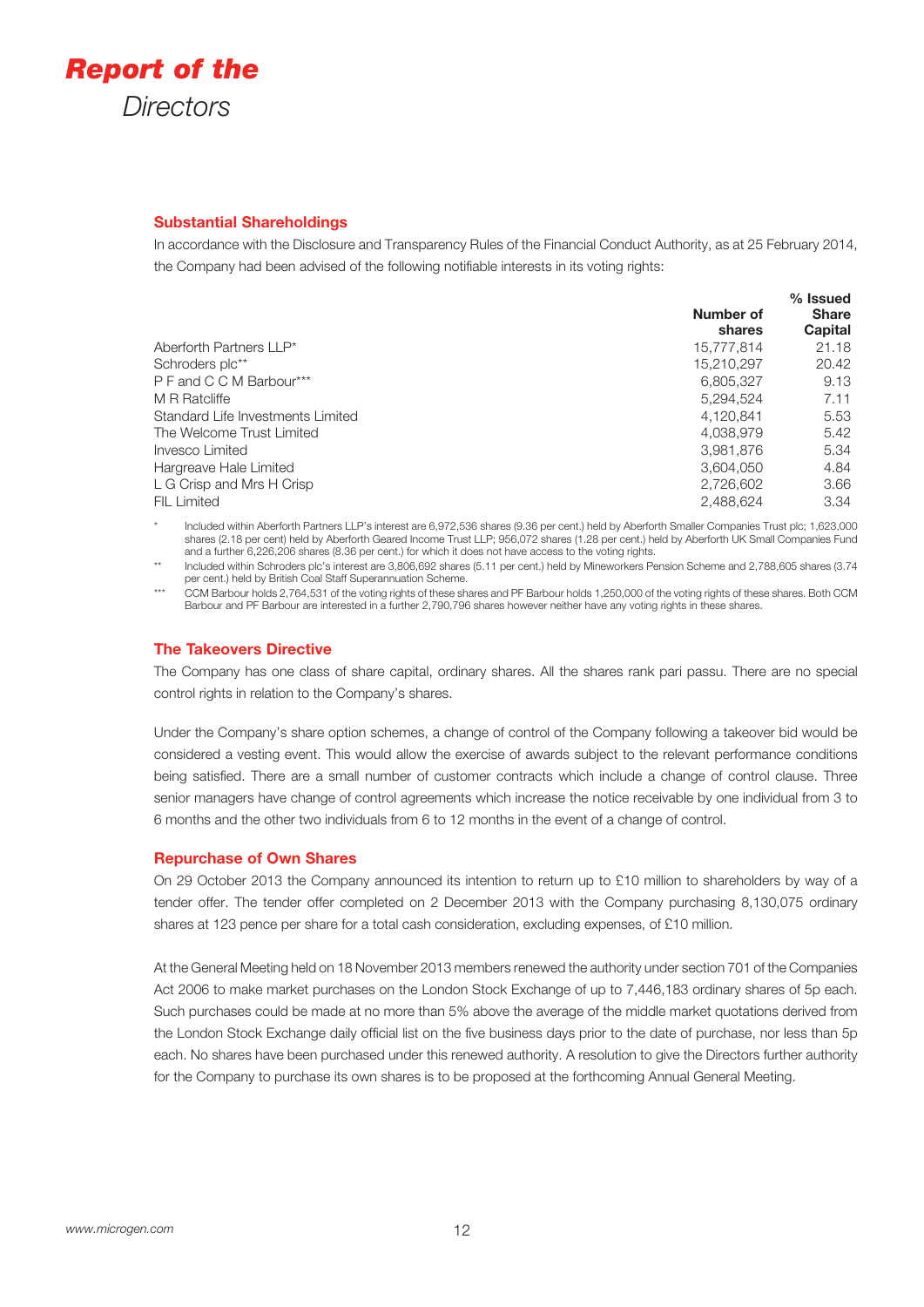#### **Significant Contracts**

There did not exist at any time during the year any contract involving the Company or any of its subsidiaries in which a director of the Company was or is materially interested or any contract which was either a contract of significance with a controlling shareholder or a contract for the provision of service by a controlling shareholder. Related party transactions are disclosed on page 90.

#### **Directors**

Details of directors who have held office during the period and up to the date of signing these financial statements are given below:

M R Ratcliffe P B Wood P M Bertram V Murray P Whiting D J Sherriff (resigned 29 October 2013)

Biographical details of the current directors are given on the inside front cover of this Annual Report. At the forthcoming Annual General Meeting Ms Vanda Murray OBE and Mr Peter Whiting, who retire by rotation, will stand for re-election.

The Company has purchased and maintained throughout the year directors' and officers' liability insurance in respect of itself and its directors. The directors also have the benefit of the indemnity provision contained at article 138 of the Company's articles of association. Pursuant to this article 138, the Company has granted indemnities for the benefit of current and future directors of, and the Company Secretary of, the Company in respect of liabilities which may attach to them in their capacity as directors of, or Company Secretary of, the Company to the extent permitted by law and also committing to maintain directors' and officers' insurance cover. Qualifying third party indemnity provisions ( as defined by section 234 of the Companies Act 2006 ) were in force during the year ended 31 December 2013 and continue in force, in relation to certain losses and liabilities which the directors (or Company Secretary) may incur to third parties in the course of acting as directors (or Company Secretary).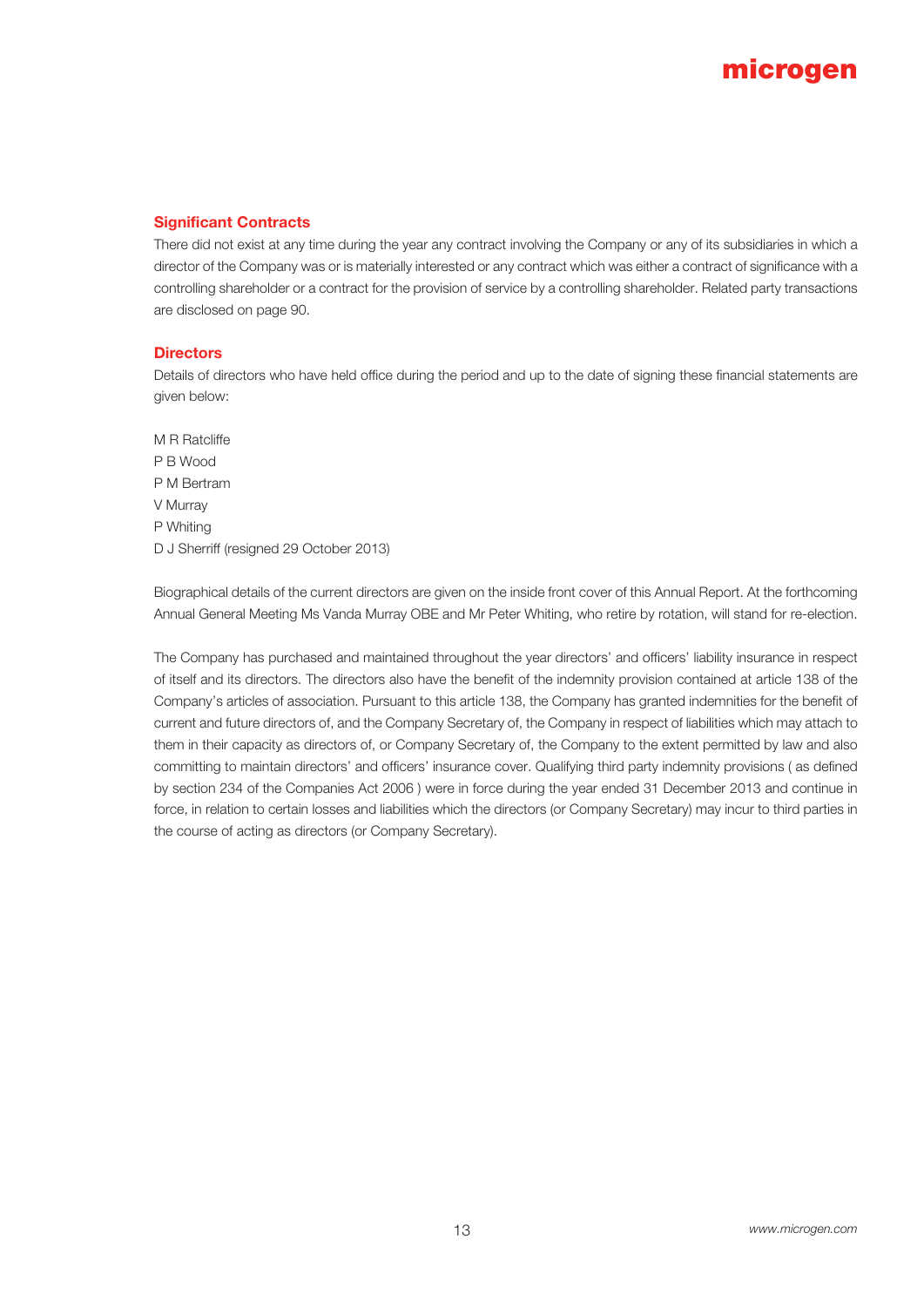

#### **Treasury and Foreign Exchange**

The Group has in place appropriate treasury policies and procedures, which are approved by the Board. The treasury function manages interest rates for both borrowings and cash deposits for the Group and is also responsible for ensuring there is sufficient headroom against any banking covenants contained within its credit facilities, and for ensuring there are appropriate facilities available to meet the Group's strategic plans.

In order to mitigate and manage exchange rate risk, the Group routinely enters into forward contracts in respect of monthly transactions with the Group's Polish development organisation. The Group continues to monitor exchange rate risk in respect of other foreign currency exposures.

In order to mitigate and manage interest rate risk the Group has in place an effective interest rate hedge to manage exposure on borrowings. Interest rate swaps are used as cash flow hedges of future interest payments, which have the effect of increasing the proportion of fixed interest debt.

These treasury policies and procedures are regularly monitored and reviewed. It is the Group's policy not to undertake speculative transactions which create additional exposures over and above those arising from normal trading activity.

See page 60 for further information on the Group's management of financial risk.

#### **Creditor Payment Policy**

The Group agrees terms and conditions for its business transactions with suppliers. Payment is then made in line with these terms, subject to the terms and conditions being met by suppliers.

The Company has trade creditors of £265,000 at 31 December 2013 (2012: £91,000).

At 31 December 2013, for the Group the average number of days of annual purchases represented by year end creditors was 37 days (31 December 2012: 21 days).

#### **Auditors and Disclosure of Information to Auditors**

As far as the directors are aware, there is no relevant audit information (as defined by section 418(3) of the Companies Act 2006) of which the Company's auditors are unaware and each of the directors have taken the steps that they ought to have taken as directors in order to make themselves aware of any relevant audit information and to establish that the Company's auditors are aware of that information.

The auditors, PricewaterhouseCoopers LLP, have indicated their willingness to continue in office, and a resolution that they be re-appointed will be proposed at the Annual General Meeting.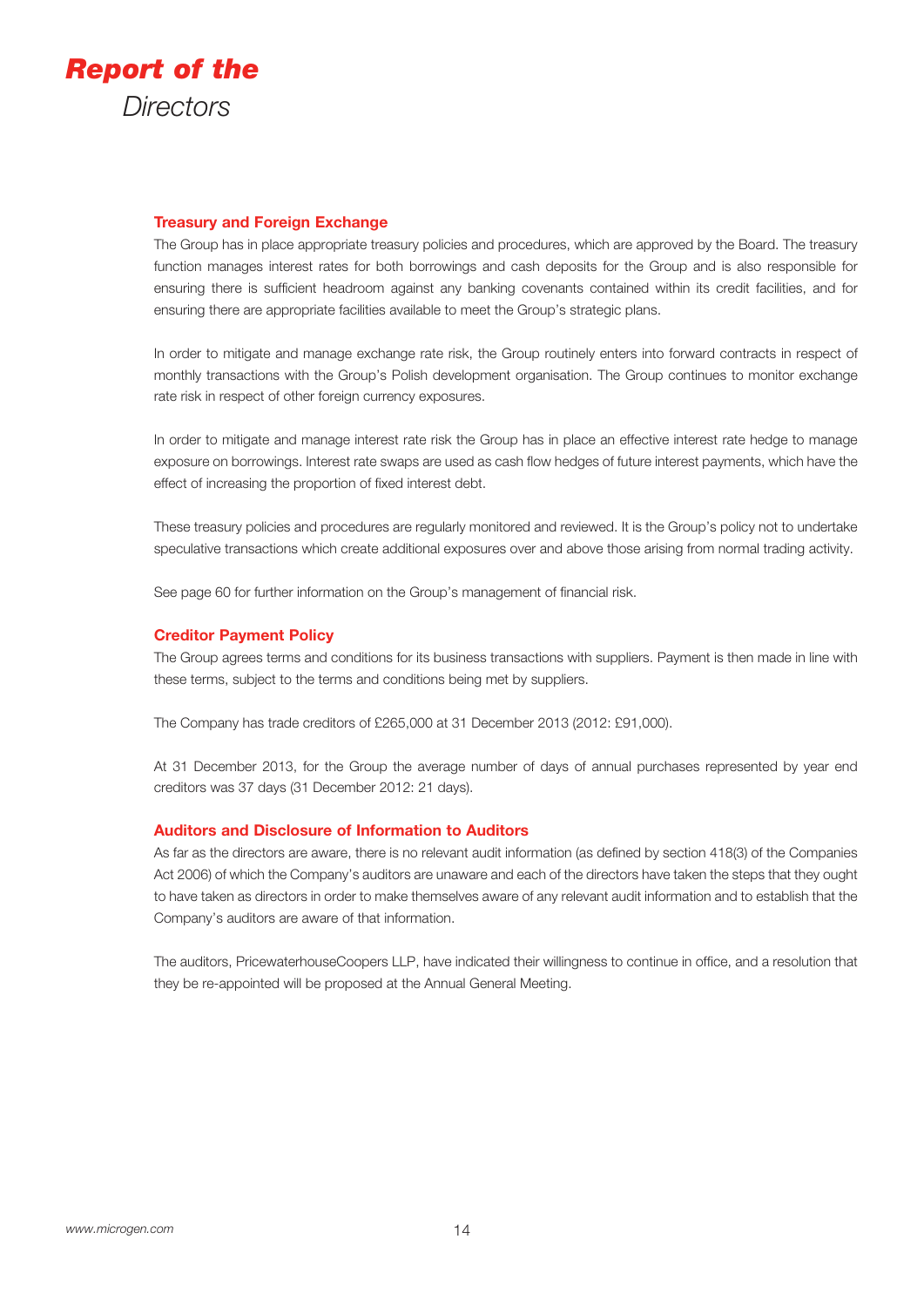#### **Corporate Governance**

The Group's statement on corporate governance is included in the Corporate Governance Statement on pages 16 to 22, and is incorporated into this Report of the Directors by reference.

#### **Annual General Meeting**

The forthcoming Annual General Meeting will be held at 9.00 am on 28 April 2014 at Old Change House, 128 Queen Victoria Street, London EC4V 4BJ. The notice of the Annual General Meeting contains the full text of resolutions to be proposed.

By Order of the Board

#### **Anjum O'Neill**

Company Secretary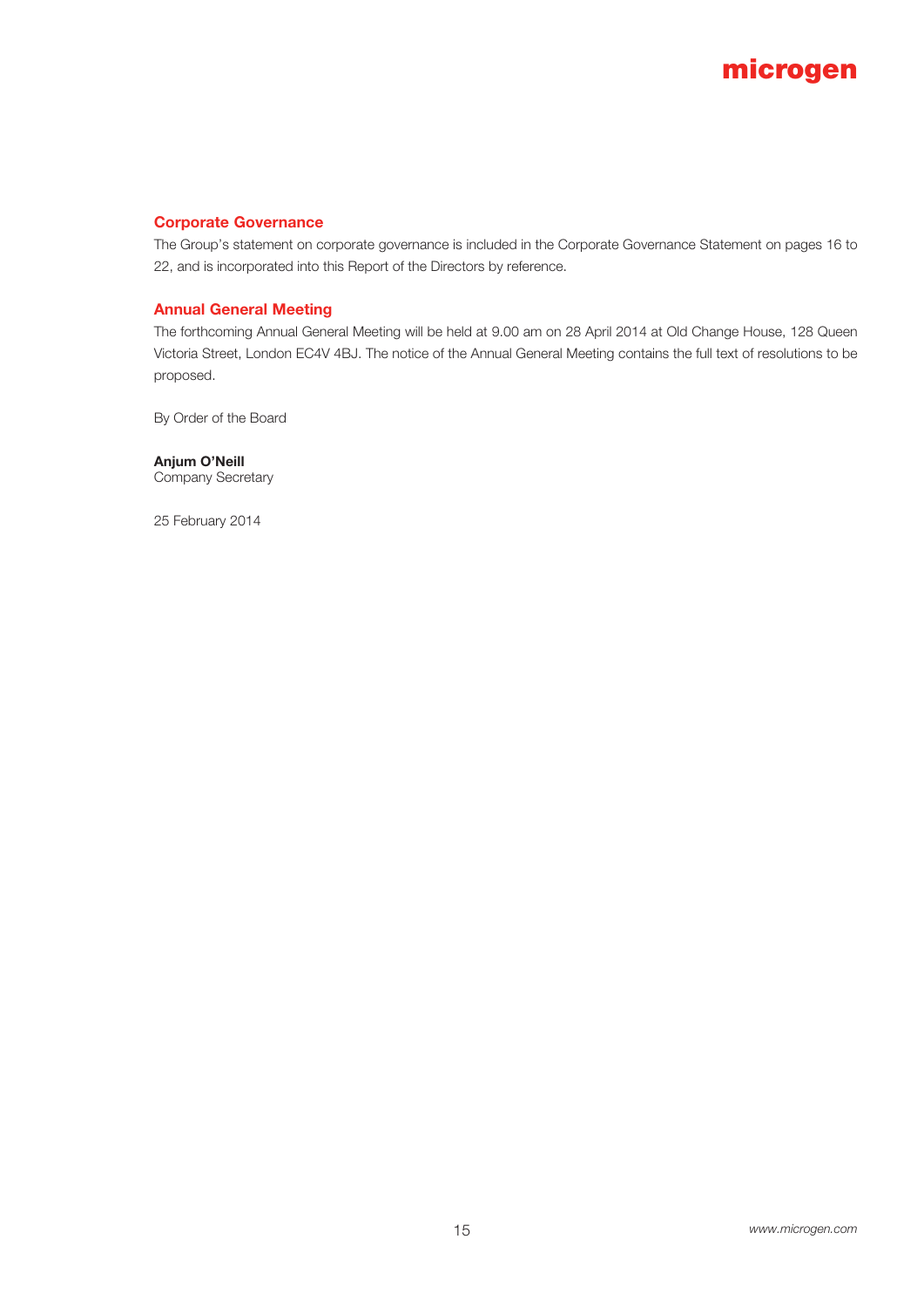## *Corporate Governance Statement*

#### **Statement of Compliance**

The Group has applied the main principles set out in the UK Corporate Governance Code ("Code"). A full statement of compliance with the Code's main principles of the Code of Best Practice is on pages 21 to 22.

The Company has complied with the Code throughout the year ended 31 December 2013, other than the exception stated as follows:

A.2.1 – Chairman and Chief Executive – The Corporate Governance Code requires that the roles of Chairman and Chief Executive should not be exercised by the same individual. Mr Ratcliffe was appointed to the role of Executive Chairman following the resignation of David Sherriff (Chief Executive Officer) on 29 October 2013. The Board considered that the combined role is in the interest of shareholders following the Strategic Review which concluded that the Group's operating businesses should be managed by the Managing Directors and associated management teams of each business with the Group roles providing a holding company function, including corporate governance, corporate/ strategic direction and operational oversight. The Board will maintain a majority of independent non-executive directors ensuring continued robust corporate governance.

#### **Board of Directors**

The Board of Directors meets regularly to review strategic, operational and financial matters, including proposed acquisitions and divestments, and has a formal schedule of matters reserved to it for decision. It approves the interim and preliminary financial statements, the annual financial plan, significant contracts and capital investment in addition to reviewing the effectiveness of the internal control systems and business risks faced by the Group. Where appropriate, it has delegated authority to committees of directors. Information is supplied to the Board in advance of meetings and the Chairman ensures that all directors are properly briefed on the matters being discussed. The Board Meetings are also attended by the Managing Directors of each of the operating businesses who provide detailed presentations and updates on the performance of their business.

The Chairman is primarily responsible for management of the Board, corporate strategy and development and ensuring effective communication with shareholders. The Managing Directors of each operating business are responsible for managing their respective businesses.

Non-executive directors are appointed for specified terms, up to a maximum of three years, and reappointment is not automatic. There is a formal selection process to appoint non-executive directors and a separate Nomination Committee was formed in 2001. Mr Bertram is the senior independent non-executive director.

The Board considers that all of the non-executive directors are independent in character and judgement from the management of the Company and free from any business or other relationship which could materially interfere with the exercise of their independent judgement. All of the non-executive directors have extensive business experience.

All directors have access to the advice and services of the Company Secretary or a suitably qualified alternative, and all the directors are able to take independent professional advice, if necessary, at the Company's expense. Directors offer themselves for re-election at the Annual General Meeting following their appointment and thereafter in accordance with the Company's current Articles of Association which requires directors to retire from office and offer themselves for reappointment by the members if they were not appointed or reappointed at one of the preceding two Annual General Meetings.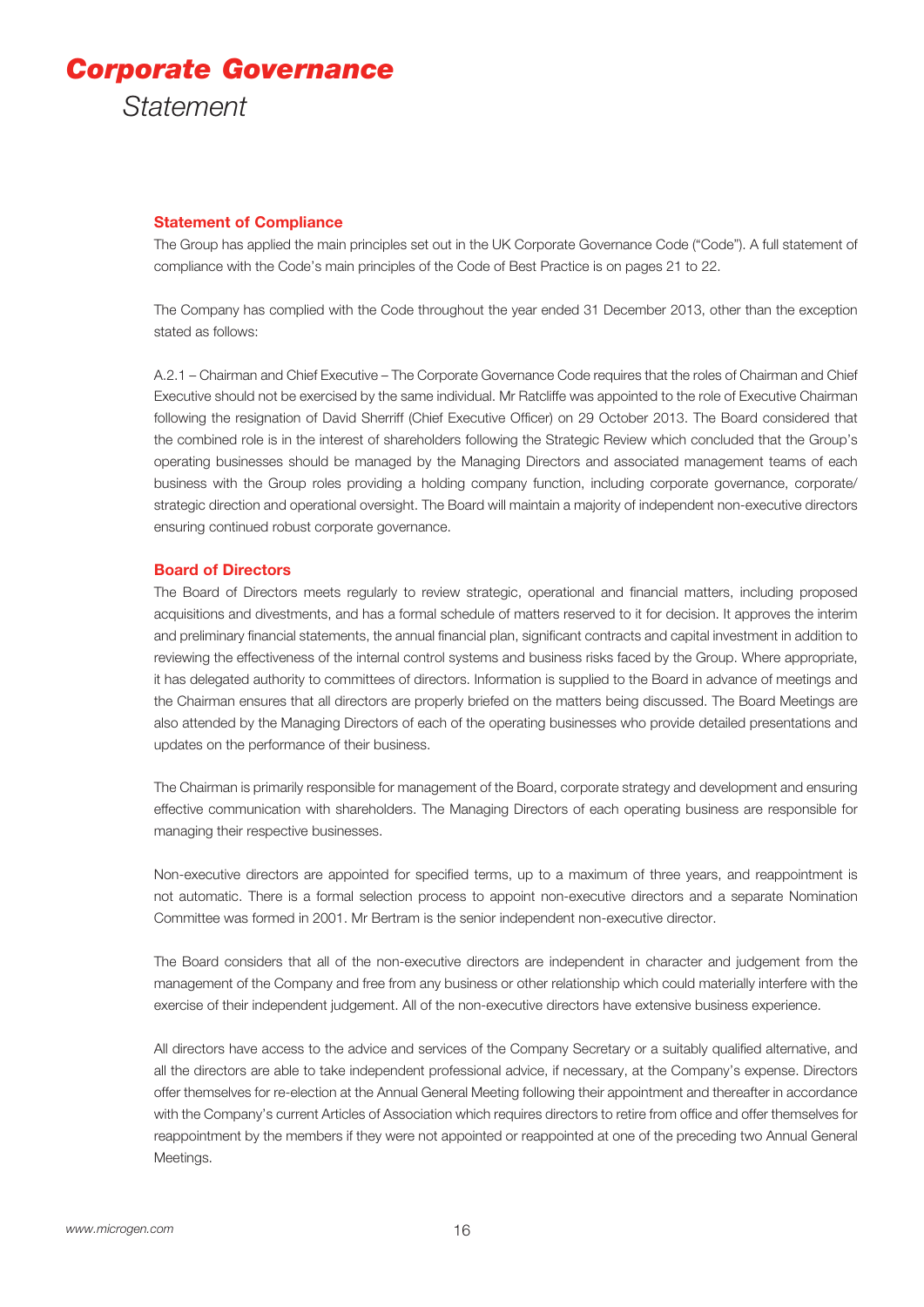#### **Board Committees**

Each of Mr Bertram, Ms Murray and Mr Whiting serve on the Nomination, Remuneration and Audit Committees and Mr Ratcliffe serves on the Nomination Committee. The Committees have written terms of reference which clearly specify their authority and duties and those terms of reference are available upon written request to the Company.

#### Nomination Committee

Mr Ratcliffe is chairman of the Nomination Committee which also comprises Mr Bertram, Ms Murray and Mr Whiting. The Nomination Committee meets at least once a year and recommends to the Board candidates for appointment as directors and reappointment.

The Board and the Board Committees recognise the importance of promoting all aspects of diversity, including gender, throughout the Group. When making an appointment to the Board, candidates are chosen against criteria, specified by the Nomination Committee in 2011, such as balance of skills, business experience, independence, qualifications, knowledge, diversity and other factors relevant to the Board operating effectively. Successful candidates are chosen on merit against these criteria, regardless of race, gender or religious beliefs.

#### Remuneration Committee

Ms Murray is chair of the Remuneration Committee and the Committee also comprises Mr Bertram and Mr Whiting. The Directors' Remuneration Report appears on pages 23 to 40.

#### Audit Committee

Mr Bertram, a Fellow of the Institute of Chartered Accountants in England and Wales, is chairman of the Audit Committee and the Committee also comprises Ms Murray and Mr Whiting. The Audit Committee monitors the integrity of the financial statements of the Company and meets regularly with management and the external auditors to review and monitor the financial reporting process, the statutory audit of the consolidated financial statements, audit procedures, internal controls and financial matters.

The external auditors present in advance of the year end its approach to the forthcoming audit together with its findings from the audit following the completion of its work. The Audit Committee assesses the performance of the external auditors on an annual basis and based on this review the Audit Committee recommends the appointment, reappointment or removal of the Company's external auditors to the Board. PricewaterhouseCoopers LLP, the Group's current external auditor, was originally appointed in 1997 with the latest review held in 2013 following the change in partner in the year. This review resulted in the Audit Committee determining to retain PricewaterhouseCoopers LLP as auditors for the Group's 2013 financial statements.

The Chairman and Group Finance Director attend the Audit Committee meetings by invitation, however, the Audit Committee meets at least annually with the Company's external auditors without the other directors present. The external auditors have unrestricted access to the Audit Committee.

The Audit Committee considers that, in some circumstances, the external auditors' understanding of the business can be beneficial in improving the efficiency and effectiveness of advisory work and, therefore, it has been considered appropriate that the external auditors be engaged for non-audit services related to financial and tax matters. The Audit Committee has reviewed the nature of the work and level of fees for non-audit services and considers that this has not affected the auditors' objectivity and independence. The expenditure on non-audit services is set out on page 68.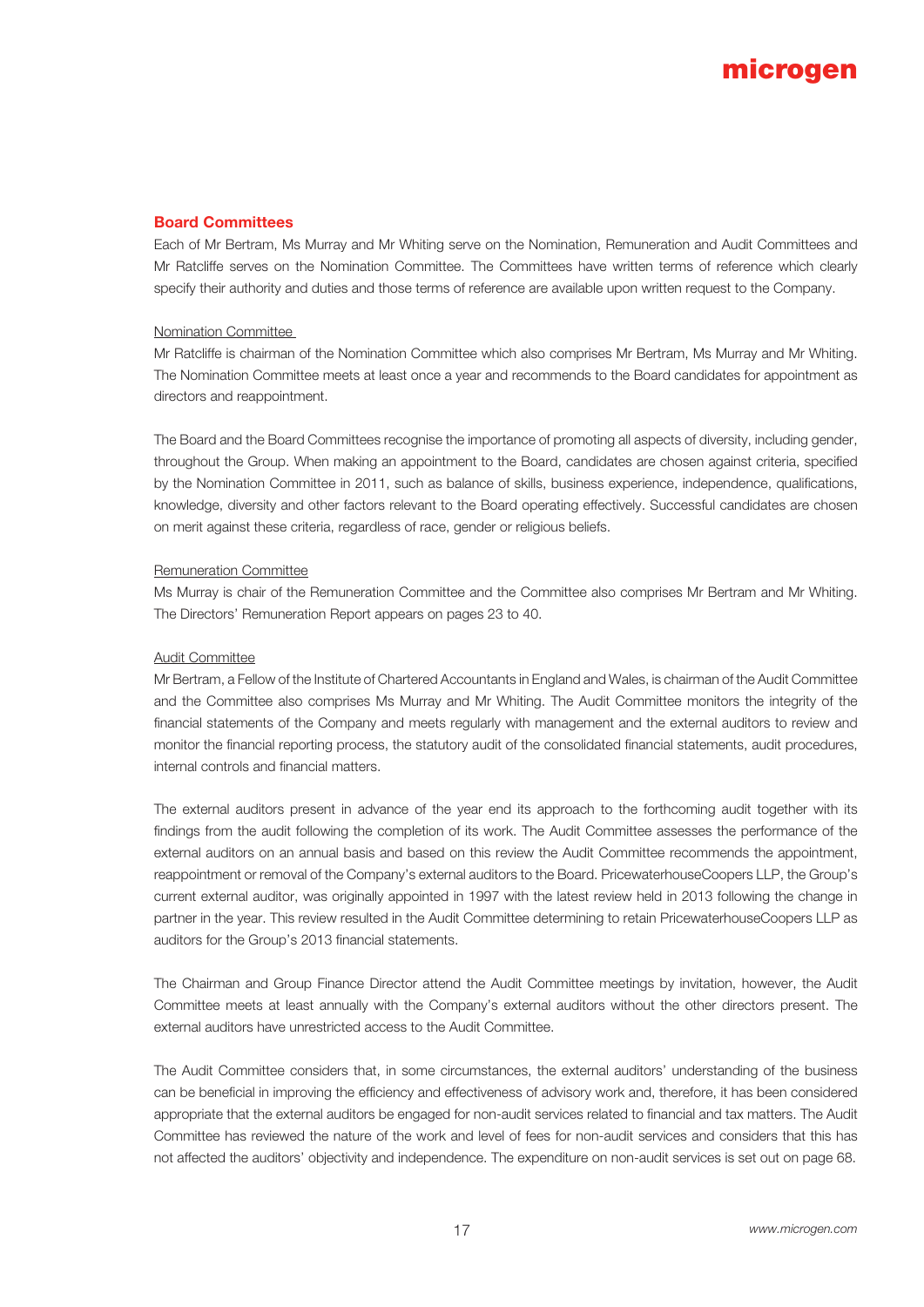## *Corporate Governance Statement*

The Audit Committee reports to the Board on how it has discharged its responsibilities. This includes identifying the significant issues that it has considered in relation to the financial statements and how these issues were addressed, its assessment of the effectiveness of the external audit process and its recommendation on the reappointment of the Company's external auditors together with any other issues on which the Board has asked the Audit Committee's opinion.

The significant judgements considered by the Audit Committee were:-

#### **Revenue Recognition**

A key area of judgement in respect of recognising revenue is the timing of recognition where management assumptions and estimates are necessary. The Audit Committee were provided with an overview of significant balances, together with the movement on those balances since the previous year end. In addition, the Audit Committee receives an overview of significant contracts entered into during the course of the year which provides the opportunity to discuss the impact of contractual terms on revenue recognition. External audit performed detailed audit procedures on revenue recognition and reported their findings to the Audit Committee. The Audit Committee concluded that the timing of recognition continues to be in line with the Group's accounting policy on revenue recognition.

#### **Annual Goodwill Impairment Review**

Goodwill is a material asset on the Group's balance sheet and it is the Group's policy to annually test the asset for impairment. The judgements in relation to goodwill impairment testing relate to the assumptions applied in calculating the value in use of the operating businesses. The key assumptions applied in the calculation relate to the future performance expectations of the businesses. Plans prepared by senior management supporting the future performance expectations used in the calculation were reviewed and approved by the Board. The Audit Committee received a presentation on the outcome of the impairment review performed by senior management. The impairment review was also an area of focus for the external auditor, who reported their findings to the Audit Committee. The Audit Committee concluded that there was no requirement to impair the carrying value of goodwill at the year end.

#### **Tax**

The operating businesses operate in a number of territories which increases the complexity of the Group's tax affairs. A presentation was prepared by senior management for the Board and Audit Committee to consider. The presentation provided an overview of the Group's tax affairs together with the proposed accounting treatment of any judgemental items. Tax matters were also an area of focus for the external auditor, who reported their findings to the Audit Committee. The Audit Committee concluded that they were satisfied with the accounting treatment.

#### **Share Based Payments Charge**

The grant of 5.5 million share options in November 2013 results in a share based payments charge in the Group's financial statements. The share based payments charge is principally determined by the fair value of the options awarded. In conjunction with the Group's independent adviser on executive remuneration, senior management provided the Audit Committee with a presentation of the assumptions supporting the fair value calculation in respect of the 5.5 million share options. The fair value of share options was also an area of focus for the external auditor, who reported their findings to the Audit Committee. The Audit Committee concluded that they were satisfied with the accounting treatment.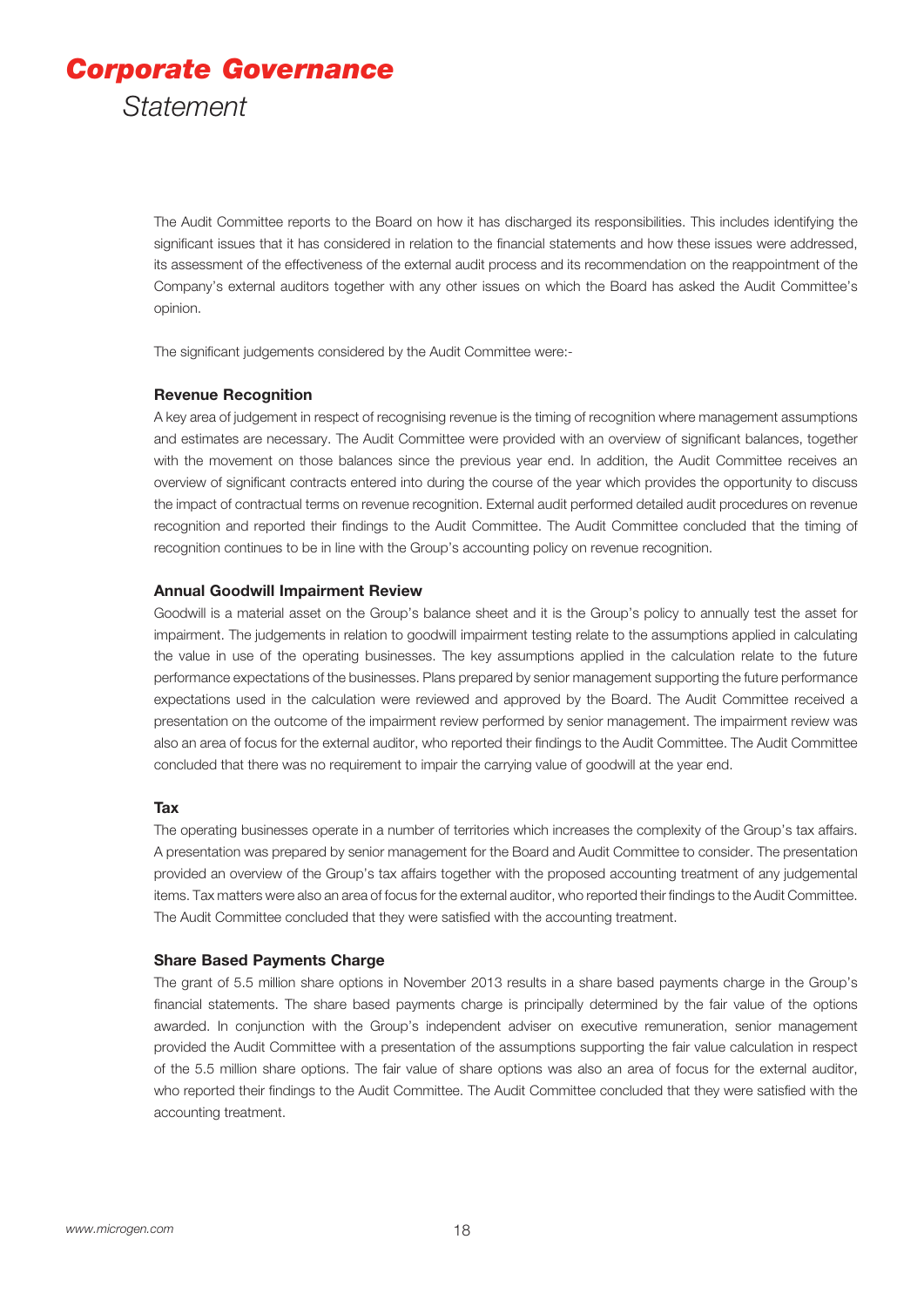#### **Board Attendance**

Details of the number of meetings of the Board (including sub-committees at which only certain directors are required to attend) and committees and individual attendances by directors are set out in the table below.

|                                           | <b>Board</b><br><b>Meetings</b> | Audit<br><b>Committee</b> | <b>Remuneration</b><br><b>Committee</b> | <b>Nomination</b><br><b>Committee</b> |
|-------------------------------------------|---------------------------------|---------------------------|-----------------------------------------|---------------------------------------|
| <b>Number of Meetings</b><br>held in 2013 | 11                              | 5                         | 10                                      |                                       |
| M R Ratcliffe                             | 11                              | $5^*$                     | $10*$                                   |                                       |
| P B Wood                                  | 11                              | $5^*$                     | $9^*$                                   | $+ *$                                 |
| P M Bertram                               | 11                              | 5                         | 10                                      |                                       |
| V Murray                                  | 11                              | 5                         | 10                                      |                                       |
| P Whiting                                 | 11                              | 5                         | 10                                      |                                       |
| D J Sherriff (resigned 29 October 2013)   | 8                               | $3^*$                     | 4*                                      | $+ *$                                 |

\* attendance by invitation.

The above table details attendance at scheduled meetings. In addition 13 ad hoc meetings were held, of these meetings, 5 meetings were held by a sub-committee relating to the exercise of share options.

#### **Management Meetings of the Operating Businesses**

Each of the Group's two operating businesses hold management meetings on a monthly basis chaired by the Managing Director responsible for that business. The Chairman and Group Finance Director regularly attend these meetings and all Non-Executive Directors are invited to attend these meetings.

#### **Relations with Shareholders**

In order to maintain dialogue with institutional shareholders the Chairman and Group Finance Director meet with them following interim and final results announcements, or as appropriate, with other directors available to meet institutional shareholders on request. Where practicable the Annual Report is sent to shareholders at least 20 working days before the Annual General Meeting and each issue for consideration at the Annual General Meeting is proposed as a separate resolution. All continuing directors generally attend the Annual General Meeting.

#### **Capital Structure**

The information required pursuant to the Disclosure and Transparency Rules is detailed on page 12.

#### **Social, Ethical and Environmental Risks**

The Board takes regular account of the significance of social, environmental and ethical ("SEE") matters to the Group's business of providing IT services and solutions (including software, managed services and consultancy) to the business community.

The Board considers that it has received adequate information to enable it to assess any significant risks to the Company's short-term and long-term value arising from SEE matters and has concluded that the risks associated with SEE matters are minimal. The Board will continue to monitor those risks on an ongoing basis and will implement appropriate policies and procedures if those risks become significant.

#### **Internal Control**

The Group maintains an ongoing process in respect of internal control to safeguard shareholders' investments and the Group's assets and to facilitate the effective and efficient operation of the Group.

These processes enable the Group to respond appropriately, and in a timely fashion, to significant business, operational, financial, compliance and other risks, (in accordance with the Code), which may otherwise prevent the achievement of the Group's objectives.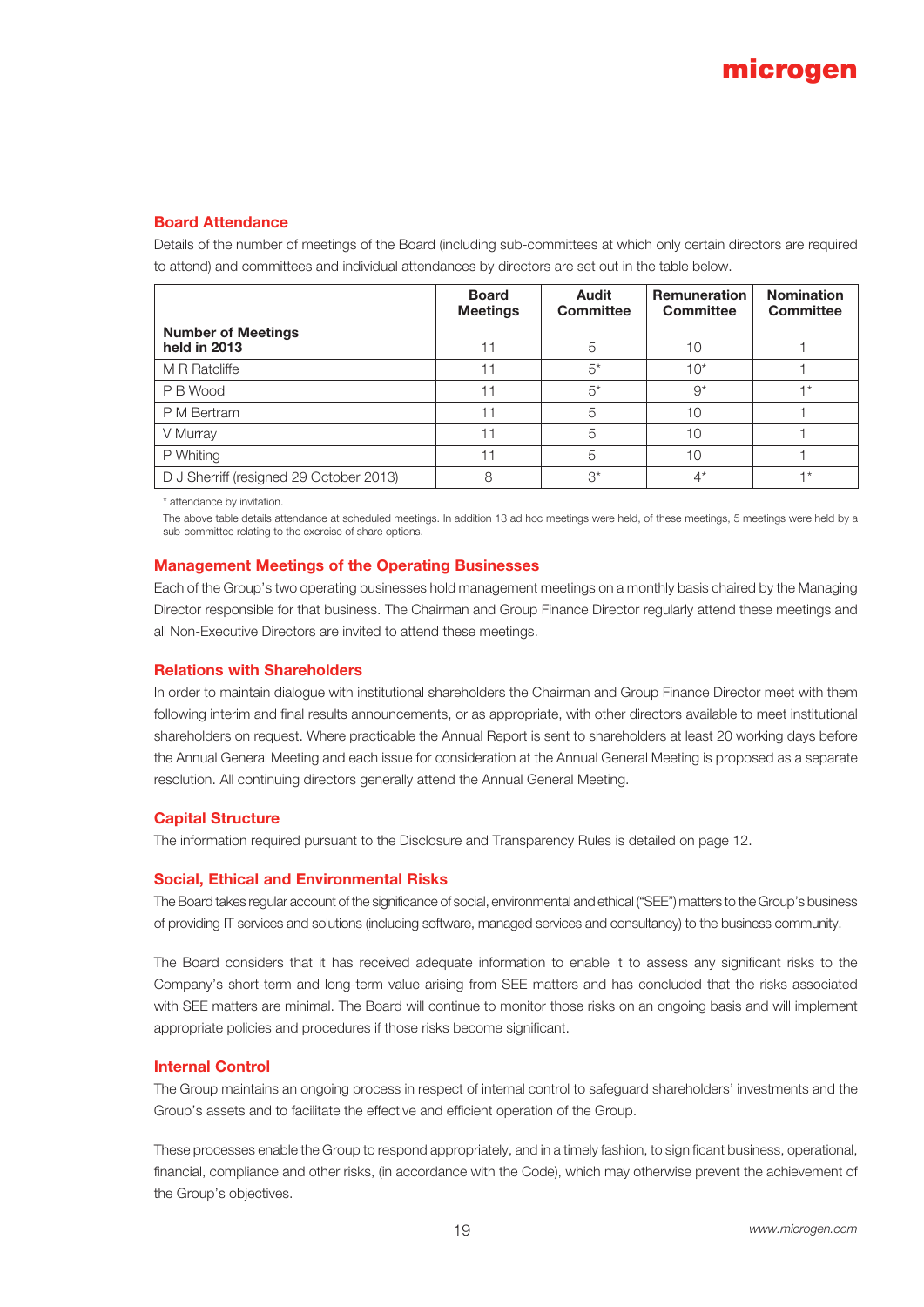## *Corporate Governance Statement*

The Group recognises that it operates in a competitive market that can be affected by factors and events outside its control. Details of the major risks identified by the Group are set out in the table on pages 8 and 9. The Group is committed to mitigating risks arising wherever possible and accepts that internal controls, rigorously applied and monitored, are an essential tool in achieving this objective.

The key elements of Group internal control, which have been effective during 2013 and up to the date of approval of these financial statements, are set out below:

- The existence of a clear organisational structure with defined lines of responsibility and delegation of authority from the Board to its executive directors and operating divisions;
- A procedure for the regular review of reporting business issues and risks by the operating businesses;
- Regular review meetings with the operating management;
- A planning and management reporting system operated by each operating business and the executive directors; and
- The establishment of prudent operating and financial policies.

The directors have overall responsibility for establishing financial and other reporting procedures to provide them with a reasonable basis on which to make proper judgements as to the financial position and prospects of the Group, and have responsibility for establishing the Group's system of internal control and for monitoring its effectiveness. The Group's systems are designed to provide directors with reasonable assurance that physical and financial assets are safeguarded, transactions are authorised and properly recorded and material errors and irregularities are either prevented or detected with the minimum delay. However, systems of internal financial control can provide only reasonable and not absolute assurance against material misstatement or loss.

The key features of the systems of internal financial control include:

- Financial planning process with an annual financial plan approved by the Board. The plan is regularly updated providing an updated forecast for the year;
- Monthly comparison of actual results against plan;
- Written procedures detailing operational and financial internal control policies which are reviewed on a regular basis;
- Regular reporting to the Board on treasury and legal matters;
- Defined investment control guidelines and procedures; and
- Periodic reviews by the Audit Committee of the Group's systems and procedures.

The majority of the Group's financial and management information is processed and stored on computer systems. The Group is dependent on systems that require sophisticated computer networks. The Group has established controls and procedures over the security of data held on such systems, including business continuity arrangements.

On behalf of the Board, the Audit Committee has reviewed the operation and effectiveness of this framework of internal control for the year ended 31 December 2013, and up to the date of approval of the Annual Report.

#### **Internal Audit**

The need for an internal audit function is reviewed on an annual basis by the Audit Committee taking into account the size and complexity of the Group. At present there is no intention to establish an internal audit function.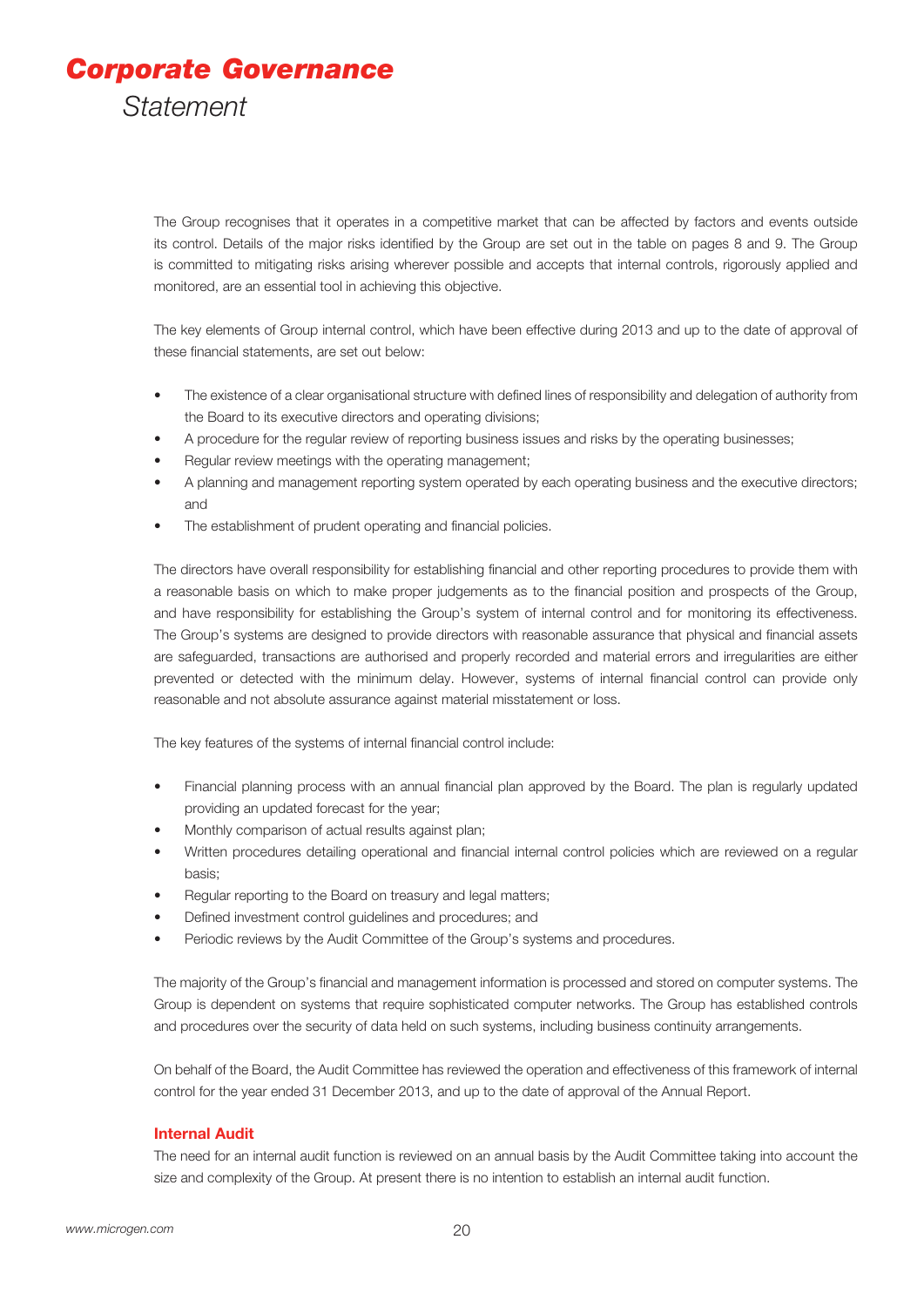|                | <b>COMPLIANCE WITH THE UK CORPORATE GOVERNANCE CODE</b>                                                                                                                                                                                                                                                      |                                                                                                                                                                                                                                                                                                                                                                                                                                                                                                                                                                                                                                                                                                                                                                                                                                                                                                                                                                                                                                                                                                                                                                                                                                        |  |  |
|----------------|--------------------------------------------------------------------------------------------------------------------------------------------------------------------------------------------------------------------------------------------------------------------------------------------------------------|----------------------------------------------------------------------------------------------------------------------------------------------------------------------------------------------------------------------------------------------------------------------------------------------------------------------------------------------------------------------------------------------------------------------------------------------------------------------------------------------------------------------------------------------------------------------------------------------------------------------------------------------------------------------------------------------------------------------------------------------------------------------------------------------------------------------------------------------------------------------------------------------------------------------------------------------------------------------------------------------------------------------------------------------------------------------------------------------------------------------------------------------------------------------------------------------------------------------------------------|--|--|
|                | <b>Code of Best Practice - Principles</b>                                                                                                                                                                                                                                                                    | <b>Microgen Compliance Statement</b>                                                                                                                                                                                                                                                                                                                                                                                                                                                                                                                                                                                                                                                                                                                                                                                                                                                                                                                                                                                                                                                                                                                                                                                                   |  |  |
| А              | <b>LEADERSHIP</b>                                                                                                                                                                                                                                                                                            |                                                                                                                                                                                                                                                                                                                                                                                                                                                                                                                                                                                                                                                                                                                                                                                                                                                                                                                                                                                                                                                                                                                                                                                                                                        |  |  |
| 1              | The Role of the Board<br>Every company should be headed by an effective board,<br>which is collectively responsible for the success of the<br>company.                                                                                                                                                       | The directors' responsibilities are outlined in the Report of the Directors. The Board meets<br>regularly on a formal basis plus additional ad hoc meetings as necessary.                                                                                                                                                                                                                                                                                                                                                                                                                                                                                                                                                                                                                                                                                                                                                                                                                                                                                                                                                                                                                                                              |  |  |
| $\overline{2}$ | <b>Division of Responsibilities</b><br>There should be a clear division of responsibilities at<br>the head of the company between the running of the<br>board and the executive responsibility for the running of<br>the company's business. No one individual should have<br>unfettered powers of decision. | Mr Ratcliffe was appointed Executive Chairman on 29 October 2013. The Board retains<br>a majority of non-executive directors ensuring continued robust corporate governance.<br>Each operating business is the responsibility of an executive who is invited to attend<br>Board meetings.                                                                                                                                                                                                                                                                                                                                                                                                                                                                                                                                                                                                                                                                                                                                                                                                                                                                                                                                              |  |  |
| 3              | The Chairman<br>The Chairman is responsible for leadership of the board<br>and ensuring its effectiveness on all aspects of its role.                                                                                                                                                                        | The Chairman is responsible for setting the Board's agenda and ensuring that adequate<br>time is available for discussion of all agenda items, in particular strategic issues. He<br>promotes a culture of openness and debate by facilitating the effective contribution<br>of non-executive directors in particular and ensuring constructive relations between<br>executive and non-executive directors. In addition, he ensures that the directors receive<br>accurate, timely and clear information.                                                                                                                                                                                                                                                                                                                                                                                                                                                                                                                                                                                                                                                                                                                              |  |  |
| 4              | <b>Non-Executive Directors</b><br>As part of their role as members of a unitary board,<br>non-executive directors should constructively challenge<br>and help develop proposals on strategy.                                                                                                                 | The Board appoints one of the independent non-executive directors to be the senior<br>independent non-executive director to provide a sounding board for the Chairman and<br>to serve as an intermediary for the other directors if necessary. The senior independent<br>non-executive director is available to shareholders if they have concerns which contact<br>through the normal channels of the Chairman or Group Finance Director fails to resolve<br>or for which such contact is inappropriate. The Chairman holds meetings with the<br>non-executive directors without the other executives being present. Led by the senior<br>independent non-executive director, the non-executive directors meet without the<br>Chairman at least annually to appraise the Chairman's performance and on such other<br>occasions as are deemed appropriate.<br>If the directors have concerns which cannot be resolved about the running of the company<br>or a proposed action, it is Company policy that their concerns must be recorded in the<br>Board minutes. On their resignation, a non-executive director has to provide a written<br>statement to the Chairman, for circulation to the Board, if they have any such concerns. |  |  |
| в              | <b>EFFECTIVENESS</b>                                                                                                                                                                                                                                                                                         |                                                                                                                                                                                                                                                                                                                                                                                                                                                                                                                                                                                                                                                                                                                                                                                                                                                                                                                                                                                                                                                                                                                                                                                                                                        |  |  |
| 1              | The Composition of the Board<br>The board and its committees should have the<br>appropriate balance of skills, experience, independence<br>and knowledge of the company to enable them to<br>discharge their respective duties and responsibilities<br>effectively.                                          | The Board consists of the Chairman and Group Finance Director plus a majority of<br>non-executive directors. All of the non-executive directors (including those detailed in<br>the Statement of Compliance) are considered by the Board to be independent of the<br>management of the Company and free from any business or other relationship which<br>could materially interfere with the exercise of their independent judgement.                                                                                                                                                                                                                                                                                                                                                                                                                                                                                                                                                                                                                                                                                                                                                                                                  |  |  |
| $\overline{2}$ | <b>Appointments to the Board</b><br>There should be a formal, rigorous and transparent<br>procedure for the appointment of new directors to the<br>board.                                                                                                                                                    | A separate Nomination Committee, comprising all the non-executive directors together<br>with the Chairman, is responsible for identifying and nominating candidates to fill Board<br>vacancies.                                                                                                                                                                                                                                                                                                                                                                                                                                                                                                                                                                                                                                                                                                                                                                                                                                                                                                                                                                                                                                        |  |  |
| 3              | <b>Commitment</b><br>All directors should be able to allocate sufficient time<br>to the company to discharge their responsibilities<br>effectively.                                                                                                                                                          | The Chairman's other significant commitments are disclosed in the Annual Report. Any<br>changes to such commitments are reported to the Board as they arise and their impact<br>explained in the next Annual Report. Other executive directors will not be given permission<br>by the Board to take on more than one directorship in a company nor chairman of such<br>a company.<br>The terms and conditions of appointment of non-executive directors are made available<br>for inspection. The letter of appointment sets out the expected time commitment. The<br>appointed non-executive directors have undertaken that they will have sufficient time to<br>meet what is expected of them.                                                                                                                                                                                                                                                                                                                                                                                                                                                                                                                                       |  |  |
| 4              | Development<br>All directors should receive induction on joining the<br>board and should regularly update and refresh their<br>skills and knowledge.                                                                                                                                                         | The Chairman ensures that new directors receive an induction on joining the Board. Any<br>training needs required by the directors will be discussed with the Chairman.                                                                                                                                                                                                                                                                                                                                                                                                                                                                                                                                                                                                                                                                                                                                                                                                                                                                                                                                                                                                                                                                |  |  |
| 5              | <b>Information and Support</b><br>The board should be supplied in a timely manner with<br>information in a form and of a quality appropriate to<br>enable it to discharge its duties.                                                                                                                        | The Board is supplied with management accounts and operational reviews prior to each<br>meeting. All non-executive directors have extensive business experience and possess<br>relevant and updated skills and knowledge to perform their duties.<br>The Board ensures that directors, especially non-executive directors, have access<br>to independent professional advice at the Company's expense where they judge it<br>necessary to discharge their responsibility as directors.<br>All directors have access to the advice and services of the Company Secretary, who<br>is responsible to the Board for ensuring that Board procedures are complied with. The<br>appointment and removal of the Company Secretary is a matter for the Board as a whole.                                                                                                                                                                                                                                                                                                                                                                                                                                                                        |  |  |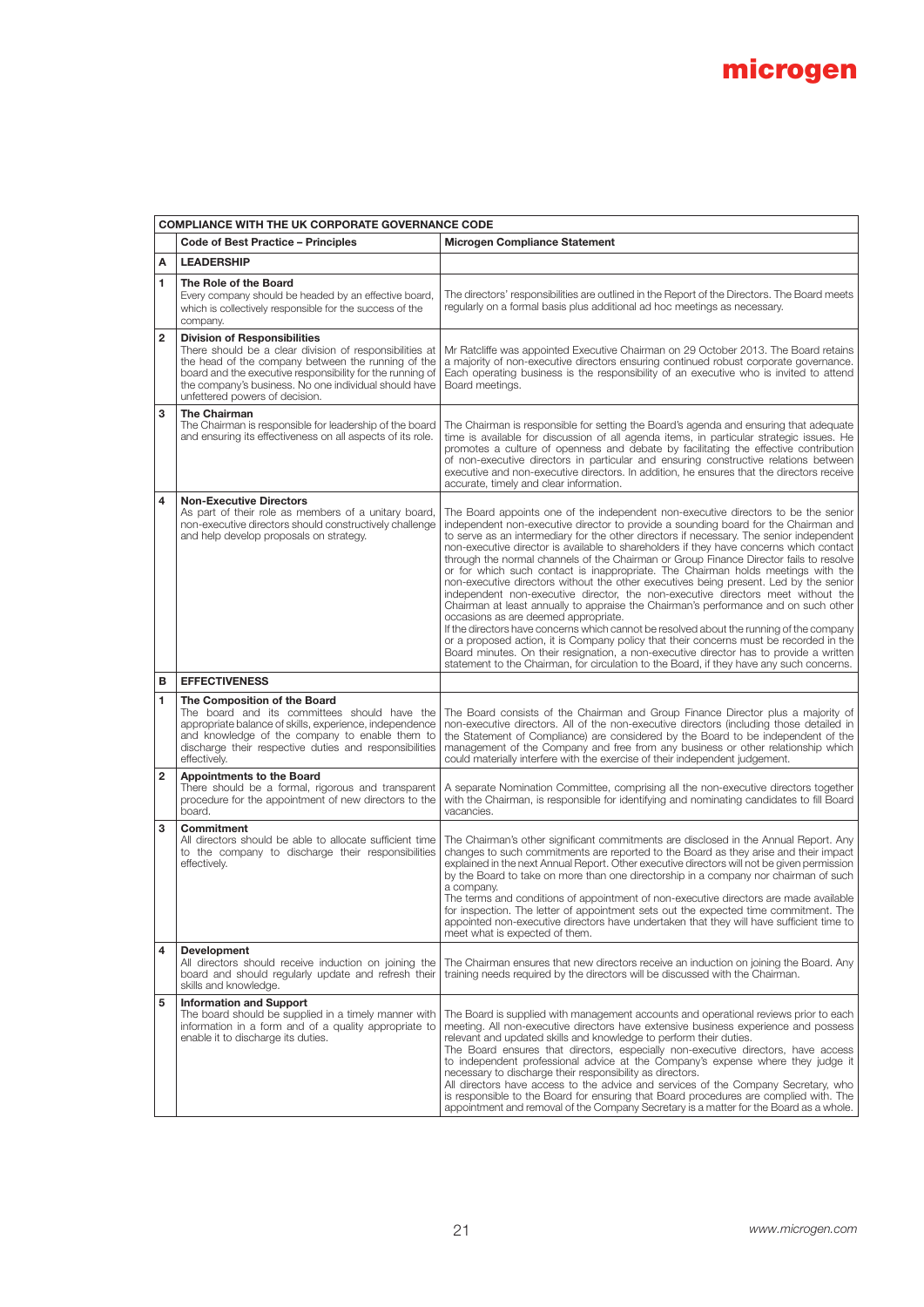# *Corporate Governance*

*Statement*

|                | <b>COMPLIANCE WITH THE UK CORPORATE GOVERNANCE CODE (continued)</b>                                                                                                                                                                                                                                                                                                                                                                    |                                                                                                                                                                                                                                                                                                                                                                                                                                                                                                                                                                                                                                                                                                                            |  |  |
|----------------|----------------------------------------------------------------------------------------------------------------------------------------------------------------------------------------------------------------------------------------------------------------------------------------------------------------------------------------------------------------------------------------------------------------------------------------|----------------------------------------------------------------------------------------------------------------------------------------------------------------------------------------------------------------------------------------------------------------------------------------------------------------------------------------------------------------------------------------------------------------------------------------------------------------------------------------------------------------------------------------------------------------------------------------------------------------------------------------------------------------------------------------------------------------------------|--|--|
|                | <b>Code of Best Practice - Principles</b>                                                                                                                                                                                                                                                                                                                                                                                              | <b>Microgen Compliance Statement</b>                                                                                                                                                                                                                                                                                                                                                                                                                                                                                                                                                                                                                                                                                       |  |  |
| B              | <b>EFFECTIVENESS</b>                                                                                                                                                                                                                                                                                                                                                                                                                   |                                                                                                                                                                                                                                                                                                                                                                                                                                                                                                                                                                                                                                                                                                                            |  |  |
| 6              | <b>Evaluation</b><br>The board should undertake a formal and rigorous<br>annual evaluation of its own performance and that of its<br>committees and individual directors.                                                                                                                                                                                                                                                              | Given Microgen's size and Board structure, performance evaluation is an ongoing<br>process. A performance evaluation is undertaken for all directors at the time of their<br>proposed reappointment. The Group Finance Director receives an annual performance<br>appraisal as part of the Management Bonus Scheme. The performance of each Board<br>Committee is reviewed on an annual basis.                                                                                                                                                                                                                                                                                                                             |  |  |
| $\overline{7}$ | <b>Re-election</b><br>All directors should be submitted for re-election at<br>regular intervals, subject to continued satisfactory<br>performance.                                                                                                                                                                                                                                                                                     | Non-executive directors are appointed for specific terms, up to a maximum of three<br>years and re-appointment is not automatic. All directors offer themselves for election at<br>the Annual General Meeting following their appointment and for re-election thereafter in<br>accordance with the Company's articles, which require one-third of directors to retire<br>in rotation at each Annual General Meeting. The Board sets out to shareholders in<br>papers accompanying a resolution to elect a non-executive director why they believe an<br>individual should be elected. The Chairman confirms to shareholders when proposing<br>re-election that the non-executive director's performance remains effective. |  |  |
| С              | <b>ACCOUNTABILITY</b>                                                                                                                                                                                                                                                                                                                                                                                                                  |                                                                                                                                                                                                                                                                                                                                                                                                                                                                                                                                                                                                                                                                                                                            |  |  |
| 1              | <b>Financial and Business Reporting</b><br>The board should present a balanced and<br>understandable assessment of the company's position<br>and prospects.                                                                                                                                                                                                                                                                            | The Board considers it is in compliance with this requirement.                                                                                                                                                                                                                                                                                                                                                                                                                                                                                                                                                                                                                                                             |  |  |
| $\overline{2}$ | <b>Risk Management and Internal Control</b><br>The board is responsible for determining the nature<br>and extent of the significant risks it is willing to take<br>in achieving its strategic objectives. The board should<br>maintain a sound risk management and internal control<br>systems.                                                                                                                                        | The Company operates a detailed internal control process which is reviewed at least on<br>an annual basis by the Audit Committee and endorsed by the Board. Further information<br>is provided in the Corporate Governance Statement.                                                                                                                                                                                                                                                                                                                                                                                                                                                                                      |  |  |
| 3              | <b>Audit Committee and Auditors</b><br>The board should establish formal and transparent<br>arrangements for considering how they should apply<br>the financial reporting and risk management and<br>internal control principles and for maintaining an<br>appropriate relationship with the company's auditors.                                                                                                                       | The Audit Committee consists of all non-executive directors and meets at least three<br>times a year. The Chairman and Group Finance Director are invited to attend but the<br>Audit Committee meets at least annually with the Company's auditors without the other<br>directors present.<br>The Board ensures that at least one member of the Audit Committee has recent and<br>relevant financial experience.                                                                                                                                                                                                                                                                                                           |  |  |
| D              | <b>REMUNERATION</b>                                                                                                                                                                                                                                                                                                                                                                                                                    |                                                                                                                                                                                                                                                                                                                                                                                                                                                                                                                                                                                                                                                                                                                            |  |  |
| 1              | The Level and Make-up of Remuneration<br>Levels of remuneration should be sufficient to attract,<br>retain and motivate directors of the quality required<br>to run the company successfully, but a company<br>should avoid paying more than is necessary for this<br>purpose. A significant proportion of executive directors'<br>remuneration should be structured so as to link rewards<br>to corporate and individual performance. | The Directors' Remuneration Report provides details of the executive directors'<br>remuneration.                                                                                                                                                                                                                                                                                                                                                                                                                                                                                                                                                                                                                           |  |  |
| $\overline{2}$ | Procedure<br>There should be a formal and transparent procedure<br>for developing policy on executive remuneration and<br>for fixing the remuneration packages of individual<br>directors. No director should be involved in deciding his<br>or her own remuneration.                                                                                                                                                                  | Remuneration packages for individual directors are set by the Remuneration Committee<br>after receiving information from independent sources and if required the Company's<br>Human Resources function. The Chairman and Group Finance Director may be invited to<br>attend the Committee's meetings.                                                                                                                                                                                                                                                                                                                                                                                                                      |  |  |
| Е              | <b>RELATIONS WITH SHAREHOLDERS</b>                                                                                                                                                                                                                                                                                                                                                                                                     |                                                                                                                                                                                                                                                                                                                                                                                                                                                                                                                                                                                                                                                                                                                            |  |  |
|                | <b>Dialogue with Shareholders</b><br>There should be a dialogue with shareholders based on<br>the mutual understanding of objectives. The board as a<br>whole has responsibility for ensuring that a satisfactory<br>dialoque with shareholders takes place.                                                                                                                                                                           | The Chairman and Group Finance Director meet on a regular basis with the Company's<br>major shareholders. Non-executive directors are available to meet institutional<br>shareholders if requested.                                                                                                                                                                                                                                                                                                                                                                                                                                                                                                                        |  |  |
| $\mathbf{2}$   | <b>Constructive Use of the Annual General Meeting</b><br>The board should use the Annual General Meeting to<br>communicate with investors and to encourage their<br>participation.                                                                                                                                                                                                                                                     | The Company arranges for the Notice of the Annual General Meeting and related papers<br>to be sent to shareholders at least 20 working days before the meeting.<br>All continuing directors make themselves available at the Annual General Meeting to<br>respond to any questions raised by the investors in attendance.                                                                                                                                                                                                                                                                                                                                                                                                  |  |  |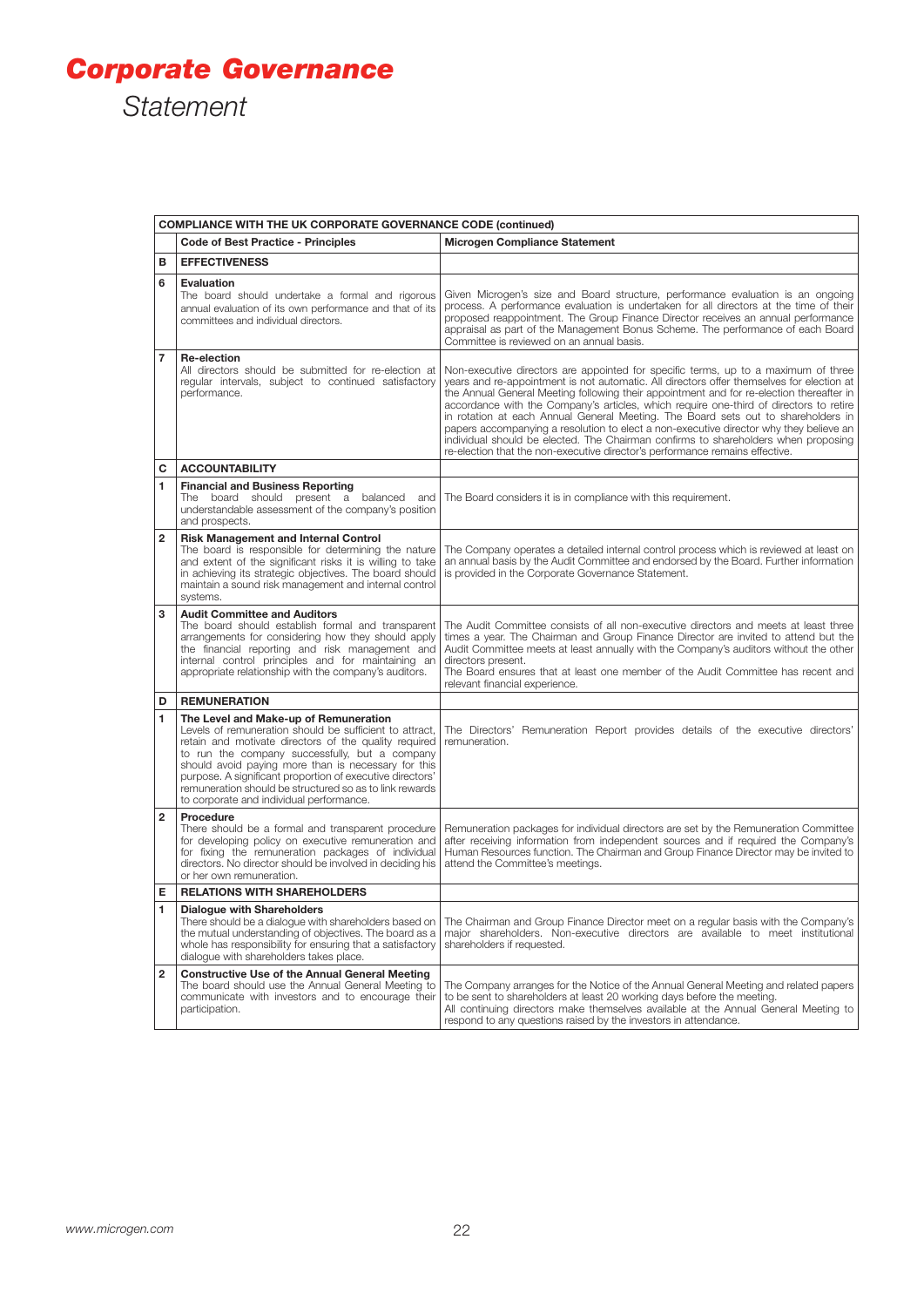## microgen

#### **Introduction**

On behalf of the Board, I am pleased to present the Remuneration Committee's ("Committee") report of the directors' remuneration for the year ended 31 December 2013.

This is the first report that we have prepared in accordance with The Large and Medium sized Companies and Groups (Accounts and Reports) (Amendment) Regulations 2013 that came into force on 1 October 2013 and to reflect the requirements set out in these Regulations this Report is set out in two sections: the Directors' Remuneration Policy and the Annual Report on Remuneration. We believe the revised format and approach of the Directors' Remuneration Report provides shareholders with a comprehensive, clear and informative report.

This year shareholders will be asked to vote separately on the Directors' Remuneration Policy and the Annual Report on Remuneration at the Annual General Meeting on 28 April 2014. Outlined below are the key changes to remuneration policy and the Committee's key decisions during the year, some of which were set out in the Circular of the Company dated 1 November 2013 and were approved by shareholders at the General Meeting of the Company on 18 November 2013.

#### **Cancellation of the Microgen Value Enhancement and Realisation Bonus Scheme ("VERBS")**

On 29 October 2013, the Board of Microgen plc announced the outcome of the Strategic Review. As part of the Strategic Review, the Committee reviewed whether or not VERBS as an incentive scheme should continue. Whilst the Board had returned in excess of 100% of its October 2008 market capitalisation (£37 million) to shareholders, which affirmed the effectiveness of VERBS in aligning management and shareholder interests since its introduction in November 2008, the Strategic Review highlighted the potential of VERBS to cause divergence between management and shareholder interests and to deter new investors. Therefore, the Committee put forward a resolution to cancel VERBS and shareholders passed this resolution at the General Meeting on 18 November 2013.

#### **Awards under the Company's Performance Share Plan ("PSP")**

The Committee has recognised the continued need to incentivise and retain key staff, particularly since the inception of VERBS there have been minimal long term incentives awarded. As a result, share options under the PSP were granted to Martyn Ratcliffe, Executive Chairman and Philip Wood, Group Finance Director (in addition to a number of other senior employees) following shareholder approval at the General Meeting on 18 November 2013. Further details of these awards can be found in the Annual Report on Remuneration on page 34.

In addition to the above awards, shareholders approved the reintroduction of a regular programme of PSP share awards, subject to performance conditions aligned with shareholders' interest. Under this programme, which was approved by shareholders at the General Meeting on 18 November 2013, options in respect of a maximum of 750,000 ordinary shares will be granted per annum starting from 1 January 2014 for a period of 3 years after which the Committee will review. Executive Directors and senior employees will be entitled to receive grants under this programme, however, Mr Ratcliffe will not participate.

Further details of the above PSP awards and on-going programme of awards can be found under the Annual Report on Remuneration in Part B below.

#### **Management Bonus Scheme**

It is the Committee's policy that exceptional performance only will result in payments under the Group's Management Bonus Scheme. The Committee has determined that payments will not be made to the Executive Directors under the Management Bonus Scheme for the year ended 31 December 2013 as performance targets have not been met.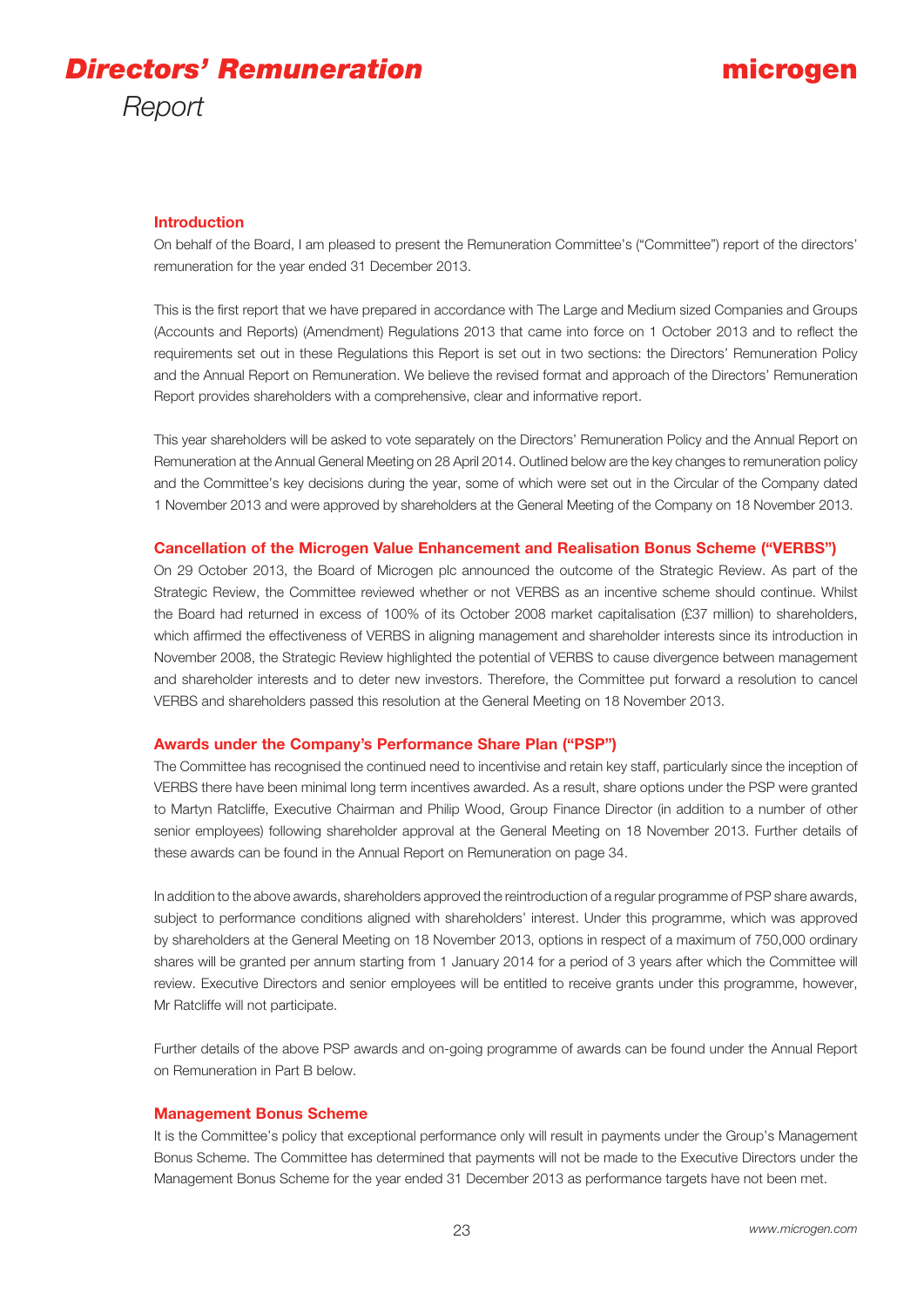#### **Board Structure**

During the year ended 31 December 2013 there have been a number of changes to the Board. David Sherriff, Chief Executive Officer, retired from the Board on 31 October 2013. Mr Sherriff received a compensation payment in line with his service contract of £121,000. Following the decision not to replace the role of Chief Executive Officer, Martyn Ratcliffe, who has been Chairman of Microgen since 1998, was appointed Executive Chairman with Mr Ratcliffe agreeing to increase his time commitment to a minimum of 100 days per annum. As a result of this increased commitment Mr Ratcliffe's basic salary was increased from £205,000 to £275,000 per annum with effect from 1 November 2013. Mr Ratcliffe does not participate in the Company's pension, private medical insurance, permanent health insurance or life assurance schemes and does not receive any other fees (other than his basic salary) or benefits in kind from the Group. Details of Mr Ratcliffe's long-term incentive awards can be found on page 39 of this report.

#### **Reporting and policy requirements**

There follows below Part A being the Directors' Remuneration Policy and Part B being the Annual Report on Remuneration both of which will be voted upon separately at the Annual General Meeting on 28 April 2014.

#### **Compliance**

This report (comprising this introduction and Parts A and B) has been prepared in accordance with the Companies Act 2006 and The Large and Medium sized Companies and Groups (Accounts and Reports) (Amendment) Regulations 2013. It also meets the requirements of the UK Authority's Listing Rules and the Disclosure and Transparency Rules. The Committee further adopts the principles of good governance as set out in the UK Corporate Governance Code.

#### **A. DIRECTORS' REMUNERATION POLICY ("POLICY")**

This section of the report sets out the Policy which will be put forward for shareholder approval at the 2014 Annual General Meeting. The Committee intends that, subject to shareholder approval, all elements of the Policy will be observed by the Committee from 28 April 2014 (the date of the Company's Annual General Meeting) and will formally come into effect on 1 January 2015 and shall apply for the period of three years thereafter.

Details relating to how the remuneration policy was implemented during the year ended 31 December 2013 are set out below in Part B as this Part A sets out the remuneration policy of the Company going forward.

#### **Remuneration policy for Executive Directors**

The Policy for the Executive Directors and other senior executives is based on the following principles, and takes into account prevailing best practice, shareholder expectations, and the remuneration of the wider employee population:

- Determine remuneration by reference to individual performance, experience and prevailing market conditions, with a view to providing a package appropriate to the responsibilities involved;
- Align interests of directors and senior executives with those of the shareholders;
- Ensure remuneration arrangements support the Group's business strategy;
- Encourage the right behaviours, drive performance and reward results; and
- Deliver median/upper quartile pay for median/upper quartile performance.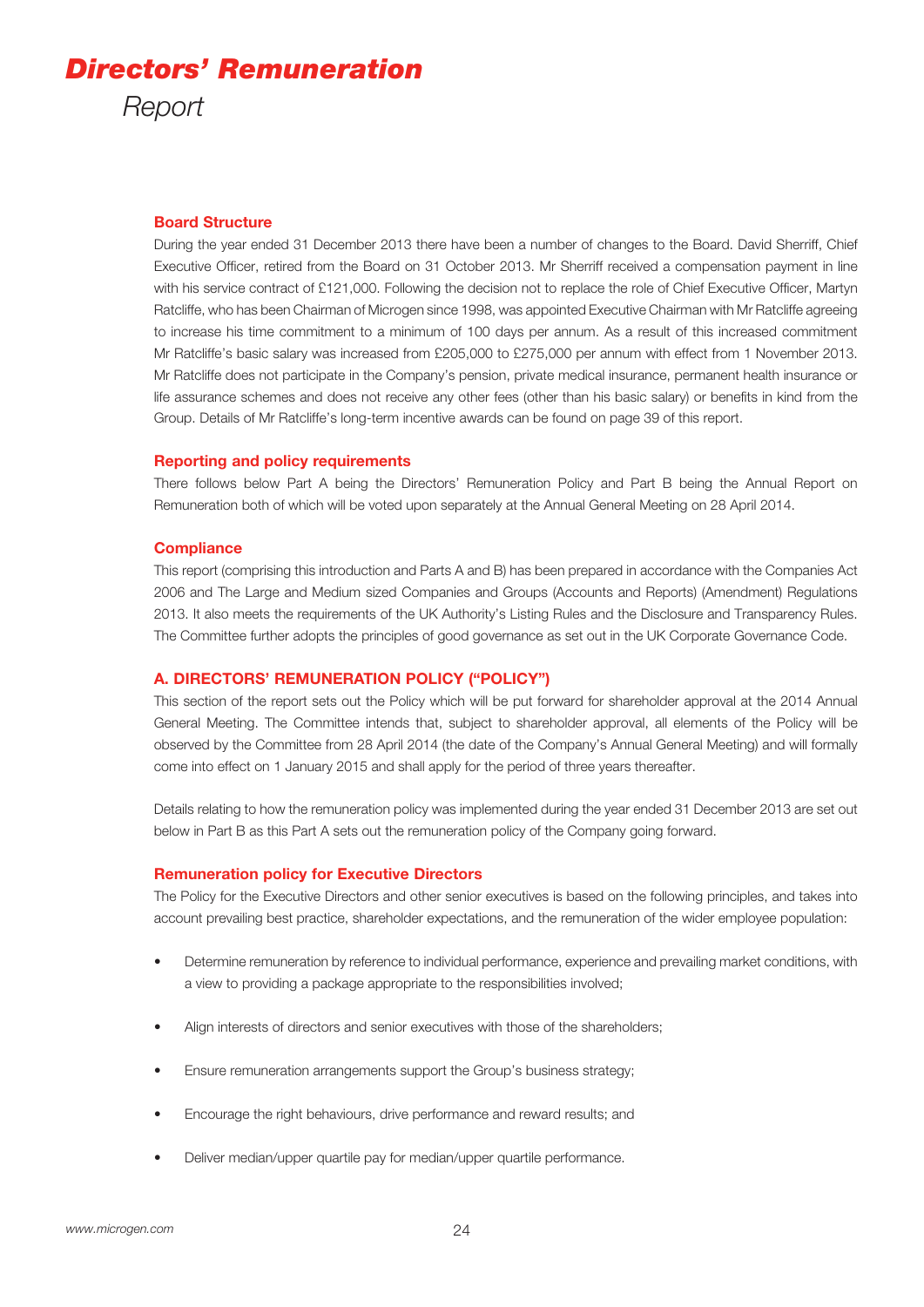#### **Ongoing policy commitments**

At the General Meeting held on 18 November 2013 shareholders approved a regular programme of PSP share awards which shall continue to apply during the period to which this Directors' Remuneration Policy applies up to 31 December 2016, such programme being described in the Introduction above.

#### *Executive Directors' Policy Table*

The following will apply to any remuneration and loss of office payments made to the Executive Directors on or after the Company's Annual General Meeting on 28 April 2014 up to and including 31 December 2017.

| Purpose and link to strategy                                                                                                                                                                                            | Operation                                                                                                                                                                                                                                                                                                                                                                                                                                                                                                                                          | <b>Maximum opportunity</b>                                                                                                                                                                                                                                                                                                                                                                                                                                                                                                                                                                               | <b>Performance metrics</b>                                                                                                                                                                                                                                                                                                                                                                                                                                                                                                                                                                        |
|-------------------------------------------------------------------------------------------------------------------------------------------------------------------------------------------------------------------------|----------------------------------------------------------------------------------------------------------------------------------------------------------------------------------------------------------------------------------------------------------------------------------------------------------------------------------------------------------------------------------------------------------------------------------------------------------------------------------------------------------------------------------------------------|----------------------------------------------------------------------------------------------------------------------------------------------------------------------------------------------------------------------------------------------------------------------------------------------------------------------------------------------------------------------------------------------------------------------------------------------------------------------------------------------------------------------------------------------------------------------------------------------------------|---------------------------------------------------------------------------------------------------------------------------------------------------------------------------------------------------------------------------------------------------------------------------------------------------------------------------------------------------------------------------------------------------------------------------------------------------------------------------------------------------------------------------------------------------------------------------------------------------|
| <b>Basic salary</b><br>To pay competitive basic salary<br>to attract, retain and motivate the<br>talent required to operate and<br>develop the Group's businesses<br>and to develop and deliver the<br>Group's strategy | Basic salaries are reviewed on<br>an annual basis with reference to<br>(i) scope of the role, (ii) performance<br>and experience of the individual,<br>(iii) pay levels at comparable<br>companies, and (iv) pay and<br>conditions elsewhere in the Group.<br>Basic salaries are also reviewed<br>when an individual changes roles<br>or responsibilities.                                                                                                                                                                                         | Salary increases will typically be in<br>line with the increases awarded to<br>other employees in the Group. In<br>exceptional circumstances at the<br>Committee's discretion, increases<br>of a higher amount may be made<br>taking into account individual<br>circumstances such as:<br>• a material increase in scope or<br>responsibility of the individual's<br>role;<br>development of the individual<br>$\bullet$<br>within the role (including<br>enhanced performance);<br>alignment to market level and/<br>$\bullet$<br><b>Or</b><br>necessary for the retention of<br>an Executive Director. | None, although overall performance<br>of the individual will be taken into<br>consideration by the Committee<br>when setting and reviewing salary<br>levels.                                                                                                                                                                                                                                                                                                                                                                                                                                      |
| Pension<br>To provide an opportunity for<br>executives to build up income on<br>retirement                                                                                                                              | All Executive Directors (excluding<br>the Executive Chairman) are eligible<br>to participate in the Group Personal<br>Pension Scheme or receive a<br>contribution<br>self-invested<br>to<br>personal pension schemes.                                                                                                                                                                                                                                                                                                                              | The Group matches employee<br>contributions on a 2:1 basis<br>with employer contributions not<br>exceeding 6% of basic salary. No<br>element other than basic salary is<br>pensionable.                                                                                                                                                                                                                                                                                                                                                                                                                  | None. Not performance related.                                                                                                                                                                                                                                                                                                                                                                                                                                                                                                                                                                    |
| <b>Benefits</b><br>To provide market-competitive<br>non-cash benefits                                                                                                                                                   | Executive<br>Directors<br>(excluding<br>the Executive Chairman) receive<br>benefits which consist primarily<br>of income protection in the event<br>of long-term ill health, private<br>healthcare<br>insurance,<br>death-<br>in-service benefits and car fuel<br>benefits.                                                                                                                                                                                                                                                                        | Benefits may vary by role and are<br>set at levels which the Committee<br>considers<br>to<br>be<br>sufficient<br>based on the role and individual<br>circumstances.                                                                                                                                                                                                                                                                                                                                                                                                                                      | None. Not performance related.                                                                                                                                                                                                                                                                                                                                                                                                                                                                                                                                                                    |
| <b>Management Bonus Scheme</b><br>To incentivise and reward strong<br>performance against financial and<br>non-financial annual targets, thus<br>delivering value to shareholders                                       | Performance targets are set in the<br>first quarter of the financial year.<br>The Committee then assess actual<br>performance compared to those<br>performance targets following the<br>completion of the financial year and<br>determine the bonus payable to<br>each individual.<br>Bonus payments are delivered in<br>cash and clawback provisions exist<br>which entitle the Committee, at its<br>discretion, to seek repayment of up<br>to 25% of net bonus payment for a<br>period of 18 months after the end<br>of the relevant bonus year. | For Executive Directors (excluding<br>the Executive Chairman) on-target<br>performance shall not exceed<br>50% of salary and maximum<br>performance shall not exceed<br>100% of salary.<br>The Executive Chairman does not<br>participate in the Management<br>Bonus Scheme and any bonus<br>paid to him is separately and solely<br>determined by the Committee and<br>will be put forward for approval by<br>shareholders at a General Meeting.<br>The maximum bonus amount that<br>the Committee can recommend<br>to shareholders is up to 100% of<br>basic salary.                                   | Performance is determined by the<br>Committee on an annual basis by<br>reference to the following metrics:<br>50% of the award is based on<br>financial measures; and<br>50% of the award is based on<br>strategic measures (all subject<br>to financial under-pin).<br>Previously 100% of the award<br>was based on financial measures,<br>however following the Strategic<br>Review, the Committee believes<br>that it is appropriate to adjust the<br>metrics as above. The Committee<br>anticipates that the metrics will<br>be adjusted to a 75% / 25% split<br>within the next three years. |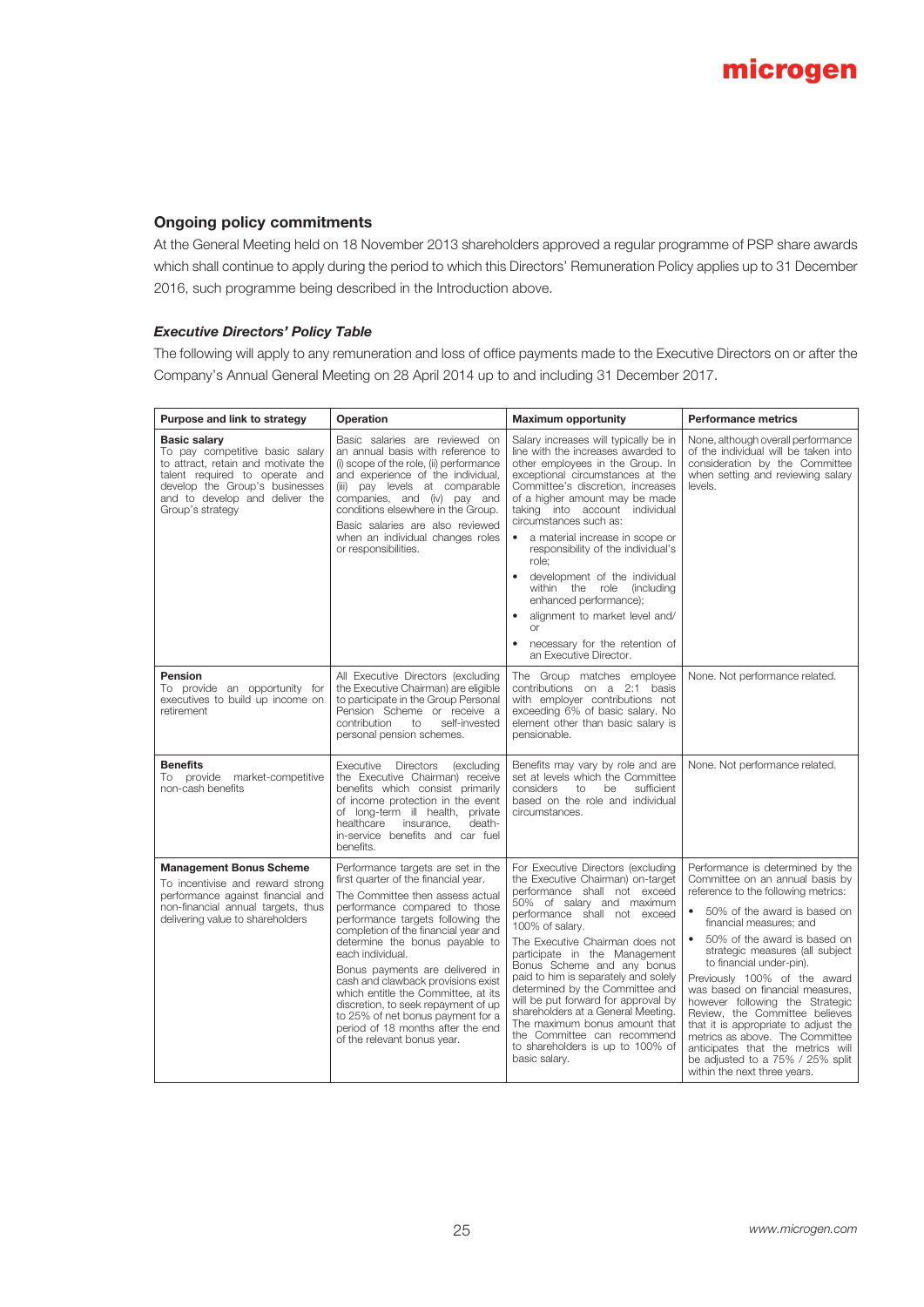| Purpose and link to strategy                                                                                                                                          | <b>Operation</b>                                                                                                                                                                                   | <b>Maximum opportunity</b>                                                                                                                                                                                                                                                                                                                                                                                                                                                                                                                                                             | <b>Performance metrics</b>                                                                                                                                                                                                                                                                                                                                                                                                                           |
|-----------------------------------------------------------------------------------------------------------------------------------------------------------------------|----------------------------------------------------------------------------------------------------------------------------------------------------------------------------------------------------|----------------------------------------------------------------------------------------------------------------------------------------------------------------------------------------------------------------------------------------------------------------------------------------------------------------------------------------------------------------------------------------------------------------------------------------------------------------------------------------------------------------------------------------------------------------------------------------|------------------------------------------------------------------------------------------------------------------------------------------------------------------------------------------------------------------------------------------------------------------------------------------------------------------------------------------------------------------------------------------------------------------------------------------------------|
| Performance Share Plan (PSP)<br>drive sustained long-term<br>To<br>performance that supports the<br>creation of shareholder value                                     | The PSP is used to provide a<br>to<br>meaningful<br>reward<br>senior<br>executives linked to the long-<br>term success of the business.<br>by delivering annual awards of<br>nominal-cost options. | Other than in respect of awards<br>specifically<br>approved<br>bv<br>shareholders, the PSP provides for<br>awards of up to a maximum limit of<br>100% of basic salary for Executive<br>Directors in the 12 calendar<br>months immediately preceding the<br>date of grant, with a limit of 200%<br>in exceptional circumstances.<br>The 2013 awards, approved<br>by shareholders at the General<br>Meeting held on 18 November<br>2013, are excluded in calculating<br>the maximum limits detailed above.                                                                               | Other than in respect of awards<br>specifically<br>approved<br>by<br>shareholders, vesting of PSP<br>awards is subject to continued<br>employment<br>and<br>performance<br>against demanding performance<br>measures.<br>Awards made under the PSP will<br>have a performance and vesting<br>period of at least three years. If no<br>entitlement has been earned at the<br>end of the relevant performance<br>period, awards will lapse.            |
| <b>Company Share Option Plan</b><br>(CSOP)<br>management<br>align<br>and<br>$\overline{O}$<br>shareholder<br>interests and<br>to<br>recognise significant achievement | Option grants are made from<br>time to time at the Committee's<br>discretion.                                                                                                                      | Under the Company Share Option<br>Plan - Part A which was approved<br>by HMRC and introduced in 2006,<br>any aggregate outstanding CSOP<br>awards made to a participant may<br>not exceed £30,000.<br>The Company Share Option Plan<br>- Part B. also introduced in 2006.<br>is an unapproved plan and except<br>in exceptional circumstances to<br>be determined by the Committee,<br>the CSOP provides for awards of<br>up to a maximum limit of 100% or<br>200% of basic salary for Executive<br>Directors in the 12 calendar<br>months immediately preceding the<br>date of grant. | Vesting of options awards is<br>subject to continued employment<br>and performance.<br>The measures weightings applying<br>to each performance measure<br>may vary year-on-year to reflect<br>strategic priorities.<br>Awards made under the options<br>plans will have a performance and<br>vesting period of at least three<br>vears. If no entitlement has been<br>earned at the end of the relevant<br>performance period, awards will<br>lapse. |

#### *Executive Directors' Policy Table (continued)*

#### **Exceptional circumstances exception**

The Committee shall be entitled to have the discretion to award remuneration to an individual outside of the scope of the Executive Directors Policy table whose appointment to the Company as an Executive Director is being contemplated by the Committee in exceptional circumstances and where the interests of the Group require an exception to be made in order to secure the recruitment successfully.

#### **Notes to the Policy Table**

#### *Selection of performance measures – Management Bonus Scheme*

The performance measures under the Management Bonus Scheme are selected annually to reflect the main KPIs and strategic priorities for the Group and operating businesses.

#### *Selection of performance measures – Performance Share Plan*

The Committee's policy is to set performance targets which are both stretching and achievable and that the maximum outcomes are only available for outstanding performance.

#### *Shareholding guidelines*

The Company expects Directors and senior employees when exercising PSP share options to enter into an undertaking with the Company not to dispose of more than fifty per cent (50%) of the shares until the day on which his or her holding has a market value equal to that of his or her basis salary. Any PSP share options that are sold to discharge the option holder's fiscal obligations are not treated as having been acquired by the option holder.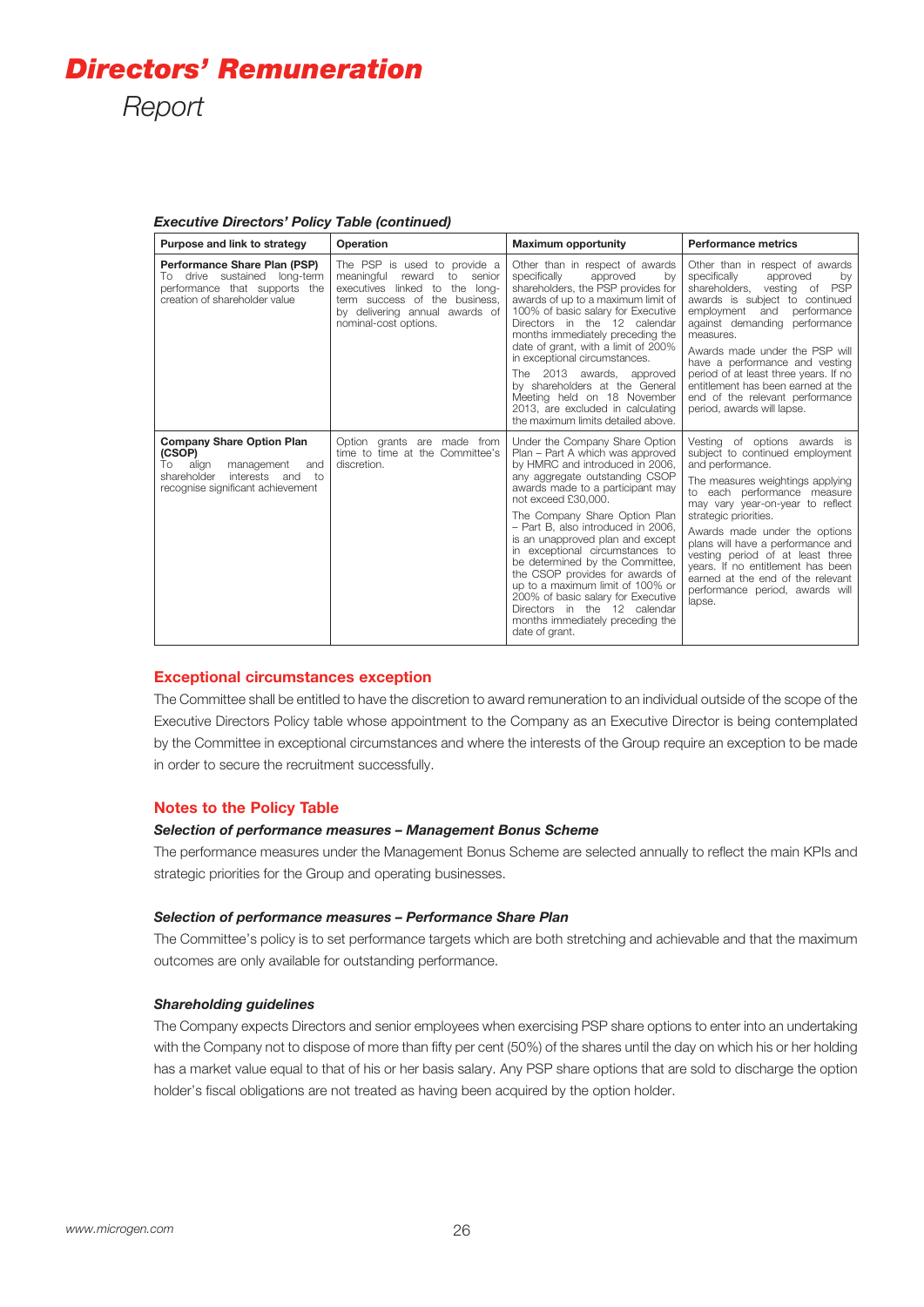#### **Remuneration policy for Non-Executive Directors**

The remuneration policy for Non-Executive Directors is set by the Board having taken account of the fees in other companies of similar size and the limits set in the Company's Articles of Association. When recruiting Non-Executive Directors, the remuneration offered will be in line with the policy table below.

#### *Non-Executive Directors' Policy Table*

The following will apply to any remuneration and loss of office payments made to the Non-Executive Directors on or after the Company's Annual General Meeting on 28 April 2014 up to and including 31 December 2017.

| Purpose and link to strategy                                                                                                                             | Operation                                                                                                                                                                                                                                                                                                                                                                                                                                                                                                                                                                                                                                                                                                                                         | <b>Maximum opportunity</b>                                                                                                                                                                                                                                                                                                                                                                                                                                                                                                                                                                                                                                                                                                                             | <b>Performance measures</b> |
|----------------------------------------------------------------------------------------------------------------------------------------------------------|---------------------------------------------------------------------------------------------------------------------------------------------------------------------------------------------------------------------------------------------------------------------------------------------------------------------------------------------------------------------------------------------------------------------------------------------------------------------------------------------------------------------------------------------------------------------------------------------------------------------------------------------------------------------------------------------------------------------------------------------------|--------------------------------------------------------------------------------------------------------------------------------------------------------------------------------------------------------------------------------------------------------------------------------------------------------------------------------------------------------------------------------------------------------------------------------------------------------------------------------------------------------------------------------------------------------------------------------------------------------------------------------------------------------------------------------------------------------------------------------------------------------|-----------------------------|
| To attract and retain Non-Executive  <br>Directors of the highest calibre<br>broad commercial and<br>with<br>other experience relevant to the<br>Company | Each<br>Non-Executive<br>Director<br>is paid a basic fee. Additional<br>fees are payable for acting as<br>Independent<br>Senior<br>Director<br>and as Chairman of any of the<br>Board's Committees (Audit and<br>Remuneration)<br>the<br>excluding<br>Nomination Committee.<br>The fees paid to the Non-Executive<br>Directors are determined by the<br>Board.<br>Non-Executive<br><b>Directors</b><br>The<br>are not eligible to participate in<br>Company's performance-<br>the<br>related incentive plans or pension<br>arrangements.<br>Fee levels are benchmarked against<br>FTSE-listed SmallCap companies<br>of similar size and complexity. Time<br>commitment and responsibility are<br>taken into account when reviewing<br>fee levels. | Non-Executive Director fees are<br>reviewed by the Board once every<br>three years with any adjustments<br>effective 1 January of the following<br>financial year.<br>However, in the event that there is a<br>material change in the complexity,<br>responsibility or time commitment<br>required to fulfil a Non-Executive<br>Director role, the Board shall seek<br>shareholder approval to make the<br>appropriate adjustment to the fee<br>level.<br>The maximum aggregate fees for all<br>Non-Executive Directors permitted<br>by the Company's Articles of<br>Association is £1 million (excluding<br>bonus arrangement and incentive<br>schemes) and the overall fees paid<br>to the Non-Executive Directors will<br>remain within this limit. | None                        |

#### **Remuneration policy for other employees across the Group**

The Committee's approach to annual salary reviews is consistent across the Group, with consideration given to the scope of the role, level of experience, responsibility, individual performance and pay levels in comparable companies. Interim salary reviews are typically only proposed where an employee has a change in role or the scope of their role increases.

The Group offers three variable pay schemes to permanent employees of the Group who do not participate in the Management Bonus Scheme. These are the Sales Commission Plan, the Consultants' Bonus Scheme and the Annual Profit Share Bonus Plan. Employees participate in one of these schemes only.

Under the Sales Commission Plan, commission is calculated and paid on a monthly basis for all commission earning sales people in the Microgen Group. Employees who are consultants and are targeted to generate fee income are eligible to participate in the Consultants' Bonus Scheme. Employees who do not participate in the Sales Commission Plan or the Consultants' Bonus Scheme are eligible to participate in an Annual Profit Share Bonus Plan where the quantum is set by the Committee in relation to Group and operating business performance. Opportunities and specific performance conditions vary by organisational level with business area-specific metrics incorporated where appropriate.

All employees are eligible to participate in the PSP and the CSOP and are eligible to receive option grants. Under normal conditions, performance conditions are consistent for all participants, while award sizes vary by organisational level.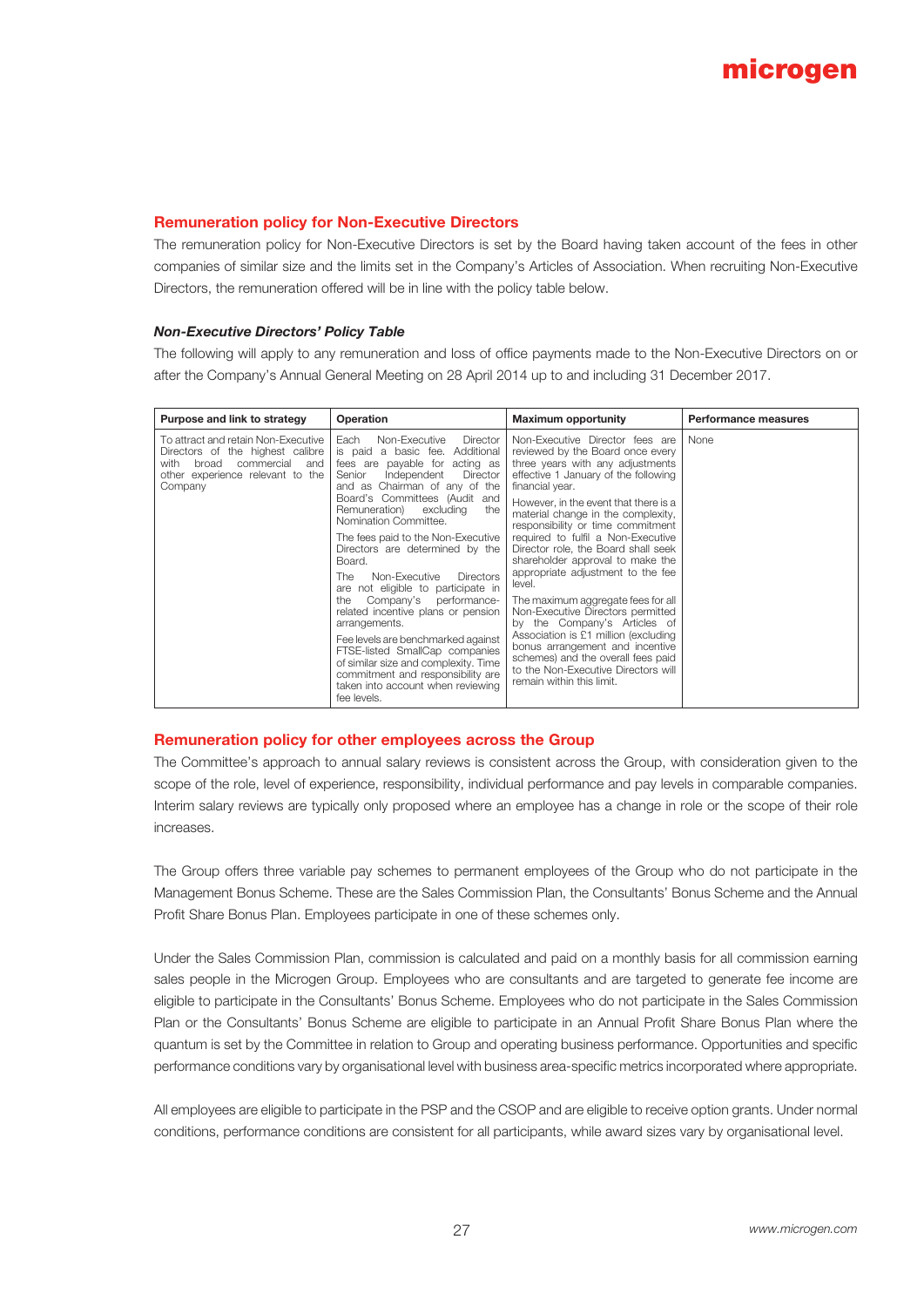#### **Illustrations of the application of the Executive Directors' Remuneration Policy**

The chart below sets out an illustration in line with the Policy for the Executive Directors set out above and provides an estimate of the potential future reward opportunities for the Executive Directors, and the potential split between the different elements of remuneration under three different performance scenarios: 'minimum', 'on-target' and 'maximum'.

Potential reward opportunities are based on the Policy, applied to basic salaries as at 31 December 2013. Note that the projected values exclude the impact of share price movement and actual outcomes may differ from those shown.



The 'minimum' scenario shows basic salary, pension and benefits (i.e. fixed remuneration) which are the only elements of the Executive Directors' remuneration packages which are not at risk.

The 'on-target' scenario reflects fixed remuneration as above, plus for the Group Finance Director a target payout of 40% of salary from the Management Bonus Scheme. In this scenario it is assumed that the Group Finance Director is granted PSP awards of a value equivalent to 33.33% of his basic salary with 50% ultimately vesting.

The 'maximum' scenario reflects fixed remuneration as above plus for the Group Finance Director a payout of 80% of salary from the Management Bonus Scheme. In this scenario it is assumed that the Group Finance Director is granted PSP awards of a value equivalent to 33.33% of his basic salary with 100% ultimately vesting.

The Executive Chairman does not participate in the Management Bonus Scheme and any bonus paid to him is separately and solely determined by the Committee and will be put forward for approval by shareholders at a General Meeting. The maximum bonus amount that the Committee can recommend to shareholders is up to 100% of basic salary.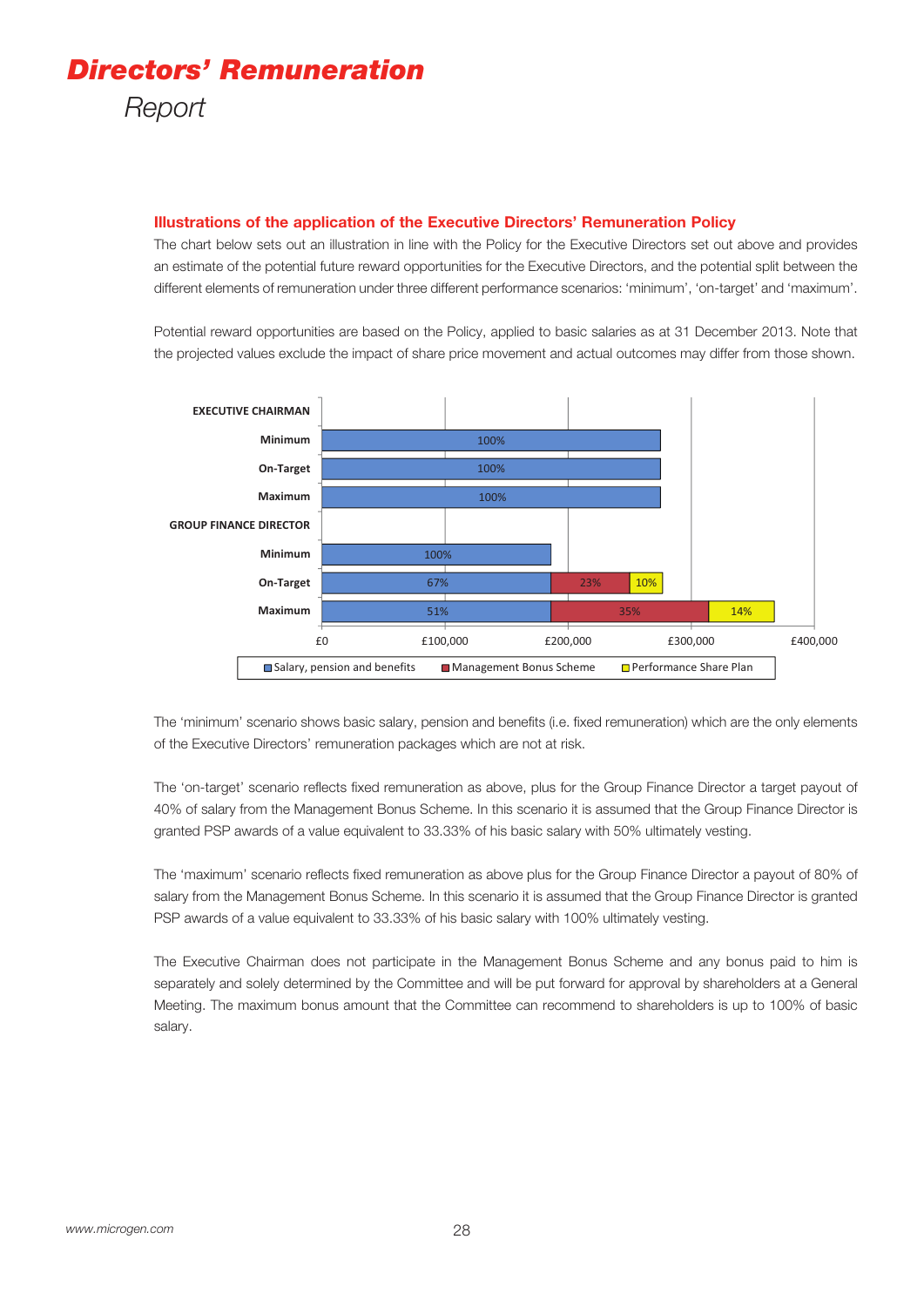#### **Approach to Recruitment of Directors**

#### *Executive Directors*

When hiring a new Executive Director, or promoting to the Board from within the Group, the Committee may make use of any of the existing components of remuneration as detailed in the table below. Where an individual has contractual commitments made prior to their promotion to the Board, the Company will continue to honour these remuneration arrangements.

| Component                  | Approach                                                                                                                                                                                                                                                                                                                                                                                                 | Maximum annual<br>grant value |
|----------------------------|----------------------------------------------------------------------------------------------------------------------------------------------------------------------------------------------------------------------------------------------------------------------------------------------------------------------------------------------------------------------------------------------------------|-------------------------------|
| Basic salary               | The basic salaries of new appointees will be determined by reference to relevant market data,<br>experience and skills of the individual, internal relativities and their current basic salary. Where<br>new appointees have initial basic salaries set below market, any shortfall may be managed with<br>phased increases over a period of two to three years subject to their development in the role |                               |
| Pension                    | New appointees will be eligible to participate in the Group Personal Pension Scheme or receive<br>a contribution to self-invested personal pension schemes in line with existing executives                                                                                                                                                                                                              |                               |
| <b>Benefits</b>            | New appointees will be eligible to receive benefits which may include (but are not limited to)<br>income protection in the event of long-term ill health, private healthcare insurance, death-in-<br>service benefits and car fuel benefits                                                                                                                                                              |                               |
| Management Bonus<br>Scheme | The scheme described in the policy table will apply to new appointees with the relevant<br>maximum being pro-rated to reflect the proportion of employment over the year. Targets for the<br>individual element will be tailored towards the executive                                                                                                                                                   | 100% of salary                |
| Performance Share<br>Plan  | New appointees who have been invited to participate in the PSP will be granted awards under<br>the PSP on the same terms as other executives, as described in the policy table                                                                                                                                                                                                                           | 200% of salary                |

In determining appropriate remuneration package for new Executive Directors, the Committee will take into consideration all relevant factors (including quantum, the nature of remuneration and where the candidate was recruited from) to ensure that arrangements are in the best interests of the Company and its shareholders. In addition, the Committee reserves the right to make an award in respect of a new appointment to 'buy out' incentive arrangements forfeited on leaving a previous employer. In doing so, the Committee will consider relevant factors including any performance conditions attached to these awards and the likelihood of those conditions being met.

#### **Exceptional circumstances exception**

The Committee shall be entitled to have the discretion to award remuneration to an individual outside of the ambit of the Executive Directors Policy table whose appointment to the Company as an Executive Director is being contemplated by the Committee in exceptional circumstances and where the interests of the Group require an exception to be made in order to successfully secure the recruitment.

#### *Non-Executive Directors*

In recruiting a new Non-Executive Director, the Committee will use the policy as set out in the table on page 27. A basic fee in line with the prevailing fee schedule would be payable for Board membership, with additional fees payable for acting as Senior Independent Director or Chairman of the Audit or Remuneration Committees as appropriate.

#### **Directors' Service Contracts and Exit Payment Policy**

Executive Director service contracts, including arrangements for early termination, are carefully considered by the Committee. Each Executive Director has a rolling service contract with the Group which can be terminated with written notice in accordance with the table below. Such contracts provide for an obligation to pay salary plus pension and benefits for any portion of the notice period waived by the Group. Executive Director service contracts are available to view at the Company's registered office.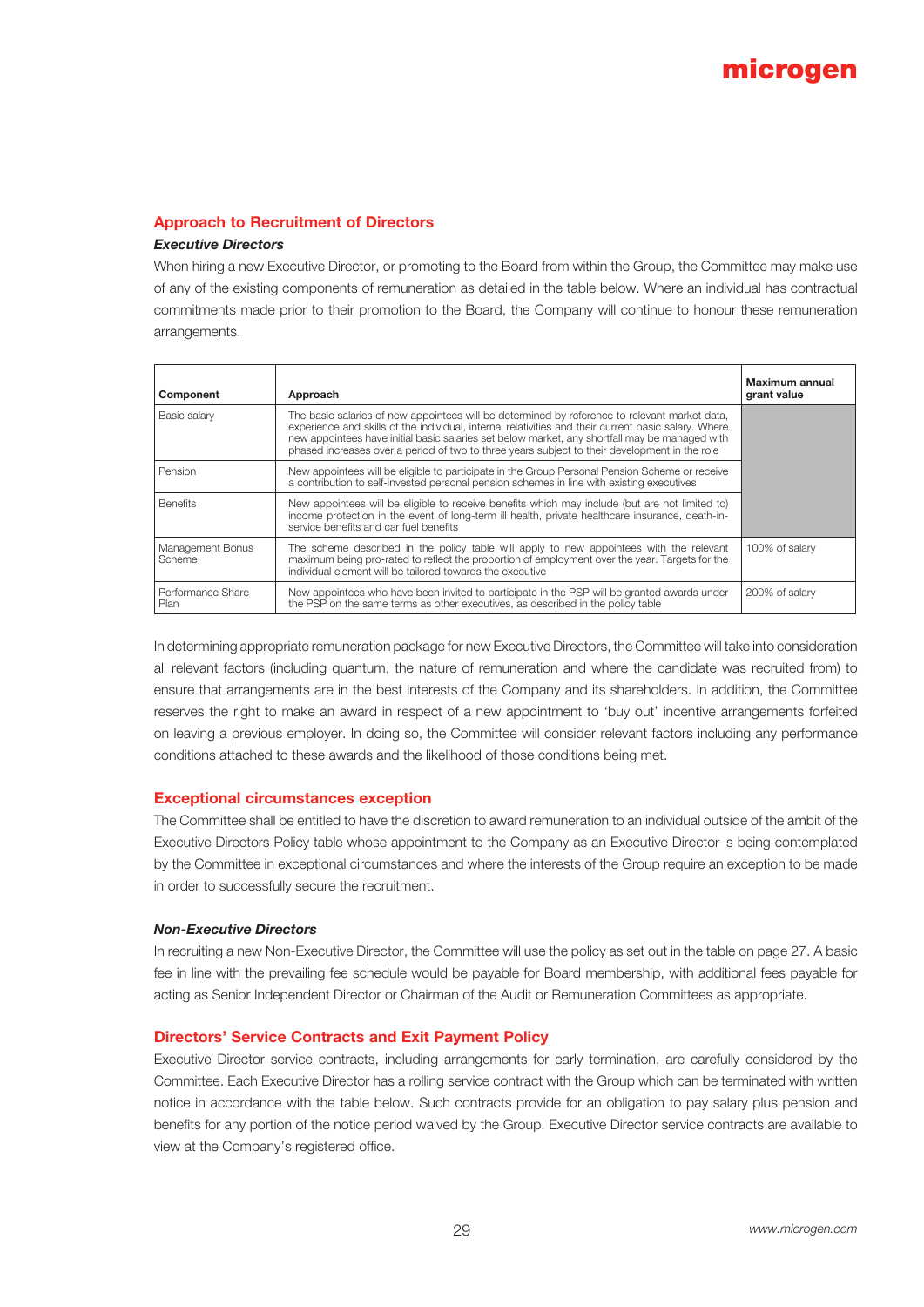|                           |                 | Notice period | Notice period |  |
|---------------------------|-----------------|---------------|---------------|--|
|                           | Date of service | from the      | from the      |  |
| <b>Executive Director</b> | contract        | individual    | employer      |  |
| M R Ratcliffe             | 30 July 1998    | 6 months      | 6 months      |  |
| P B Wood                  | 21 October 2006 | 6 months      | 6 months      |  |

The table below summarises how the awards under the Management Bonus Scheme and long-term incentives are typically treated in specific circumstances:

| <b>Reason for leaving</b>                                                        | <b>Treatment</b>                                                                                                                                                                                                                                                                                                                                                                                                                                                                                       |  |  |
|----------------------------------------------------------------------------------|--------------------------------------------------------------------------------------------------------------------------------------------------------------------------------------------------------------------------------------------------------------------------------------------------------------------------------------------------------------------------------------------------------------------------------------------------------------------------------------------------------|--|--|
| <b>Management Bonus Scheme</b>                                                   |                                                                                                                                                                                                                                                                                                                                                                                                                                                                                                        |  |  |
| Resignation                                                                      | Awards lapse on the date of notice of termination.                                                                                                                                                                                                                                                                                                                                                                                                                                                     |  |  |
| Retirement, ill-health, disability,<br>death, change of control or<br>redundancy | The Committee may consider it appropriate to award bonus depending on the relevant termination scenario. If<br>a bonus is paid then cash bonuses will typically only be paid to the extent that the relevant performance targets<br>set at the beginning of the plan year have been met or are expected to be met in the reasonable opinion of the<br>Committee, however, the Committee reserves the right to award full or partial bonus for the year of cessation<br>depending on the circumstances. |  |  |
| Performance Share Plan and Share Option Plans                                    |                                                                                                                                                                                                                                                                                                                                                                                                                                                                                                        |  |  |
| Resignation                                                                      | Awards lapse.                                                                                                                                                                                                                                                                                                                                                                                                                                                                                          |  |  |
| Retirement, ill-health, disability,<br>death or redundancy                       | The Committee determines whether and to what extent outstanding awards vest based on the extent to which<br>performance conditions have been achieved. The determination of vesting will be made as soon as reasonably<br>practical following the end of the performance period or such earlier date as the Committee may agree.                                                                                                                                                                       |  |  |
| Change of Control                                                                | Microgen awards may alternatively be exchanged for new equivalent awards in the acquirer where appropriate.                                                                                                                                                                                                                                                                                                                                                                                            |  |  |

#### **Non-Executive Directors' Terms of Appointment**

Subject to annual re-election by shareholders, Non-Executive Directors are appointed for an initial term of approximately three years. Subsequent terms of three years may be awarded. Details of the Non-Executive Directors' terms of appointment are shown in the table below and copies of the Non-Executive Directors' terms of appointment are available to view at the Company's registered office. The appointment, re-appointment and the remuneration of Non-Executive Directors are matters reserved for the full Board.

|            | Initial agreement | Expiry date of         |
|------------|-------------------|------------------------|
|            |                   | date current agreement |
| PM Bertram | 3 October 2006    | 14 April 2015          |
| V Murray   | 1 September 2011  | 31 August 2014         |
| P Whitina  | 2 February 2012   | 1 February 2015        |

#### **Executive Directors – External appointments**

The Executive Directors may accept external appointments of Non-Executive Directorship in order to broaden their experience for the benefit of the Company. Such appointments are subject to approval by the Board in each case, and the Executive Director may retain any fees paid in respect of such a directorship.

Mr Ratcliffe was appointed Chairman of Sagentia Group plc on 15 April 2010 and Executive Chairman on 18 October 2012. Mr Ratcliffe has agreed not to accept any other external appointments for a period of 3 years from 1 November 2013 without the Board's prior consent.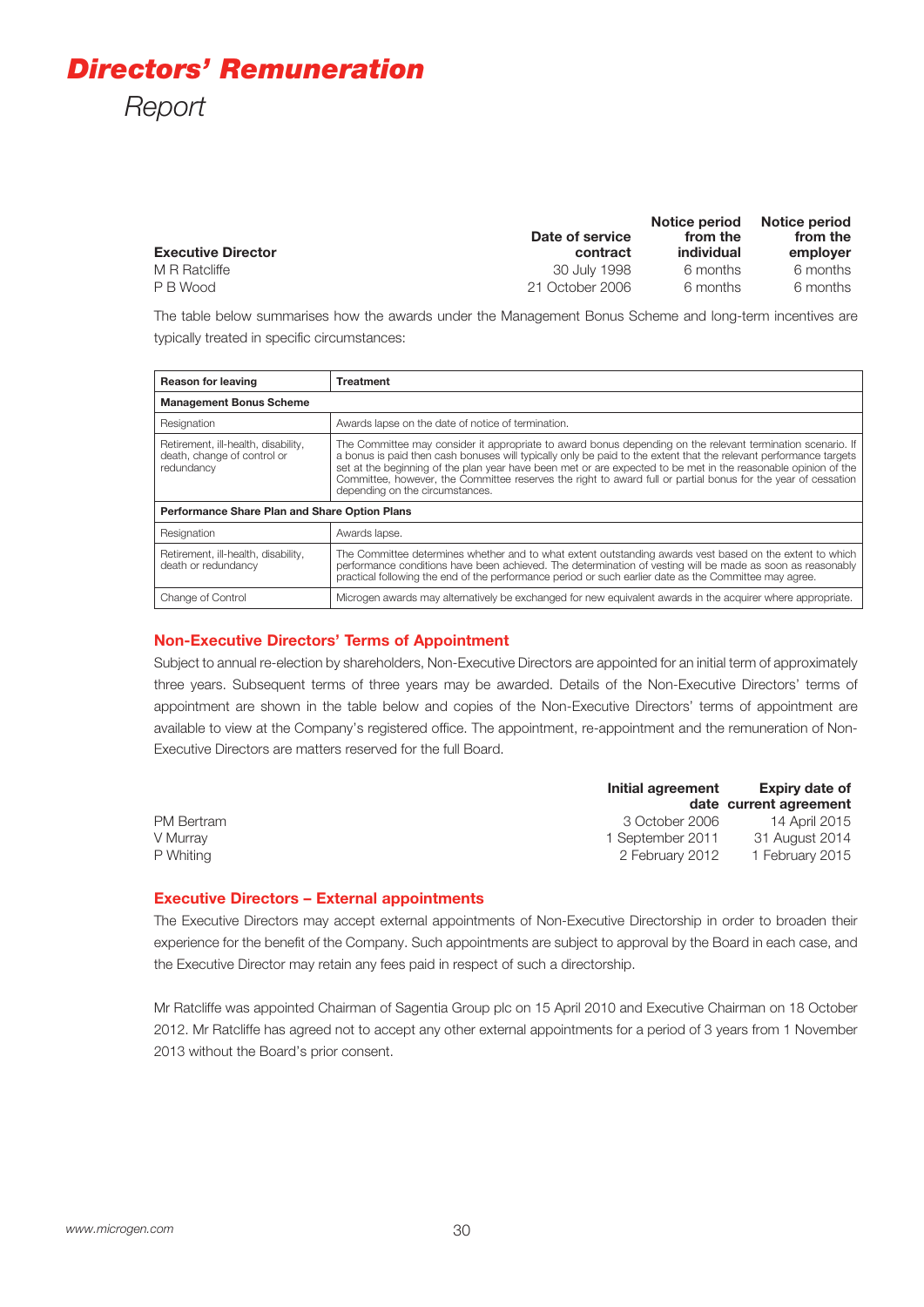

#### **Consideration of conditions elsewhere in the Company**

Although the Committee does not consult directly with employees on executive remuneration policy, the Committee does consider general basic salary increases across the Company, remuneration arrangements and employment conditions for the broader employee population when determining remuneration policy for the Executive Directors.

#### **Consideration of shareholder views**

The Committee is committed to an open and transparent dialogue with shareholders on matters relating to remuneration. When determining remuneration, the Committee takes into account views of shareholders and investor guidelines. The Committee is always open to feedback from shareholders on remuneration policy and arrangements, and commits to undergoing shareholder consultation in advance of any significant changes to remuneration policy.

During the year a number of the Company's largest shareholders were consulted on the proposed changes to the Company's remuneration policy which were approved by shareholders at the General Meeting in November 2013.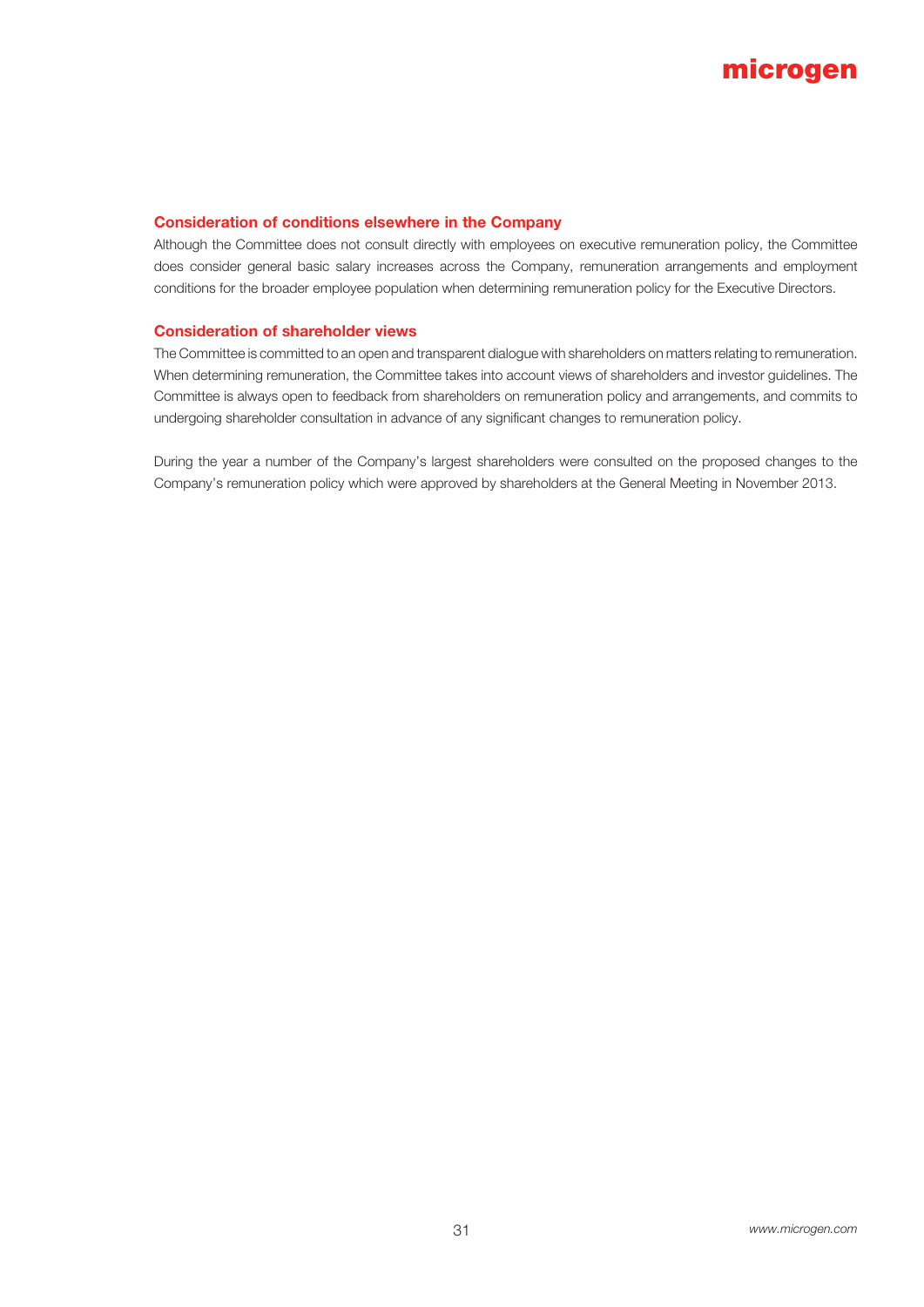#### **B ANNUAL REPORT ON REMUNERATION**

The following section provides details of how Microgen's remuneration policy was implemented during the year ended 31 December 2013.

#### **Role of the Remuneration Committee**

The Committee's primary function is to support the Company's strategy by ensuring its delivery is supported by the Company's remuneration policy. The Committee's responsibilities include:

- determining the Company's remuneration policy and monitoring its implementation;
- approving remuneration packages for each of the Executive Directors and the Executive Chairman;
- recommending the remuneration of the Non-Executive Directors for determination by the Board;
- determining the terms on which Performance Share Plan and Company Share Option Plan awards are made; and
- reviewing and setting performance targets for incentive plans.

The Committee's full terms of reference provide further details of the roles and responsibilities of the Committee and are available on the Company's website.

#### **Remuneration Committee membership in 2013**

The membership of the Remuneration Committee as at 31 December 2013 comprises Ms Murray, Mr Bertram and Mr Whiting and is chaired by Ms Murray.

Only Committee members have the right to attend Committee meetings, though other individuals such as the Executive Chairman and the Group Finance Director may attend by invitation. External consultants provide advice to the Committee from time to time. No individuals are involved in decisions relating to their own remuneration.

The Committee held ten meetings during the financial year and details of members' attendance at meetings are provided in the Corporate Governance section on page 19.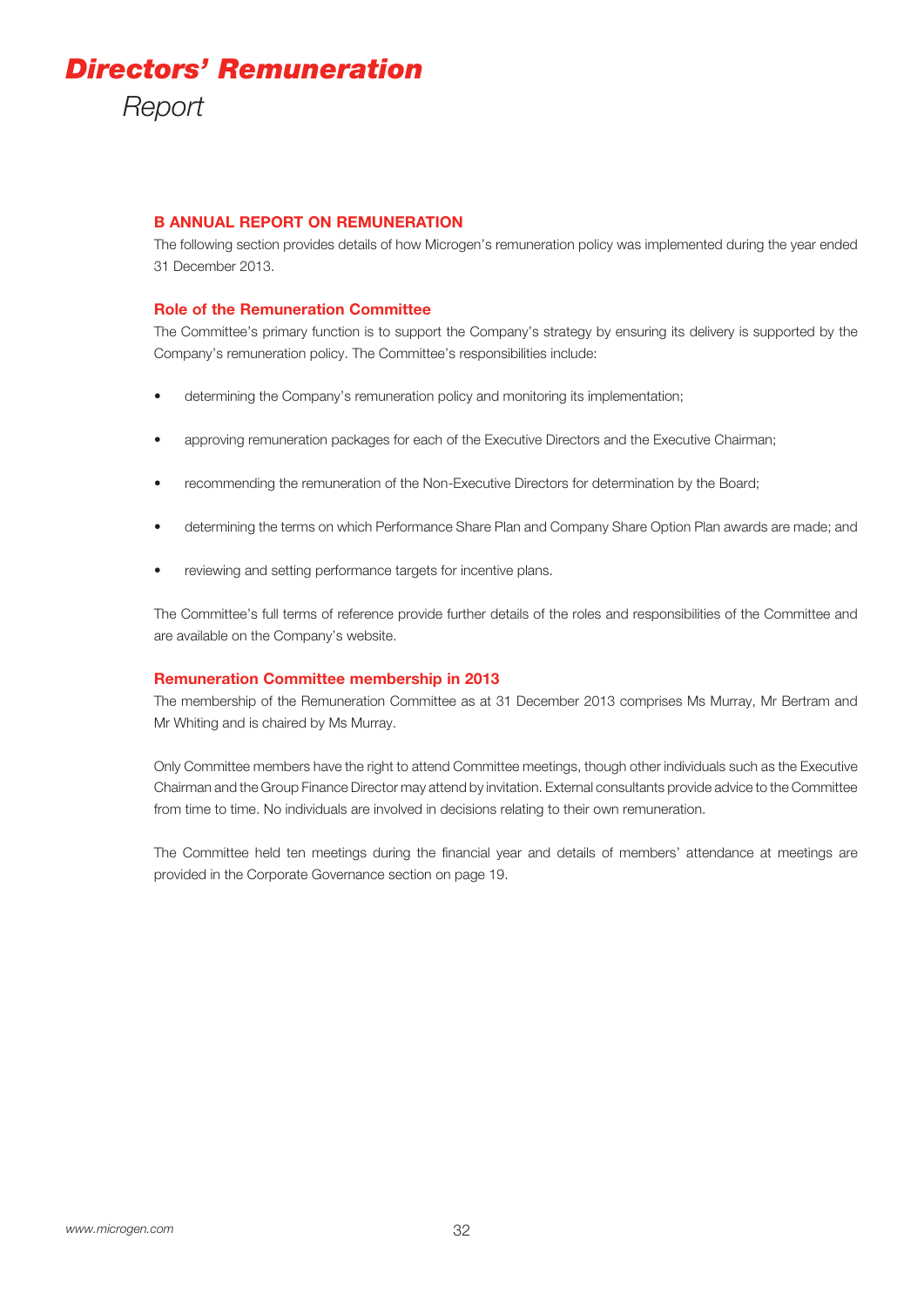#### **Single total figure of remuneration (audited)**

#### *Executive Directors*

The table below sets out a single figure for the total remuneration received by each Executive Director for the year ended 31 December 2013 and the prior year:

|                               | <b>M R Ratcliffe</b> |         | P B Wood |         | <b>D</b> J Sherriff |         |
|-------------------------------|----------------------|---------|----------|---------|---------------------|---------|
|                               | 2013                 | 2012    | 2013     | 2012    | 2013                | 2012    |
|                               |                      | £       |          |         |                     | £       |
| Basic salary                  | 216.667              | 205,000 | 171,760  | 174.700 | 203,500             | 225,000 |
| Taxable benefits <sup>*</sup> |                      |         | 2,760    | 2,655   | 4,748               | 5,158   |
| Pension <sup>"</sup>          |                      |         | 9,600    | 9.600   | 10,500              | 12,600  |
| Management Bonus***           |                      |         |          |         |                     |         |
| Long Term Incentives****      |                      |         |          |         |                     |         |
| Other****                     |                      |         |          |         | 121.000             |         |
| Total                         | 216.667              | 205,000 | 184.120  | 186.955 | 339,748             | 242.758 |

\* Taxable benefits consist primarily of private healthcare insurance and car fuel benefits.

\*\* During the year Mr Sherriff participated in the Group Personal Pension Scheme, a defined contribution scheme, in relation to whom the Company contributed £10,500 up to his resignation date of 31 October 2013 (2012: £12,600). The Company paid £9,600 on behalf of Mr Wood into a selfinvested personal pension scheme (2012: £9,600).

\*\*\* Payment for performance during the year under the Management Bonus Scheme. See following sections for further details.

\*\*\*\* Includes any PSP, option or VERBS awards based on the value at vesting of shares or options vesting on performance in the year ending 31 December 2013. No shares or options were due to vest on performance during the year ended 31 December 2013.

\*\*\*\*\* Mr Sherriff (resigned 31 October 2013) received a compensation payment in line with his service contract of £121,000.

#### *Non-Executive Directors*

The table below sets out a single figure for the total remuneration received by each Non-Executive Director for the year ended 31 December 2013 and the prior year:

|                                     | P M Bertram*    |                 | <b>V</b> Murray |                 | P Whiting** |           |
|-------------------------------------|-----------------|-----------------|-----------------|-----------------|-------------|-----------|
|                                     | 2013            | 2012<br>£       | 2013            | 2012            | 2013        | 2012<br>£ |
| Basic salary<br>Committee fees      | 37,000<br>7.500 | 37,000<br>7.500 | 37,000<br>5,000 | 37,000<br>5,000 | 37,000      | 33,680    |
| Senior Independent Director<br>fees | 5,000           |                 |                 |                 |             |           |
| Total                               | 49,500          | 44,500          | 42,000          | 42,000          | 37,000      | 33,680    |

\* The Senior Independent Director fee paid to Mr Bertram was a one-off fee paid in relation to Mr Bertram's role as sub-committee Chairman to the Board.

\*\* The basic fee paid to Mr Whiting for 2012 relates to the period 2 February 2012 (when he joined the Board) to 31 December 2012.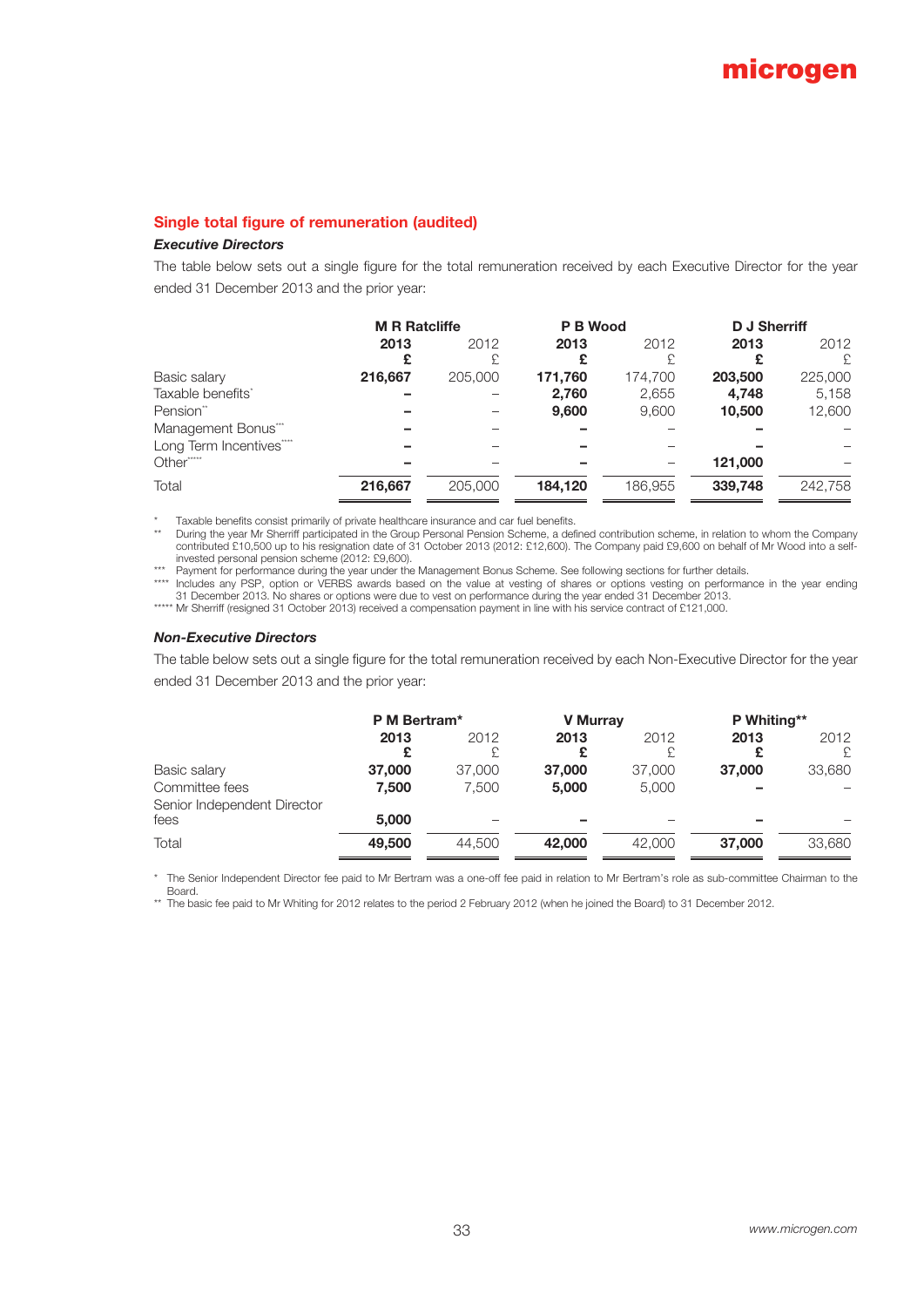#### **Incentive outcomes for the year ended 31 December 2013**

#### *Management Bonus Scheme in respect of 2013 performance*

The 2013 Management Bonus Scheme for Executive Directors (except for the Executive Chairman who does not participate in the Scheme) is determined by the Committee by reference to the Group's financial and the Executive Director's personal performance during 2013. When assessing performance the Committee compares reported operating profit to target in addition to the consideration of other indicators of performance including customer retention, recurring revenue growth, cash flow management and achievement of other objectives. Annual bonus targets for the participants for 2013 were set up to a maximum of 50% with an overall cap of 100% of salary. Bonuses under the scheme can only be paid up to the total value of the bonus fund as approved by the Committee.

The individual performance targets set and performance against each of the metrics are deemed by the Committee to be commercially sensitive and will therefore not be disclosed.

#### *Outcome*

It is the Committee's policy that exceptional performance only will result in payment under the Group's Management Bonus Scheme. No bonuses for Executive Directors were awarded in respect of 2013 due to the operating profit of the Group being reported at a level below the level at which bonuses became payable.

#### *Performance Share Plan vesting*

No Performance Share Plan awards for Executive Directors were due to vest in the year.

#### **Scheme interests awarded in 2013 (audited)**

On 18 November 2013, share options over 2,500,000 ordinary shares were issued to Mr Ratcliffe and share options over 500,000 ordinary shares options were issued to Mr Wood under the Performance Share Plan. The exercise price for the share options is 5 pence per share. The grant of these share options were approved by shareholders at the General Meeting held on 18 November 2013.

#### *Awards in 2013 to Mr Ratcliffe*

In respect of Mr Ratcliffe's share options, the performance conditions of the grant are as follows:

- 500,000 share options with a performance condition that the Company's share price reaches £2.00 per share;
- A further 1,000,000 share options with a performance condition that the Company's share price reaches £2.50 per share; and
- A further 1,000,000 share options with a performance condition that the Company's share price reaches £3.00 per share.

For assessing whether the share price performance conditions have been achieved, the Company's share price must be sustained for a period of 20 consecutive business days at or above the specified level. The above performance conditions must be achieved within five years from the date of grant.

As a condition of exercise Mr Ratcliffe is required to hold a minimum of 5,500,000 ordinary shares in the Company at the point of exercise. Share options are capable of being exercised three years from the date of grant with the last date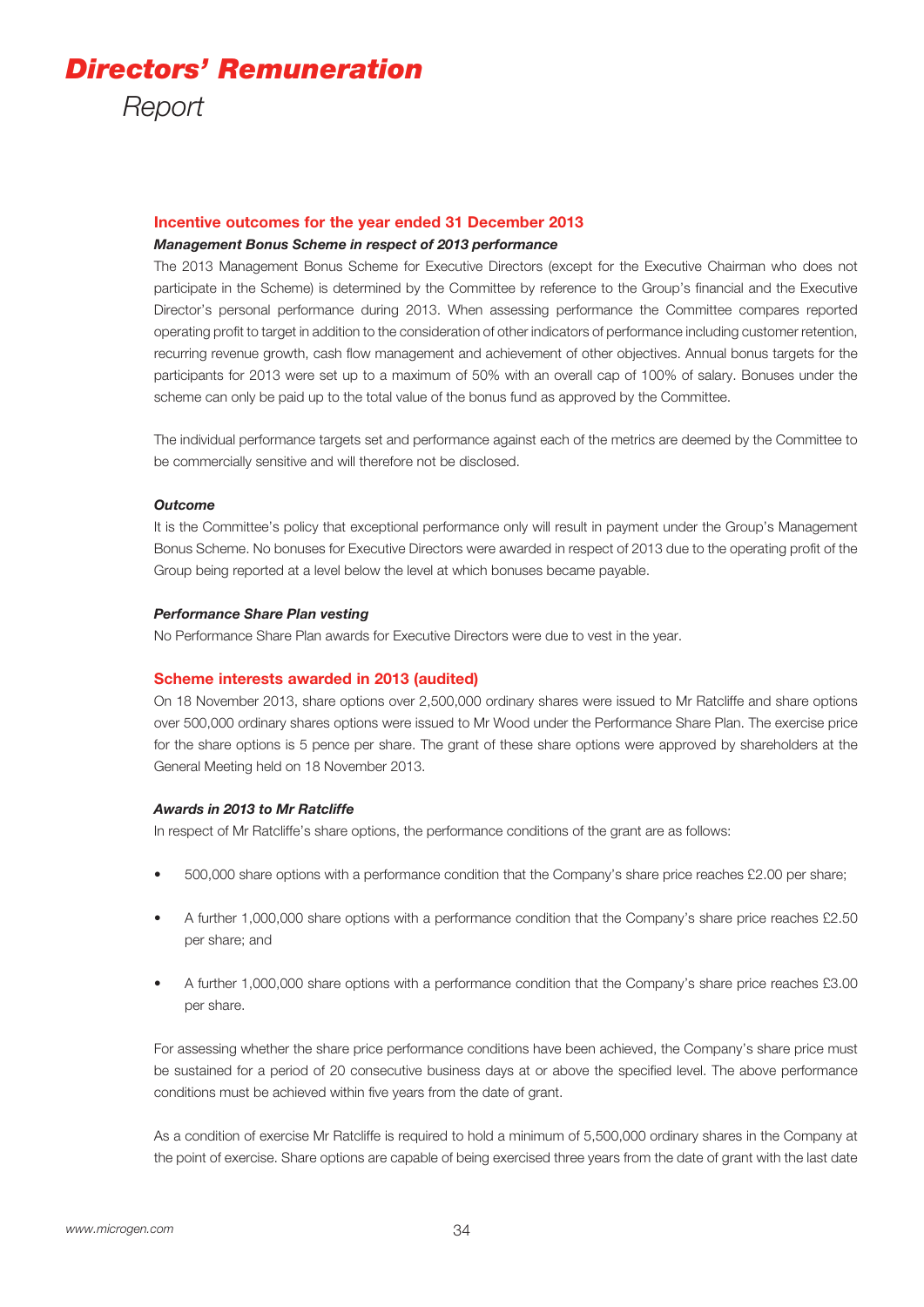

of exercise ten years from the date of grant. In the event of the termination of Mr Ratcliffe's service contract (except due to voluntary resignation or gross misconduct) those share options which have satisfied the above performance conditions at that time will immediately vest even if the point of termination is within three years from the date of grant.

#### *Awards in 2013 to Mr Wood*

In respect of Mr Wood's share options, 50% of share options do not have performance conditions attached (other than continued employment) and 50% have a Total Shareholder Return ("TSR") performance condition under which:

- one-third will vest if (i) the Company's TSR at least matches the performance of the FTSE Fledgling Index over the performance period; and (ii) the Company's TSR over the performance period is not negative;
- a further third will vest if (i) the Company's TSR outperforms the FTSE Fledgling Index by at least 25% over the performance period; and (ii) the Company's TSR over the performance period is at least 10%; and
- a further third will vest if (i) the Company's TSR outperforms the FTSE Fledgling Index by at least 50% over the performance period; and (ii) the Company's TSR over the performance period is at least 20%.

The relevant performance period for assessing the Company's TSR will be 3 years commencing on 20 November 2013. The reference point for the Company's TSR at the start of the performance period will be 123 pence whilst the closing reference point for the Company's TSR will be the average closing share price over the 30 calendar days ending on the last day of the performance period.

65% of the share options will be capable of exercise after three years and 35% after five years from the date of grant respectively.

#### **Termination payments made in the year (audited)**

Mr Sherriff (resigned 31 October 2013) received a compensation payment in line with his employment contract of £121,000.

#### **Payments to past Directors (audited)**

No payments were made to past Directors in the year.

#### **Implementation of remuneration policy for 2014 (audited)**

#### *Basic salary*

Market positioning of basic salary is reviewed on an individual basis, by reference to individual performance, experience and market conditions with a view to providing a package which is appropriate for the responsibilities involved.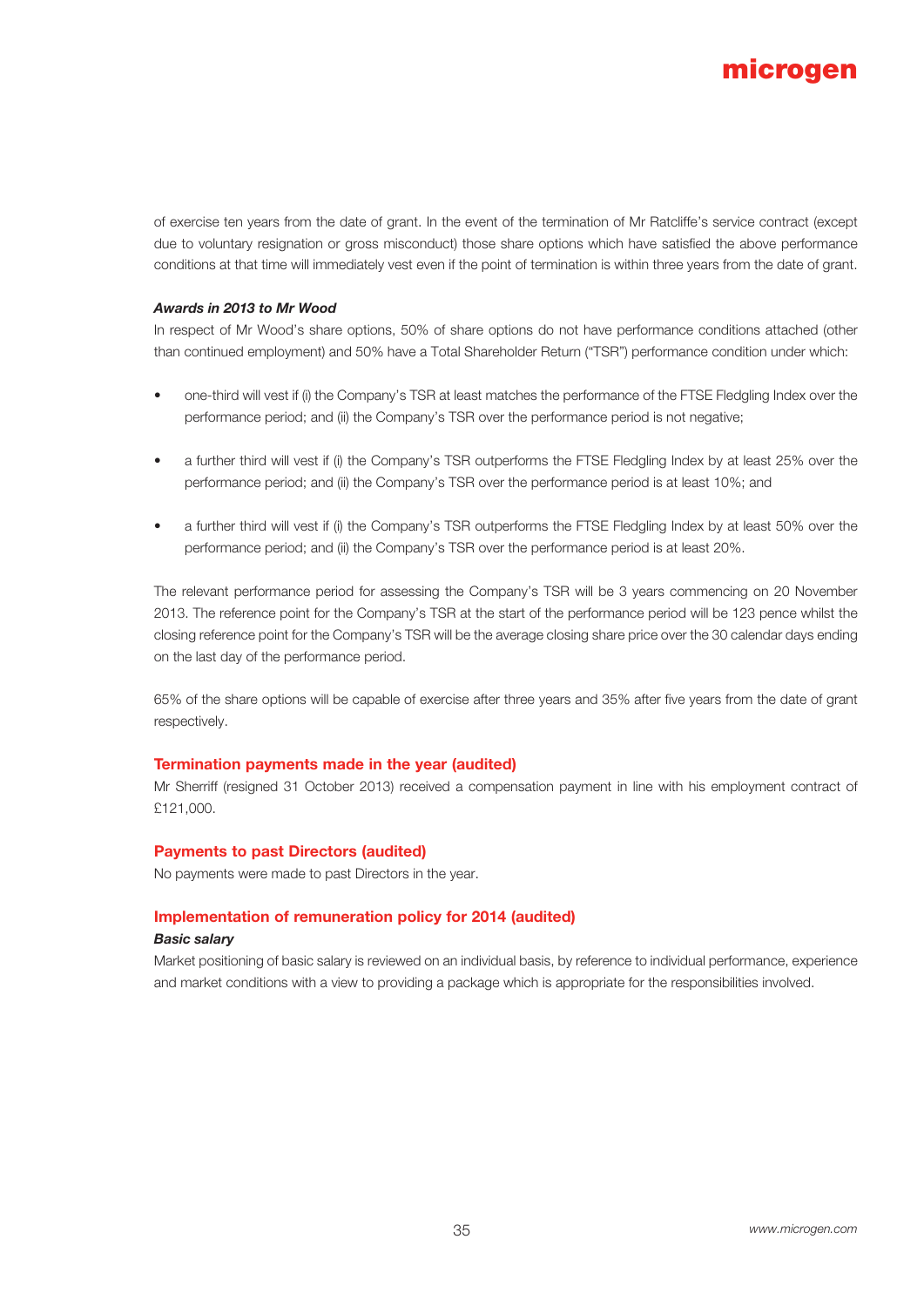# *Directors' Remuneration Report*

The Committee did not propose that salary increases be made for the Executives save for Mr Ratcliffe, who received a salary increase due to his time commitment increasing from 75 days to 100 days per annum from 1 November 2013:

|                            | <b>Basic</b> | <b>Basic</b>            |                      |
|----------------------------|--------------|-------------------------|----------------------|
|                            |              | salary from salary from |                      |
|                            | 1 Januarv    |                         | 1 January Percentage |
| <b>Executive Directors</b> | 2013         | 2014                    | increase             |
| M R Ratcliffe*             | £205,000     | £275,000                | 34.1%                |
| P B Wood                   | £174.700     | £174.700                |                      |

\* Mr Ratcliffe does not participate in the Company's pension, private medical insurance, permanent health insurance or life assurance schemes and does not receive any other fees (other than his basic salary) or benefits in kind from the Company.

#### *Pension*

Mr Wood will continue to participate in the Group Personal Pension Scheme or receive a contribution to self-invested personal pension schemes. Mr Ratcliffe does not participate in the Group Personal Pension Scheme.

## *Management Bonus Scheme*

The maximum bonus opportunity for Executive Directors in 2014 will remain unchanged from the opportunity in 2013, and will be a maximum on-target of 50% with an overall cap of 100% of salary, however, the on-target bonus for Mr Wood is 40% of basic salary with a maximum bonus of 80% of basic salary. The Executive Chairman does not participate in the Management Bonus Scheme and any bonus paid to him is separately determined by the Committee and will be put forward for approval by shareholders at a General Meeting. The maximum bonus amount that the Committee can recommend to shareholders is up to 100% of basic salary.

Bonuses will be based on performance compared to a number of financial metrics and the individual and strategic goals set for the year. The financial metrics include group operating profit and a number of the KPIs of each operating business. The individual and strategic goals will be subject to financial underpin. Bonuses under the scheme can only be paid up to the total value of the bonus fund as approved by the Committee.

## *Long-term incentives*

Shareholder approval was received at the General Meeting held on 18 November 2013 to grant, under the Performance Share Plan, options in respect of up to 750,000 ordinary shares in each of 2014, 2015 and 2016. The exercise price of such options will be 5 pence per ordinary share. Performance conditions will be attached to these share options and the vesting period will be three years. Approval for any awards for Mr Ratcliffe will be sought from shareholders.

#### *Non-Executive Director fees*

With effect from 1 January 2014, the basic fee payable to each Non-Executive Director is £40,000 per annum. The fees payable for chairing the Audit and Remuneration Committees are £7,500 and £6,500 per annum respectively.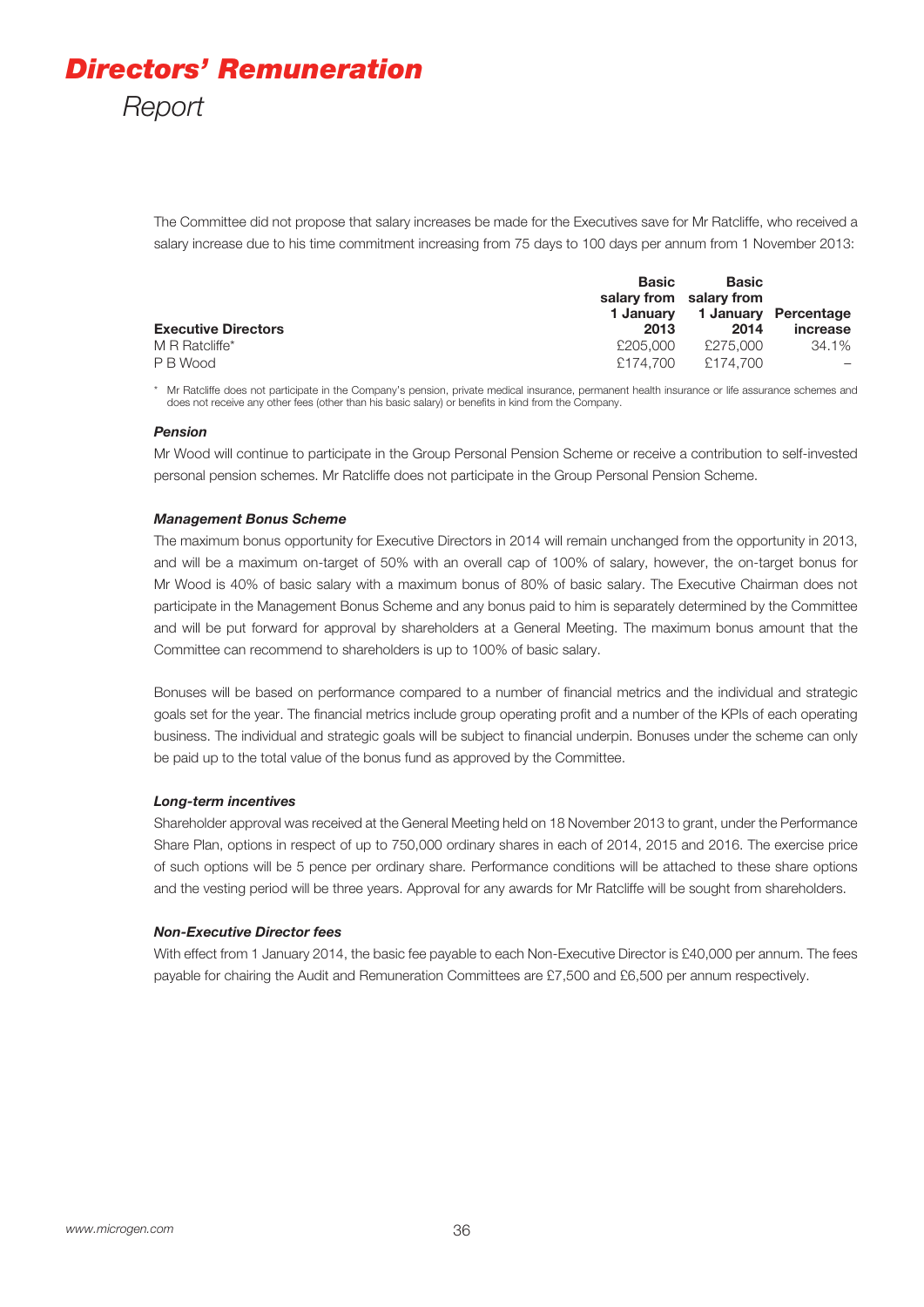

# **Percentage change in Executive Chairman's remuneration (audited)**

The table below shows the percentage change in Executive Chairman remuneration from the prior year compared to the average percentage change in remuneration for all other employees. Note, for the purposes of this disclosure, remuneration comprises salary, benefits (excluding pension) and annual bonus only.

|                      |                                | Change in remuneration<br>from 2012 to 2013 |  |  |
|----------------------|--------------------------------|---------------------------------------------|--|--|
|                      | <b>Executive</b><br>Chairman** | <b>Other</b><br>employees*                  |  |  |
| Salary               | 6%                             | 3%                                          |  |  |
| Taxable benefits     | 0%                             | (6%)                                        |  |  |
| Single-year variable | 0%                             | (56%)                                       |  |  |
| Total                | 6%                             | (12%)                                       |  |  |

\* Based on UK employees only as the most appropriate comparator group.

\*\* On 1 November 2013 Mr Ratcliffe's basic salary increased from £205,000 per annum to £275,000 to reflect the increased time commitment from 75 days to 100 days per annum.

# **Relative importance of spend on pay (audited)**

The table below shows the percentage change in spend on pay and shareholder distributions (i.e. dividends and share buybacks) from the financial year ended 31 December 2012 to the financial year ended 31 December 2013.

|                                | % increase | 2013   | 2012   |
|--------------------------------|------------|--------|--------|
|                                | (decrease) | £000   | £000   |
| Return to shareholders in year | 500%       | 17.016 | 2.837  |
| Employee remuneration          | (9%)       | 15.649 | 17.139 |

Ordinary dividends have increased 1% from 2012 to 2013.

#### **Comparison of Company performance**

The following graph shows the Company's performance, measured by total shareholder return, compared with the performance of the FTSE Fledgling Index for the five years ended 31 December 2013. The Committee consider that the FTSE Fledgling Index is the most appropriate comparison given the similarities between the Company and the companies forming this index.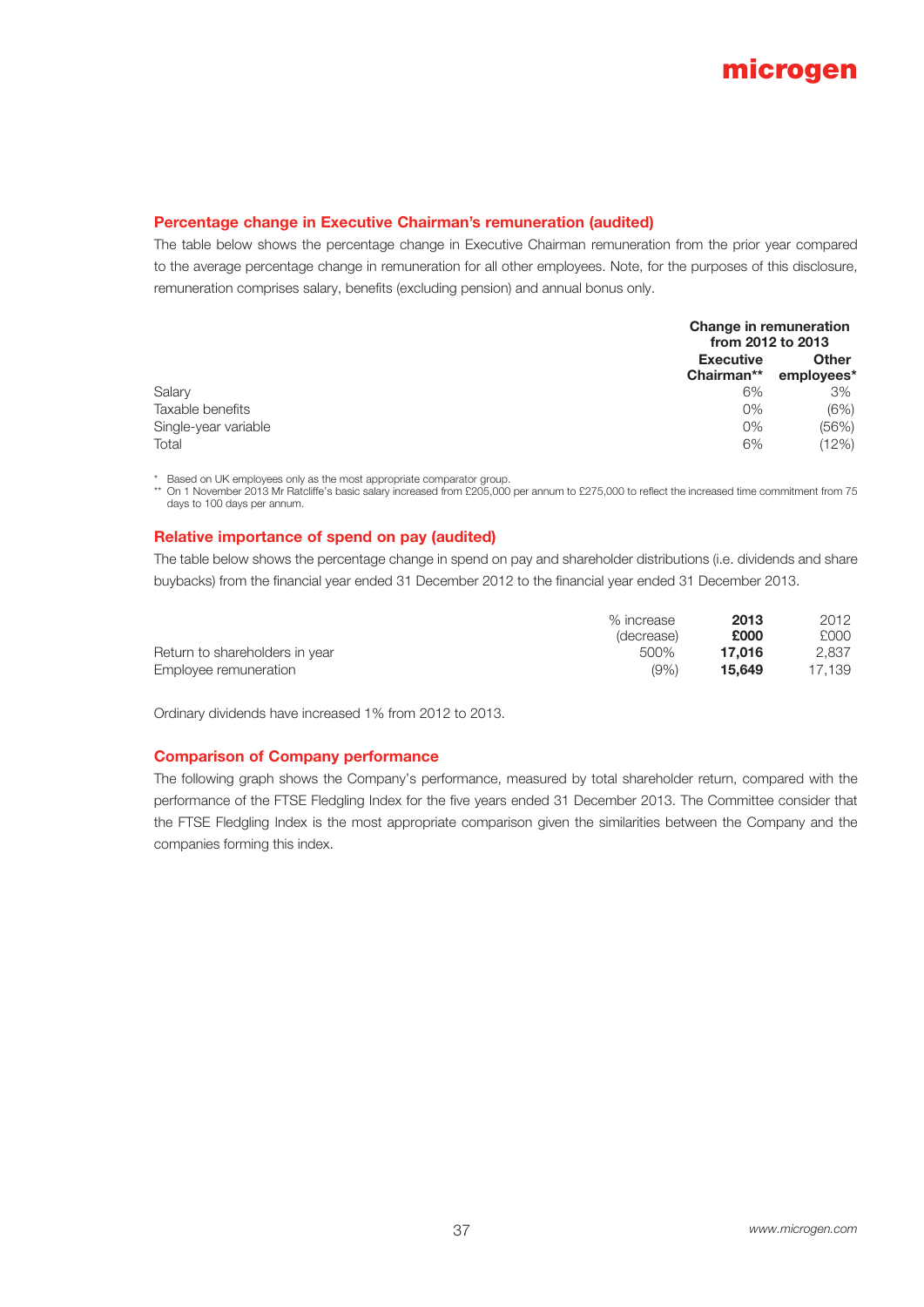# *Directors' Remuneration Report*

The total shareholder return performance (as shown in the graph below) for the Company includes the impact of the dividends paid to its Shareholders across the period; however, it does not reflect either the £6.2m or £10.0m returned to shareholders via Tender Offer in 2010 and 2013 respectively.



The table below details Mr Sherriff's single figure remuneration over the same period together with Mr Ratcliffe's single figure remuneration as he was appointed Executive Chairman on 31 October 2013 having previously been Chairman. The audited single figures of remuneration below are prepared on the same basis as the single total figure of remuneration on page 33.

|                                                                                                                                             | 2009                | 2010            | 2011            | 2012              | 2013               |
|---------------------------------------------------------------------------------------------------------------------------------------------|---------------------|-----------------|-----------------|-------------------|--------------------|
| <b>Martyn Ratcliffe</b>                                                                                                                     |                     |                 |                 |                   |                    |
| Executive Chairman single figure of<br>remuneration (£000)<br>Bonus award as % of maximum opportunity<br>Share Option award vesting as % of | £350,931<br>$n/a^*$ | £252.296<br>n/a | £224,798<br>n/a | £205,000**<br>n/a | £216,667***<br>n/a |
| maximum opportunity                                                                                                                         | n/a                 | n/a             | 100%****        | n/a               | n/a                |
| David Sherriff*****                                                                                                                         |                     |                 |                 |                   |                    |
| CEO single figure of<br>remuneration (£000)<br>Bonus as % of                                                                                | £395,755            | £345,716        | £344.924        | £242.758          | £339,748           |
| maximum opportunity<br>Share Option award vesting as % of                                                                                   | 89%                 | 55%             | 50%             | 0%                | $0\%$              |
| maximum opportunity                                                                                                                         | 67.09%              | 93.34%          | 91.67%          | n/a               | n/a                |

Mr Ratcliffe does not participate in the Management Bonus Scheme but was awarded a one-off bonus of £100,000 in respect of the year ended 31 December 2009.

The reduction in Mr Ratcliffe's basic salary from 1 June 2011 was to reflect the reduction in the number of days per annum that he was required to work reducing from 120 days to 75 days.

\*\*\* Mr Ratcliffe's basic salary was increased from 1 November 2013 from £205,000 to £275,000 to reflect the increase in the number of days that he is required to work from 75 days to 100 days per annum.

Mr Ratcliffe was awarded 1,000,000 share options under the Company Share Option Plan 2006 on 2 May 2008, these share options vested on 2 May 2011.

\*\*\*\*\* Mr Sherriff resigned on 31 October 2013.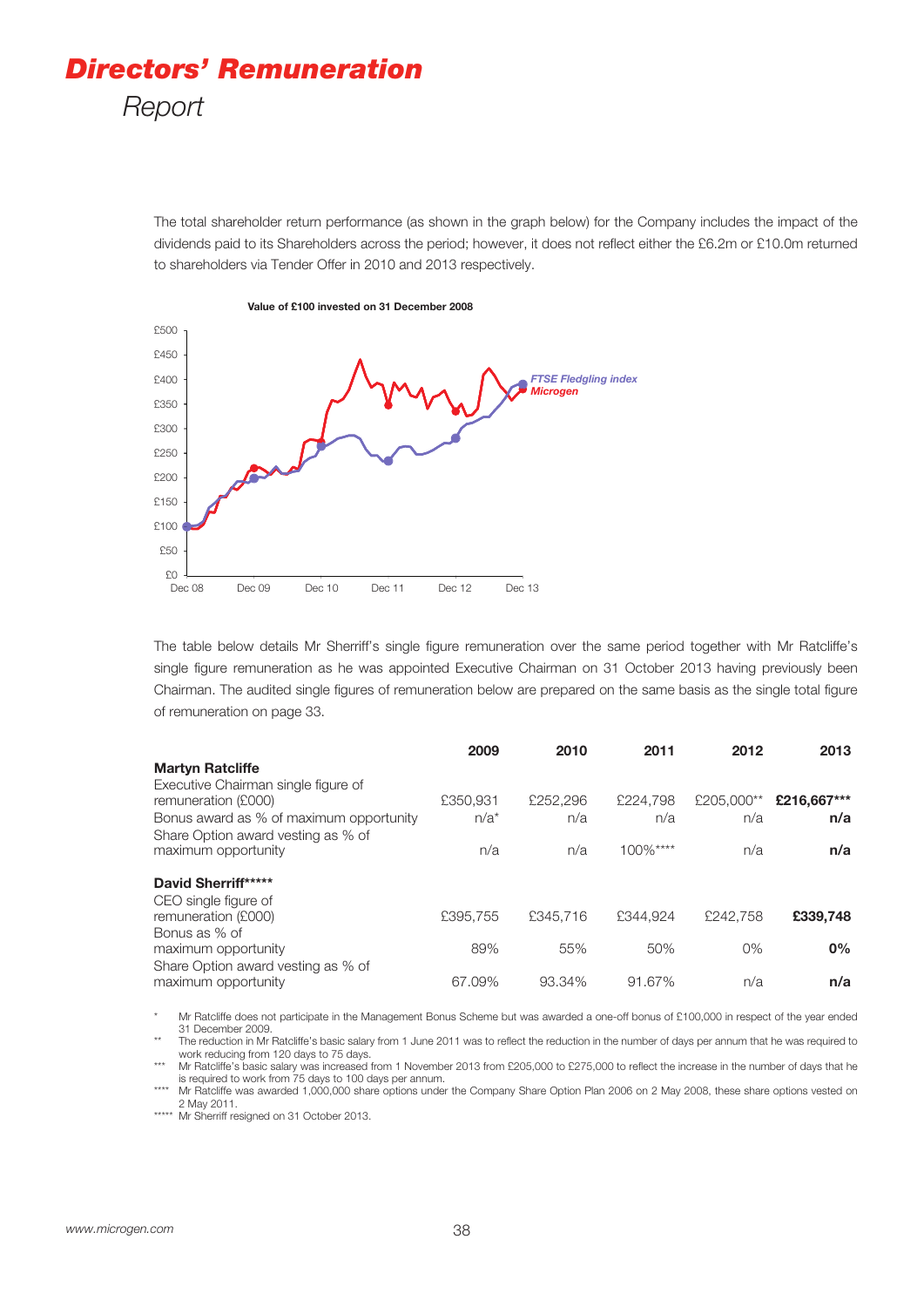## **Directors' shareholdings (audited)**

The interests of the directors and their families in the ordinary shares of the Company as at 31 December 2013 were as follows:

| Ordinary                       |
|--------------------------------|
| shares at                      |
| <b>31 December</b> 31 December |
| 2012                           |
| 5,294,524                      |
| 60,000                         |
| 46,022                         |
| 2,000                          |
| 24,000                         |
| 189,000                        |
|                                |

\* Resigned on 31 October 2013

There have been no changes to directors' shareholdings since 31 December 2013. None of the directors had an interest in the shares of any subsidiary undertaking of the Company or in any significant contracts of the Group. Details of directors' interests in shares and options under Microgen long-term incentives are set out in the sections below.

## **Directors' other share interests (audited)**

The table below shows the other share interests of each director as at 31 December 2013:

|               | <b>Share options</b><br>unvested and<br>subject to<br>performance |                          |
|---------------|-------------------------------------------------------------------|--------------------------|
|               |                                                                   | conditions Share options |
|               | & continued                                                       | vested but               |
|               |                                                                   | employment not exercised |
| M R Ratcliffe | 2,500,000*                                                        | 1.000.000                |
| P B Wood      | 500,000**                                                         |                          |
| P M Bertram   |                                                                   |                          |
| V Murray      |                                                                   |                          |
| P Whiting     |                                                                   |                          |

\* For these share options to vest, Mr Ratcliffe is required to hold a minimum of 5.5 million shares in the Company in addition to the remaining performance conditions being achieved as documented in the 'Scheme interests awarded in 2013' above.

Under the rules of the PSP, Mr Wood is not entitled to dispose of more than 50% of the shares that he may acquire on exercise of these share options until the day on which his total holding of shares in the Company has a market value equal to his basic salary. For the purposes of this rule, shares sold to discharge Mr Wood's fiscal obligations shall be treated as not having been acquired by him. Mr Wood's current minimum holding according to these rules is 41,423 shares in the Company.

# **Directors' interests in shares options and shares in Microgen long-term incentive plans and all-employee plans**

There have been no share options awarded to the Executive Directors since November 2008 other than the share option grants made to the Executive Directors in November 2013. No other share option awards have been made since 31 December 2013.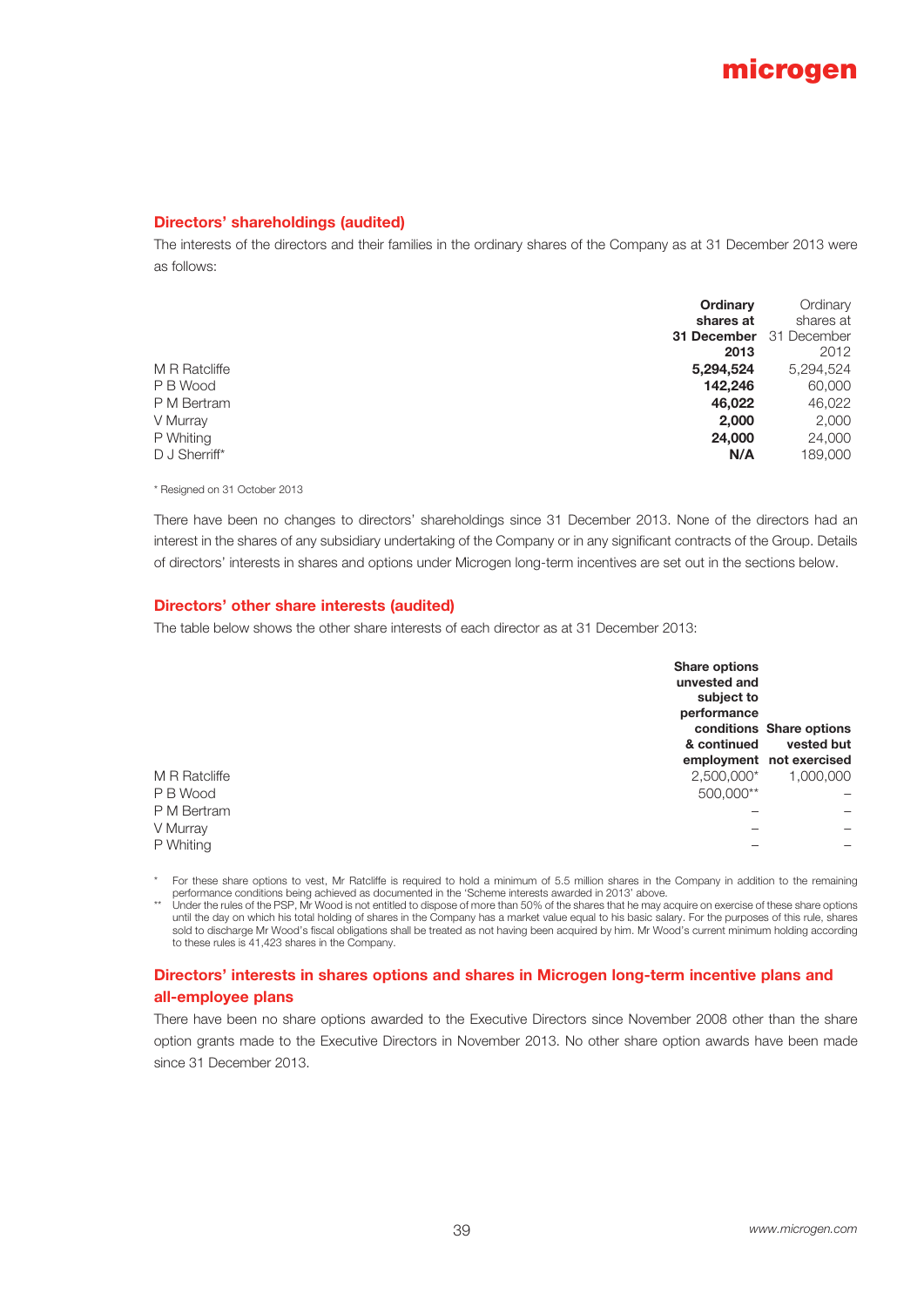# *Directors' Remuneration Report*

### *Microgen Value Enhancement and Realisation Bonus Scheme*

As part of the Strategic Review, the Committee reviewed the appropriateness of Microgen Value Enhancement and Realisation Bonus Scheme (VERBS) as an incentive scheme. Whilst VERBS had been effective in aligning management and shareholder interests since its introduction in November 2008, the Strategic Review highlighted the potential of VERBS to cause divergence between management and shareholder interests and to deter new investors. Therefore, the Committee put forward a resolution to cancel VERBS and shareholders passed this resolution at the General Meeting on 18 November 2013.

## **Advisers**

In fulfilling its role the Committee seeks professional advice when considered appropriate to do so. The services of Kepler Associates, an independent adviser on executive remuneration, were made available to the Committee during the year. This included providing assistance with preparation of the Directors' Remuneration Report.

Kepler is a founder member of the Remuneration Consultants Group and is a signatory to the Code of Conduct for consultants to Remuneration Committees of UK-listed companies, details of which can be found at www.remunerationconsultantsgroup.com. Their total fees for the provision of remuneration services to Committee in 2013 were £9,000 which related to advice on reporting requirements. The Committee is satisfied that the advice provided by Kepler is independent.

## **Statement of Shareholder voting**

At the Annual General Meeting of the Company on 13 May 2013 the results regarding Resolution 2 (to approve the Directors' Remuneration Report for the year ended 31 December 2012) were as follows:

|                                             | Total      |              |
|---------------------------------------------|------------|--------------|
|                                             | number     | $%$ of votes |
|                                             | of votes   | cast         |
| For (including discretionary)               | 62.249.446 | $~100\%$     |
| Against                                     | 2.845      | $< 0.01\%$   |
| Total votes cast (excluding withheld votes) | 62,252,291 | $100\%$      |
| Votes withheld                              | 4.049      | $< 0.01\%$   |
| Total votes cast (including withheld votes) | 62,256,340 |              |

Note: Abstained votes are not included in the final proxy figures as they are not recognised as a vote in law.

The Remuneration Report was approved by a duly authorised Committee of the Board of Directors on 25 February 2014 and signed on its behalf by:

## **Vanda Murray OBE**

Chair of the Remuneration Committee

25 February 2014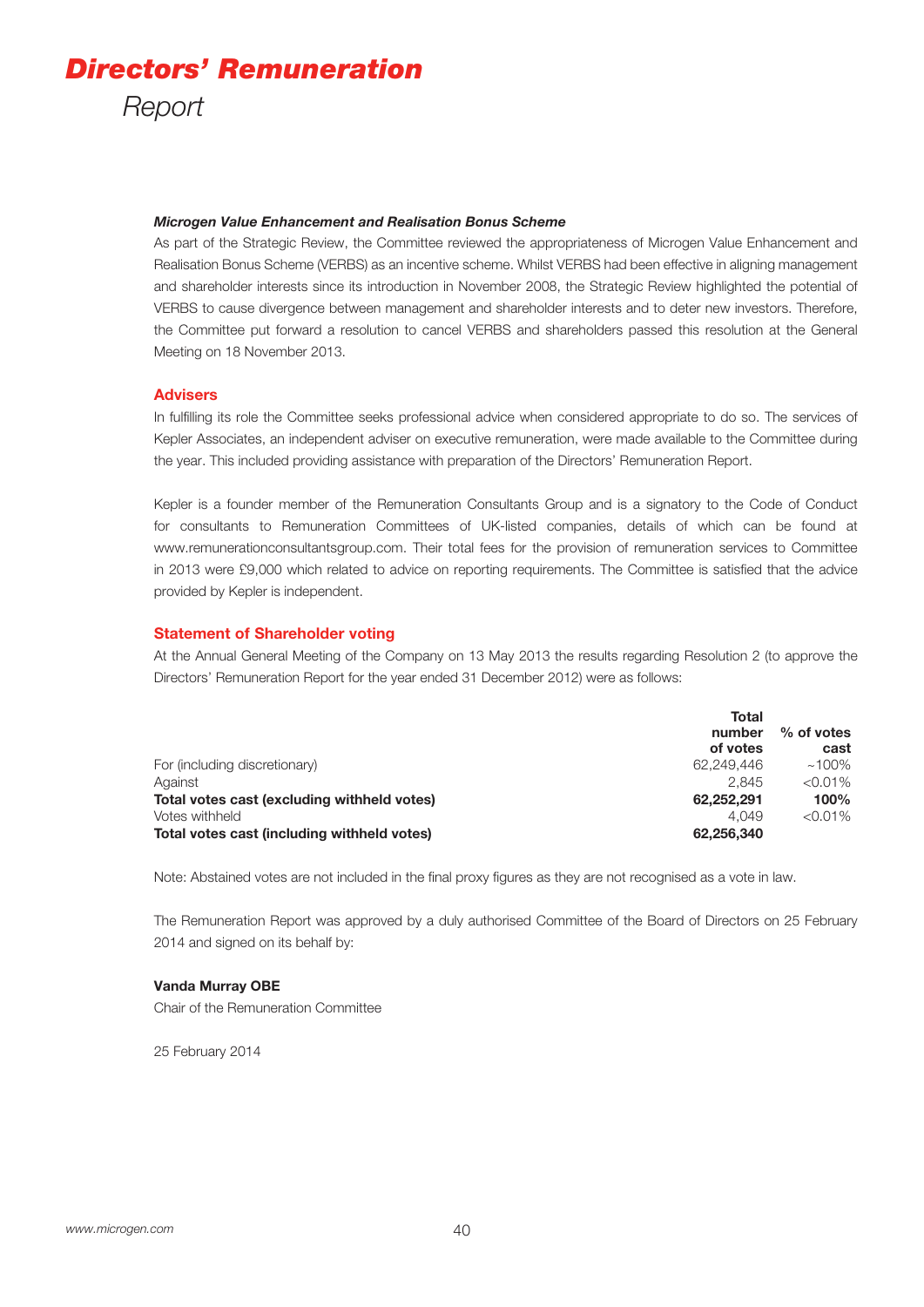# *Independent Auditors'*

# microgen

*Report to the Members of Microgen plc*

# **Report on the financial statements**

# **Our opinion**

In our opinion:

- The financial statements, defined below, give a true and fair view of the state of the Microgen plc Group's and of the Company's affairs as at 31 December 2013 and of the Group's profit and of the Group's and Company cash flows for the year then ended;
- The Group financial statements have been properly prepared in accordance with International Financial Reporting Standards (IFRSs) as adopted by the European Union;
- The Company financial statements have been properly prepared in accordance with IFRSs as adopted by the European Union and as applied in accordance with the provisions of the Companies Act 2006; and
- The financial statements have been prepared in accordance with the requirements of the Companies Act 2006 and, as regards the Group financial statements, Article 4 of the IAS Regulation.

This opinion is to be read in the context of what we say in the remainder of this report.

### **What we have audited**

The Group financial statements and Company financial statements (the "financial statements"), which are prepared by Microgen plc, comprise:

- the Group and Company statements of financial position as at 31 December 2013;
- the Group income statement and statement of comprehensive income for the year then ended;
- the Group and Company statements of changes in equity and statements of cash flows for the year then ended; and
- the notes to the financial statements, which include a summary of significant accounting policies and other explanatory information.

The financial reporting framework that has been applied in their preparation comprises applicable law and IFRSs as adopted by the European Union and, as regards the Company, as applied in accordance with the provisions of the Companies Act 2006.

### **What an audit of financial statements involves**

We conducted our audit in accordance with International Standards on Auditing (UK and Ireland) (ISAs (UK & Ireland)). An audit involves obtaining evidence about the amounts and disclosures in the financial statements sufficient to give reasonable assurance that the financial statements are free from material misstatement, whether caused by fraud or error. This includes an assessment of:

- whether the accounting policies are appropriate to the Group's and Company's circumstances and have been consistently applied and adequately disclosed;
- the reasonableness of significant accounting estimates made by the directors; and
- the overall presentation of the financial statements.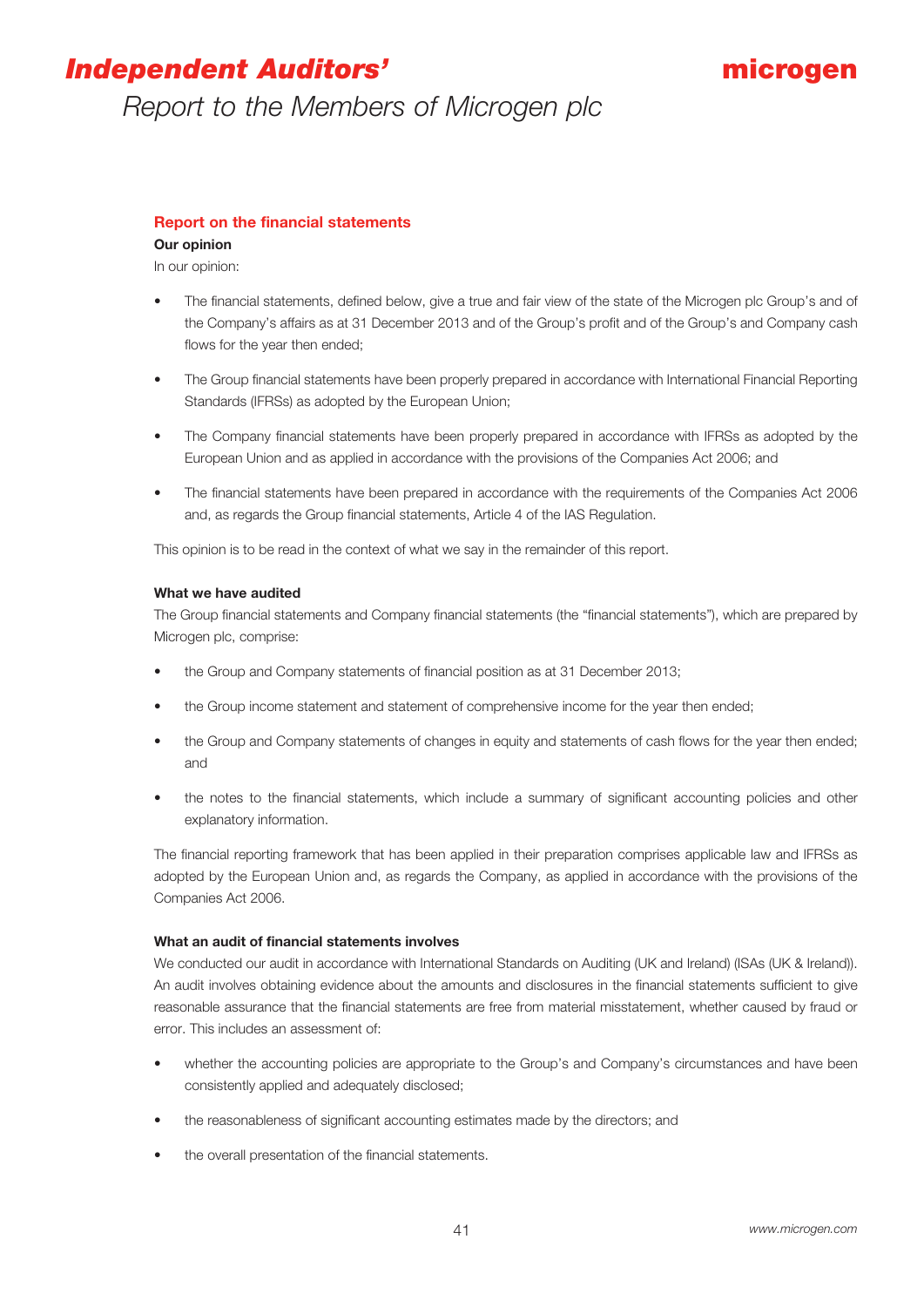# *Independent Auditors'*

# *Report to the Members of Microgen plc*

In addition, we read all the financial and non-financial information in the Annual Report to identify material inconsistencies with the audited financial statements and to identify any information that is apparently materially incorrect based on, or materially inconsistent with, the knowledge acquired by us in the course of performing the audit. If we become aware of any apparent material misstatements or inconsistencies we consider the implications for our report.

#### **Overview of our audit approach**

#### **Materiality**

We set certain thresholds for materiality. These helped us to determine the nature, timing and extent of our audit procedures and to evaluate the effect of misstatements, both individually and on the financial statements as a whole.

Based on our professional judgement, we determined materiality for the Group financial statements as a whole to be £432,000, which represents 5% of profit before tax.

We agreed with the Audit Committee that we would report to them misstatements identified during our audit above £22,000 as well as misstatements below that amount that, in our view, warranted reporting for qualitative reasons.

#### Overview of the scope of our audit

The Group is structured such that the significant majority of the business is comprised of two operating businesses being Aptitude Software and Financial Systems. The Group financial statements are a consolidation of 13 reporting units, comprising the Group's operating subsidiaries and overseas branches, and centralised Group functions.

In establishing the overall approach to the Group audit, we determined the type of work that needed to be performed at the reporting units. We also determined the level of involvement we needed to have in the audit work at those reporting units to be able to conclude whether sufficient appropriate audit evidence had been obtained as a basis for our opinion on the Group financial statements as a whole.

Accordingly, of the Group's 13 reporting units, we identified four which, in our view, required an audit of their complete financial information, either due to their size or their risk characteristics. Specific audit procedures were performed on four further reporting units and selected consolidation adjustments in relation to individually significant balances. These included procedures on revenue and deferred income, goodwill, taxation, trade payables, receivables and other payables. This, together with additional procedures performed at the Group level, gave us the evidence we needed for our opinion on the Group financial statements as a whole.

#### Areas of particular audit focus

In preparing the financial statements, the directors made a number of subjective judgements, for example in respect of significant accounting estimates that involved making assumptions and considering future events that are inherently uncertain. We primarily focused our work in these areas by assessing the directors' judgements against available evidence, forming our own judgements, and evaluating the disclosures in the financial statements.

In our audit, we tested and examined information, using sampling and other auditing techniques, to the extent we considered necessary to provide a reasonable basis for us to draw conclusions. We obtained audit evidence through testing the effectiveness of controls, substantive procedures or a combination of both.

We considered the following areas to be those that required particular focus in the current year. This is not a complete list of all risks or areas of focus identified by our audit. We discussed these areas of focus with the Audit Committee.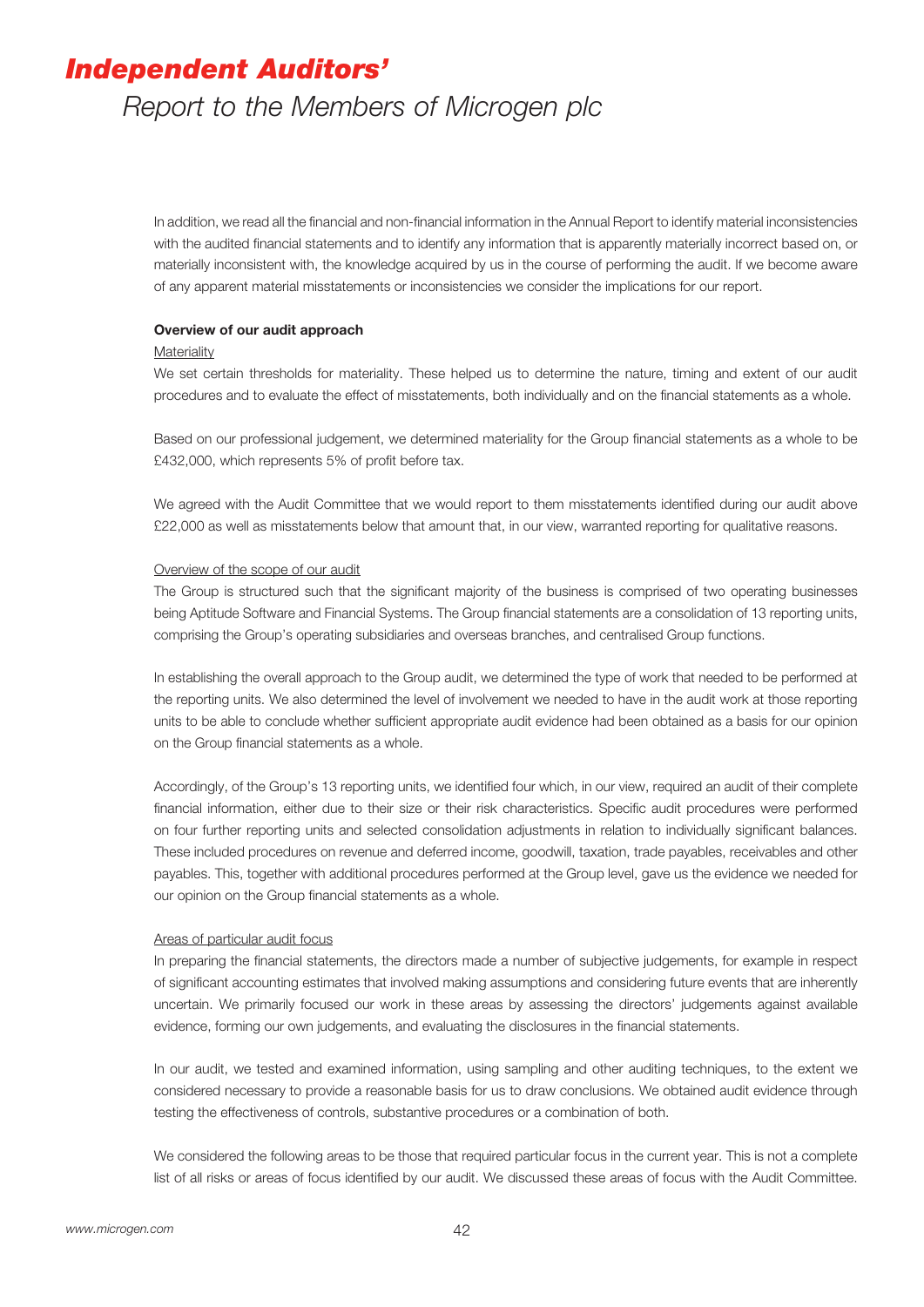Their report on those matters that they considered to be significant issues in relation to the financial statements is set out on page 18.

| Area of focus                                                                                                                                                                                                                                                                                                                                                                                                   | How the scope of our audit addressed the area of focus                                                                                                                                                                                                                                                                                                                                                                                                            |
|-----------------------------------------------------------------------------------------------------------------------------------------------------------------------------------------------------------------------------------------------------------------------------------------------------------------------------------------------------------------------------------------------------------------|-------------------------------------------------------------------------------------------------------------------------------------------------------------------------------------------------------------------------------------------------------------------------------------------------------------------------------------------------------------------------------------------------------------------------------------------------------------------|
| Fraud in revenue recognition<br>ISAs (UK & Ireland) presume there is a risk of<br>fraud in revenue recognition because of the<br>pressure management may feel to achieve the<br>planned results. We focused on the timing of the<br>recognition of revenue and its presentation in the<br>income statement, because this is dependent on<br>the fulfilment of contractual obligations, which can<br>be complex. | We tested the timing of revenue recognition, taking into account contractual obligations, and in<br>particular considered with operational and Group management whether judgemental revenue<br>deferral provisions associated with complex contracts were appropriately and consistently<br>calculated.                                                                                                                                                           |
|                                                                                                                                                                                                                                                                                                                                                                                                                 | We read extracts of the relevant customer agreements and tested the accounting for contractual<br>milestones against the analysis of the position of each contract that management maintains. Our<br>work included evaluating customer acceptance of the work done, any ongoing disputes, and the<br>directors' estimates of costs to complete the contract. We also tested journal entries posted to<br>revenue accounts to identify unusual or irregular items. |
| Risk of management override of internal<br>controls<br>ISAs (UK & Ireland) require that we consider this.                                                                                                                                                                                                                                                                                                       | We assessed the overall control environment of the Group, including the arrangements for staff<br>to "whistle-blow" inappropriate actions, and interviewed senior management. We examined the<br>significant accounting estimates and judgements relevant to the financial statements for evidence<br>of bias by the directors that may represent a risk of material misstatement due to fraud. We also<br>tested journal entries.                                |

### **Going Concern**

Under the Listing Rules we are required to review the directors' statement, set out on page 10, in relation to going concern. We have nothing to report having performed our review.

As noted in the directors' statement, the directors have concluded that it is appropriate to prepare the Group's and Company's financial statements using the going concern basis of accounting. The going concern basis presumes that the Group and Company have adequate resources to remain in operation, and that the directors intend them to do so, for at least one year from the date the financial statements were signed. As part of our audit we have concluded that the directors' use of the going concern basis is appropriate.

However, because not all future events or conditions can be predicted, these statements are not a guarantee as to the Group's and the Company's ability to continue as a going concern.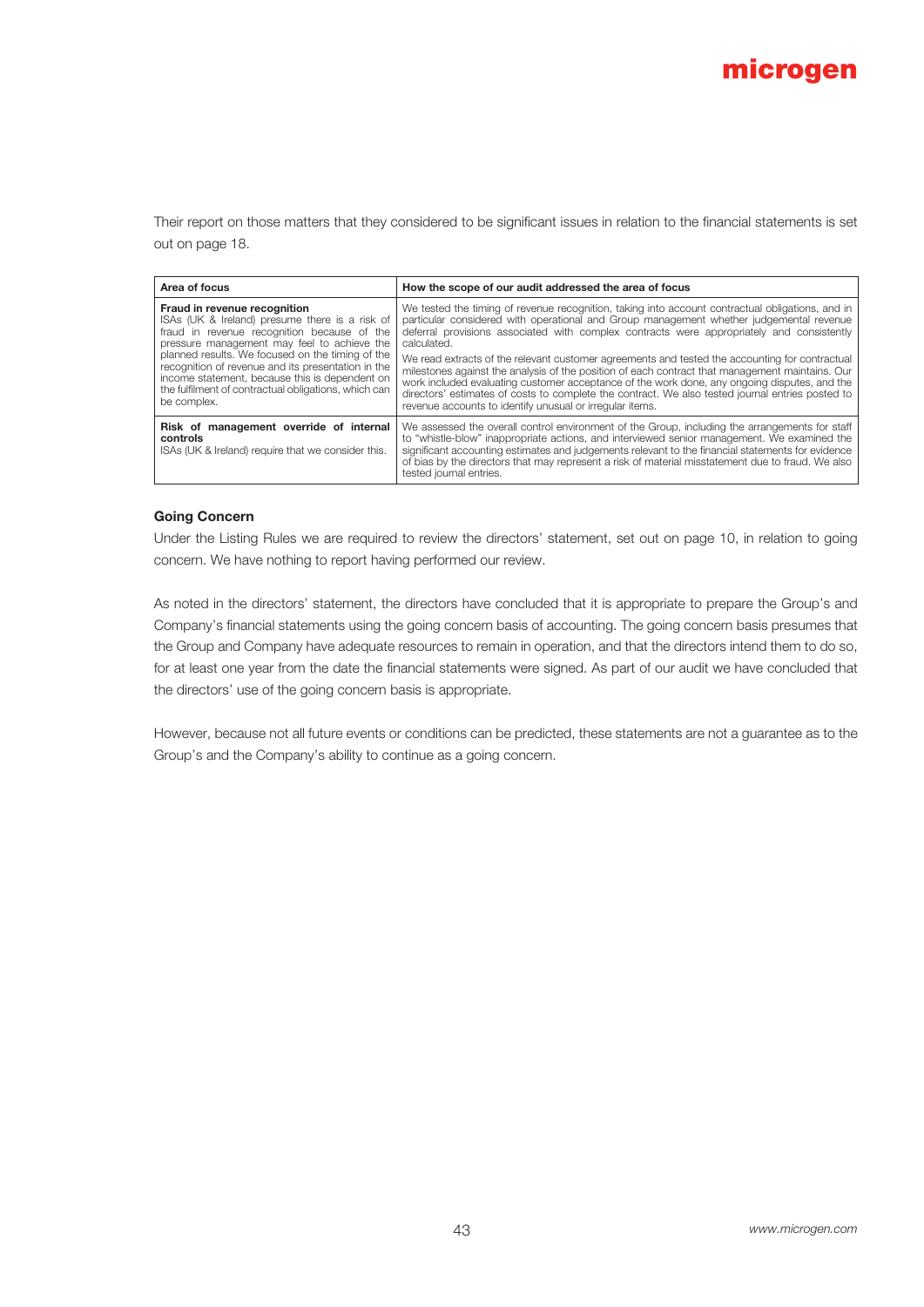# *Independent Auditors'*

*Report to the Members of Microgen plc*

## **Opinions on matters prescribed by the Companies Act 2006**

In our opinion:

- the information given in the Strategic Report and the Report of the Directors for the financial year for which the financial statements are prepared is consistent with the financial statements;
- the part of the Directors' Remuneration Report to be audited has been properly prepared in accordance with the Companies Act 2006; and
- the information given in the Corporate Governance Statement set out on pages 16 to 22 in the Annual Report with respect to internal control and risk management systems and about share capital structures is consistent with the financial statements.

### **Other matters on which we are required to report by exception**

#### **Adequacy of accounting records and information and explanations received**

Under the Companies Act 2006 we are required to report to you if, in our opinion:

- we have not received all the information and explanations we require for our audit; or
- adequate accounting records have not been kept by the Company, or returns adequate for our audit have not been received from branches not visited by us; or
- the Company financial statements and the part of the Directors' Remuneration Report to be audited are not in agreement with the accounting records and returns.

We have no exceptions to report arising from this responsibility.

### **Directors' remuneration**

Under the Companies Act 2006 we are required to report to you if, in our opinion, certain disclosures of directors' remuneration specified by law have not been made. We have no exceptions to report arising from these responsibilities.

### **Corporate Governance Statement**

Under the Companies Act 2006, we are required to report to you if, in our opinion a corporate governance statement has not been prepared by the Company. We have no exceptions to report arising from this responsibility.

Under the Listing Rules we are required to review the part of the Corporate Governance Statement relating to the Company's compliance with nine provisions of the UK Corporate Governance Code ('the Code'). We have nothing to report having performed our review.

On page 7 of the Annual Report, as required by the Code Provision C.1.1, the directors state that they consider the Annual Report taken as a whole to be fair, balanced and understandable and provides the information necessary for members to assess the Group's performance, business model and strategy. On page 18, as required by C.3.8 of the Code, the Audit Committee has set out the significant issues that it considered in relation to the financial statements, and how they were addressed. Under ISAs (UK & Ireland) we are required to report to you if, in our opinion:

• the statement given by the directors is materially inconsistent with our knowledge of the Group acquired in the course of performing our audit; or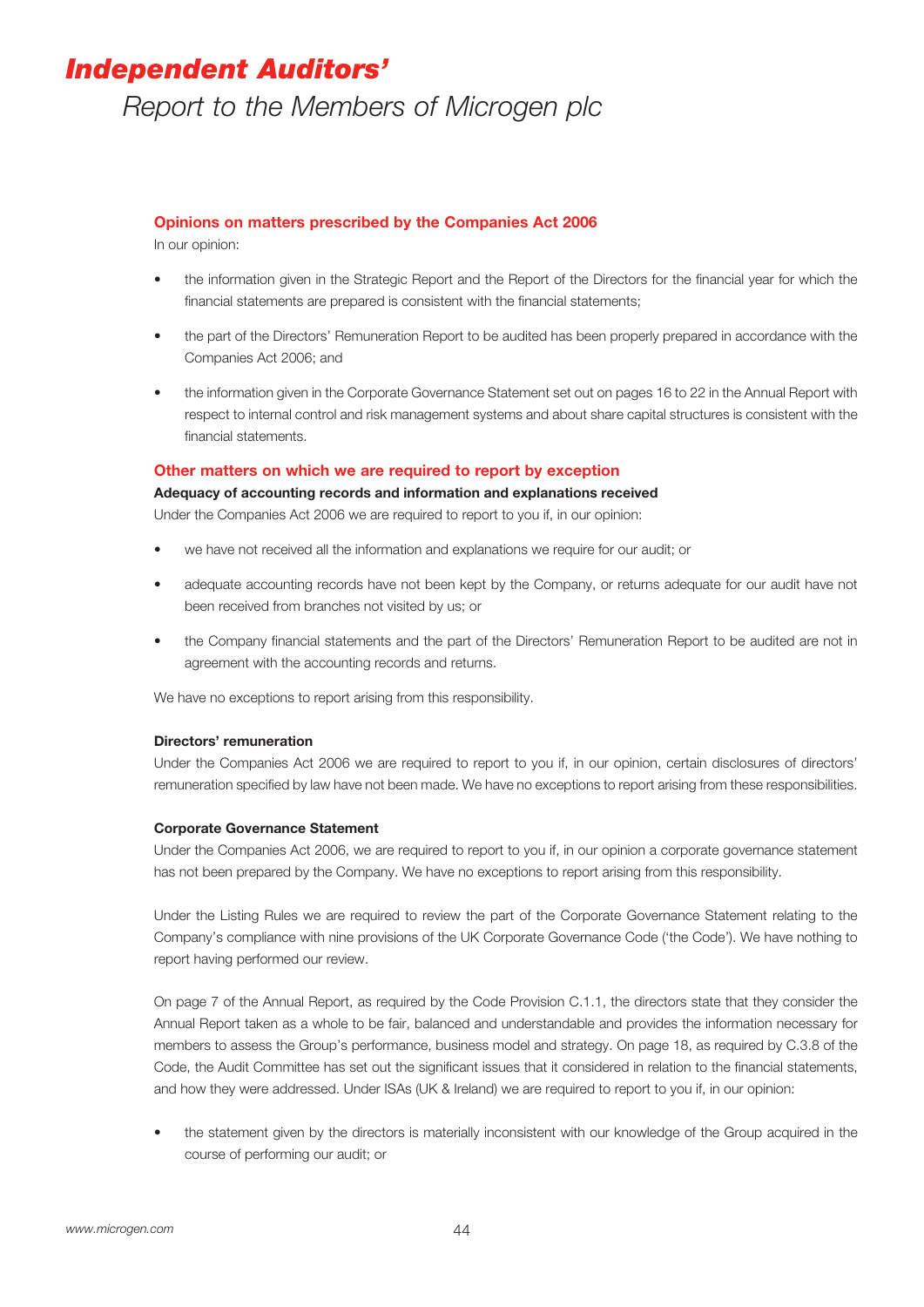

the section of the Annual Report describing the work of the Audit Committee does not appropriately address matters communicated by us to the Audit Committee.

We have no exceptions to report arising from this responsibility.

#### **Other information in the Annual Report**

Under ISAs (UK & Ireland), we are required to report to you if, in our opinion, information in the Annual Report is:

- materially inconsistent with the information in the audited financial statements; or
- apparently materially incorrect based on, or materially inconsistent with, our knowledge of the Group and Company acquired in the course of performing our audit; or
- is otherwise misleading.

We have no exceptions to report arising from this responsibility.

## **Responsibilities for the financial statements and the audit**

### **Our responsibilities and those of the directors**

As explained more fully in the Directors' Responsibilities Statement set out on page 6, the directors are responsible for the preparation of the Group and Company financial statements and for being satisfied that they give a true and fair view.

Our responsibility is to audit and express an opinion on the Group and Company financial statements in accordance with applicable law and ISAs (UK & Ireland). Those standards require us to comply with the Auditing Practices Board's Ethical Standards for Auditors.

This report, including the opinions, has been prepared for and only for the Company's members as a body in accordance with Chapter 3 of Part 16 of the Companies Act 2006 and for no other purpose. We do not, in giving these opinions, accept or assume responsibility for any other purpose or to any other person to whom this report is shown or into whose hands it may come save where expressly agreed by our prior consent in writing.

#### **John Maitland (Senior Statutory Auditor)**

for and on behalf of PricewaterhouseCoopers LLP Chartered Accountants and Statutory Auditors London 25 February 2014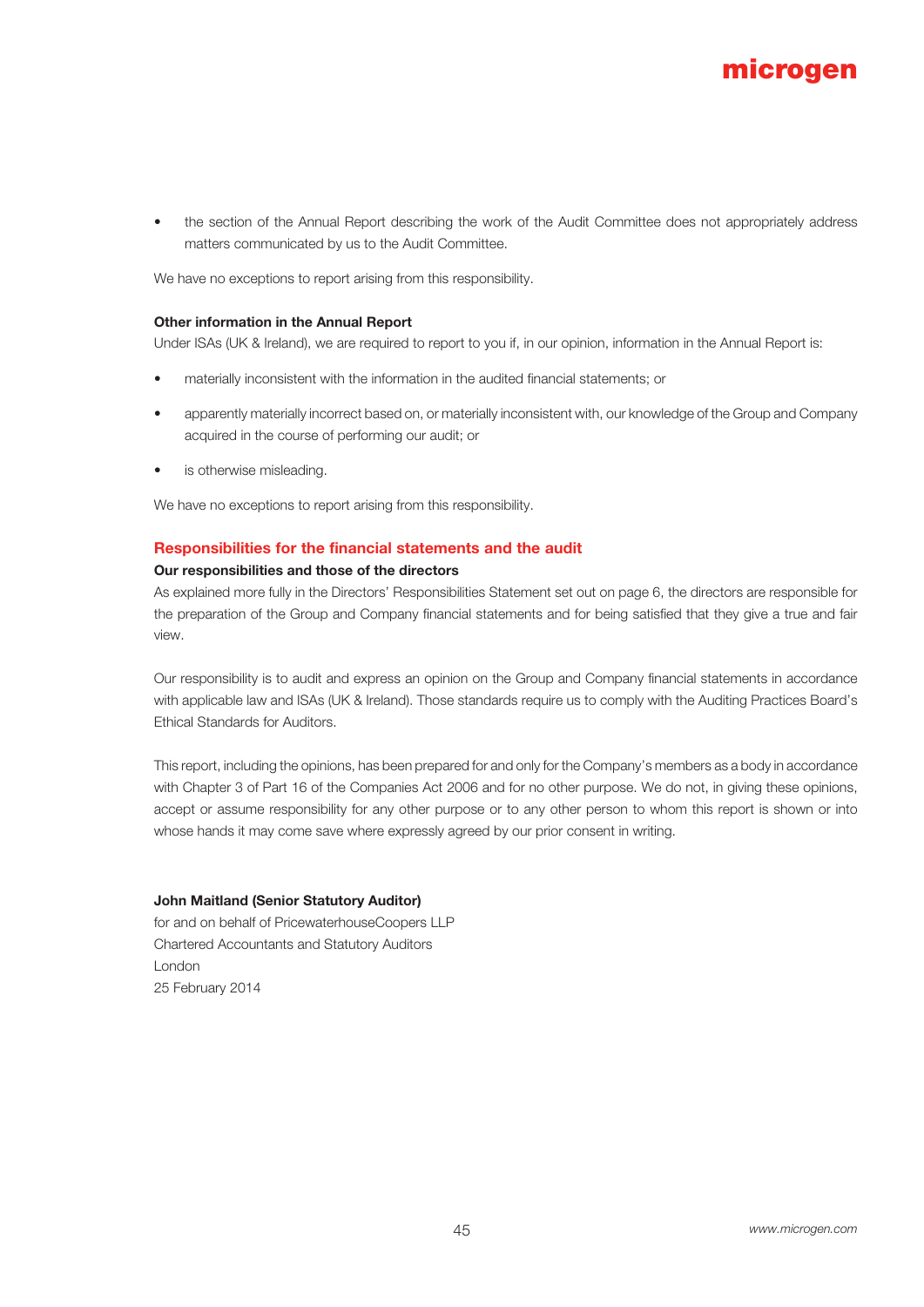# *Consolidated*

*Income Statement for the year ended 31 December 2013*

|                          |                | Before                            | Year ended 31 Dec 2013            |              | Year ended 31 Dec 2012<br>Before  |                                   |              |  |
|--------------------------|----------------|-----------------------------------|-----------------------------------|--------------|-----------------------------------|-----------------------------------|--------------|--|
|                          | Note           | exceptional<br>and other<br>items | Exceptional<br>and other<br>items | <b>Total</b> | exceptional<br>and other<br>items | Exceptional<br>and other<br>items | <b>Total</b> |  |
|                          |                | £000                              | £000                              | £000         | £000                              | £000                              | £000         |  |
| <b>Revenue</b>           |                | 29,824                            |                                   | 29,824       | 32,318                            |                                   | 32,318       |  |
| Operating costs          | 1, 2           | (20, 755)                         | (381)                             | (21, 136)    | (23, 187)                         | (118)                             | (23, 305)    |  |
| <b>Operating profit</b>  | $\mathbf{2}$   | 9,069                             | (381)                             | 8,688        | 9,131                             | (118)                             | 9,013        |  |
| Finance income           | $\overline{4}$ | 119                               |                                   | 119          | 174                               |                                   | 174          |  |
| Finance costs            | $\overline{4}$ | (119)                             |                                   | (119)        |                                   |                                   |              |  |
| Net finance income       |                |                                   |                                   |              | 174                               |                                   | 174          |  |
| Profit before income tax |                | 9,069                             | (381)                             | 8,688        | 9,305                             | (118)                             | 9,187        |  |
| Income tax expense       | 5              |                                   |                                   | (2, 250)     |                                   |                                   | (2, 238)     |  |
| Profit for the year      |                |                                   |                                   | 6,438        |                                   |                                   | 6,949        |  |
|                          |                |                                   |                                   |              |                                   |                                   |              |  |
| Earnings per share       |                |                                   |                                   |              |                                   |                                   |              |  |
| <b>Basic</b>             | 6              |                                   |                                   | 7.9p         |                                   |                                   | 8.5p         |  |
| <b>Diluted</b>           | 6              |                                   |                                   | 7.7p         |                                   |                                   | 8.3p         |  |

The accounting policies and notes on pages 52 to 90 are an integral part of these consolidated financial statements.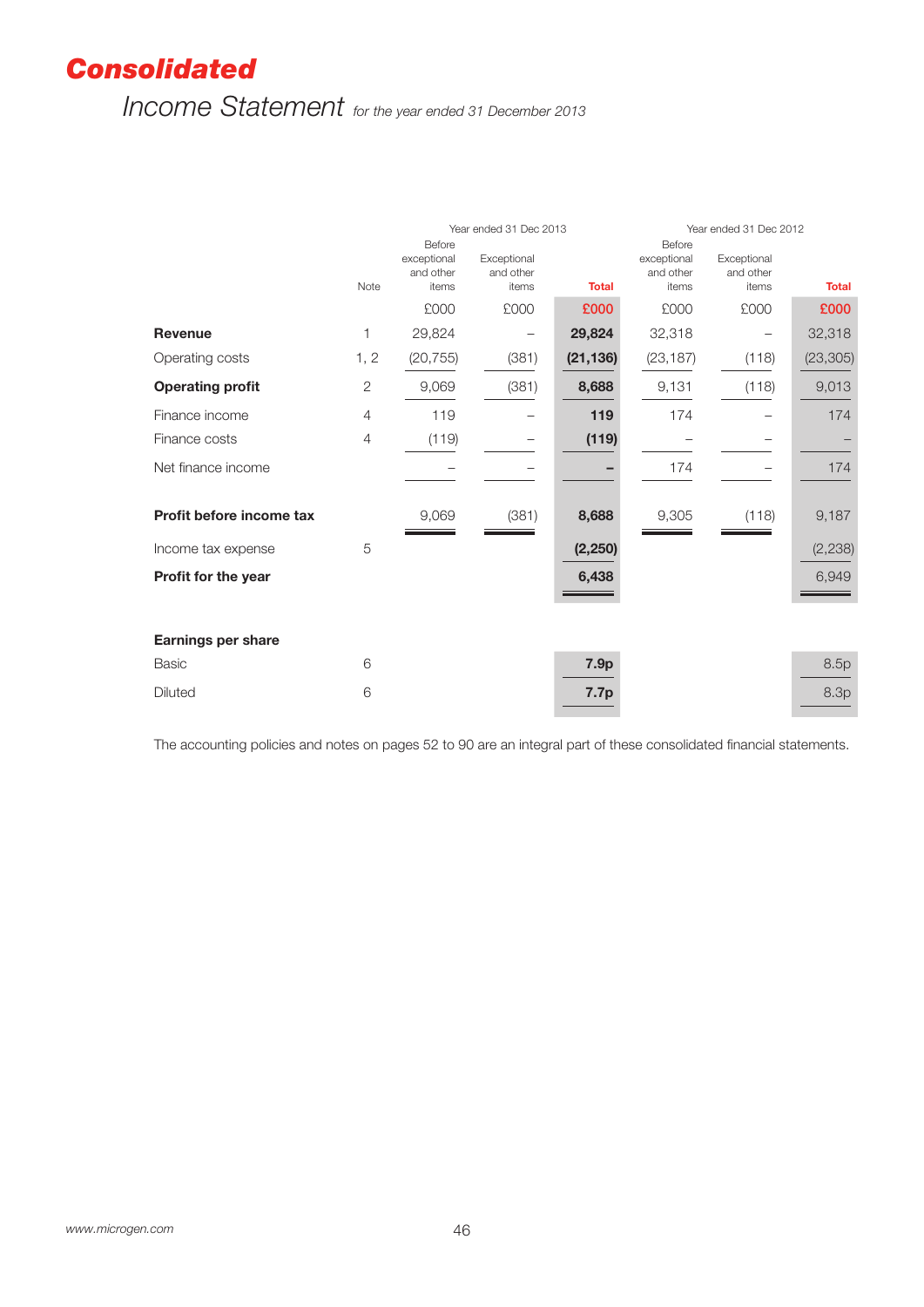# *Consolidated Statement*



*Of Comprehensive Income for the year ended 31 December 2013*

|                                                          |             | Group<br><b>Year ended</b><br>31 Dec<br>2013 | Group<br>Year ended<br>31 Dec<br>2012 |
|----------------------------------------------------------|-------------|----------------------------------------------|---------------------------------------|
|                                                          | <b>Note</b> | £000                                         | £000                                  |
| Profit for the year                                      |             | 6,438                                        | 6,949                                 |
| Other comprehensive income                               |             |                                              |                                       |
| Items that will or may be reclassifed to profit or loss: |             |                                              |                                       |
| Fair value (loss)/gain on hedged financial instruments   | 22          | (7)                                          | 409                                   |
| Currency translation difference                          | 23          | 75                                           | 80                                    |
|                                                          |             |                                              |                                       |
| Other comprehensive income for the year, net of tax      |             | 68                                           | 489                                   |
|                                                          |             |                                              |                                       |
| Total comprehensive income for the year                  |             | 6,506                                        | 7,438                                 |
|                                                          |             |                                              |                                       |

The accounting policies and notes on pages 52 to 90 are an integral part of these consolidated financial statements.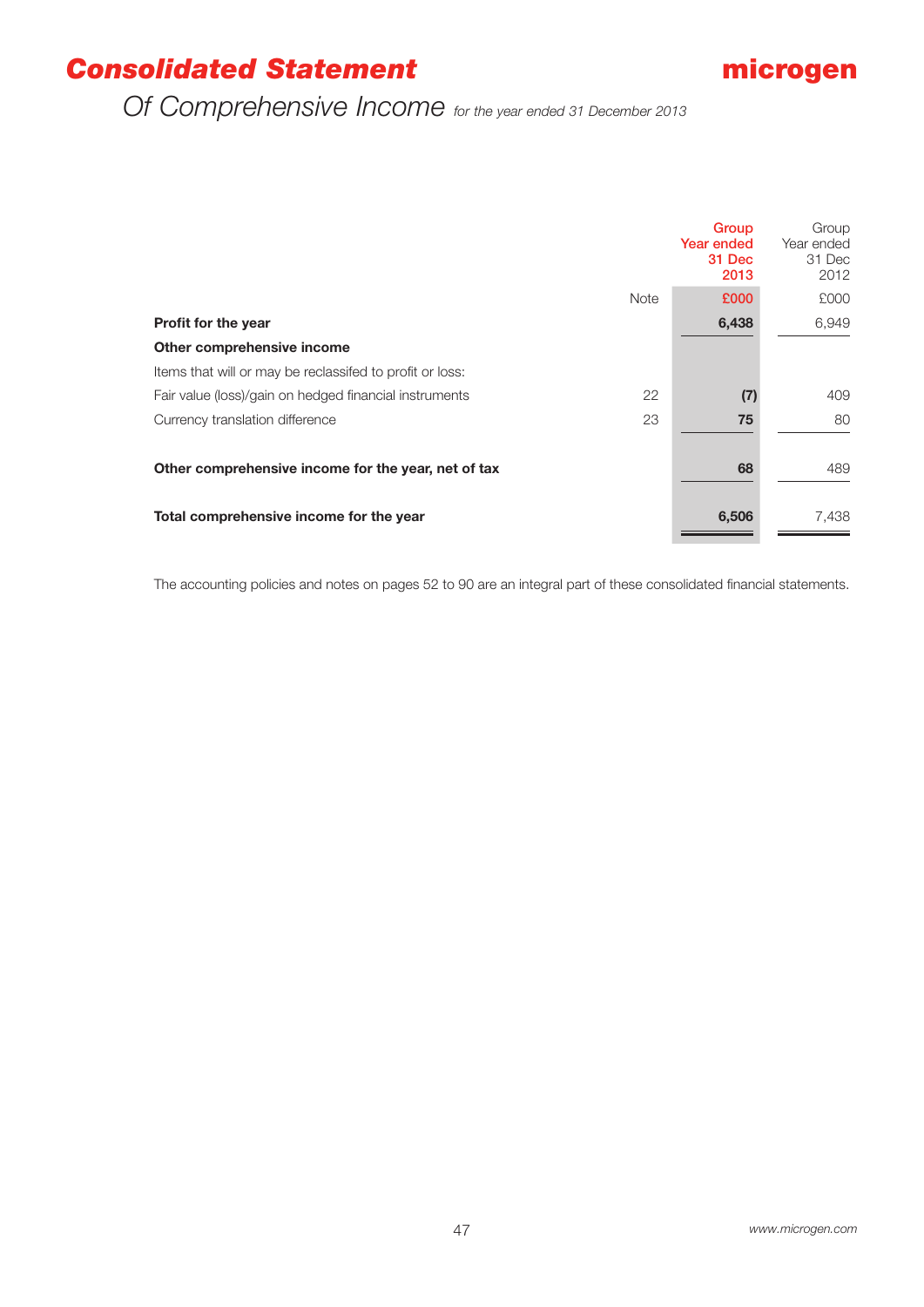

*Sheets at 31 December 2013*

|                                              |             | Group<br>As at | Group<br>As at | Company<br>As at | Company<br>As at |
|----------------------------------------------|-------------|----------------|----------------|------------------|------------------|
|                                              |             | 31 Dec 2013    | 31 Dec 2012    | 31 Dec 2013      | 31 Dec 2012      |
|                                              | <b>Note</b> | £000           | £000           | £000             | £000             |
| <b>ASSETS</b>                                |             |                |                |                  |                  |
| <b>Non-current assets</b>                    |             |                |                |                  |                  |
| Property, plant and equipment                | 10          | 5,022          | 5,391          |                  |                  |
| Goodwill                                     | 8           | 41,774         | 41,774         |                  |                  |
| Investments in subsidiaries                  | 11          |                |                | 40,909           | 40,752           |
| Deferred income tax assets                   | 12          | 752            | 1,041          |                  |                  |
|                                              |             | 47,548         | 48,206         | 40,909           | 40,752           |
| <b>Current assets</b>                        |             |                |                |                  |                  |
| Trade and other receivables                  | 13          | 5,049          | 3,163          | 154              | 8,722            |
| Financial assets - derivative financial      |             |                |                |                  |                  |
| instruments                                  | 18          | 94             | 69             |                  |                  |
| Cash and cash equivalents                    | 14          | 40,200         | 32,134         | 29,642           | 22,592           |
|                                              |             | 45,343         | 35,366         | 29,796           | 31,314           |
| <b>Total assets</b>                          |             | 92,891         | 83,572         | 70,705           | 72,066           |
| <b>LIABILITIES</b>                           |             |                |                |                  |                  |
| <b>Current liabilities</b>                   |             |                |                |                  |                  |
| <b>Financial liabilities</b>                 |             |                |                |                  |                  |
| - borrowings                                 | 16          | (3,000)        |                |                  |                  |
| - derivative financial instruments           | 18          | (47)           | (15)           |                  |                  |
| Trade and other payables                     | 15          | (18, 186)      | (17, 845)      | (9, 334)         | (20, 733)        |
| Current income tax liabilities               |             | (701)          | (742)          |                  | (10)             |
| Provisions for other liabilities and charges | 17          | (33)           | (42)           |                  |                  |
|                                              |             | (21, 967)      | (18, 644)      | (9, 334)         | (20, 743)        |
| Net current assets                           |             | 23,376         | 16,722         | 20,462           | 10,571           |
| <b>Non-current liabilities</b>               |             |                |                |                  |                  |
| Financial liabilities - borrowings           | 16          | (16, 250)      |                |                  |                  |
| Provisions for other liabilities and charges | 17          | (269)          | (256)          |                  |                  |
|                                              |             | (16, 519)      | (256)          |                  |                  |
| <b>NET ASSETS</b>                            |             | 54,405         | 64,672         | 61,371           | 51,323           |
|                                              |             |                |                |                  |                  |
| <b>SHAREHOLDERS' EQUITY</b>                  |             |                |                |                  |                  |
| Share capital                                | 19          | 3,724          | 4,078          | 3,724            | 4,078            |
| Share premium account                        | 20          | 12,037         | 11,885         | 12,037           | 11,885           |
| Capital redemption reserve                   | 21          | 1,558          | 1,152          | 1,558            | 1,152            |
| Other reserves                               | 22          | 37,021         | 37,028         | 20,177           | 20,177           |
| Retained earnings                            | 23          | 65             | 10,529         | 23,875           | 14,031           |
| <b>TOTAL EQUITY</b>                          |             | 54,405         | 64,672         | 61,371           | 51,323           |
|                                              |             |                |                |                  |                  |

The accounting policies and notes on pages 52 to 90 are an integral part of these consolidated financial statements. The financial statements on pages 46 to 90 were authorised for issue by the Board of Directors on 25 February 2014 and were signed on its behalf by:

**M R Ratcliffe P B Wood** 

Director Director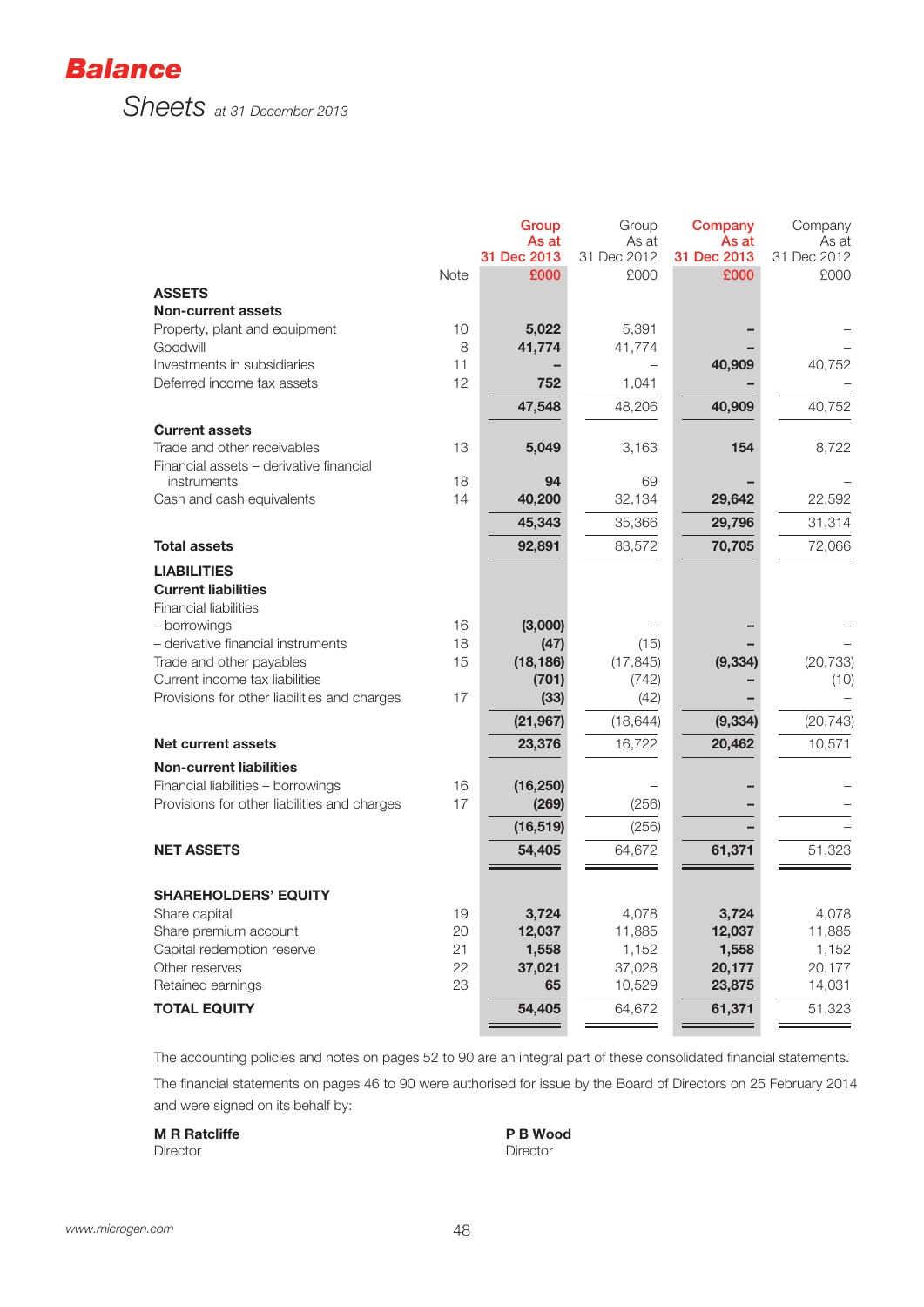# *Consolidated Statement*



# *Of Changes in Shareholders' Equity*

*for the year ended 31 December 2013*

|                                                                     |                |                  |                  |                      | Attributable to owners of the parent |                   |                        |
|---------------------------------------------------------------------|----------------|------------------|------------------|----------------------|--------------------------------------|-------------------|------------------------|
|                                                                     |                |                  |                  |                      | Capital                              |                   |                        |
|                                                                     | <b>Note</b>    | Share<br>capital | Share<br>premium | Retained<br>earnings | redemption<br>reserve                | Other<br>reserves | <b>Total</b><br>equity |
|                                                                     |                | £000             | £000             | £000                 | £000                                 | £000              | £000                   |
| Group                                                               |                |                  |                  |                      |                                      |                   |                        |
| <b>Balance at 1 January 2012</b>                                    |                | 4,069            | 11,842           | 6,299                | 1,146                                | 36,619            | 59,975                 |
| Profit for the year                                                 |                |                  |                  | 6,949                |                                      |                   | 6,949                  |
| Cash flow hedges                                                    |                |                  |                  |                      |                                      |                   |                        |
| - net fair value gains in the year                                  | 22             |                  |                  |                      |                                      | 409               | 409                    |
| Exchange rate adjustments                                           | 23             |                  |                  | 80                   |                                      |                   | 80                     |
| Total comprehensive income for                                      |                |                  |                  |                      |                                      |                   |                        |
| the year                                                            |                |                  |                  | 7,029                |                                      | 409               | 7,438                  |
| Shares issued under share option                                    |                |                  |                  |                      |                                      |                   |                        |
| schemes                                                             | 19-20          | 15               | 43               |                      |                                      |                   | 58                     |
| Own shares purchased and                                            |                |                  |                  |                      |                                      |                   |                        |
| cancelled                                                           | 19-23          | (6)              |                  | (146)                | 6                                    |                   | (146)                  |
| Share options - value of employee                                   |                |                  |                  |                      |                                      |                   |                        |
| service                                                             | 23             |                  |                  | 61                   |                                      |                   | 61                     |
| Deferred tax on financial<br>instruments                            | 23             |                  |                  | (89)                 |                                      |                   |                        |
| Deferred tax on share options                                       | 23             |                  |                  | 25                   |                                      |                   | (89)<br>25             |
| Corporation tax on share options                                    | 23             |                  |                  | 41                   |                                      |                   | 41                     |
| Dividends to equity holders of the                                  |                |                  |                  |                      |                                      |                   |                        |
| company                                                             | 7              |                  |                  | (2,691)              |                                      |                   | (2,691)                |
| <b>Total Contributions by and</b>                                   |                |                  |                  |                      |                                      |                   |                        |
| distributions to owners of the                                      |                |                  |                  |                      |                                      |                   |                        |
| company recognised directly                                         |                |                  |                  |                      |                                      |                   |                        |
| in equity                                                           |                | 9                | 43               | (2,799)              | 6                                    |                   | (2, 741)               |
| <b>Balance at 31 December 2012</b>                                  |                | 4,078            | 11,885           | 10,529               | 1,152                                | 37,028            | 64,672                 |
| Profit for the year                                                 |                |                  |                  | 6,438                |                                      |                   | 6,438                  |
| Cash flow hedges                                                    |                |                  |                  |                      |                                      |                   |                        |
| - net fair value losses in the year                                 | 22             |                  |                  |                      |                                      | (7)               | (7)                    |
| Exchange rate adjustments                                           | 23             |                  |                  | 75                   |                                      |                   | 75                     |
| Total comprehensive income for                                      |                |                  |                  |                      |                                      |                   |                        |
| the year                                                            |                |                  |                  | 6,513                |                                      | (7)               | 6,506                  |
| Shares issued under share option                                    |                |                  |                  |                      |                                      |                   |                        |
| schemes                                                             | 19-20          | 52               | 152              |                      |                                      |                   | 204                    |
| Own shares purchased and<br>cancelled                               | 19-23          | (406)            |                  | (10, 269)            | 406                                  |                   | (10, 269)              |
| Share options - value of employee                                   |                |                  |                  |                      |                                      |                   |                        |
| service                                                             | 23             |                  |                  | 157                  |                                      |                   | 157                    |
| Deferred tax on financial                                           |                |                  |                  |                      |                                      |                   |                        |
| instruments                                                         | 23             |                  |                  | 9                    |                                      |                   | 9                      |
| Deferred tax on share options                                       | 23             |                  |                  | 7                    |                                      |                   | 7                      |
| Corporation tax on share options                                    | 23             |                  |                  | 135                  |                                      |                   | 135                    |
| Dividends to equity holders of the                                  |                |                  |                  |                      |                                      |                   |                        |
| company                                                             | $\overline{7}$ |                  |                  | (7,016)              |                                      |                   | (7,016)                |
| <b>Total Contributions by and</b><br>distributions to owners of the |                |                  |                  |                      |                                      |                   |                        |
| company recognised directly                                         |                |                  |                  |                      |                                      |                   |                        |
| in equity                                                           |                | (354)            | 152              | (16, 977)            | 406                                  |                   | (16, 773)              |
| <b>Balance at 31 December 2013</b>                                  |                | 3,724            | 12,037           | 65                   | 1,558                                | 37,021            | 54,405                 |
|                                                                     |                |                  |                  |                      |                                      |                   |                        |

The accounting policies and notes on pages 52 to 90 are an integral part of these consolidated financial statements.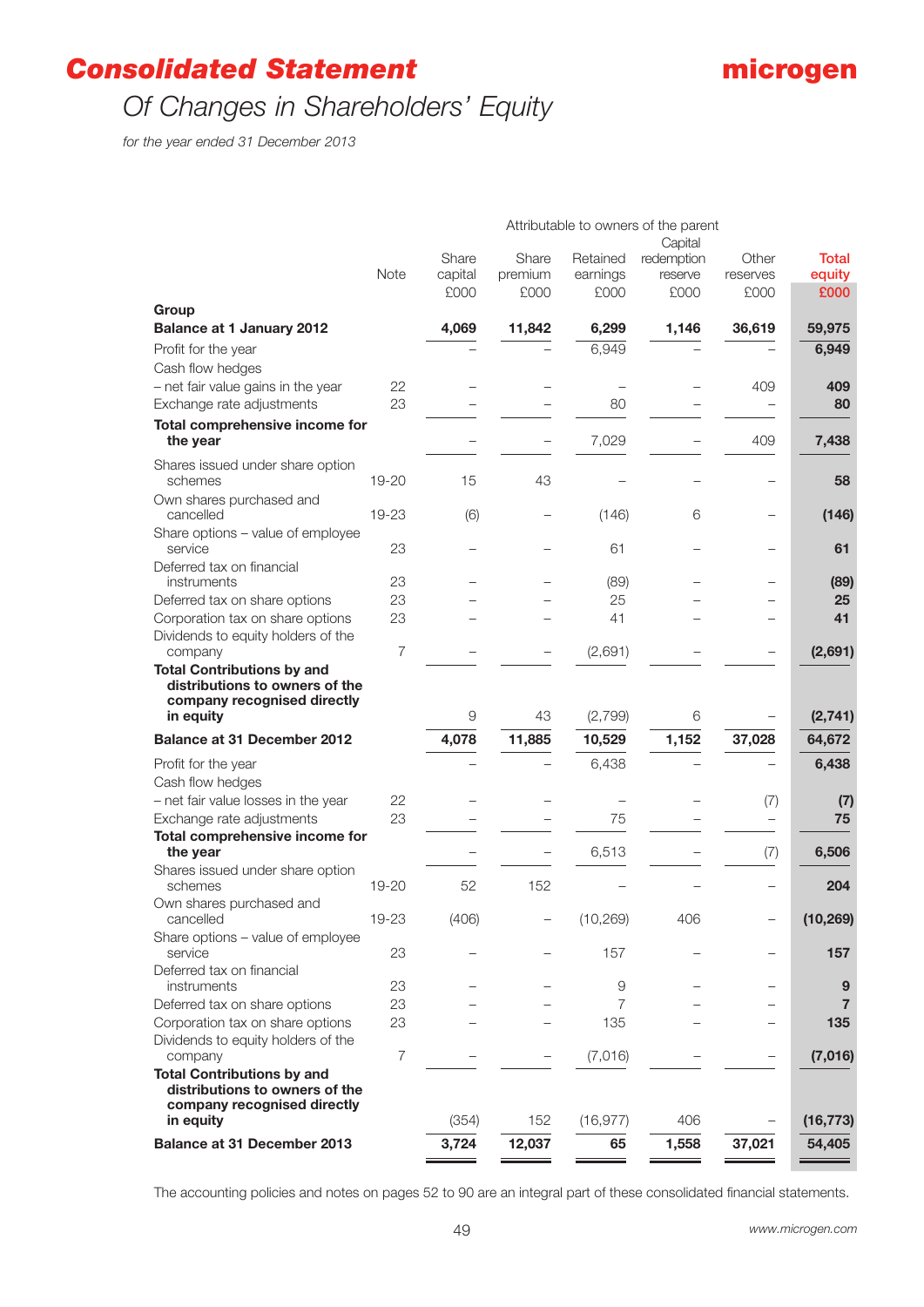# *Company Statement*

# *Of Changes in Shareholders' Equity*

*for the year ended 31 December 2013*

|                                                                                                                 |                | Attributable to owners of the Company |                          |                      |                       |                          |                        |
|-----------------------------------------------------------------------------------------------------------------|----------------|---------------------------------------|--------------------------|----------------------|-----------------------|--------------------------|------------------------|
|                                                                                                                 |                |                                       |                          |                      | Capital               |                          |                        |
|                                                                                                                 | Note           | Share<br>capital                      | Share<br>premium         | Retained<br>earnings | redemption<br>reserve | Other<br>reserves        | <b>Total</b><br>equity |
|                                                                                                                 |                | £000                                  | £000                     | £000                 | £000                  | £000                     | £000                   |
| Company                                                                                                         |                |                                       |                          |                      |                       |                          |                        |
| <b>Balance at 1 January 2012</b>                                                                                |                | 4,069                                 | 11,842                   | 16,663               | 1,146                 | 20,177                   | 53,897                 |
| Profit for the year                                                                                             | 23             |                                       |                          | 144                  |                       |                          | 144                    |
| Total comprehensive income for<br>the year                                                                      |                |                                       |                          | 144                  |                       |                          | 144                    |
| Shares issued under share option<br>schemes                                                                     | $19 - 20$      | 15                                    | 43                       |                      |                       |                          | 58                     |
| Own shares purchased and<br>cancelled                                                                           | 19-23          | (6)                                   |                          | (146)                | 6                     | $\equiv$                 | (146)                  |
| Share options - value of employee<br>service                                                                    | 23             |                                       |                          | 61                   |                       |                          | 61                     |
| Dividends to equity holders of the<br>company                                                                   | $\overline{7}$ |                                       |                          | (2,691)              |                       |                          | (2,691)                |
| <b>Total Contributions by and</b><br>distributions to owners of the<br>company recognised directly              |                |                                       |                          |                      |                       |                          |                        |
| in equity                                                                                                       |                | 9                                     | 43                       | (2,776)              | 6                     |                          | (2, 718)               |
| <b>Balance at 31 December 2012</b>                                                                              |                | 4,078                                 | 11,885                   | 14,031               | 1,152                 | 20,177                   | 51,323                 |
| Profit for the year                                                                                             | 23             |                                       | $\overline{\phantom{0}}$ | 26,972               |                       |                          | 26,972                 |
| Total comprehensive income for<br>the year                                                                      |                |                                       |                          | 26,972               |                       |                          | 26,972                 |
| Shares issued under share option<br>schemes                                                                     | 19-20          | 52                                    | 152                      |                      |                       |                          | 204                    |
| Own shares purchased and<br>cancelled                                                                           | 19-23          | (406)                                 | $\overline{\phantom{0}}$ | (10, 269)            | 406                   |                          | (10, 269)              |
| Share options - value of employee<br>service                                                                    | 23             |                                       |                          | 157                  |                       | $\overline{\phantom{0}}$ | 157                    |
| Dividends to equity holders of the<br>company                                                                   | $\overline{7}$ |                                       |                          | (7,016)              |                       |                          | (7,016)                |
| <b>Total Contributions by and</b><br>distributions to owners of the<br>company recognised directly<br>in equity |                | (354)                                 | 152                      | (17, 128)            | 406                   |                          | (16, 924)              |
| <b>Balance at 31 December 2013</b>                                                                              |                | 3,724                                 | 12,037                   | 23,875               | 1,558                 | 20,177                   | 61,371                 |
|                                                                                                                 |                |                                       |                          |                      |                       |                          |                        |

The accounting policies and notes on pages 52 to 90 are an integral part of these consolidated financial statements.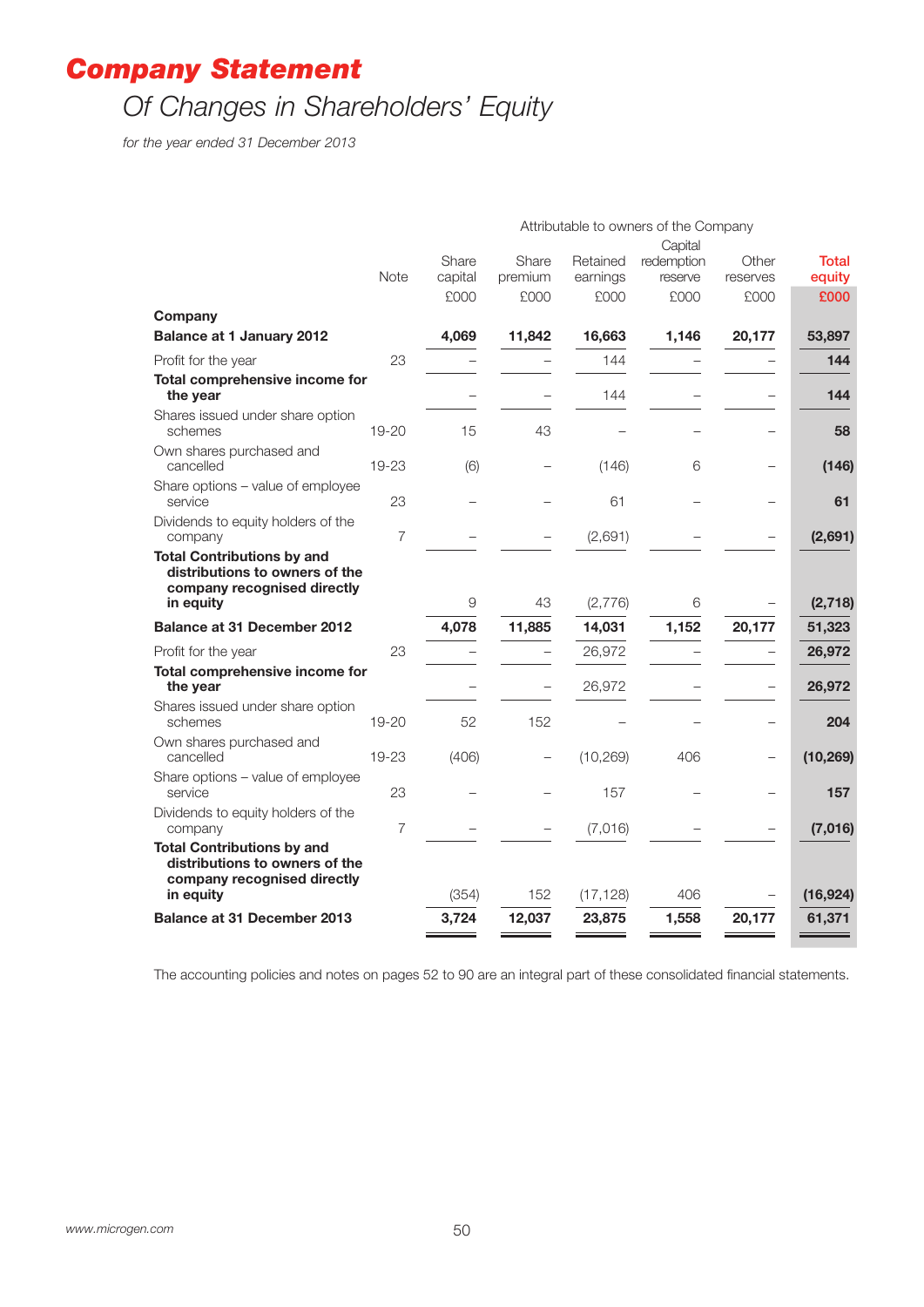# *Statements*

# *Of Cash Flows for the year ended 31 December 2013*

|                                                                                                          | <b>Note</b> | Group<br>As at<br>31 Dec 2013<br>£000 | Group<br>As at<br>31 Dec 2012<br>£000 | Company<br>As at<br>31 Dec 2013<br>£000 | Company<br>As at<br>31 Dec 2012<br>£00C |
|----------------------------------------------------------------------------------------------------------|-------------|---------------------------------------|---------------------------------------|-----------------------------------------|-----------------------------------------|
| Cash flows from operating activities                                                                     |             |                                       |                                       |                                         |                                         |
| Cash generated from/(used in) operations                                                                 | 24          | 8,103                                 | 10,348                                | (1, 597)                                | 92                                      |
| Interest paid                                                                                            |             | (119)                                 |                                       |                                         |                                         |
| Income tax paid                                                                                          |             | (1, 728)                              | (2,023)                               | (2)                                     | (32)                                    |
| Net cash flows generated from<br>operating activities                                                    |             | 6,256                                 | 8,325                                 | (1, 599)                                | 60                                      |
| Cash flows from investing activities                                                                     |             |                                       |                                       |                                         |                                         |
| Dividends received                                                                                       |             |                                       |                                       | 28,673                                  |                                         |
| Purchase of property, plant and<br>equipment                                                             | 10          | (427)                                 | (624)                                 |                                         |                                         |
| Interest received                                                                                        |             | 119                                   | 174                                   | 73                                      | 143                                     |
| Net cash (used in)/ generated from<br>investing activities                                               |             | (308)                                 | (450)                                 | 28,746                                  | 143                                     |
| Cash flows from financing activities                                                                     |             |                                       |                                       |                                         |                                         |
| Proceeds from bank loan<br>Net proceeds from issuance of ordinary<br>shares                              |             | 20,000<br>204                         | 59                                    | 204                                     | 59                                      |
| Dividends paid to company's shareholders<br>Repayments of loan<br>Amounts (borrowed)/received from group | 7           | (7,016)<br>(750)                      | (2,691)                               | (7,016)                                 | (2,691)                                 |
| undertakings                                                                                             |             |                                       |                                       | (3,016)                                 | 1,510                                   |
| Purchase of own shares                                                                                   | 23          | (10, 269)                             | (146)                                 | (10, 269)                               | (146)                                   |
| Net cash generated from/(used in)<br>financing activities                                                |             | 2,169                                 | (2,778)                               | (20, 097)                               | (1,268)                                 |
| Net increase/(decrease) in cash and<br>cash equivalents                                                  |             | 8,117                                 | 5,097                                 | 7,050                                   | (1,065)                                 |
| Cash, cash equivalents and bank<br>overdrafts at beginning of year                                       | 14          | 32,134                                | 26,971                                | 22,592                                  | 23,657                                  |
| Exchange rate (losses)/gains on cash and<br>cash equivalents                                             |             | (51)                                  | 66                                    |                                         |                                         |
| Cash and cash equivalents at end of<br>year                                                              | 14          | 40,200                                | 32,134                                | 29,642                                  | 22,592                                  |

The accounting policies and notes on pages 52 to 90 are an integral part of these consolidated financial statements.

51 *www.microgen.com*

×

microgen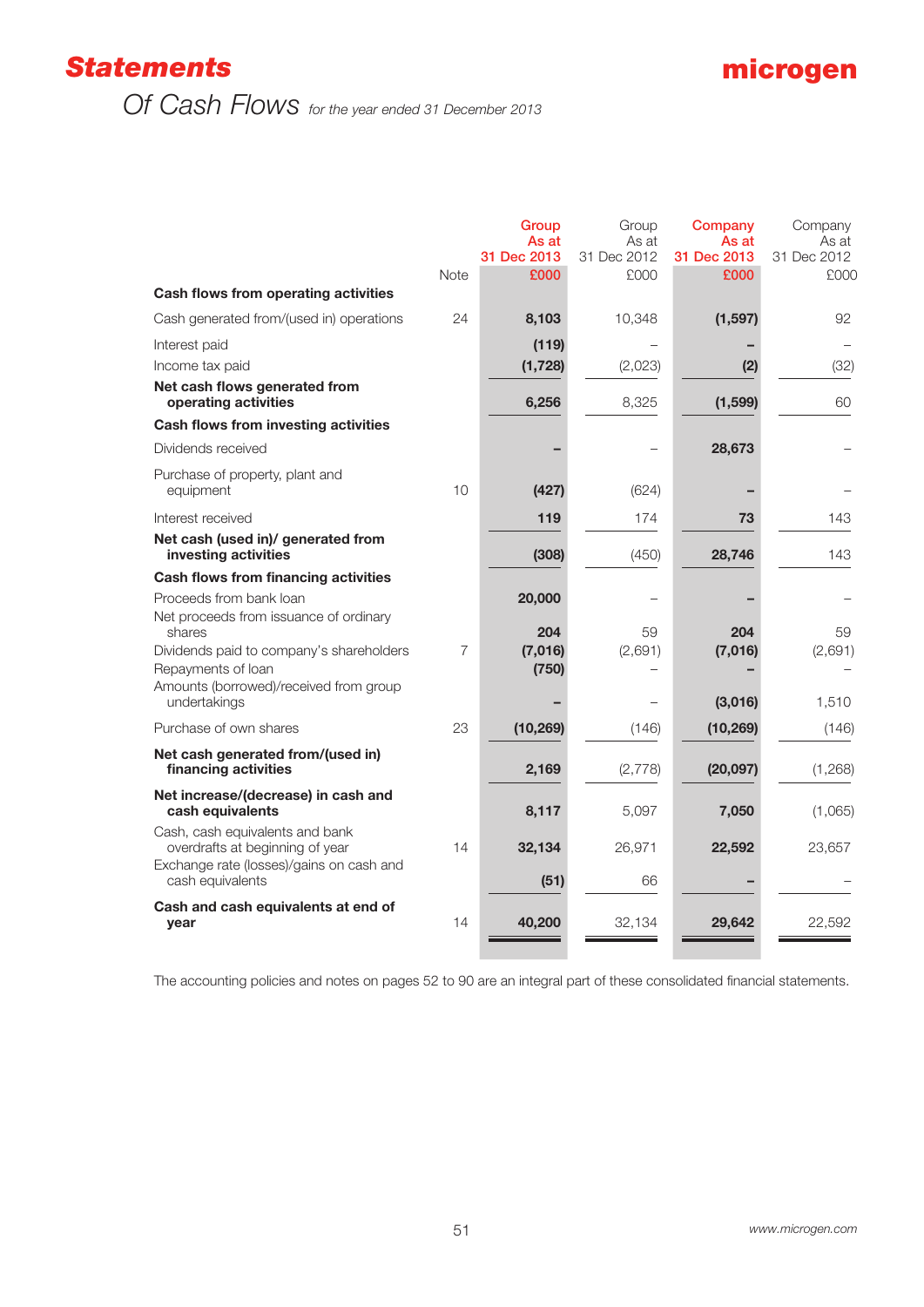#### Accounting Policies

#### General Information

The Company is a public limited company incorporated and domiciled in England and Wales.

The Group consolidated financial statements were authorised for issue by the Board of Directors on 25 February 2014.

#### Summary of significant accounting policies

The principal accounting policies applied in the preparation of these consolidated financial statements are set out below. These policies have been consistently applied to all the years presented, unless otherwise stated.

#### Basis of preparation

The consolidated financial statements of Microgen plc have been prepared in accordance with International Financial Reporting Standards ("IFRS") as adopted by the European Union (IFRSs as adopted by the EU) and IFRS Interpretations Committee (formerly IFRIC) interpretations and the Companies Act 2006 applicable to companies reporting under IFRS. The consolidated financial statements have been prepared under the historical cost basis, as modified by the revaluation of financial assets and financial liabilities (including derivatives) which are recognised at fair value.

The presentation of financial statements in conformity with IFRS requires the use of certain critical accounting estimates. It also requires management to exercise its judgement in the process of applying the Group's accounting policies. The areas involving a higher degree of judgement or complexity, or where assumptions and estimates are significant to the consolidated financial statements are disclosed on page 64.

#### Going Concern

After making enquiries, the Directors have a reasonable expectation that the Group has adequate resources to continue in operational existence for the foreseeable future. The Group therefore continues to adopt the going concern basis in preparing its consolidated financial statements.

#### Changes in Accounting policy and disclosures

#### (a) New standards, interpretations and amendments effective from 1 January 2013

A number of new standards and amendments to standards and interpretations which are effective for annual periods beginning after 1 January 2013, have been adopted in these financial statements. The nature and effect of each new standard, interpretation and amendment adopted by the Group is detailed below. Note that not all new standards and amendments to standards and interpretations effective for the first time for periods beginning on or after 1 January 2013 effect the Group's annual consolidated financial statements.

*IAS 1 – Presentation of Items of Other Comprehensive Income – Amendments to IAS 1*

The amendment required that items of other comprehensive income must be grouped together into two sections:

- Those that will or may be classified into profit or loss
- Those that will not.

As the amendment only affects presentation, there is no effect on the Group's financial position or performance.

The following new standards, amendments and interpretations are also effective for the first time in these financial statements. However, none have a material effect on the Group.

IFRS 10 Consolidated Financial Statements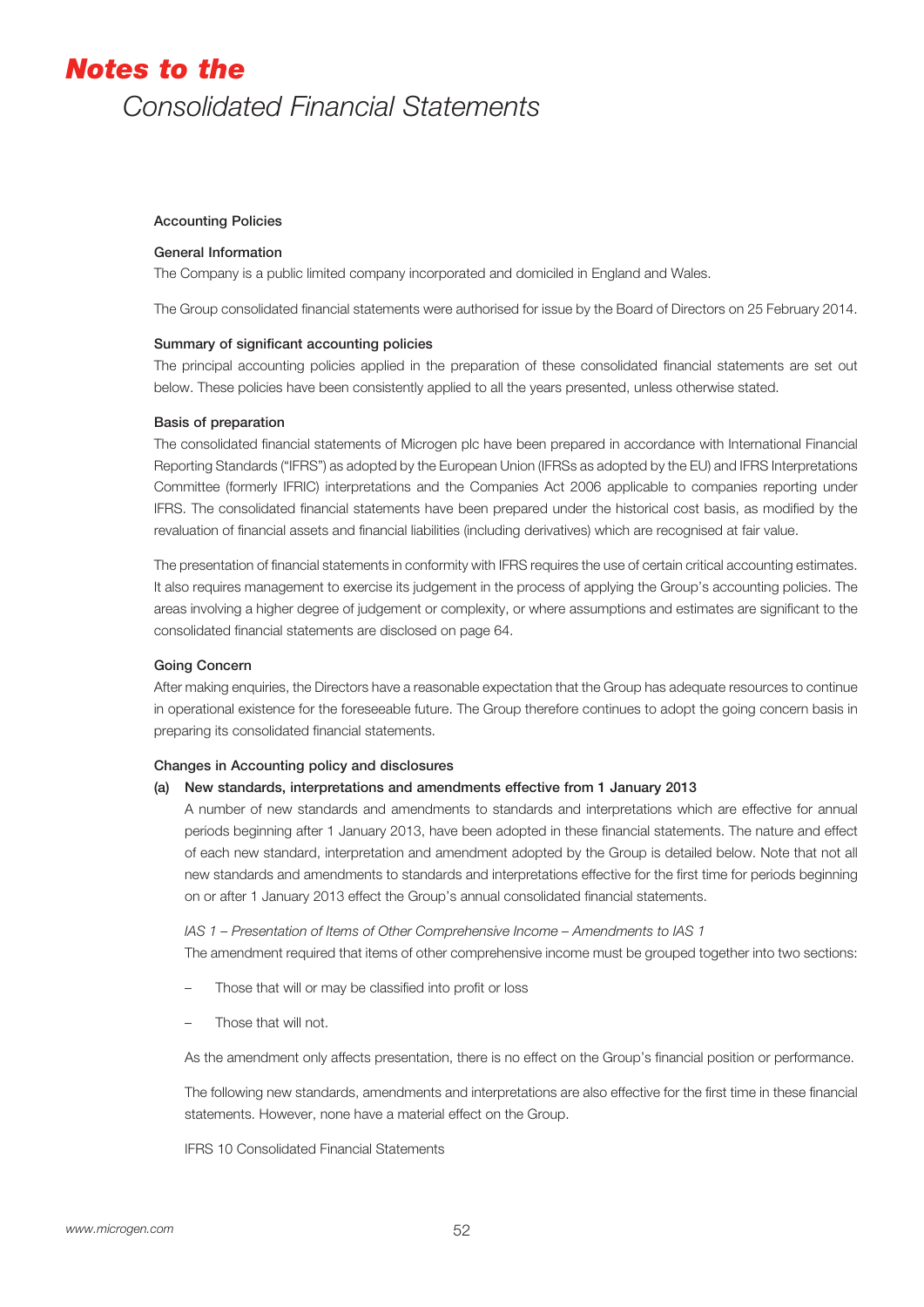IFRS 11 Joint Arrangements

IFRS 12 Disclosure of Interests in Other Entities

IFRS 13 Fair Value Measurement

IFRS 7 Financial Instruments: Dislcosures (Amendments – Offsetting Financial Assets and Financial Liabilities)

Consolidated Financial Statements, Joint Arrangements and Disclosures of Interests in Other Entities: Transition Guidance (amendments to IFRS 10m IFRS 11 and IFRS 12).

IAS 1 Presentation of Financial Statements – (improvements to IFRSs (2009 to 2011 Cycle))

IAS 16 Property, Plant and Equipment – (Improvements to IFRSs (2009 to 2011 Cycle))

IAS 27 Separate Financial Statements (Amendments)

IAS 28 Investments in Associates and Joint Ventures (Amendments)

IAS 32 Financial Instruments: Presentation IFRS (2009 – 2011 Cycle)

#### (b) New standards and interpretations that have not been early adopted.

None of the other new standards, amendments and interpretations, which are effective for periods beginning after 1 January 2013 and which have not been adopted early, are expected to have a significant effect on the consolidated financial statements of the Group.

#### Basis of consolidation

The financial statements consolidate the results of Microgen plc and its subsidiary undertakings ("subsidiaries"). The results of the subsidiaries acquired are included within the income statement from the date that control passes to the Group. They are de-consolidated from the date on which control ceases.

Subsidiaries are all entities over which the Group has the power to govern the financial and operating policies generally accompanying a shareholding of more than one half of the voting rights. The existence and effect of potential voting rights that are currently exercisable or convertible are considered when assessing whether the Group controls another entity. The Group also assesses existence of control where it does not have more than 50% of the voting power but is able to govern the financial and operating policies by virtue of de-facto control. De-Facto control may arise in circumstances where the size and dispersion of holdings of other shareholders give the Group the power to govern the financial and operating activities.

The purchase method of accounting is used to account for the acquisition of subsidiaries by the Group. The cost of an acquisition is measured as the fair value of the assets given, equity instruments issued and liabilities incurred or assumed at the date of exchange, plus costs directly attributable to the acquisition. Identifiable assets and liabilities and contingent liabilities assumed in a business combination are measured initially at their fair values at acquisition date, irrespective of the extent of any minority interest.

The excess of cost of acquisition over the fair value of the Group's share of the identifiable net assets is recorded as goodwill.

Inter-company transactions, balances, income and expenses on transactions between group companies are eliminated. Profit and losses resulting from inter-company transactions that are recognised in assets are also eliminated. Accounting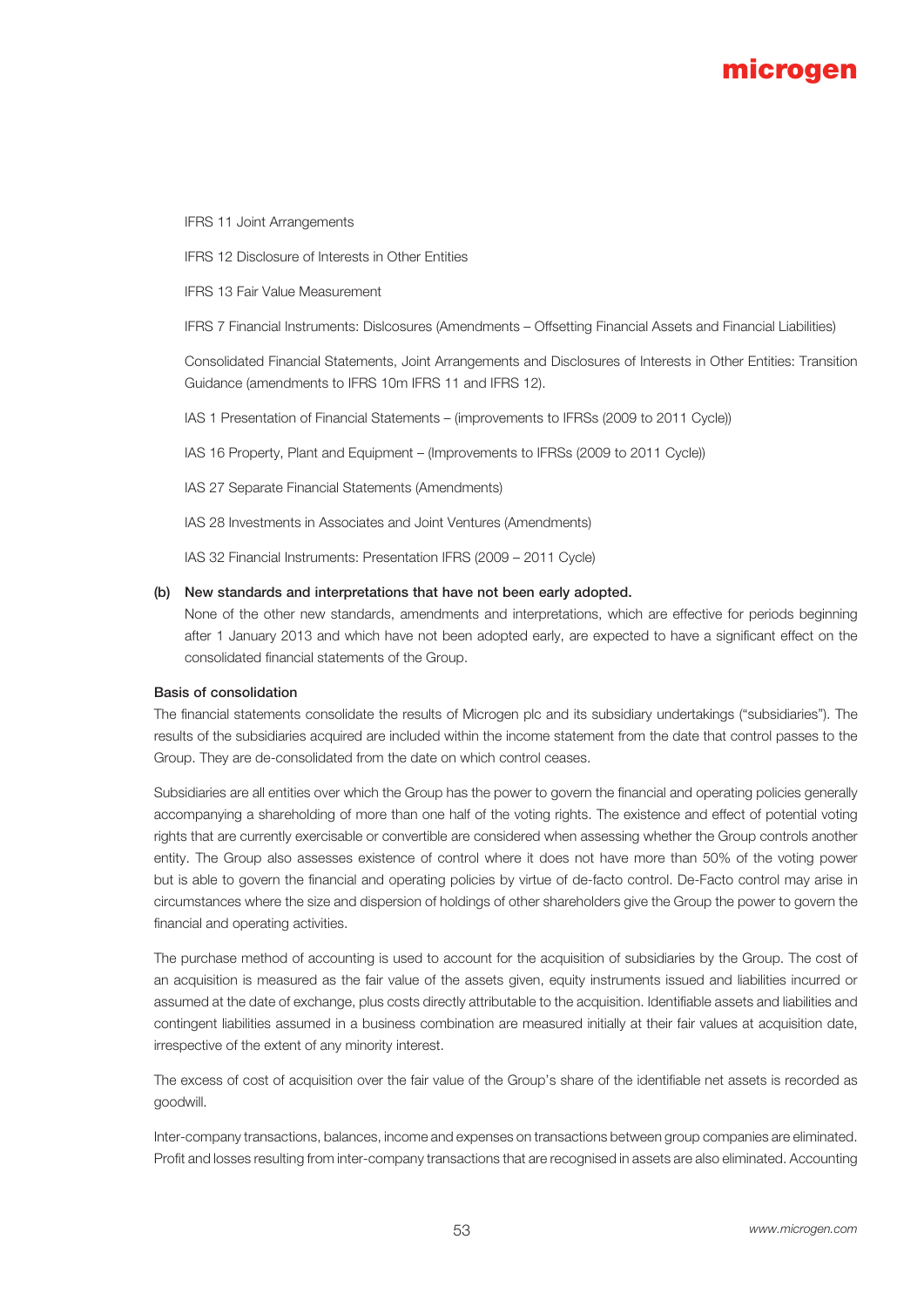policies of the subsidiaries have been changed where necessary to ensure consistency with the policies adopted by the Group.

### Revenue recognition

Revenue compromises the fair value of the consideration received or receivable for the sale of goods and services in the ordinary course of the Group's activities. Revenue is shown net of value-added tax, returns, rebates and discounts and after eliminating sales within the Group. The Group's two operating businesses derive their revenues from some or all of the following categories of revenue:-

- software based activity relating to the Group's intellectual property (comprising software licences, maintenance, support, funded development and related consultancy);
- managed services (comprising principally of application management services); and
- general consultancy services.

The Group recognises revenue from each of these categories as follows:-

#### Software based activity

### *Software licences*

The Group licences its software on an Initial Licence Fee, Perpetual Licence Fee or Annual Licence Fee basis. Licence Fees are first recognised when all of the following criteria are met:-

- a signed contract or customer purchase order is in place;
- licence fee is fixed and determinable;
- evidence of software delivery has been received;
- collection of the debt is likely; and
- no vendor specific obligations relating to the delivered software are outstanding.

Once all of these criteria have been met, all of the Initial or Perpetual Licence Fee is recognised and recognition of the Annual Licence Fee commences. Annual Licence Fees are recognised in the period the services are provided, using a straight-line basis over the term of the licence. In assessing whether the collection of the debt is likely, any deferred payments for Licence Fees are recognised only if they are to be invoiced within 90 days of the period end and such invoice is payable within 30 days of the invoice date.

### *Software Maintenance*

Fees relating to the maintenance of the Group's software are recognised in the period the services are provided, using a straight-line basis over the term of the maintenance agreement.

#### *Support fees*

Support fees are billed to customers where the Group's software is used by a customer as part of an IT solution and that customer contracts with the Group for support relating to that IT solution. The customer will commit to a minimum monthly, quarterly or annual fee that covers an agreed level of support and then agrees additional fees for support used over and above the minimum commitment. Revenue from support contracts is recognised as the fees are earned.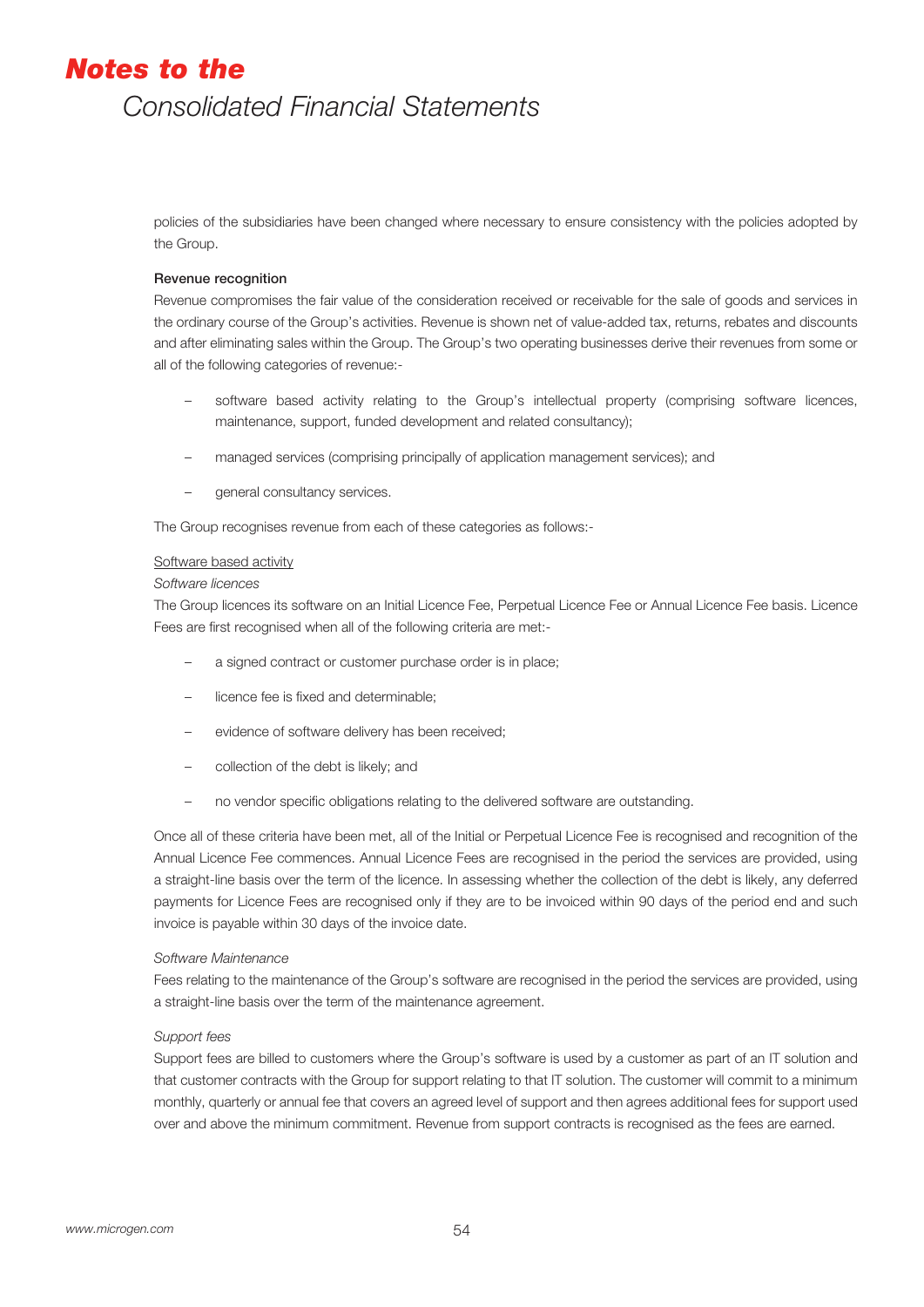### *Funded development*

Where a customer seeks enhancement to the core functionality of a Group product such enhancements will be considered for inclusion in the product road map. Where customers wish to accelerate the product development the Group may undertake funded development work. Revenue for funded development work is recognised on a percentage completed basis after deferring a proportion of the revenue to cover the resolution of any issues arising after the enhancement has been delivered to the customer. Once the enhancement has been accepted by the customer the deferred portion of the revenue is recognised.

#### *IPR consultancy*

The majority of consultancy services which relate to a project which includes the Group's software is contracted for on a time and materials basis and is recognised as such. Occasionally, fixed priced or shared risk work is undertaken and this is recognised on a percentage completion basis after deferring a proportion of the overall revenue until the end of the relevant stage of the project. The percentage completed is determined with reference to effort incurred to date and effort required to complete the development.

#### Managed Services

Where the Group provides application management services to a customer for a third party software product or solution then revenue from these services is recognised as the services are performed.

### General Consultancy

The majority of general consultancy services are contracted for on a time and materials basis, with revenue and costs recognised as incurred. Revenue and costs on fixed price and shared risk contracts are recognised on a percentage completion basis after deferring a proportion of the overall revenue until the end of the relevant stage of the project.

#### Segmental reporting

Operating segments are reported in a manner consistent with the internal reporting provided to key decision makers. These decision makers are responsible for allocating resources and assessing performance of the operating segments.

The primary segmental reporting is by operating businesses being Aptitude Software and Financial Systems.

The operating businesses are allocated central function costs in arriving at operating profit. Group overhead costs are not allocated into the operating businesses as the Board believes that these relate to Group activities as opposed to the operating businesses.

#### Exceptional and other items

Items that are both material in size and unusual and infrequent in nature are presented as exceptional and other items in the income statement. The directors are of the opinion that the separate recording of exceptional and other items provides helpful information about the Group's underlying business performance.

#### Leasing

Leases where the lessor retains substantially all the risks and rewards of ownership are classified as operating leases. Operating lease rentals are charged to the income statement on a straight line basis over the life of the lease.

#### Property, plant and equipment

Property, plant and equipment is shown at historic purchase cost less accumulated depreciation and adjusted for any impairment. Land is not depreciated. Costs include expenditure that is directly attributable to the acquisition of the items.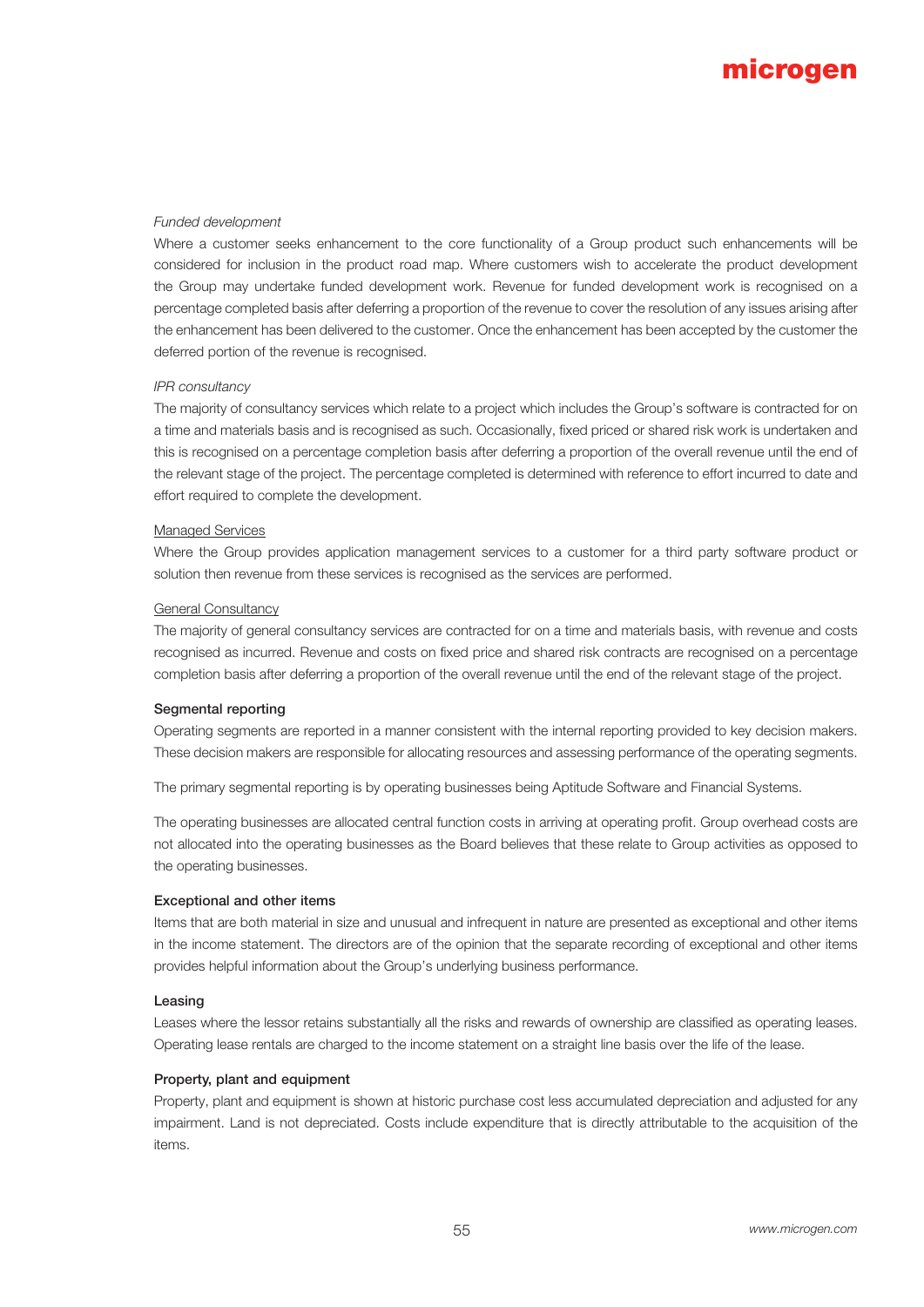Depreciation is provided on assets so as to write off the cost of property, plant and equipment less their residual value over their estimated useful economic lives by equal annual instalments at the following rates.

Freehold land and buildings **2** per cent Plant and machinery 20 – 50 per cent Fixtures and fittings **20 per cent** 

Leasehold improvements 10 – 20 per cent (or the life of the lease if shorter)

Estimation of the useful economic life includes an assessment of the expected rate of technological developments and the intensity at which the assets are expected to be used.

The assets' residual values and useful economic lives are reviewed, and adjusted if appropriate, at each balance sheet date.

# Goodwill

Goodwill arising on consolidation represents the excess of the fair value of the consideration given over the fair value of the identifiable net assets acquired. Goodwill is capitalised on the balance sheet and subject to an annual impairment test. The carrying value of goodwill is cost less accumulated impairment. Goodwill is allocated to cash generating units for the purpose of impairment testing. The allocation is made to those cash generating units that are expected to benefit from the business combinations in which the goodwill arose. Impairment reviews are carried out by the Board at least annually. Impairments to goodwill are charged to the income statement in the period in which they arise.

#### Intangible assets

#### *Research and Development ("R&D")*

Research expenditure is expensed to the income statement as incurred. Costs incurred on internal development projects relating to new or substantially improved products are recognised as intangible assets from the date upon which all IAS 38 criteria have been satisfied.

In assessing the IAS 38 criteria it is considered that the technical feasibility of development has only been satisfied once the product is deployed into a live customer environment and thereafter development expenditure is minimal, therefore all research and development costs have been expensed when incurred.

### *Externally acquired software intellectual property rights*

Rights in externally acquired software assets are capitalised at cost and amortised over their estimated useful economic life. Useful economic life is assessed on an individual basis.

#### *In process R&D*

In process R&D is recognised only on acquisition. The fair value is derived based on time spent on the project at an average daily cost rate. The carrying value is stated at fair value at acquisition less accumulated amortisation and impairment losses. The useful economic life is assessed on an individual basis. Amortisation is charged on a straight line basis over the estimated useful economic life of the assets.

#### *Customer relationships*

Customer relationships are recognised only on acquisition. The fair value is derived based on discounted cash flows from estimated recurring revenue streams. The carrying value is stated at fair value at acquisition less accumulated amortisation and impairment losses. The useful economic life is assessed on an individual basis. Amortisation is charged on a straight line basis over the estimated economic useful life of the assets.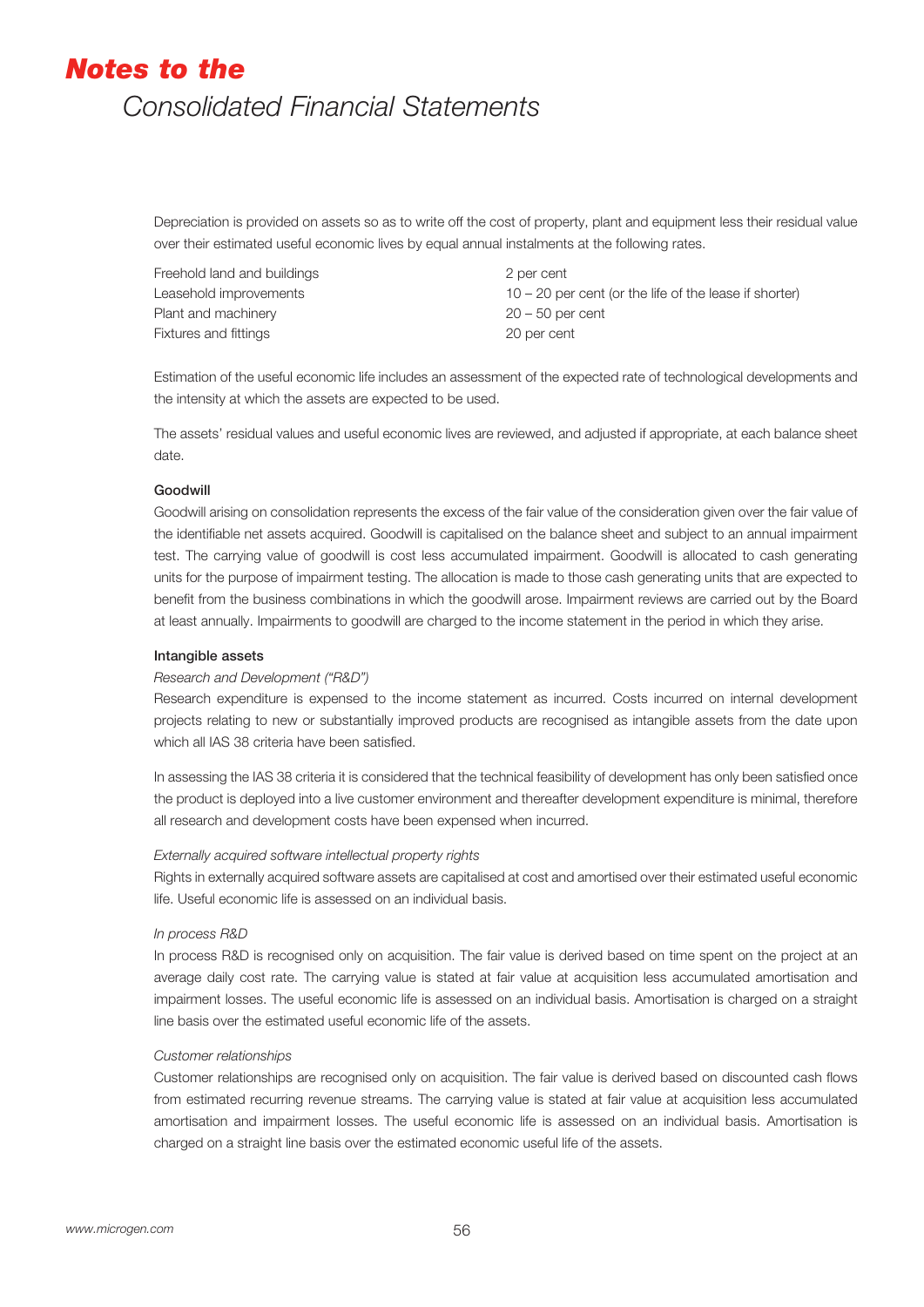#### Interest income

Interest income is recognised on a time-proportion basis using the effective interest method.

#### Interest costs

Interest costs are recognised on a time-proportion basis using the effective interest method.

#### Impairment of non-financial assets

Assets that have an indefinite useful economic life are not subject to amortisation and are tested annually for impairment and whenever events or changes in circumstances indicate that the carrying amount may not be recoverable. Assets that are subject to amortisation are tested for impairment whenever events or changes in circumstances indicate that the carrying value may not be recoverable. An impairment loss is recognised for the amount by which the asset's carrying amount exceeds its recoverable amount. The recoverable amount is the higher of an asset's fair value less costs to sell and value in use. For the purposes of assessing impairment, assets are grouped at the lowest levels for which there are separately identifiable cash flows. Non-financial assets other than goodwill that suffered an impairment are reviewed for possible reversal of the impairment at each reporting date. Any impairment of goodwill is not reversed.

#### Investments

Investments in subsidiaries are stated in the financial statements of the Company at cost less any provision for impairment.

#### Cash and cash equivalents

Cash is defined as cash in hand and on demand deposits. Cash equivalents are defined as short term, highly liquid investments with original maturities of three months or less.

#### Share-based payments

The Group operates share-based compensation plans that are equity settled. The fair value of the employee services received in exchange for the grant of the options is recognised as an expense in the Group income statement over the vesting period with a corresponding adjustment to equity. The expense in relation to options granted on 18 November 2013 (details can be found on page 67) is shown within Exceptional and Other Items.

No charge is taken to the Company income statement as share options are treated in a similar manner to capital contributions with an addition to investments as all employees are employed by subsidiary companies.

The total amount to be expensed over the vesting period is determined by reference to the fair value of the options granted, excluding the impact of any non-market vesting conditions.

Non-market vesting conditions are included in assumptions about the number of options that are expected to become exercisable. At each balance sheet date, the entity revises its estimates of the number of options that are expected to become exercisable. It recognises the impact of the revision of original estimates, if any, in the income statement, with a corresponding adjustment to equity.

The proceeds received net of any directly attributable transaction costs are credited to share capital (nominal value) and share premium when the options are exercised.

The option pricing model used is the Monte Carlo pricing model.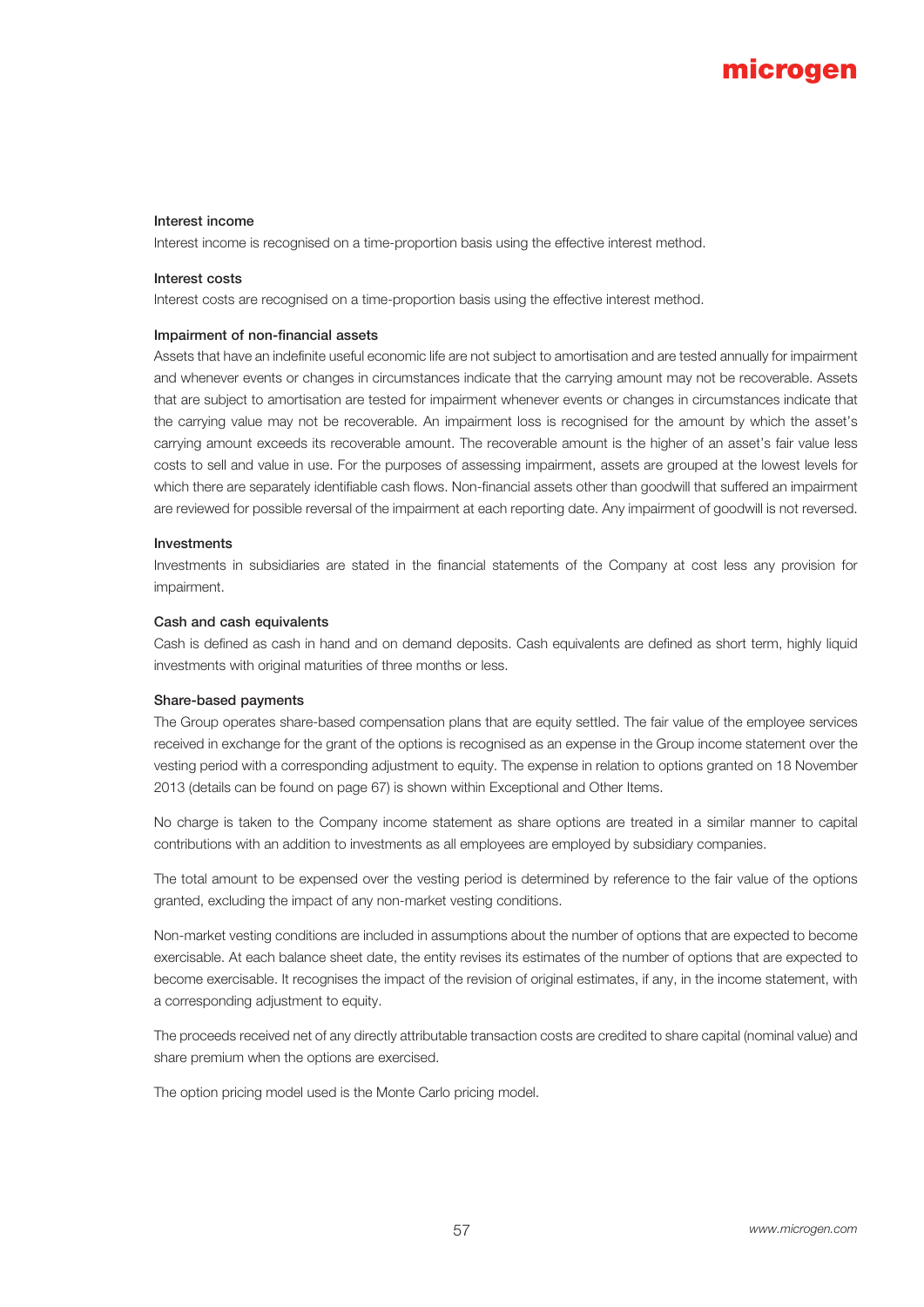#### Foreign currency

Items included within the financial statements of each of the Group's entities are measured using the currency of the primary economic environment in which the entity operates. The consolidated financial statements are presented in sterling, which is the Group's functional and presentation currency.

Foreign transactions are translated into the functional currency at the exchange rate ruling when the transaction is entered into. Foreign exchange gains and losses resulting from the settlement of such transactions and from the translation at year-end exchange rates of monetary assets and liabilities denominated in foreign currencies are recognised in the income statement.

On consolidation, the balance sheet of each overseas subsidiary is translated at the closing rate at the date of the balance sheet, and the income and expenses for each income statement are translated at the average exchange rate for the period. Exchange gains and losses arising thereon are recognised as a separate component of equity.

Exchange differences arising from the translation of the net investment in foreign subsidiaries are taken to shareholders' equity on consolidation. When a foreign operation is sold, such exchange differences are recognised in the income statement as part of the gain or loss on sale.

#### Pensions

The Group operates defined contribution retirement benefit plans in respect of its UK employees. Employee and employer contributions are based on basic earnings for the current year. The schemes are funded by payments to a trustee-administered fund completely independent of the Group's finances. The expense is recognised on a monthly basis as accrued. The Group has no further payment obligations once the contributions have been paid.

#### Current and deferred income tax

The charge for current tax is based on the results for the year as adjusted for items which are non-assessable or disallowed. It is calculated using tax rates that have been enacted or substantively enacted by the balance sheet date.

Deferred income tax is provided in full, using the liability method, on temporary differences arising between the tax bases of assets and liabilities and their carrying amounts in the consolidated financial statements. However, the deferred income tax is not accounted for, if it arises from initial recognition of an asset or liability in a transaction other than a business combination that at the time of the transaction affects neither accounting nor taxable profit and loss.

Deferred income tax is determined using tax rates (and laws) that have been enacted or substantially enacted by the balance sheet date and are expected to apply when the related deferred income tax asset is realised or the deferred income tax liability is settled.

Deferred tax assets are recognised to the extent that it is probable that future taxable profit will be available against which the temporary differences can be utilised.

Deferred income tax is provided on temporary differences arising on investments in subsidiaries and associates, except where the timing of the reversal of the temporary difference is controlled by the Group and it is probable that the temporary difference will not reverse in the foreseeable future.

#### Trade receivables

Trade receivables are recognised initially at fair value and to the extent that it is deemed necessary are subsequently measured at amortised cost using the effective interest method, less provision for impairment. A provision for impairment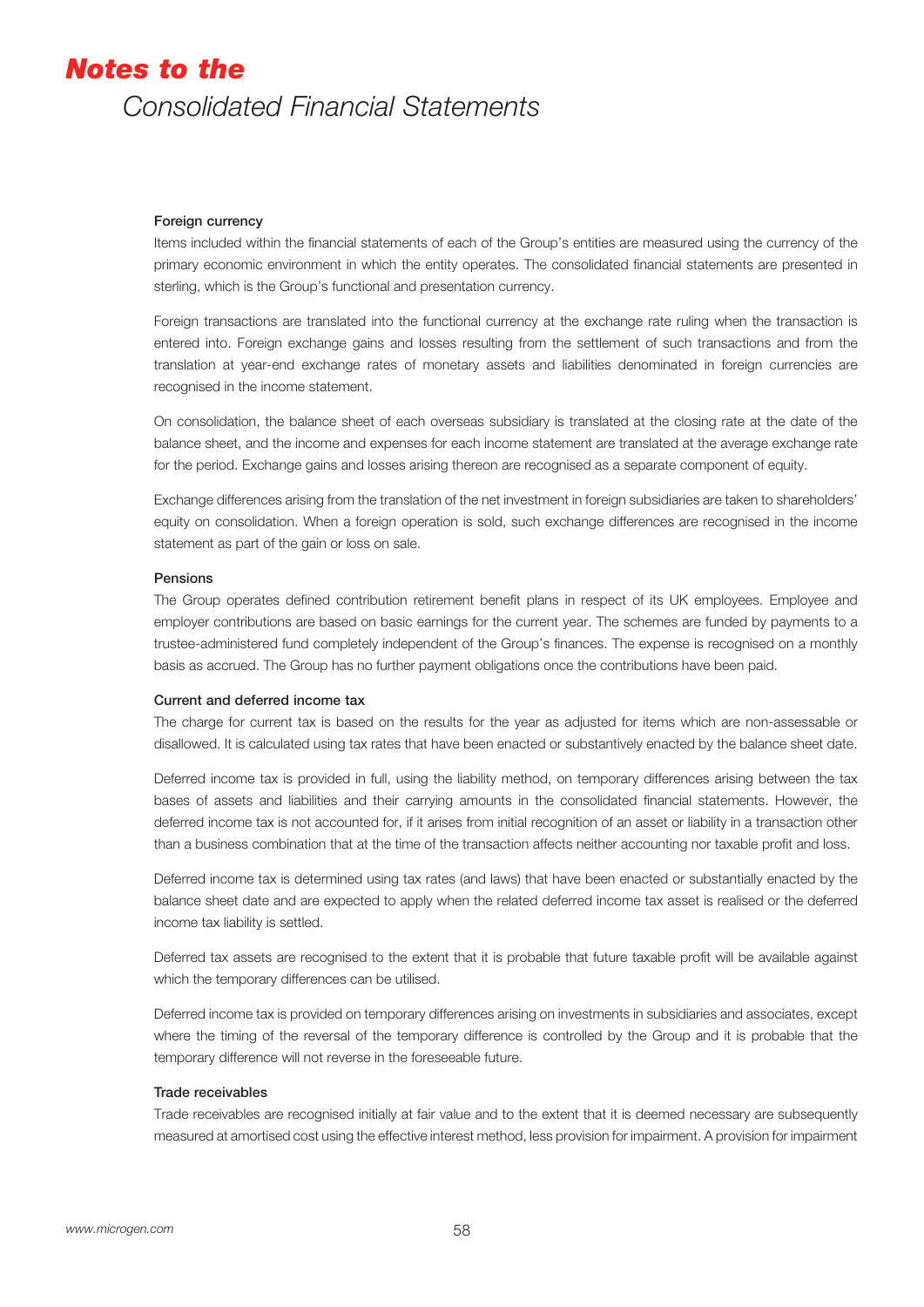of trade receivables is established when there is objective evidence that the Group will not be able to collect all amounts due according to the original terms of the receivables.

The amount of the provision is the difference between the asset's carrying amount and the present value of estimated future cash flows, discounted at the effective interest rate. The amount of the provision is recognised in the income statement within other operating costs.

#### Trade payables

Trade payables are recognised initially at fair value and subsequently measured at amortised cost using the effective interest method.

#### Share capital

Ordinary shares are classified as equity. Incremental costs directly attributable to the issue of new ordinary shares or options are shown in equity as a deduction, net of tax, from the proceeds.

#### Provisions for other liabilities and charges

Provisions are created for vacant or sublet properties when the Group has a legal obligation for future expenditure in relation to onerous leases. The provision is measured at the present value of management's best estimate of the expenditure required to settle the present obligation at the balance sheet date. The discount rate used to determine the present value reflects current market assessments of the time value of money and the risks specific to the liability.

#### **Borrowings**

Borrowings are initially stated at the amount of the net proceeds after deduction.

#### Dividend distribution

Dividend distribution to the Company's shareholders is recognised as a liability in the Group's financial statements in the period in which the dividends are approved by the Company's shareholders or in respect of interim dividends when they are paid.

#### Dividend income

Dividend income to the Company received from subsidiary investments is recognised in the Company's income statement in the period in which it is paid.

#### Derivative financial instruments and hedging activities

The Group holds derivative financial instruments to hedge its foreign currency and interst rate risk exposures.

Derivatives are initially recognised and measured at fair value on the date a derivative contract is entered into and subsequently measured at fair value. The gain or loss on re-measurement is taken to the income statement except where the derivative is a designated hedging instrument. The accounting treatment of derivatives classified as hedges depends on their designation, which occurs on the date that the derivative contract is committed to. At the year-end the Group has designated its derivatives as a hedge of the cost of a highly probable forecasted transaction commitment ('cash flow hedge'). Gains or losses on cash flow hedges that are regarded as highly effective are recognised in equity. If the forecasted transaction or commitment results in future income or expenditure, gains or losses deferred in equity are transferred to the income statement in the same period as the underlying income or expenditure. The ineffective portions of the gain or loss on the hedging instrument are not recognised in equity, rather they are recognised immediately in profit or loss.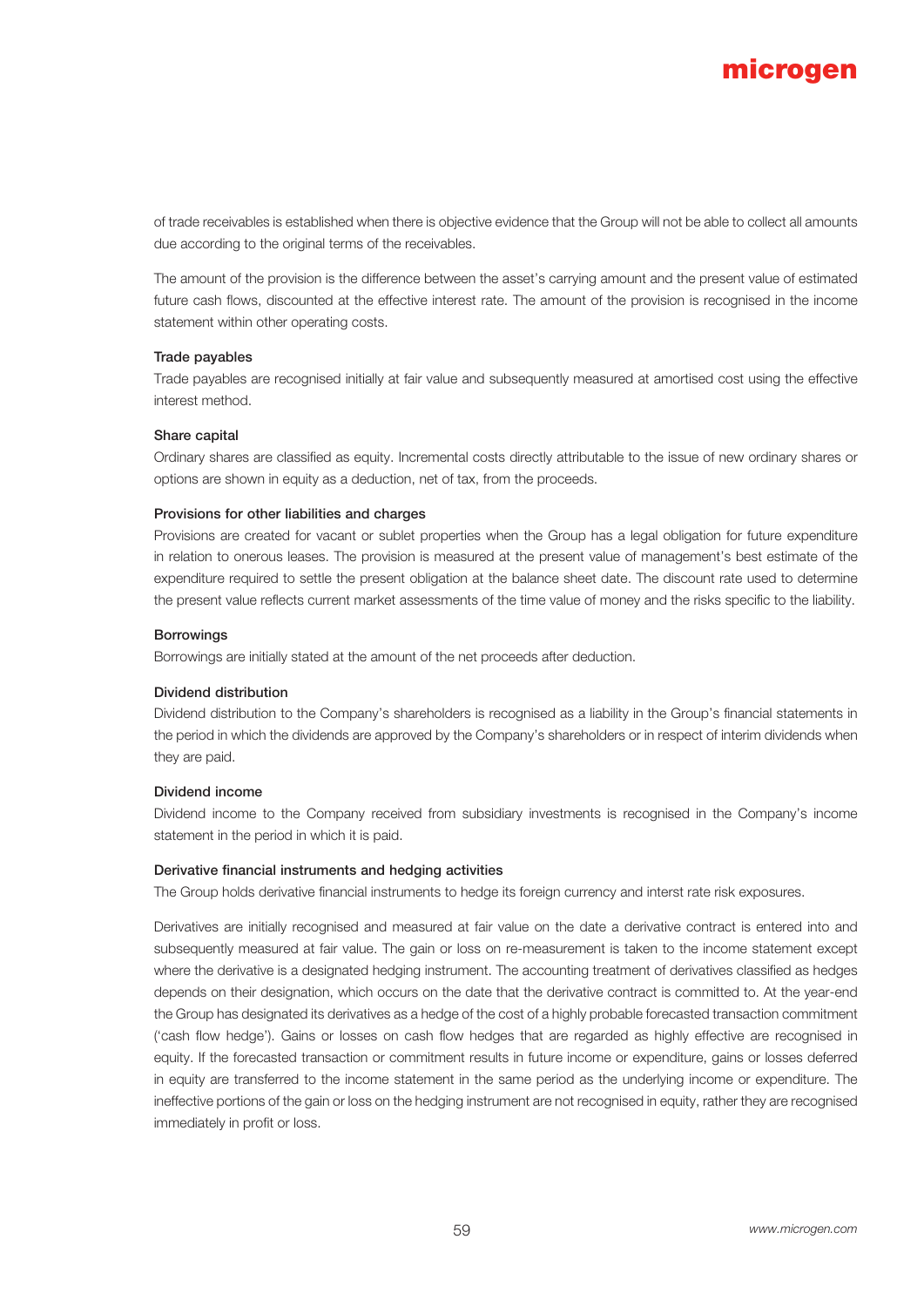For the portion of hedges deemed ineffective or transactions that do not qualify for hedge accounting under IAS 39, any change in assets or liabilities is recognised immediately in the income statement. When a hedging instrument expires or is sold, any cumulative gain or loss existing in equity at that time remains in equity and is recognised when the forecasted transaction is ultimately recognised in the income statement.

### Financial Risk Management

The Group's trading, multi-national operations and debt financing expose it to financial risks that include the effects of changes in foreign currency exchange rates, credit risk, liquidity and interest rates.

The Group manages these risks so as to limit any adverse effects on the financial performance of the Group.

## (a) Market risk – Foreign exchange

The Group's major foreign exchange exposures are to the Polish Zloty, South African Rand and US Dollar, arising from its trading subsidiaries in Europe, South Africa and the USA. Group policy in this area is to eliminate foreign currency cash flows between Group companies once the size and timing of transactions can be predicted with sufficient certainty. Since April 2007 this has been achieved by hedging Polish Zloty cash outflows 12 months in advance by using forward foreign currency contracts. These have the effect of fixing the sterling amount of Polish Zlotys to be paid in the future. The average remaining life of the forward exchange contracts at 31 December 2013 was 6 months (2012: 6 months).

Given the above policy, the table below approximates the impact on the Group's profit before tax of a 5% exchange rate movement (strengthening of sterling against the specified currency) of the Group's major non sterling trading currencies during the year.

|                         | 2013  | 2012  |
|-------------------------|-------|-------|
|                         | £000  | £000  |
| Polish Zloty gain       | 11    | 5     |
| South African Rand loss | (53)  | (66)  |
| US Dollar loss          | (125) | (55)  |
|                         | (167) | (116) |
|                         |       |       |

For a 5% weakening of sterling against the relevant currency, there would be a comparable but opposite impact on the profit.

In management's opinion, the sensitivity analysis is unrepresentative of the inherent foreign exchange risk as the analysis does not reflect management's proactive monitary measures for exchange risk.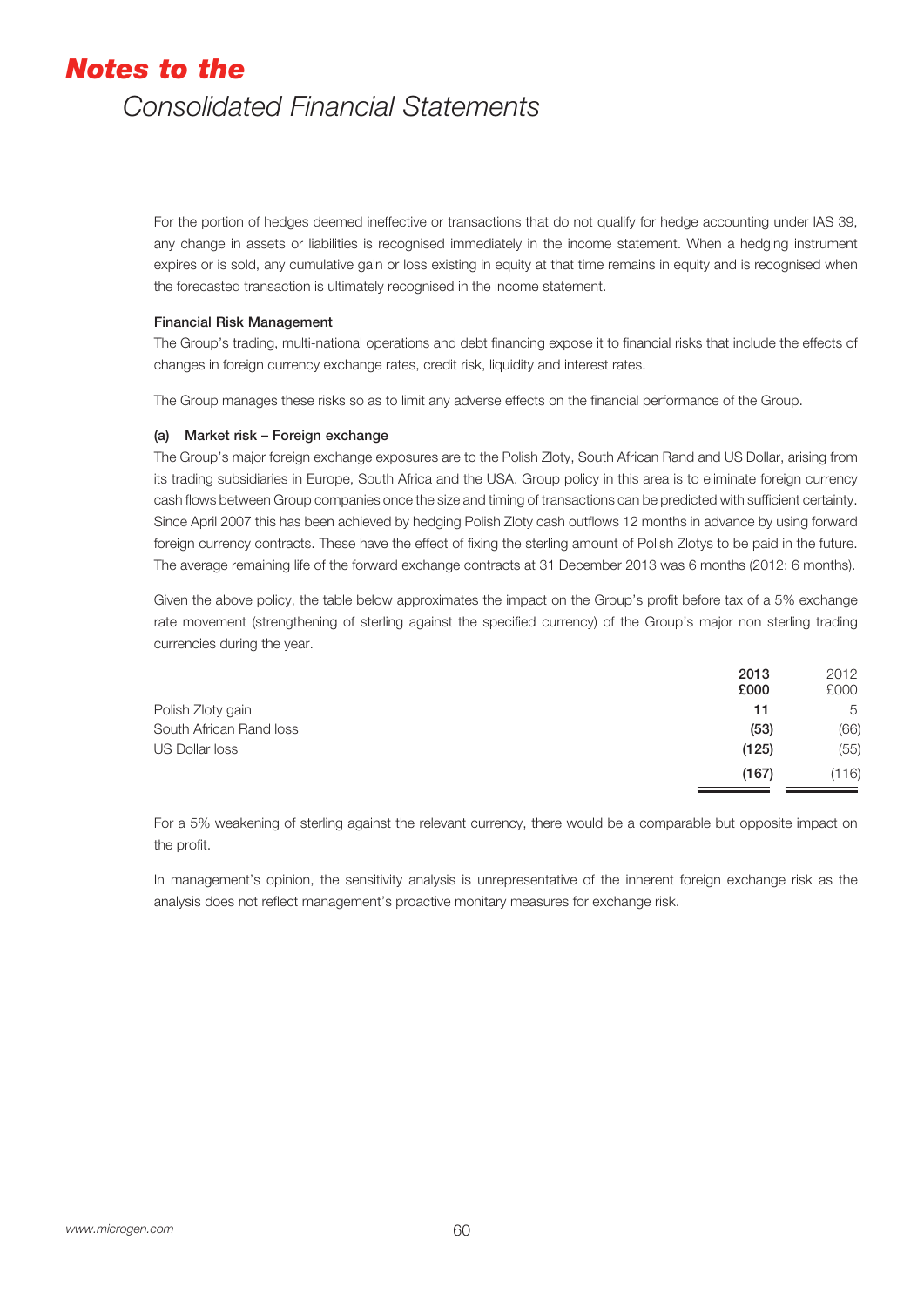## (b) Market risk – Interest rate

The Group's major interest rate exposures arise from interest earned on its cash balances.

The Group's policy in this area is to maximise the interest return on cash balances (subject to the constraints imposed by the need to limit credit and liquidity risk as detailed below). In respect of interest payable on borrowings, it is the Group's policy to enter into an interest rate swap so that there is no change in interest payable pursuant to changes in interest rates.

Given the above policies the table below approximates the impact on the Group's profit before tax of a increase of 100 basis points in interest rates during the year.

|                                                  | 2013 | 2012 |
|--------------------------------------------------|------|------|
|                                                  | £000 | £000 |
| Increase in interest receivable on cash balances | 314  | 273  |

For a decrease of 100 basis points in interest rates, there would be a comparable but opposite impact on profit.

### (c) Credit risk

The Group's major credit risk exposures arise from its cash and trade receivable balances. The Group's policies in this area are:

- in respect of cash balances to ensure that deposits are always held across at least 2 financial institutions; and
- in respect of trade receivables, the client or prospective client's credit risk is assessed at the commencement of any new project with payment terms agreed which are appropriate. Regular receivable reports are provided to senior management.

The table below shows the credit rating and balance of the six major counterparties at the balance sheet date:

| Current<br>Rating<br>(Moody's)<br>Counterparty | 31 December<br>2013<br><b>Balance</b><br>£000 | 31 December<br>2012<br>Balance<br>£000 |
|------------------------------------------------|-----------------------------------------------|----------------------------------------|
| Bank A<br>A3                                   | 35,068                                        | 16,087                                 |
| Bank B<br>A <sub>2</sub>                       | 1,550                                         | 6,511                                  |
| Bank C<br>A <sub>2</sub>                       | 1,529                                         | 6,505                                  |
|                                                | 38,147                                        | 29,103                                 |
| Customer A<br>Ba1                              | 970                                           | 443                                    |
| Customer B<br>Aa <sub>3</sub>                  | 859                                           | 227                                    |
| Aa <sub>3</sub><br>Customer C                  | 158                                           | 223                                    |
|                                                | 1,987                                         | 893                                    |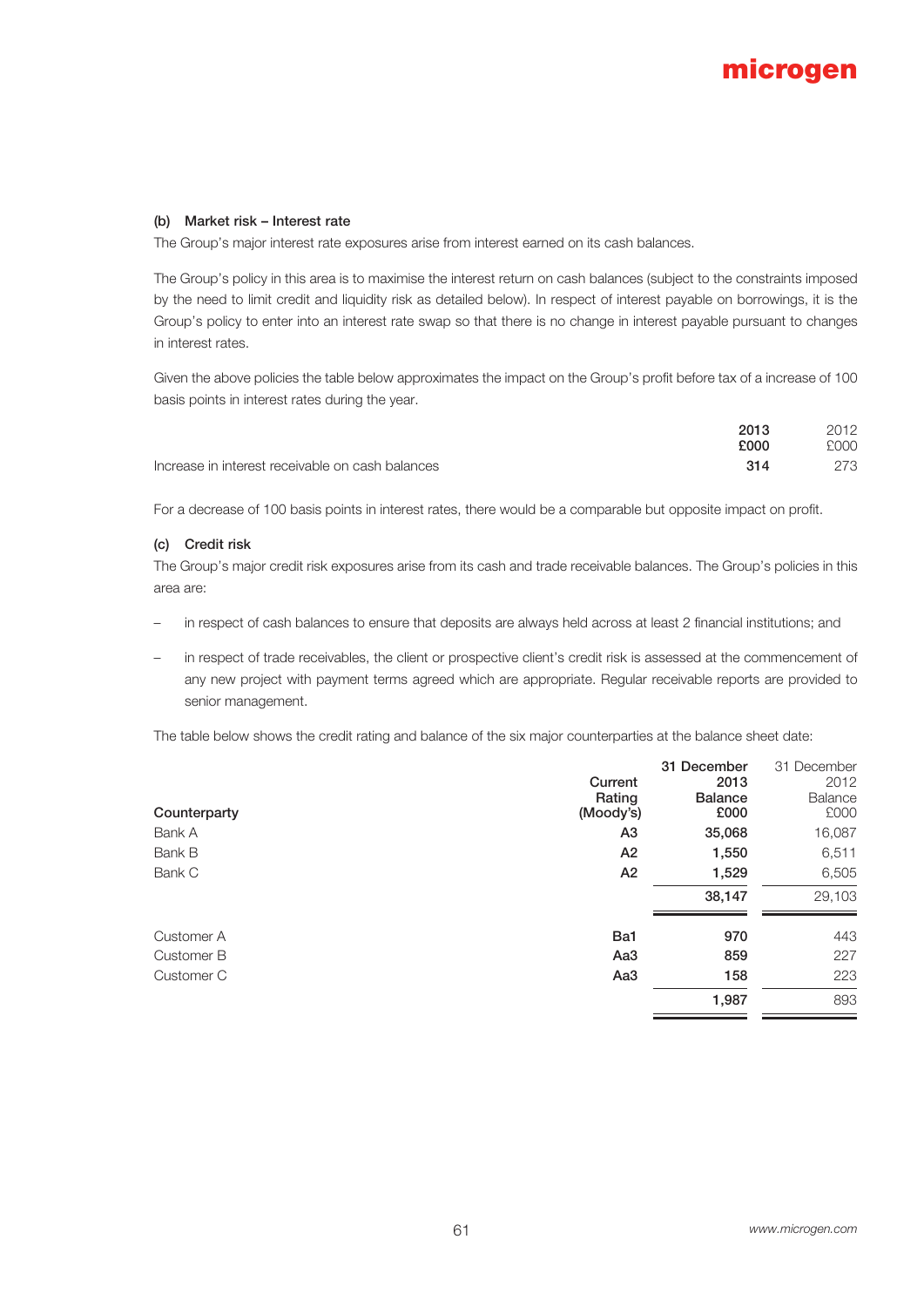# (d) Liquidity risk

The Group's major liquidity exposures arise from the need to settle its trade, employee and taxation liabilities as they fall due.

Whilst the Group is comfortably able to finance all of these payments out of operating cash flows, policies are in place to further limit exposure to liquidity risk:

- surplus cash is never deposited for maturities of longer than 110 days; and
- uncommitted facilities will be entered into to support any specific expansion opportunities that arise.

Management monitors forecasts of the Group's liquidity reserve on the basis of expected cash flow. The Group's liquidity management policy involves projecting cash flows in major currencies and considering the level of liquid assets necessary to meet these.

The table below analyses the Group's financial liabilities and net-settled derivative financial liabilities into relevant maturity groupings based on the remaining period at the balance sheet to the contractual maturity date. The amounts disclosed in the table are the contractual undiscounted cash flows.

| At 31 December 2013              | Less than<br>1 year<br>£000 | <b>Between</b><br>1 and $2$<br>years<br>£000 | <b>Between</b><br>$2$ and $5$<br>years<br>£000 |
|----------------------------------|-----------------------------|----------------------------------------------|------------------------------------------------|
| <b>Borrowings</b>                | 3,000                       | 3,000                                        | 13,250                                         |
| Derivative financial instruments | 47                          |                                              |                                                |
| Trade and other payables         | 17,195                      |                                              |                                                |
|                                  | 20,242                      | 3,000                                        | 13,250                                         |
| At 31 December 2012              | Less than<br>1 year<br>£000 |                                              |                                                |
| Derivative financial instruments | 15                          |                                              |                                                |
| Trade and other payables         | 17,187                      |                                              |                                                |
|                                  | 17,202                      |                                              |                                                |
|                                  |                             |                                              |                                                |

The table below analyses the Group's derivative financial instruments which will be settled on a gross basis into the relevant maturity groups based on the remaining period at the balance sheet to the contractual maturity date. The amounts disclosed in the table are the contractual undiscounted cash flows.

| At 31 December 2013                                   | Less than<br>1 year<br>£000 | <b>Between</b><br>1 and $2$<br>years<br>£000 | <b>Between</b><br>2 and $5$<br>years<br>£000 |
|-------------------------------------------------------|-----------------------------|----------------------------------------------|----------------------------------------------|
| Forward foreign exchange contracts – cash flow hedges |                             |                                              |                                              |
| Outflow                                               | (3,259)                     |                                              |                                              |
| <b>Inflow</b>                                         | 3,263                       |                                              |                                              |
| Interest rate swap – cash flow hedges                 |                             |                                              |                                              |
| Outflow                                               | (587)                       | (490)                                        | (846)                                        |
| <b>Inflow</b>                                         | 587                         | 490                                          | 846                                          |
|                                                       | 4                           |                                              |                                              |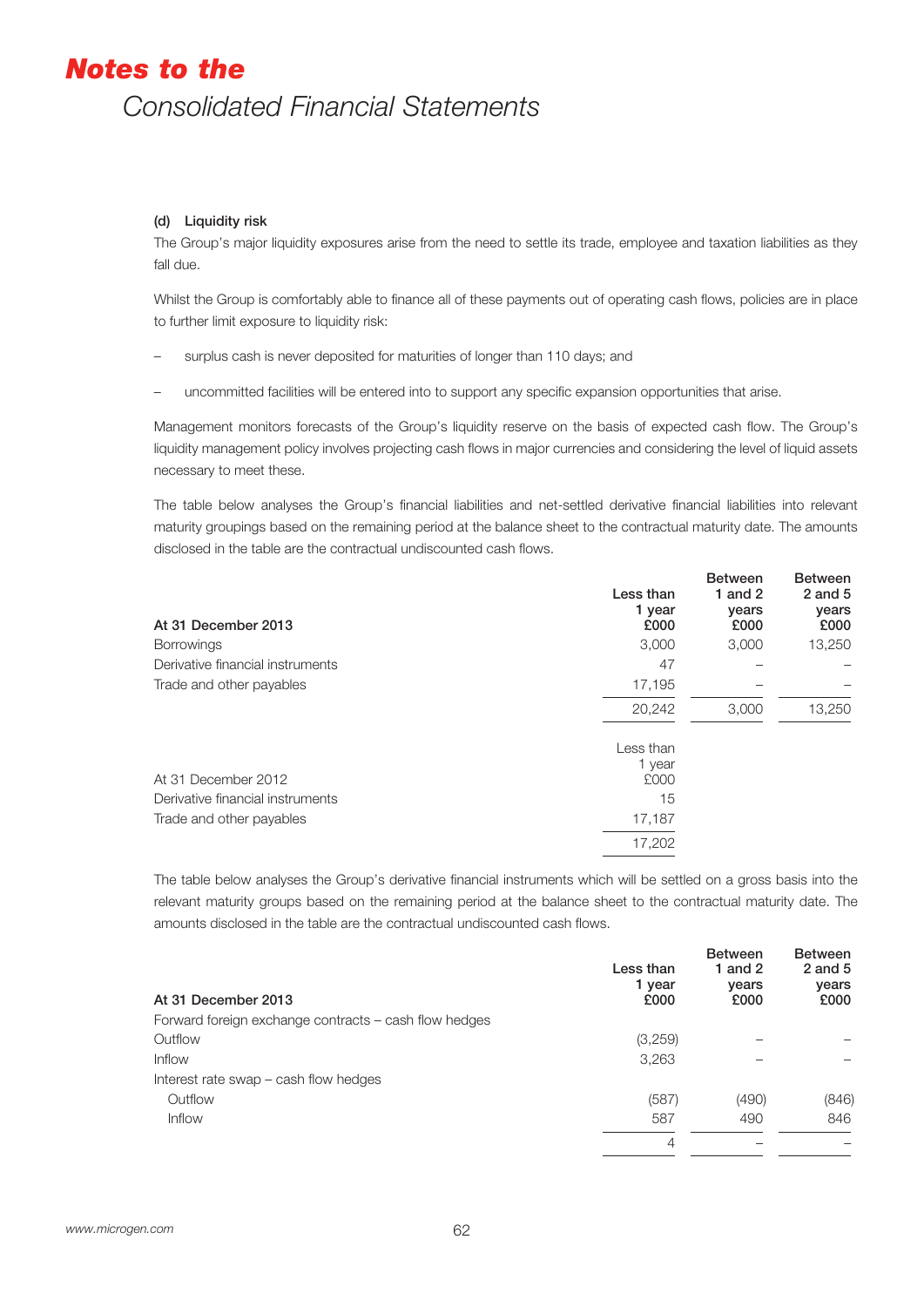|                                                       | Less than |
|-------------------------------------------------------|-----------|
|                                                       | 1 year    |
| At 31 December 2012                                   | £000      |
| Forward foreign exchange contracts – cash flow hedges |           |
| Outflow                                               | (3, 126)  |
| Inflow                                                | 3,260     |
|                                                       | 134       |

#### Fair value estimation

# Financial instruments not measured at fair value

Financial instruments not measured at fair value includes cash and cash equivalents, trade and other receivables, trade and other payables, and loans and borrowings.

Due to their short term nature, the carrying value of cash and cash equivalents, trade and other receivables, trade and other payables approximates their fair value.

#### Financial instruments measured at fair value

The fair value hierachy of the financial instruments measures at fair value is provided below.

|                                                                 | As at  | As at  |
|-----------------------------------------------------------------|--------|--------|
|                                                                 | 31 Dec | 31 Dec |
|                                                                 | 2013   | 2012   |
|                                                                 | £'000  | £'000  |
| <b>Financial Assets</b>                                         |        |        |
| Derivative financial assets (designated hedge instruments)      | 94     | 69     |
|                                                                 | 94     | 69     |
| <b>Financial Liabilities</b>                                    |        |        |
| Derivative financial liabitities (designated hedge instruments) | 47     | 15     |
|                                                                 | 47     | 15     |

The derivative financial assets and liabilites have been valued using the market approach and are considered to be Level 2 inputs. There were no changes to the valuation techniques used in the period. There were no transfers between levels during the period.

#### Capital risk management

The Group's objectives when managing capital are to safeguard the Group's ability to continue as a going concern in order to provide returns for shareholders and benefits for other stakeholders and to maintain an optimal capital structure to reduce the cost of capital. In order to maintain or adjust the capital structure, the Group may adjust the amount of dividends paid to shareholders, return capital to shareholders, issue new shares or sell assets to reduce debt.

We manage the capital structure based on the economic conditions and the risk characteristics of the Group. The Board reviews the capital structure regularly. No changes were made to our objectives and processes during 2013.

Our general funding policy is to raise long term debt when required to meet the anticipated requirements of the Group.

A loan was entered into by Microgen Financial Systems Limited, a wholly owned subsidiary of Microgen plc for £20,000,000. Details of the loan, the loan securities and operating covenants are given in note 16. Microgen Financial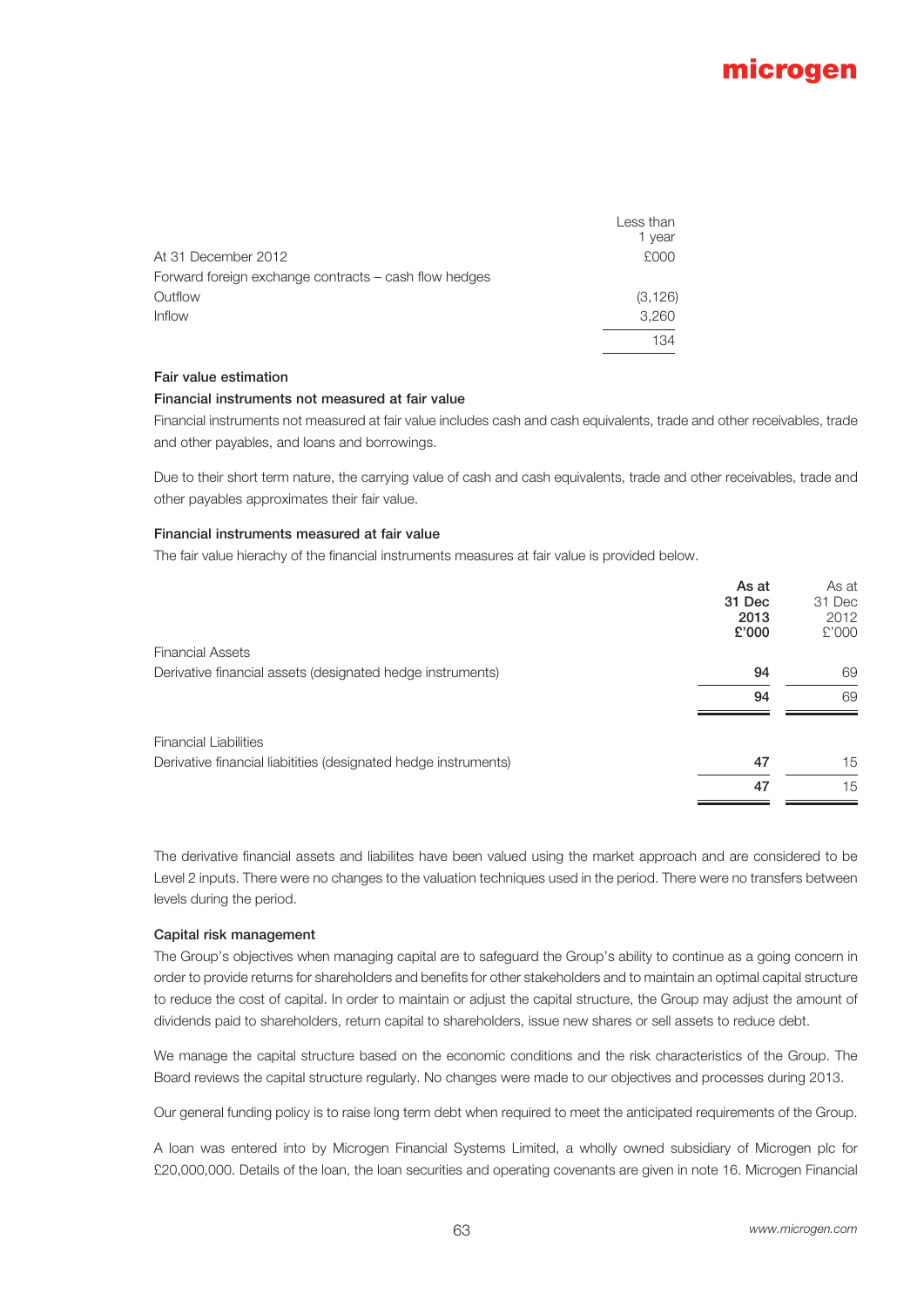Systems Limited has complied with the externally imposed capital requirements to which it is subject. There are no further capital covenants to which the Group or the Company are subject.

The Group completed a £10,000,000 share tender offer in 2013, details of which are provided in note 19.

### Critical Accounting Estimates and Judgements

### (a) Impairment of freehold land and buildings

The Group has carried out an impairment review on the carrying value of its freehold land and buildings. Following the review performed in 2009, which resulted in an impairment of £896,000, the directors have not received any market information either in 2012 or 2013 to require an adjustment to the impairment provision established in 2009.

### (b) Impairment of goodwill

Determining whether goodwill is impaired requires an estimation of the value in use of the cash generating units to which goodwill has been allocated. The value in use calculation requires the Group to estimate the future cash flows expected to arise from the cash generating unit and a suitable discount rate in order to calculate present value. The discount rate applied in the value in use calculation approximates to the Group's Weighted Average Cost of Capital.

The Group annually reviews the goodwill valuation based on various scenarios and each of these scenarios have different growth rate assumptions. The growth rate assumptions are in relation to periods covered by Board approved plans.

Impairments recognised during the year are performed against the carrying value of goodwill. The impairment is recognised in the income statements in the period which it is deemed to arise.

#### (c) Impairment of investments

The Group has also carried out an impairment review on the value of investments held in the Company. Where the investment is held in a company which has an ongoing trade, the value is derived by a value in use calculation of the cash generating units. This is done on a similar basis to that used in the impairment of goodwill calculation as detailed above and is therefore subject to the same estimates by management. Where the investment is held in a company which is no longer trading, the value is derived from the carrying value of the net assets on the balance sheet of that entity.

## (d) Taxation

The actual tax the Group pays on its profits is determined according to complex tax laws and regulations. Where the effect of these laws and regulations is unclear, estimates are used in determining the liability for the tax to be paid on past profits which are then recognised in financial statements. The Group believes the estimates, assumptions and judgements are reasonable but this can involve complex issues which may take a number of years to resolve. The final determination of prior year tax liabilities could be different from the estimates reflected in the financial statements and may result in the recognition of an additional tax expense or tax credit in the income statement.

Deferred tax assets and liabilities require management judgement in determining the amount to be recognised. In particular, judgement is used when assessing the extent to which deferred tax assets should be recognised with consideration given to the timing and level of future taxable income.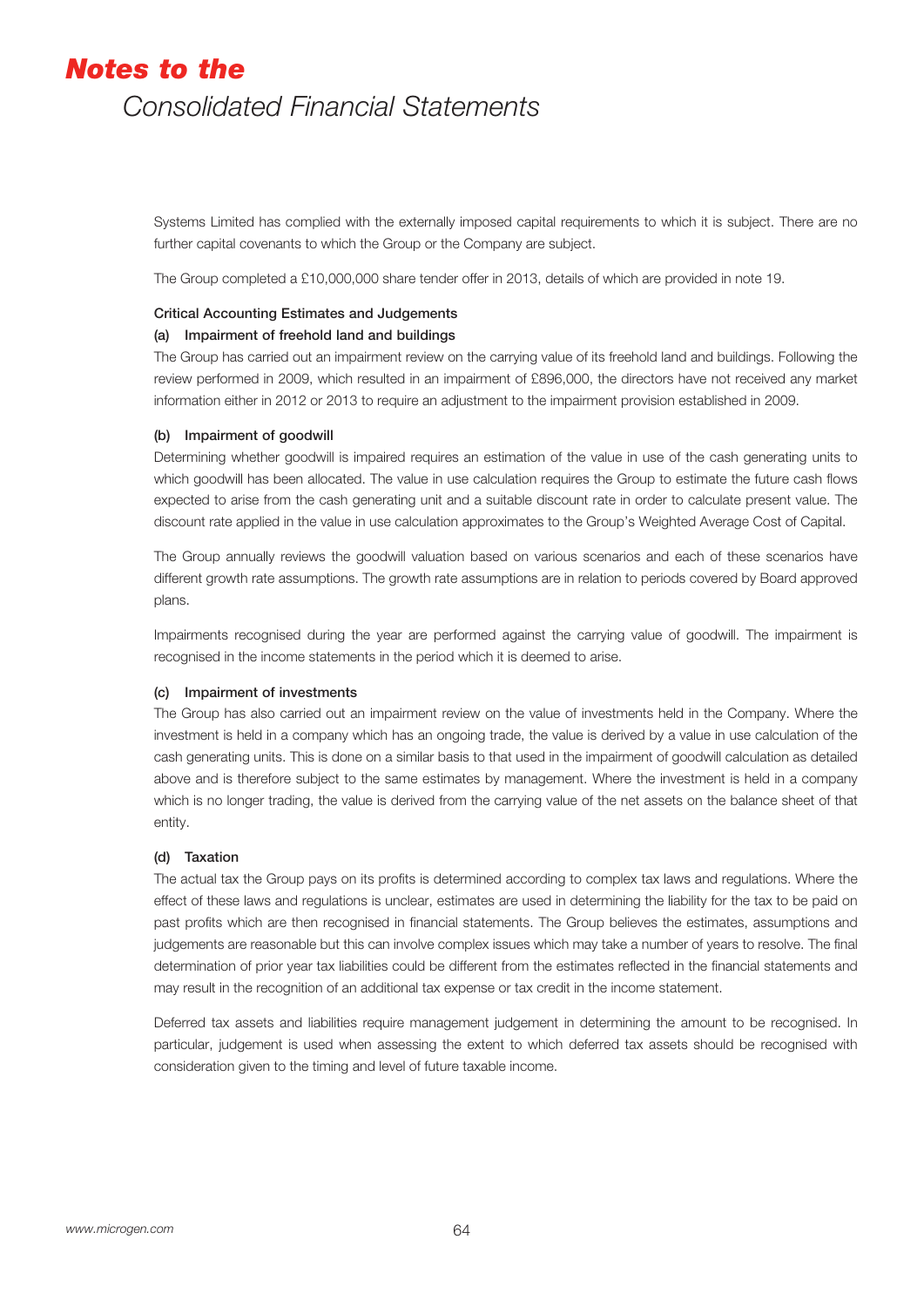# 1. Segmental Information

### Business segments

The Board has determined the operating segments based on the reports it receives from management to make strategic decisions.

The segmental analysis is split into the Aptitude Software and Financial Systems operating businesses.

The principal activity of the Group throughout 2012 and 2013 was the provision of IT services and solutions, including software based activity generating the majority of its revenue from software licences, maintenance, support, funded development and related consultancy.

The operating businesses are allocated central function costs in arriving at operating profit/(loss). Group overhead costs are not allocated into the operating businesses as the Board believes that these relate to Group activities as opposed to the operating businesses.

### (a) Revenue and operating profit by operating business

| Aptitude<br>Software<br>£000 | Financial<br><b>Systems</b><br>£000 | Group<br>£000 | Total<br>£000 |
|------------------------------|-------------------------------------|---------------|---------------|
| 14,676                       | 15,148                              |               | 29,824        |
| (11, 839)                    | (7,042)                             |               | (18, 881)     |
| 2,837                        | 8,106                               |               | 10,943        |
|                              |                                     | (1, 874)      | (1, 874)      |
|                              |                                     |               | 9,069         |
|                              | (285)                               | (96)          | (381)         |
| 2,837                        | 7,821                               | (1,970)       | 8,688         |
|                              |                                     |               | 8,688         |
|                              |                                     |               | (2, 250)      |
|                              |                                     |               | 6,438         |
| Aptitude<br>Software<br>£000 | Financial<br><b>Systems</b><br>£000 | Group         | Total<br>£000 |
|                              |                                     |               |               |
| 16,316                       | 16,002                              |               | 32,318        |
| (13, 388)                    | (7,588)                             |               | (20, 976)     |
| 2,928                        | 8,414                               |               | 11,342        |
|                              |                                     | (2, 211)      | (2, 211)      |
|                              |                                     |               | 9,131         |
|                              | (118)                               |               | (118)         |
| 2,928                        | 8,296                               | (2, 211)      | 9,013         |
|                              |                                     |               | 174           |
|                              |                                     |               | 9,187         |
|                              |                                     |               | (2, 238)      |
|                              |                                     |               | £000          |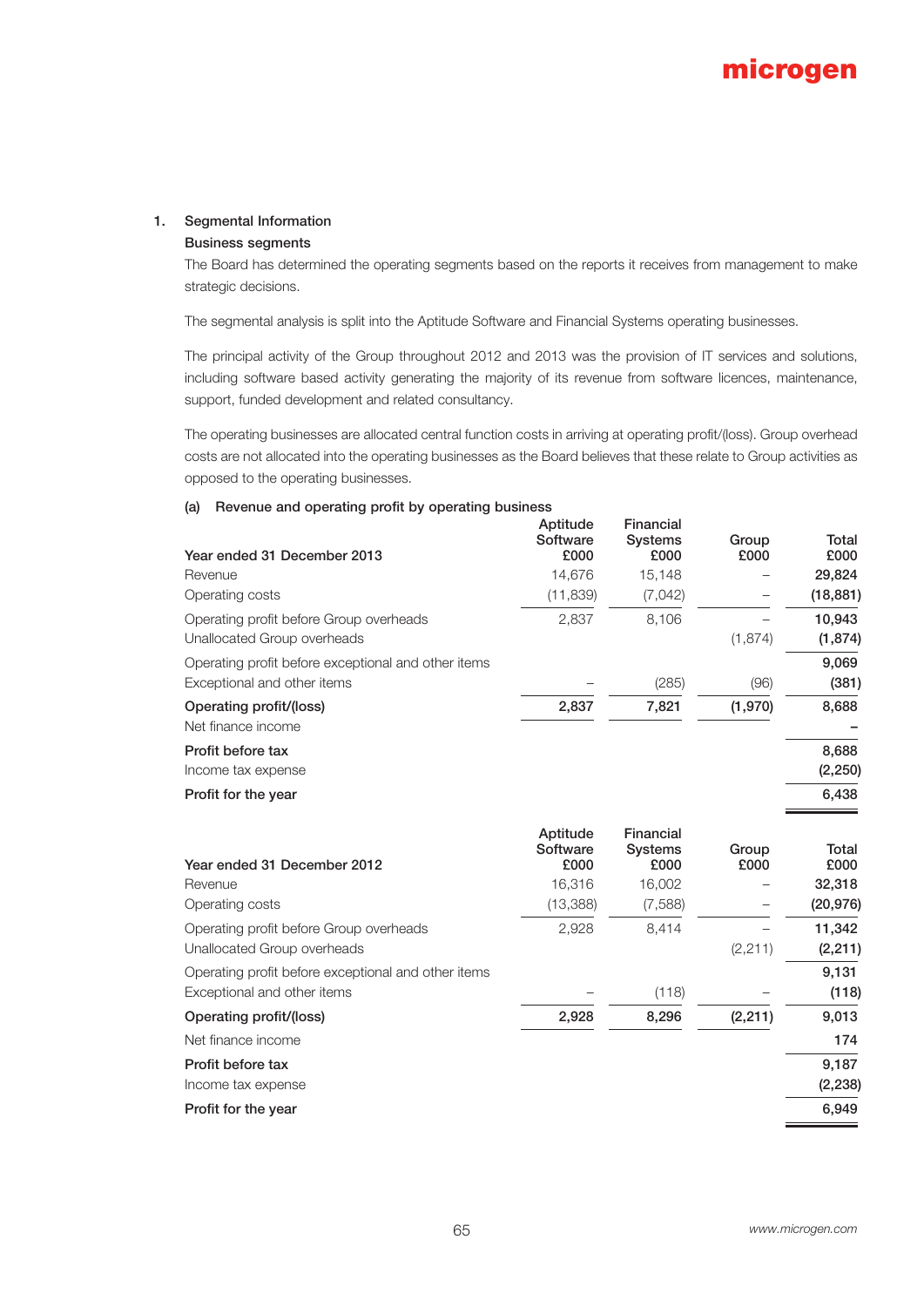# 1. Segmental Information (continued)

(b) Other information

|                                            | Aptitude<br>Software<br>£000 | Financial<br><b>Systems</b><br>£000 | Group<br>£000 | Total<br>£000 |
|--------------------------------------------|------------------------------|-------------------------------------|---------------|---------------|
| Year ended 31 December 2013                |                              |                                     |               |               |
| Capital expenditure                        |                              |                                     |               |               |
| - property, plant and equipment (note 10)  | 311                          | 47                                  | 69            | 427           |
| Depreciation (note 10)                     | (442)                        | (87)                                | (261)         | (790)         |
|                                            | Aptitude<br>Software<br>£000 | Financial<br><b>Systems</b><br>£000 | Group<br>£000 | Total<br>£000 |
| Year ended 31 December 2012                |                              |                                     |               |               |
| Capital expenditure                        |                              |                                     |               |               |
| - property, plant and equipment (note 10)  | 317                          | 83                                  | 224           | 624           |
| Depreciation (note 10)                     | (387)                        | (87)                                | (314)         | (788)         |
| Amortisation of intangible assets (note 9) |                              | (118)                               |               | (118)         |
| <b>Balance sheet</b><br>(c)                |                              |                                     |               |               |
|                                            | Aptitude<br>Software<br>£000 | Financial<br><b>Systems</b><br>£000 | Group<br>£000 | Total<br>£000 |
| Year ended 31 December 2013                |                              |                                     |               |               |
| Consolidated total assets                  | 21,510                       | 39,662                              | 31,719        | 92,891        |
| Consolidated total liabilities             | (7, 248)                     | (30, 421)                           | (817)         | (38, 486)     |
|                                            | 14,262                       | 9,241                               | 30,902        | 54,405        |
|                                            | Aptitude<br>Software<br>£000 | Financial<br><b>Systems</b><br>£000 | Group<br>£000 | Total<br>£000 |
| Year ended 31 December 2012                |                              |                                     |               |               |
| Consolidated total assets                  | 23,897                       | 41,481                              | 18,194        | 83,572        |
| Consolidated total liabilities             | (7, 221)                     | (10, 867)                           | (812)         | (18,900)      |
|                                            | 16,676                       | 30,614                              | 17,382        | 64,672        |

Capital expenditure comprises additions to property, plant and equipment and intangible assets, including additions resulting from acquisitions through business combinations.

 $=$ 

 $\overline{a}$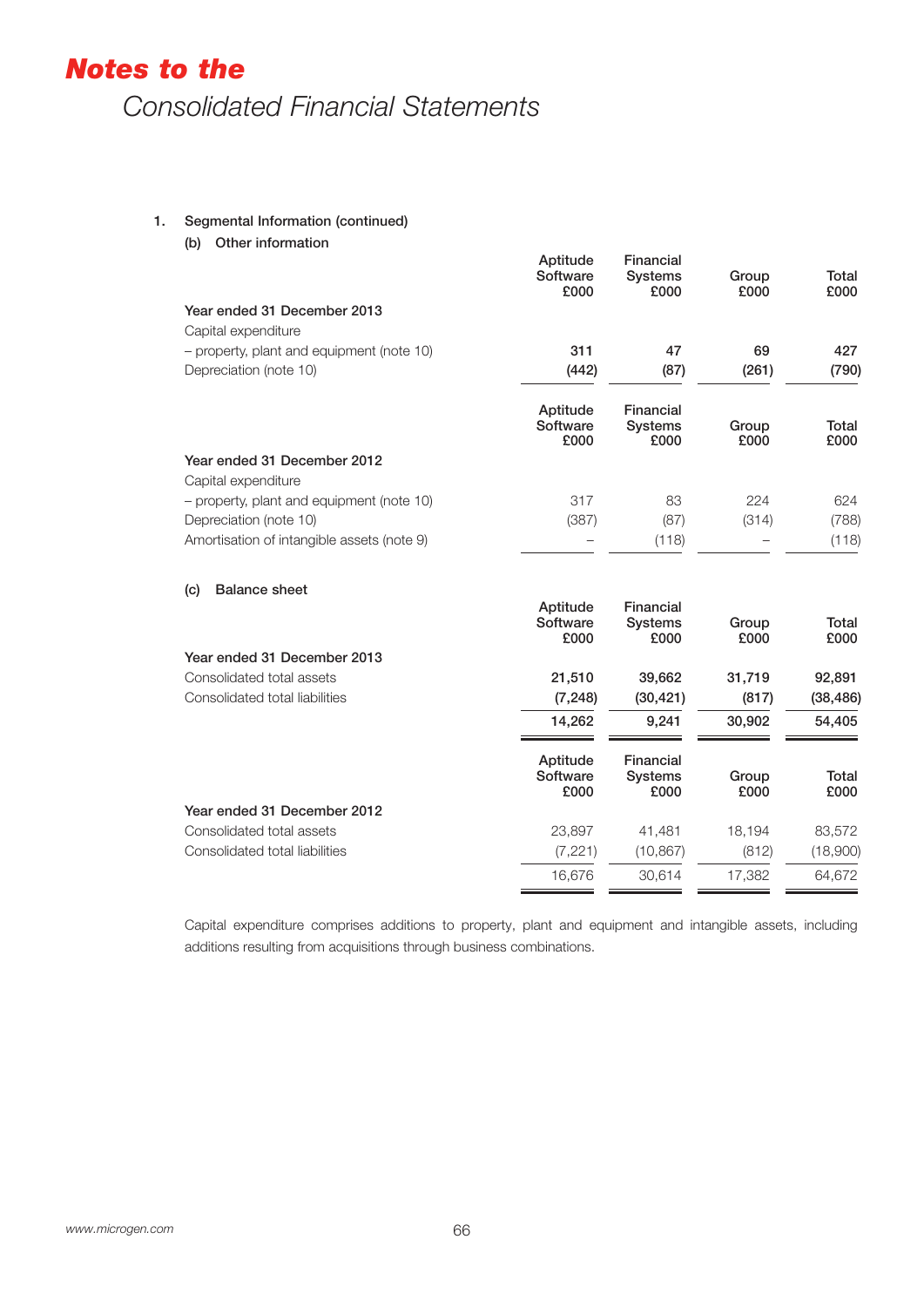## (d) Geographical segments

The Group has two geographical segments for reporting purposes, the United Kingdom and Ireland and the Rest of the World.

The following table provides an analysis of the Group's sales by origin and by destination.

|                            | Sales revenue by origin Sales revenue by destination |        |                                                 |            |
|----------------------------|------------------------------------------------------|--------|-------------------------------------------------|------------|
|                            | Year ended                                           |        | Year ended Year ended                           | Year ended |
|                            |                                                      |        | 31 Dec 2013 31 Dec 2012 31 Dec 2013 31 Dec 2012 |            |
|                            | £000                                                 | £000   | £000                                            | £000       |
| United Kingdom and Ireland | 19.686                                               | 23.696 | 11.666                                          | 16.157     |
| Rest of World              | 10.138                                               | 8.622  | 18.158                                          | 16.161     |
|                            | 29,824                                               | 32.318 | 29,824                                          | 32,318     |

The following is an analysis of the carrying amount of segment assets, and additions to property, plant and equipment and intangible assets, analysed by the geographical area in which the assets are located.

|                            |            | Carrying amount of<br>segment assets |                                                         | Capital expenditure |  |
|----------------------------|------------|--------------------------------------|---------------------------------------------------------|---------------------|--|
|                            | Year ended |                                      | Year ended Year ended                                   | Year ended          |  |
|                            | £000       | £000                                 | 31 Dec 2013 31 Dec 2012 31 Dec 2013 31 Dec 2012<br>£000 | £000                |  |
| United Kingdom and Ireland | 87,009     | 77.762                               | 127                                                     | 313                 |  |
| Rest of World              | 5.882      | 5.810                                | 300                                                     | 311                 |  |
|                            | 92.891     | 83.572                               | 427                                                     | 624                 |  |

The Company's business is to invest in its subsidiaries and, therefore, it operates in a single segment.

# 2 Operating profit

The following items are included in operating costs:

|                                                      | Year ended | Year ended              |
|------------------------------------------------------|------------|-------------------------|
|                                                      |            | 31 Dec 2013 31 Dec 2012 |
|                                                      | £000       | £000                    |
| Employee benefit expense (note 3)                    | 15,649     | 17.139                  |
| Depreciation (note 10)                               | 790        | 788                     |
| Research and development expenditure credit          | (129)      |                         |
| Other operating costs                                | 4,445      | 5.260                   |
| Exceptional and other costs                          |            |                         |
| Intangible amortisation (note 9)                     |            | 118                     |
| Share based payments on share options issued in 2013 | 96         |                         |
| Costs relating to the new loan arrangements          | 285        |                         |
|                                                      | 21,136     | 23,305                  |

The UK government in the Finance Act 2013 introduced a new research and development expenditure credit scheme with effect from 1 April 2013. The credit is calculated at 10% of qualifying research and development expenditure.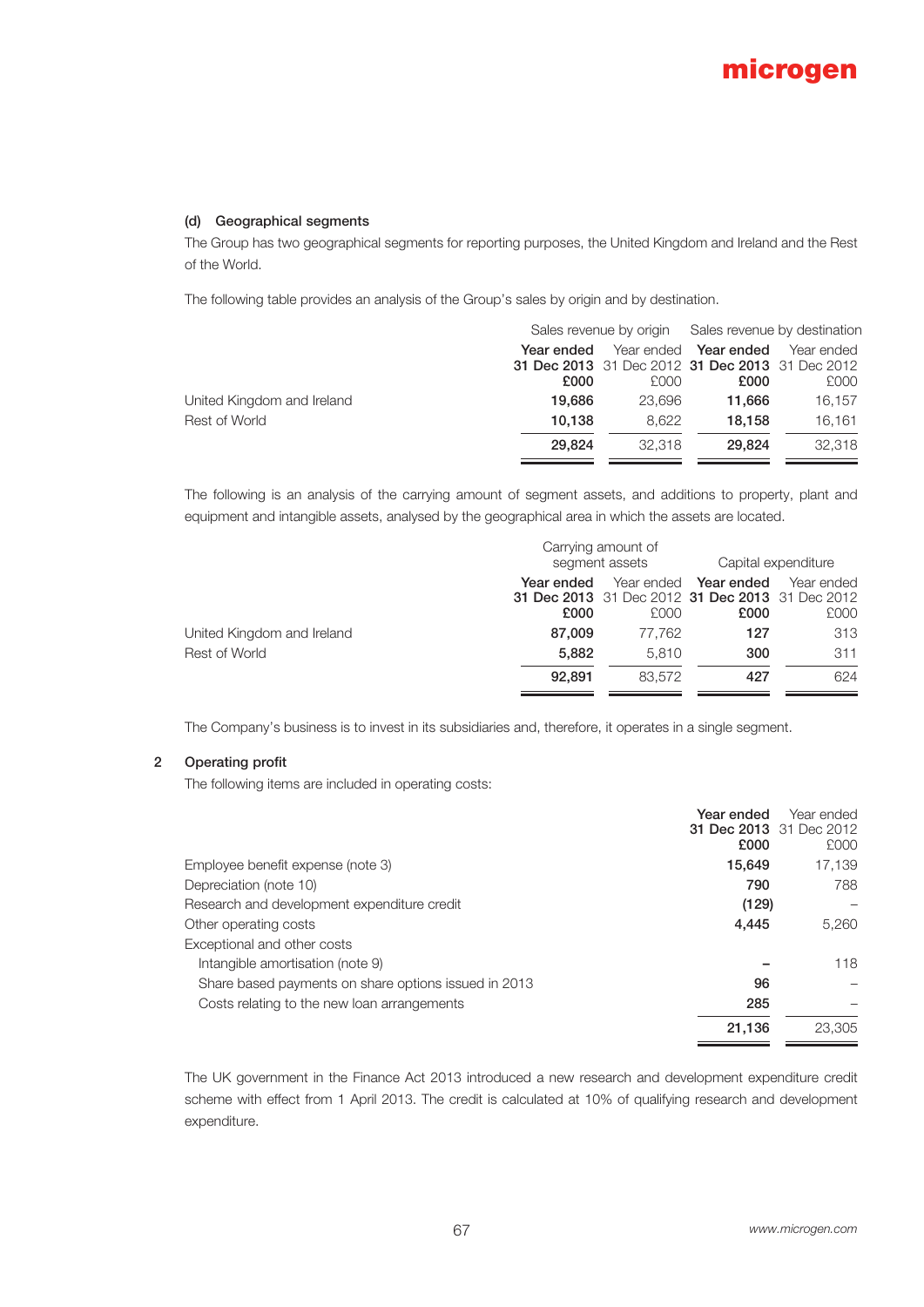## 2 Operating profit (continued)

Profit from operations has been arrived at after charging/(crediting):

|                                                                      | Year ended              | Year ended |
|----------------------------------------------------------------------|-------------------------|------------|
|                                                                      | 31 Dec 2013 31 Dec 2012 |            |
|                                                                      | £000                    | £000       |
| Net foreign exchange (gains)/losses                                  | (69)                    | 274        |
| Research, development and support costs – Aptitude Software          | 3.539                   | 3.514      |
| Research, development and support costs – Financial Systems          | 2.156                   | 2.172      |
| Depreciation of property, plant and equipment (note 10)              | 790                     | 788        |
| Amortisation of intangible assets (note 9)                           |                         | 118        |
| Operating lease rentals payable:                                     |                         |            |
| - plant and machinery                                                | 30                      | 26         |
| $-$ other                                                            | 629                     | 599        |
| Repairs and maintenance expenditure on property, plant and equipment | 198                     | 205        |
|                                                                      |                         |            |

During the year the group obtained the following services from the Company's auditors at costs as detailed below:

|                                                                                                                 | Year ended<br>£000 | Year ended<br>31 Dec 2013 31 Dec 2012<br>£000 |
|-----------------------------------------------------------------------------------------------------------------|--------------------|-----------------------------------------------|
| Fees payable to Company's auditors for the audit of the Parent Company and<br>consolidated financial statements | 95                 | 110                                           |
| Fees payable to the Company's auditors and its associates for other services:                                   |                    |                                               |
| - the audit of Company's subsidiaries pursuant to legislation                                                   | 37                 | 41                                            |
| - corporation and sales tax services                                                                            | 84                 | 106                                           |
| - overseas secondment services                                                                                  | 129                | 132                                           |
|                                                                                                                 | 345                | 389                                           |

The Company's auditors perform tax return services for the Group's employees in circumstances where the employer has overseas tax filing requirements pursuant to working on overseas projects. These costs are included in the row entitled 'overseas secondment services'.

A description of the work of the Audit Committee is included in the corporate governance statement on pages 17 to 18 and includes an explanation of how auditor objectivity and independence is safeguarded when non-audit services are provided by the auditors.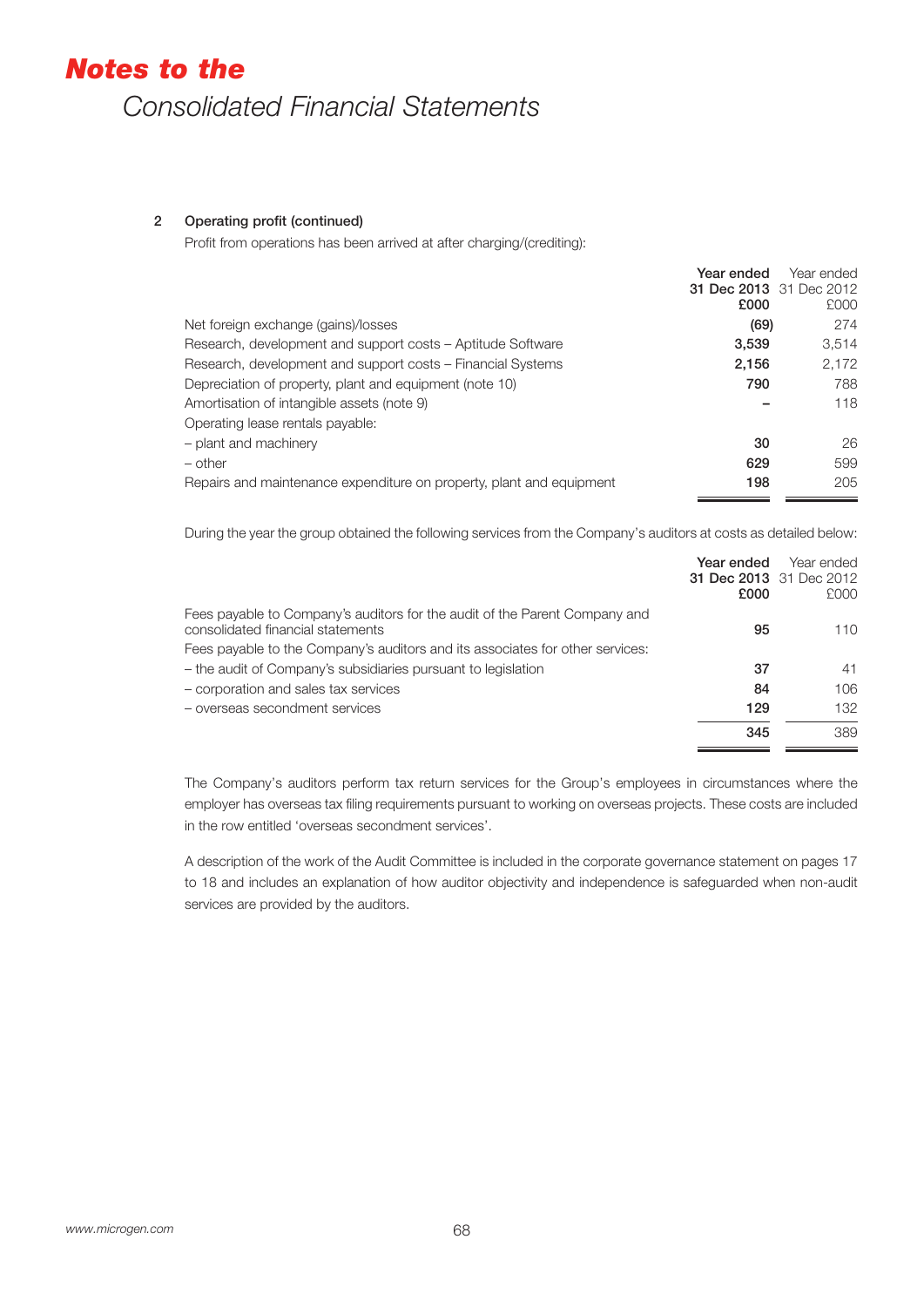

#### 3 Employees and directors

|                                                                | Group                   | Group      |
|----------------------------------------------------------------|-------------------------|------------|
|                                                                | Year ended              | Year ended |
|                                                                | 31 Dec 2013 31 Dec 2012 |            |
|                                                                | £000                    | £000       |
| Employee benefit expense during the year including contractors |                         |            |
| Wages and salaries                                             | 13,970                  | 15,375     |
| Social security costs                                          | 1,181                   | 1.261      |
| Other pension costs (note 28)                                  | 437                     | 442        |
| Share based payments (note 27)                                 | 61                      | 61         |
|                                                                | 15,649                  | 17.139     |
|                                                                |                         |            |

There is an additional share-based payment of £96,000 included within exceptional and other items (see note 2).

Average monthly number of employees (including directors and external contractors) for the Group:

|                            | Group<br>Year ended<br><b>Number</b> | Group<br>Year ended<br>31 Dec 2013 31 Dec 2012<br>Number |
|----------------------------|--------------------------------------|----------------------------------------------------------|
| By location:               |                                      |                                                          |
| United Kingdom and Ireland | 122                                  | 142                                                      |
| <b>Rest of World</b>       | 111                                  | 114                                                      |
|                            | 233                                  | 256                                                      |

Headcount at 31 December 2013 was 228 (2012: 238) including contractors.

|                                           | Year ended              | Year ended |
|-------------------------------------------|-------------------------|------------|
|                                           | 31 Dec 2013 31 Dec 2012 |            |
|                                           | £000                    | £000       |
| Key management compensation:              |                         |            |
| Salaries and short-term employee benefits | 2.129                   | 2.200      |
| Post employment benefits                  | 82                      | 116        |
| Share based payments                      | 124                     | 45         |
|                                           | 2,335                   | 2.361      |
|                                           |                         |            |

Key management compensation for the Group includes the Board of the Company and senior executives within the Group.

|                                                        | Year ended<br>£000 | Year ended<br>31 Dec 2013 31 Dec 2012<br>£000 |
|--------------------------------------------------------|--------------------|-----------------------------------------------|
| <b>Directors</b>                                       |                    |                                               |
| Aggregate emoluments                                   | 849                | 756                                           |
| Company contributions to money purchase pension scheme | 20                 | 22                                            |
|                                                        | 869                | 778                                           |

Average monthly number of directors and senior executives were 15 (2012: 16).

The key management figures given above include the directors of Microgen plc.

The information on directors' remuneration required by the Companies Act and the Listing Rules of the Financial Conduct Authority is contained in the Directors' Remuneration Report on pages 23 to 40.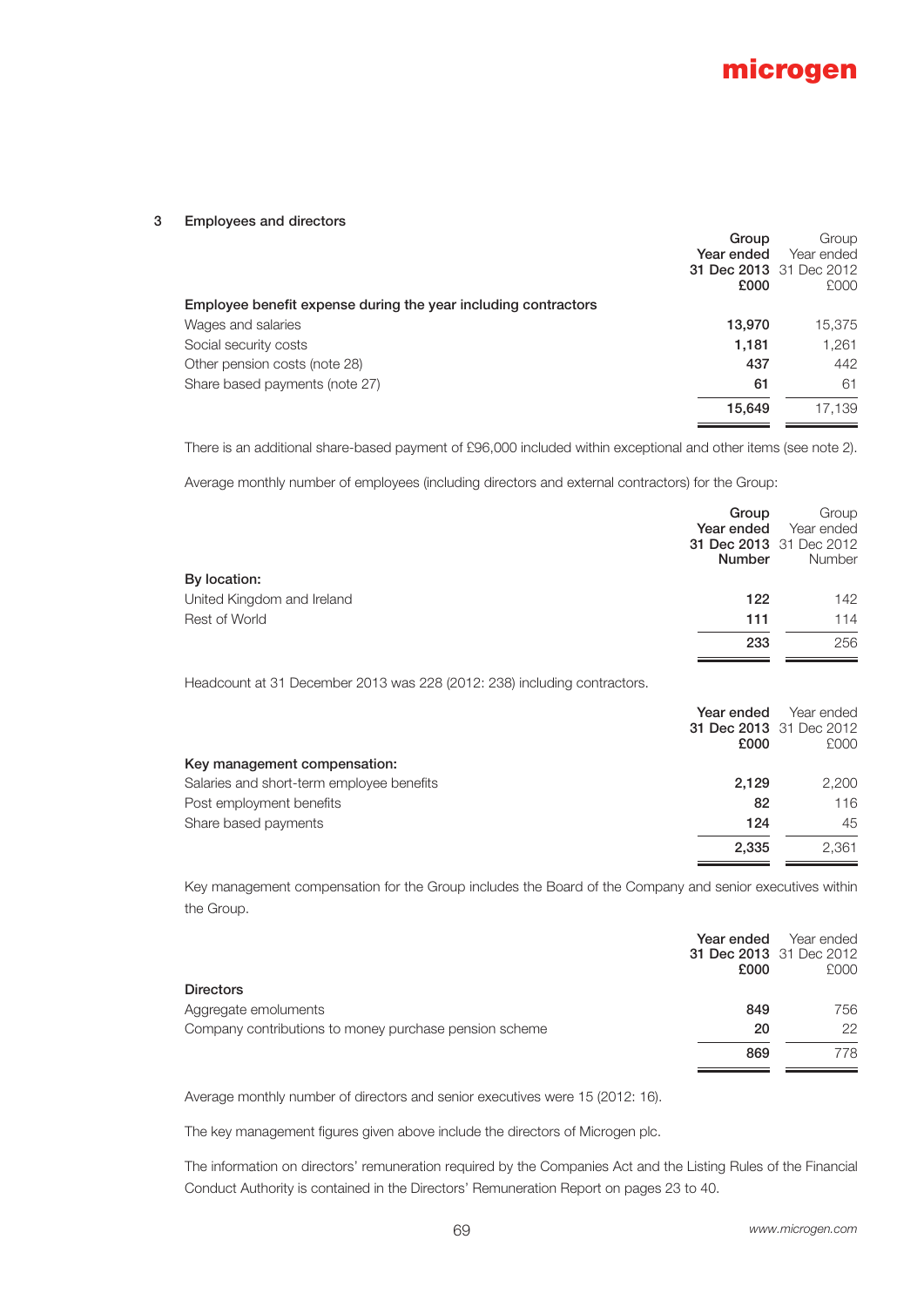4 Net finance income

Deferred tax (note 12):

|   |                                     | Year ended<br>31 Dec 2013 31 Dec 2012<br>£000 | Year ended<br>£000 |
|---|-------------------------------------|-----------------------------------------------|--------------------|
|   | Finance income                      |                                               |                    |
|   | Interest on bank deposits           | 119                                           | 169                |
|   | Interest on Corporation Tax         |                                               | 5                  |
|   |                                     | 119                                           | 174                |
|   | Finance cost                        |                                               |                    |
|   | Interest payable on bank borrowings | (119)                                         |                    |
|   |                                     | (119)                                         |                    |
|   | Net finance income                  |                                               | 174                |
| 5 | Income tax expense                  |                                               |                    |
|   |                                     | Year ended                                    | Year ended         |
|   | Analysis of charge in the year      | 31 Dec 2013 31 Dec 2012<br>£000               | £000               |
|   | Current tax:                        |                                               |                    |

– current year charge (1,860) (1,973) – prior year charge (143) (71) Total current tax (2,003) (2,044)

– current year charge (327) (139) – prior year credit/(charge) 80 (55) Total deferred tax (247) (194) Income tax expense (2,250) (2,238)

UK corporation tax is calculated at 23.25% (2012: 24.5%) of the estimated assessable profit for the year. Taxation for other jurisdictions is calculated at the rates prevailing in the respective jurisdictions.

Finance Act 2012, which was enacted on 17 July 2012, includes legislation reducing the main UK corporation tax rate from 26% to 24%, with effect from 1 April 2012. A further reduction to 23% was also enacted on this date and was effective from 1 April 2013. The financial statements reflect these changes.

Finance Act 2013, which was enacted on 17 July 2013, includes legislation reducing the main UK corporation tax rate from 23% to 21%, with effect from 1 April 2014. A further reduction to 20% was also enacted on this date and will be effective from 1 April 2015.The deferred tax balances have been re-measured to reflect the reduction in tax rate to 20%. Consequently, within the analysis of the deferred income tax rate asset in note 12, there is a separate line item disclosing the impact of the change in tax rate on the opening deferred tax balance.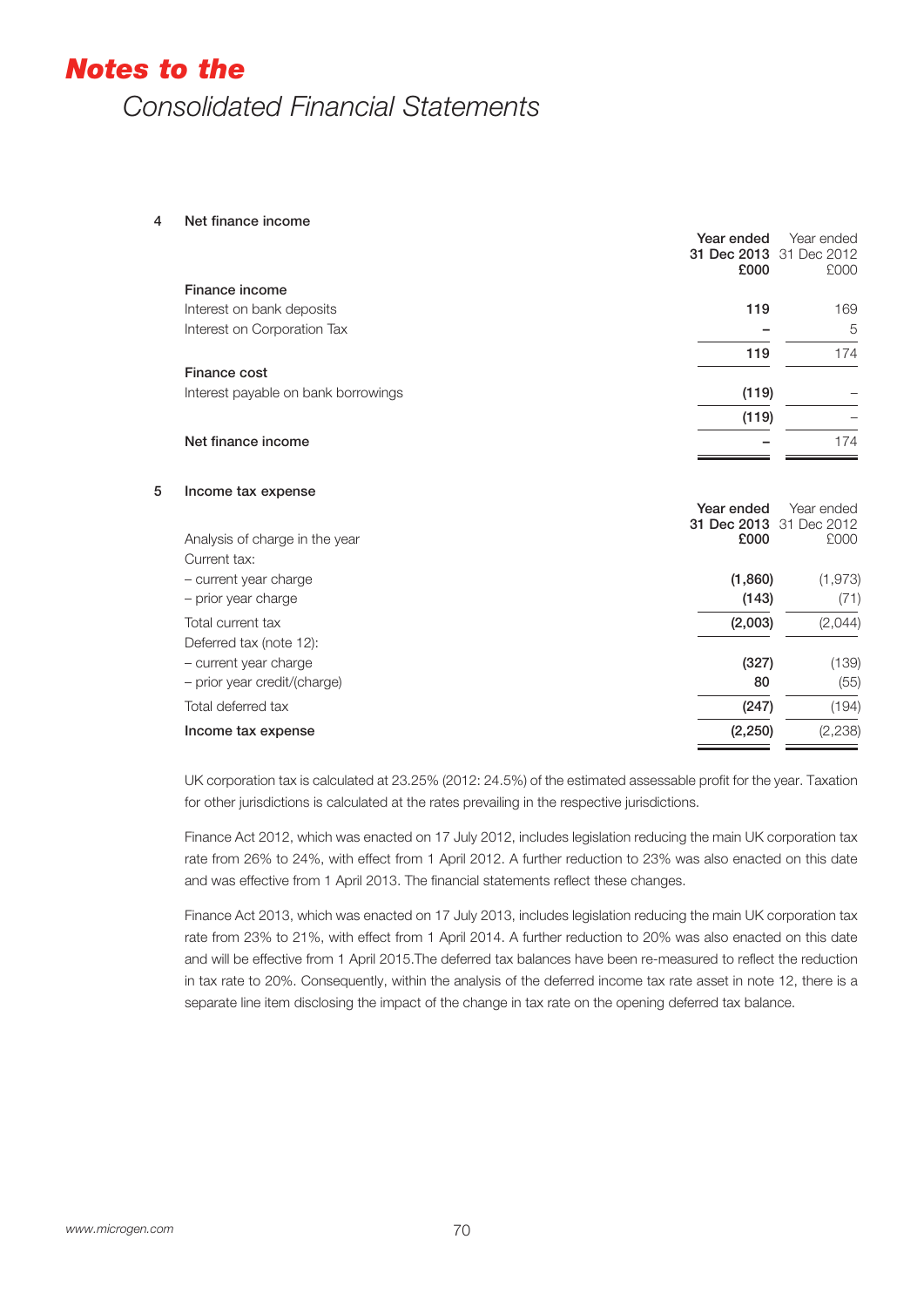#### 5 Income tax expense (continued)

As disclosed in note 2, legislation has been introduced in Finance Act 2013 to allow large companies to claim Research and Development ("R&D") relief as a credit of 10% per cent of their qualifying R&D expenditure. The R&D Expenditure Credit ("RDEC") is taxable at the corporation tax rate, and is included in the Group's taxable trading profits for the accounting period in which the R&D expenditure is incurred. The RDEC is available for qualifying R&D expenditure incurred on or after 1 April 2013. The RDEC scheme will initially be optional and will run in parallel with the existing super-deduction scheme until 31 March 2016. The RDEC will become mandatory on 1 April 2016. These financial statements include a claim under the existing super-deduction scheme for qualifying R&D expenditure incurred in the period 1 January to 31 March 2013, and an RDEC for qualifying expenditure incurred in the period 1 April to 31 December 2013.

The tax for the year is higher (2012: lower) than the standard rate of corporation tax in the UK of 23.25% (2012: 24.5%). The differences are explained below:

| Year ended                                                                              |       | Year ended<br>31 Dec 2013 31 Dec 2012 |
|-----------------------------------------------------------------------------------------|-------|---------------------------------------|
| Profit on ordinary activities before tax<br>8,688                                       |       | 9,187                                 |
| Tax at the UK corporation tax rate of $23.25\%$ (2012: 24.5%)<br>(2,020)<br>Effects of: |       | (2,251)                               |
| Adjustment to tax in respect of prior period                                            | (63)  | (126)                                 |
| Adjustment in respect of foreign tax rates                                              | (63)  | 7                                     |
| Foreign exchange gains on intercompany balances                                         | (111) | (42)                                  |
| Research and development tax credit                                                     | 10    | 135                                   |
| Expenses not deductible for tax purposes                                                |       |                                       |
| Share based payment expenses                                                            | (51)  | (89)                                  |
| Other                                                                                   | (18)  | (58)                                  |
| Changes in UK Corporation Tax Rates                                                     | (55)  | (20)                                  |
| Recognition of tax losses                                                               | 121   | 206                                   |
| (2, 250)<br>Total taxation                                                              |       | (2,238)                               |

The total tax charge of £2,250,000 (2012: £2,238,000) represents 25.9% (2012: 24.4%) of the Group profit before tax of £8,688,000 (2012: £9,187,000).

After adjusting for the change in tax rates, prior year tax charges and exceptional and other items, the tax charge for the year of £2,286,000 (2012: £2,319,000) represents 25.21% (2012: 25.23%) of the adjusted profit, which is the tax rate used for calculating the adjusted earnings per share.

## 6 Earnings per share

Basic earnings per share is calculated by dividing the earnings attributable to ordinary shareholders by the weighted average number of ordinary shares outstanding during the year.

For diluted earnings per share, the weighted average number of ordinary shares in issue is adjusted to assume conversion of all dilutive potential ordinary shares. The Group has dilutive potential ordinary shares in the form of share options granted to employees where the exercise price is less than the average market price of the Company's ordinary shares during the year.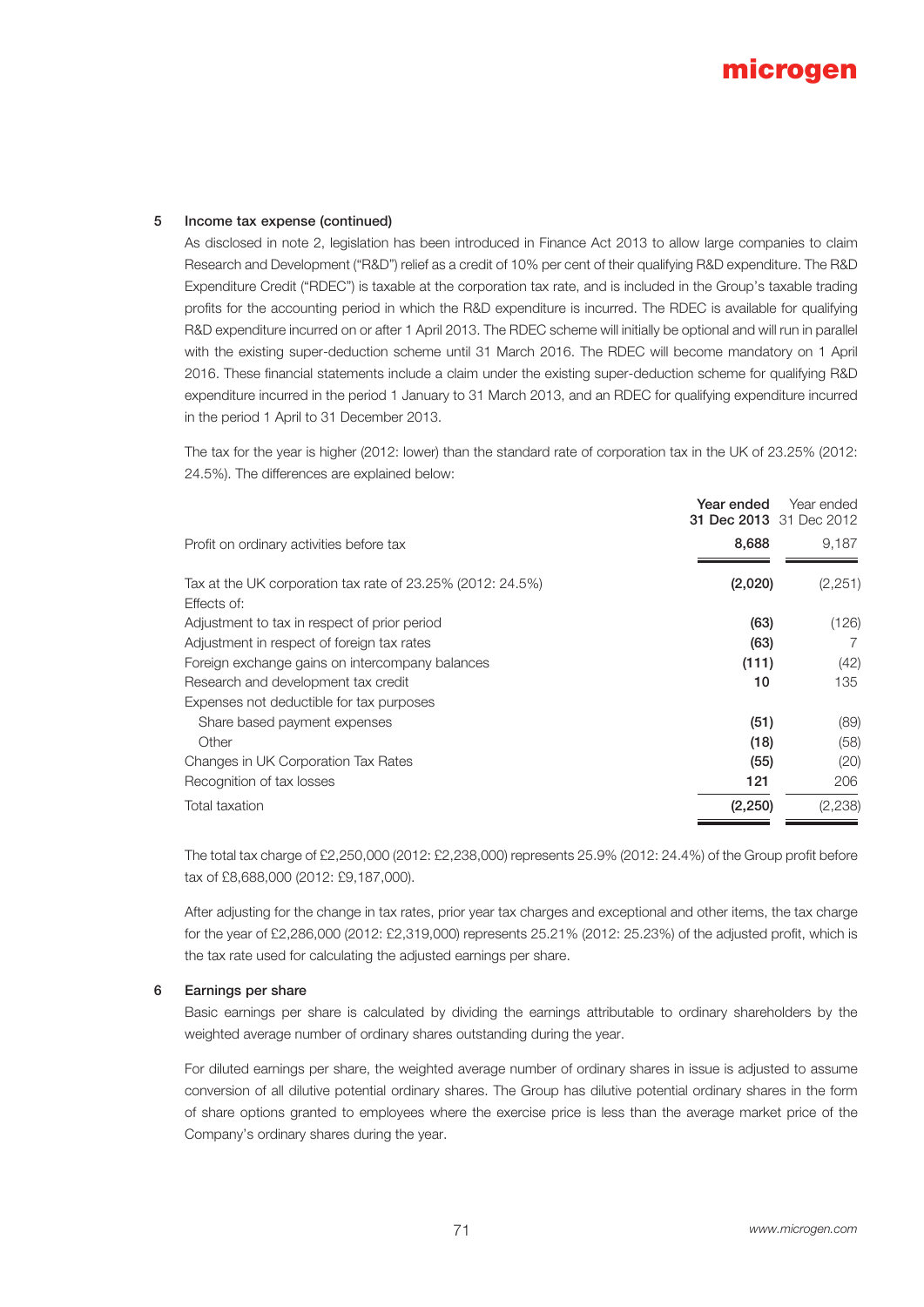# 6 Earnings per share (continued)

The calculation of the basic and diluted earnings per share is based on the following data:

| Earnings<br>£000 | Weighted<br>average<br>number of<br>shares (in<br>thousands) | Per-share<br>amount<br>pence | Earnings<br>£000       | Weighted<br>average<br>number of<br>shares (in<br>thousands) | Per-share<br>amount<br>pence |
|------------------|--------------------------------------------------------------|------------------------------|------------------------|--------------------------------------------------------------|------------------------------|
|                  |                                                              |                              |                        |                                                              |                              |
| 6.438            | 81.649                                                       | 7.9                          | 6.949                  | 81.572                                                       | 8.5                          |
|                  |                                                              |                              |                        |                                                              |                              |
|                  | 1,535                                                        | (0.2)                        |                        | 1,873                                                        | (0.2)                        |
| 6,438            | 83.184                                                       | 7.7                          | 6.949                  | 83,445                                                       | 8.3                          |
|                  |                                                              |                              | Year ended 31 Dec 2013 |                                                              | Year ended 31 Dec 2012       |

To provide an indication of the underlying operating performance per share the adjusted profit after tax figure shown below excludes exceptional and other items and has a tax charge using the effective rate of 25.21% (2012: 25.23%).

|                                                     | Year ended 31 Dec 2013 |                    | Year ended 31 Dec 2012 |                    |
|-----------------------------------------------------|------------------------|--------------------|------------------------|--------------------|
|                                                     | <b>Basic EPS</b>       | <b>Diluted EPS</b> | Basic EPS              | <b>Diluted EPS</b> |
|                                                     | pence                  | pence              | pence                  | pence              |
| Earnings per share                                  | 7.9                    | 7.7                | 8.5                    | 8.3                |
| Exceptional and other items net of tax              | 0.3                    | 0.3                | 0.1                    | 0.1                |
| Prior years' tax charge                             | 0.1                    | 0.1                | 0.2                    | $0.2^{\circ}$      |
| Foreign exchange gains on intercompany balances tax |                        |                    |                        |                    |
| charge                                              | 0.1                    | 0.1                |                        |                    |
| Tax losses recognised                               | (0.1)                  | (0.1)              | (0.3)                  | (0.3)              |
| Adjusted earnings per share                         | 8.3                    | 8.1                | 8.5                    | 8.3                |

|                                                                       | Year ended<br>£000 | Year ended<br>31 Dec 2013 31 Dec 2012<br>£000 |
|-----------------------------------------------------------------------|--------------------|-----------------------------------------------|
| Profit on ordinary activities before tax, exceptional and other items | 9.069              | 9,305                                         |
| Tax charge at a rate of 25.21% (2012: 25.23%)                         | (2, 286)           | (2,348)                                       |
| Adjusted profit on ordinary activities after tax                      | 6,783              | 6,957                                         |
| Prior years' tax charge                                               | (63)               | (126)                                         |
| Exceptional and other items net of tax                                | (292)              | (88)                                          |
| Foreign exchange gains on intercompany balances tax charge            | (111)              |                                               |
| Recognition of tax losses                                             | 121                | 206                                           |
| Profit on ordinary activities after tax                               | 6,438              | 6.949                                         |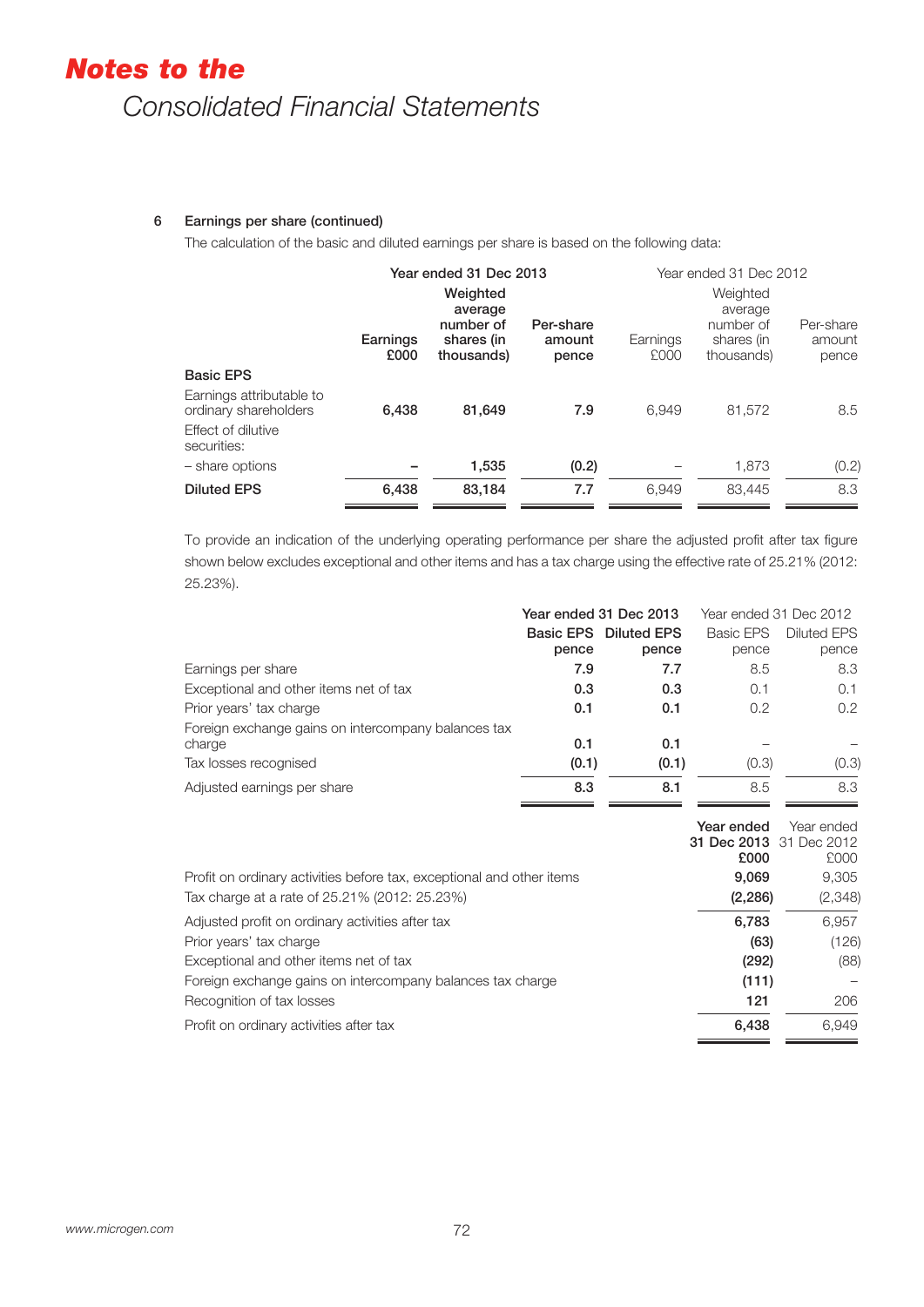#### 7 Dividends

|                                             | 2013<br>pence<br>per share | 2012<br>pence<br>per share | 2013<br>£000 | 2012<br>£000 |
|---------------------------------------------|----------------------------|----------------------------|--------------|--------------|
| Dividends paid:                             |                            |                            |              |              |
| Interim dividend                            | 1.1                        | 1.1                        | 908          | 897          |
| Final dividend (prior year)                 | 2.2                        | 2.2                        | 1,816        | 1.794        |
| Special dividend (prior year)               | 5.2                        |                            | 4,292        |              |
|                                             | 8.5                        | 3.3                        | 7.016        | 2,691        |
| Proposed but not recognised as a liability: |                            |                            |              |              |
| Final dividend (current year)               | 2.2                        | 2.2                        | 1.639        | 1,816        |
| Special dividend (current year)             |                            | 5.2                        |              | 4,292        |
|                                             | 2.2                        | 7.4                        | 1.639        | 6,108        |

The proposed final dividend was approved by the Board on 25 February 2014 but was not included as a liability as at 31 December 2013, in accordance with IAS 10 'Events after the Balance Sheet date'. If approved by the shareholders at the Annual General Meeting this final dividend will be payable on 27 May 2014 to shareholders on the register at the close of business on 25 April 2014.

# 8 Goodwill

|                              | £000      | 31 Dec 2013 31 Dec 2012<br>£000 |
|------------------------------|-----------|---------------------------------|
| Cost                         |           |                                 |
| At 1 January and 31 December | 59.709    | 59.709                          |
| Accumulated impairment       |           |                                 |
| At 1 January and 31 December | (17, 935) | (17,935)                        |
| Net book amount              | 41.774    | 41.774                          |

Goodwill acquired in a business combination is allocated, at acquisition, to the cash generating units (CGUs) that are expected to benefit from that business combination. The carrying amount of goodwill has been allocated as follows:

| Aptitude<br>Software<br>£000 | Financial<br><b>Systems</b><br>£000 | Total<br>£000 |
|------------------------------|-------------------------------------|---------------|
| 15.347                       | 26.427                              | 41.774        |
|                              |                                     |               |

The Group tests goodwill annually for impairment, or more frequently if there are indications that goodwill might be impaired.

Determining whether goodwill is impaired requires an estimation of the value in use of the CGUs to which goodwill has been allocated. The value in use calculation requires the Group to estimate the future cash flows expected to arise from the CGUs and a suitable discount rate in order to calculate present value.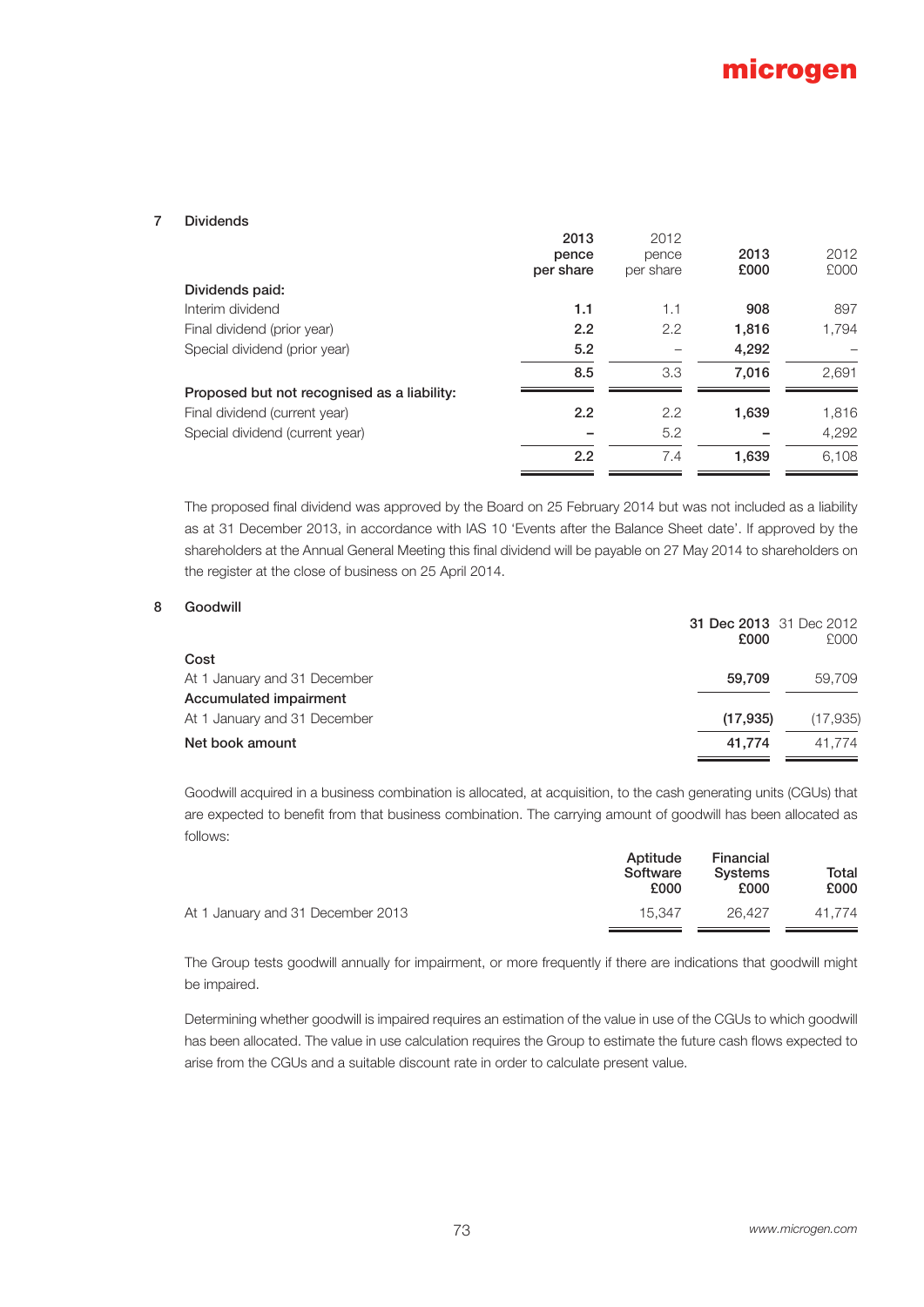# 8 Goodwill (continued)

The Board-approved plans, prepared for the Financial Systems operating business, project a reduction in operating income of 5% per annum for the next 4 years following the approved 2014 plan. Whilst part of the strategy for Financial Systems is to increase the proportion of the business derived from the Wealth Management sector through both organic growth and add-on acquisitions, no benefit of any potential acquisitions is included in the value in use calculation for Financial Systems.

Following the strategic review announced on 29 October 2013, a decision was made to increase investment significantly in the Aptitude Software operating business to focus the business on the growth of its recurring software-based revenues and not short-term profitability. The Board approved plans for Aptitude Software reflect in 2014 this increased investment and lower operating profit. Benefitting from the increase in investment the plan for the years 2015 to 2018 show a growth in operating income of 50% per annum. The Board considers this to be an achievable growth rate given the increased investment in the business.

The terminal growth rates for the period after 2018 are no greater than 2.25% per annum for either business. The conversion to cash ratio is assumed to be 79% based on the UK corporation tax rate effective from 1 April 2014. The utilisation of deferred tax losses to offset the tax payable has not been considered. The discount rate applied to the CGUs was 9.8% (2012: 9.8%).

A movement of 5% in any of the assumptions would not result in an impairment. It is possible that outcomes within the forthcoming financial years different from the key assumptions, could require a material adjustment to the carrying value of the Group's goodwill.

## 9 Other intangible assets

|                                         | Software IPR              |          |       |
|-----------------------------------------|---------------------------|----------|-------|
|                                         | and in                    | Customer |       |
|                                         | process R&D relationships |          | Total |
|                                         | £000                      | £000     | £000  |
| Group                                   |                           |          |       |
| Cost                                    |                           |          |       |
| At 1 January 2013                       | 876                       | 876      | 1,752 |
| At 31 December 2013                     | 876                       | 876      | 1,752 |
| Accumulated amortisation and impairment |                           |          |       |
| At 1 January 2013                       | 876                       | 876      | 1,752 |
| At 31 December 2013                     | 876                       | 876      | 1,752 |
| Net book amount                         |                           |          |       |
| At 31 December 2013                     |                           |          |       |
|                                         |                           |          |       |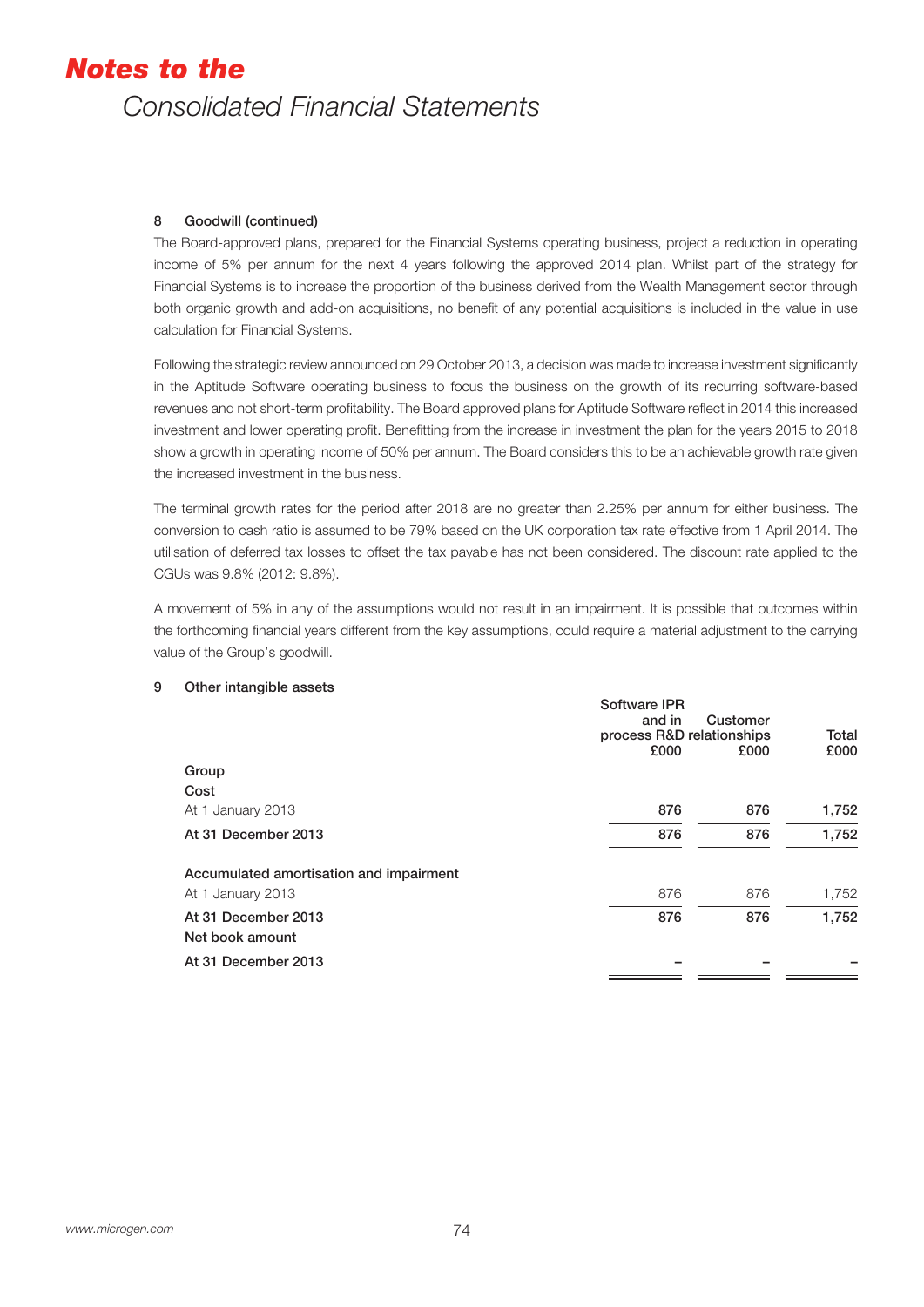# 9 Other intangible assets (continued)

|                                         | Software IPR<br>and in<br>process R&D relationships<br>£000 | Customer<br>£000 | Total<br>£000 |
|-----------------------------------------|-------------------------------------------------------------|------------------|---------------|
| Group                                   |                                                             |                  |               |
| Net book value                          |                                                             |                  |               |
| At 1 January 2012                       | 118                                                         |                  | 118           |
| Cost                                    |                                                             |                  |               |
| At 1 January 2012                       | 876                                                         | 1,329            | 2,205         |
| Disposals                               |                                                             | (453)            | (453)         |
| At 31 December 2012                     | 876                                                         | 876              | 1,752         |
| Accumulated amortisation and impairment |                                                             |                  |               |
| At 1 January 2012                       | 758                                                         | 1,329            | 2,087         |
| Charge for the year (note 2)            | 118                                                         |                  | 118           |
| <b>Disposals</b>                        |                                                             | (453)            | (453)         |
| At 31 December 2012                     | 876                                                         | 876              | 1,752         |
| Net book amount                         |                                                             |                  |               |
| At 31 December 2012                     |                                                             |                  |               |
|                                         |                                                             |                  |               |

The Company held no intangible assets during the year (2012: nil).

The externally acquired software IPR and in process R&D relates to expected future benefits of development projects in progress at the date of acquisition. As at 31 December 2013 no internal research and development costs have been capitalised.

The customer relationships relate to expected benefits obtained from recurring level of business from customers obtained as a result of acquisitions.

Amortisation in the year is shown in operating costs.

# 10 Property, plant and equipment

|                                        | Freehold<br>land and<br>buildings<br>£000 | Leasehold<br>improv-<br>ements<br>£000 | Plant &<br>machinery<br>£000 | <b>Fixtures &amp;</b><br>fittings<br>£000 | Total<br>£000 |
|----------------------------------------|-------------------------------------------|----------------------------------------|------------------------------|-------------------------------------------|---------------|
| Group                                  |                                           |                                        |                              |                                           |               |
| Cost                                   |                                           |                                        |                              |                                           |               |
| At 1 January 2013                      | 4,579                                     | 848                                    | 2,890                        | 203                                       | 8,520         |
| <b>Additions</b>                       |                                           | 9                                      | 418                          |                                           | 427           |
| <b>Disposals</b>                       |                                           | (4)                                    | (109)                        | (14)                                      | (127)         |
| Exchange movements                     |                                           |                                        | (16)                         | (9)                                       | (25)          |
| At 31 December 2013                    | 4,579                                     | 853                                    | 3,183                        | 180                                       | 8,795         |
| Accumulated depreciation               |                                           |                                        |                              |                                           |               |
| At 1 January 2013                      | 515                                       | 587                                    | 1,887                        | 140                                       | 3,129         |
| Charge for the year (note 2)           | 57                                        | 103                                    | 607                          | 23                                        | 790           |
| <b>Disposals</b>                       |                                           | (4)                                    | (101)                        | (13)                                      | (118)         |
| Exchange movements                     |                                           |                                        | (19)                         | (9)                                       | (28)          |
| At 31 December 2013<br>Net book amount | 572                                       | 686                                    | 2,374                        | 141                                       | 3,773         |
| At 31 December 2013                    | 4,007                                     | 167                                    | 809                          | 39                                        | 5,022         |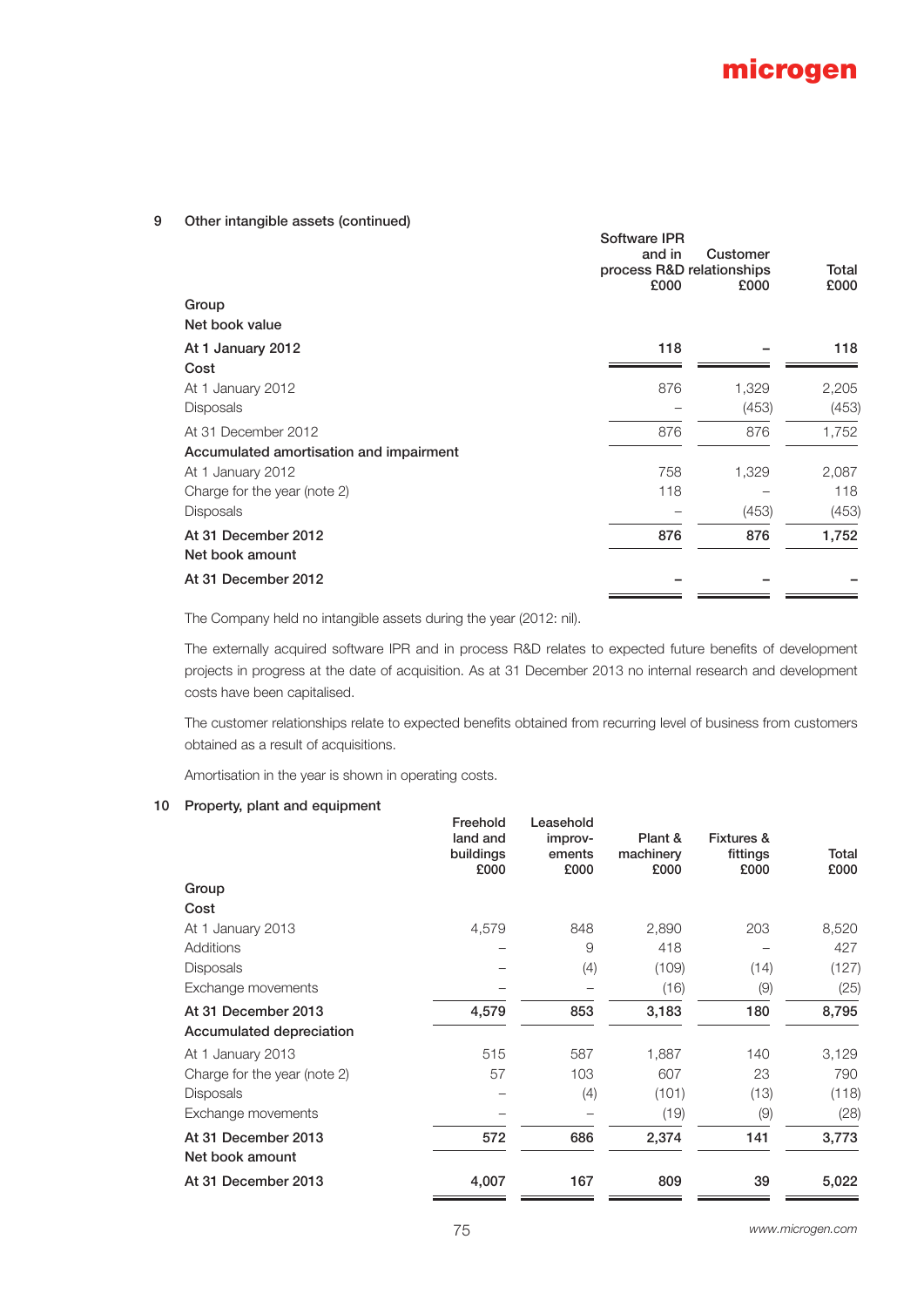# *Notes to the*

*Consolidated Financial Statements*

# 10 Property, plant and equipment (continued)

|                              | Freehold<br>land<br>and<br>buildings<br>£000 | Leasehold<br>improv-<br>ements<br>£000 | Plant &<br>machinery<br>£000 | Fixtures &<br>fittings<br>£000 | Total<br>£000 |
|------------------------------|----------------------------------------------|----------------------------------------|------------------------------|--------------------------------|---------------|
| Group                        |                                              |                                        |                              |                                |               |
| Net book value               |                                              |                                        |                              |                                |               |
| At 1 January 2012            | 4,126                                        | 293                                    | 1,023                        | 79                             | 5,521         |
| Cost                         |                                              |                                        |                              |                                |               |
| At 1 January 2012            | 4,579                                        | 1,015                                  | 2,317                        | 196                            | 8,107         |
| <b>Additions</b>             |                                              | 115                                    | 508                          |                                | 624           |
| <b>Disposals</b>             |                                              | (280)                                  | (76)                         |                                | (356)         |
| Reclassification             |                                              | (6)                                    |                              | 6                              |               |
| Exchange movements           |                                              | 4                                      | 141                          |                                | 145           |
| At 31 December 2012          | 4,579                                        | 848                                    | 2,890                        | 203                            | 8,520         |
| Accumulated depreciation     |                                              |                                        |                              |                                |               |
| At 1 January 2012            | 453                                          | 722                                    | 1,294                        | 117                            | 2,586         |
| Charge for the year (note 2) | 62                                           | 141                                    | 561                          | 24                             | 788           |
| Disposals                    |                                              | (280)                                  | (76)                         |                                | (356)         |
| Exchange movements           |                                              | 4                                      | 108                          | (1)                            | 111           |
| At 31 December 2012          | 515                                          | 587                                    | 1,887                        | 140                            | 3,129         |
| Net book amount              |                                              |                                        |                              |                                |               |
| At 31 December 2012          | 4,064                                        | 261                                    | 1,003                        | 63                             | 5,391         |

The Company held no property, plant and equipment in the year (2012 nil).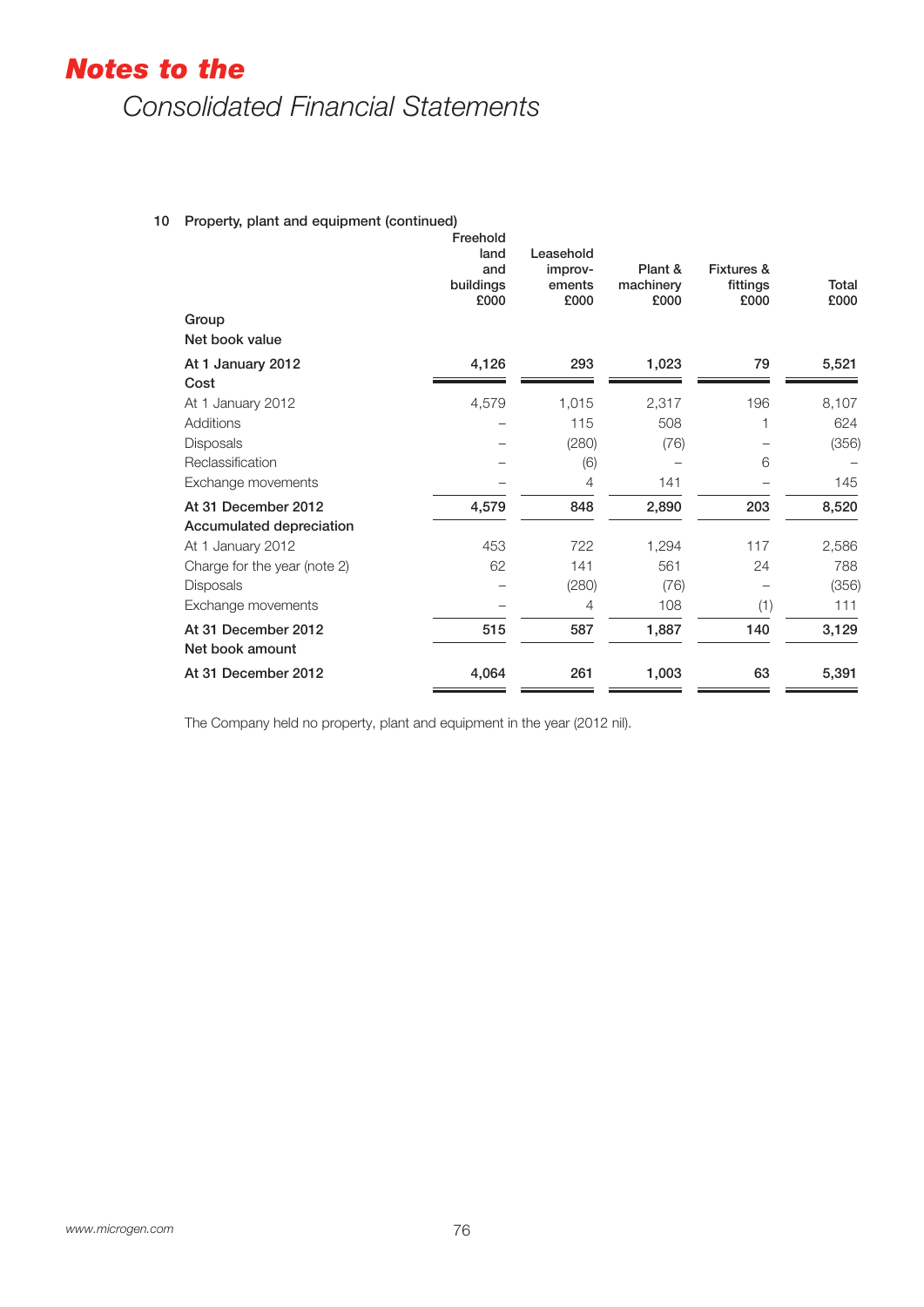## 11 Investments in subsidiaries

The Group did not hold any investments in 2013 (2012: nil).

|                                                                           | 2013<br>£000 | 2012<br>£000 |
|---------------------------------------------------------------------------|--------------|--------------|
| Company                                                                   |              |              |
| Cost                                                                      |              |              |
| At 1 January                                                              | 53,907       | 53,846       |
| Share based payments – share options granted to employees of subsidiaries | 157          | 61           |
| At 31 December                                                            | 54,064       | 53,907       |
| Impairment                                                                |              |              |
| At 31 December                                                            | 13,155       | 13,155       |
| Net book amount                                                           |              |              |
| At 31 December                                                            | 40,909       | 40.752       |

The recoverable amounts of the investments are determined by calculating a value in use for the appropriate subsidiary investment. Management estimates discount rates using pre-tax rates that reflect current market assessments of the time value of money and the risks specific to the subsidiary investments.

Where the investment is held in a company which is no longer trading, the value is derived from the carrying value of the net assets on the balance sheet of that entity.

The Directors consider the value of the investments to be supported by their underlying assets.

| <b>Principal subsidiaries</b>                                     | Country         | Activity                             |
|-------------------------------------------------------------------|-----------------|--------------------------------------|
| Aptitude Software Limited (formerly Microgen<br>Aptitude Limited) | England & Wales | Software and Services                |
| Microgen (Channel Islands) Limited *                              | Guernsey        | Software and Services                |
| Microgen Wealth Management Systems Limited *                      | England & Wales | Software and Services                |
| Microgen Banking Systems Limited *                                | England & Wales | Software and Services                |
| Microgen Solutions Limited *                                      | England & Wales | Software and Services                |
| Microgen Asset Management Solutions Limited *                     | England & Wales | Software and Services                |
| Aptitude Software Inc.* (formerly Microgen<br>Solutions Inc.)*    | USA             | Software and Services                |
| Microgen (South Africa) Limited *                                 | South Africa    | Software and Services                |
| Microgen Poland Sp. Z.o.o.*                                       | Poland          | Development                          |
| Microgen Management Services Limited                              | England & Wales | <b>Employment and Group Services</b> |
| Microgen Financial Systems Limited                                | England & Wales | Software and Services                |
| * Indirectly held by Microgen plc                                 |                 |                                      |

The Company owns 100% of the ordinary share capital and share premium in the above subsidiaries.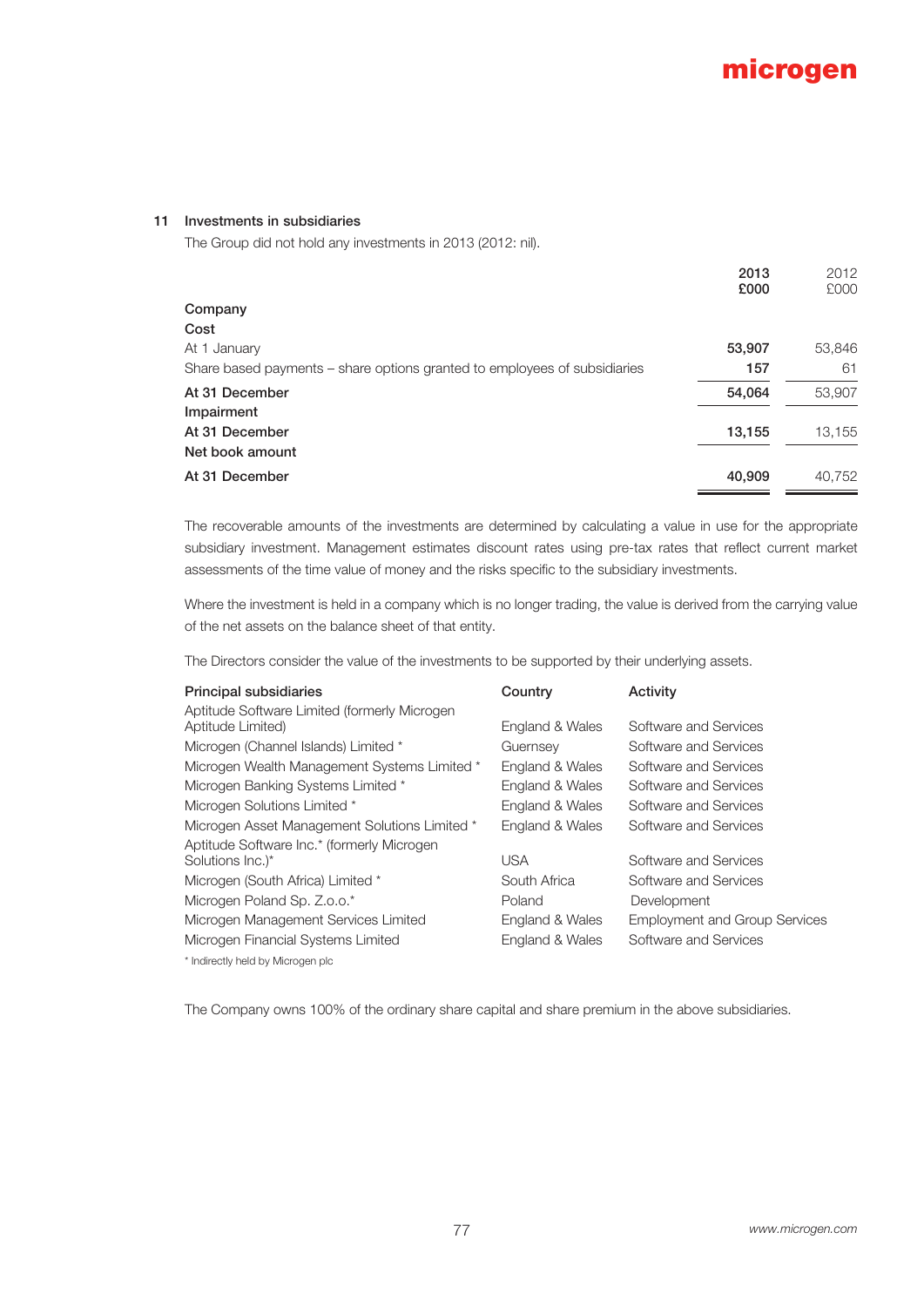# 12 Deferred income tax assets

Deferred tax is calculated in full on temporary differences under the liability method using a tax rate of 20% (2012: 23.0%).

The following are major deferred tax assets and liabilities recognised by the Group, and the movements thereon, during the current and prior reporting periods.

|                                                                               | Accelerated<br>capital<br>allowances<br>£000 | Short term<br>differences<br>£000 | timing Share-based<br>payments<br>£000 | <b>Taxable</b><br>trading<br>losses<br>£000 | Total<br>£000 |
|-------------------------------------------------------------------------------|----------------------------------------------|-----------------------------------|----------------------------------------|---------------------------------------------|---------------|
| Group                                                                         |                                              |                                   |                                        |                                             |               |
| At 1 January 2012                                                             | 329                                          | 463                               | 326                                    | 206                                         | 1,324         |
| (Charge)/credit to income statement for<br>the year for temporary differences | (54)                                         | 53                                | (80)                                   | (8)                                         | (89)          |
| Charge to the income statement for<br>reduction in tax rate                   | (26)                                         | (37)                              | (26)                                   | (16)                                        | (105)         |
| Total (charge)/credit to income<br>statement for the year (note 5)            | (80)                                         | 16                                | (106)                                  | (24)                                        | (194)         |
| (Charge)/credit to equity (note 23)                                           |                                              | (89)                              | 25                                     |                                             | (64)          |
| Exchange differences                                                          |                                              | (25)                              |                                        |                                             | (25)          |
| At 31 December 2012                                                           | 249                                          | 365                               | 245                                    | 182                                         | 1,041         |
| (Charge)/credit to income statement for<br>the year for temporary differences | (3)                                          | 35                                | (81)                                   | (61)                                        | (110)         |
| Charge to the income statement for<br>reduction in tax rate                   | (32)                                         | (48)                              | (33)                                   | (24)                                        | (137)         |
| Total charge to income statement for<br>the year (note 5)                     | (35)                                         | (13)                              | (114)                                  | (85)                                        | (247)         |
| Credit to equity (note 23)                                                    |                                              | 9                                 | 7                                      |                                             | 16            |
| Exchange differences                                                          |                                              | (58)                              |                                        |                                             | (58)          |
| At 31 December 2013                                                           | 214                                          | 303                               | 138                                    | 97                                          | 752           |

Deferred tax assets have been recognised in respect of taxable losses and other temporary differences giving rise to deferred tax assets where it is probable that these assets will be recovered.

At the balance sheet date, the Group has unused tax losses of £6,797,000 (2012: £7,606,000) available for offset against future profits. A deferred tax asset has been recognised in respect of £484,000 (2012: £790,000) of such losses which is the maximum the Group anticipates being able to utilise in the year ending 31 December 2014. No deferred tax has been recognised in respect of the remaining £6,313,000 (2012: £6,816,000) due to the unpredictability of future profit streams.

Deferred tax assets and liabilities are only offset where there is a legally enforceable right of offset and there is an intention to settle the balances net.

There are no deferred tax liabilities at 31 December 2013 (2012: £nil).

Included in the deferred tax asset above is an amount of £432,000 which is expected to be utilised in the next twelve months.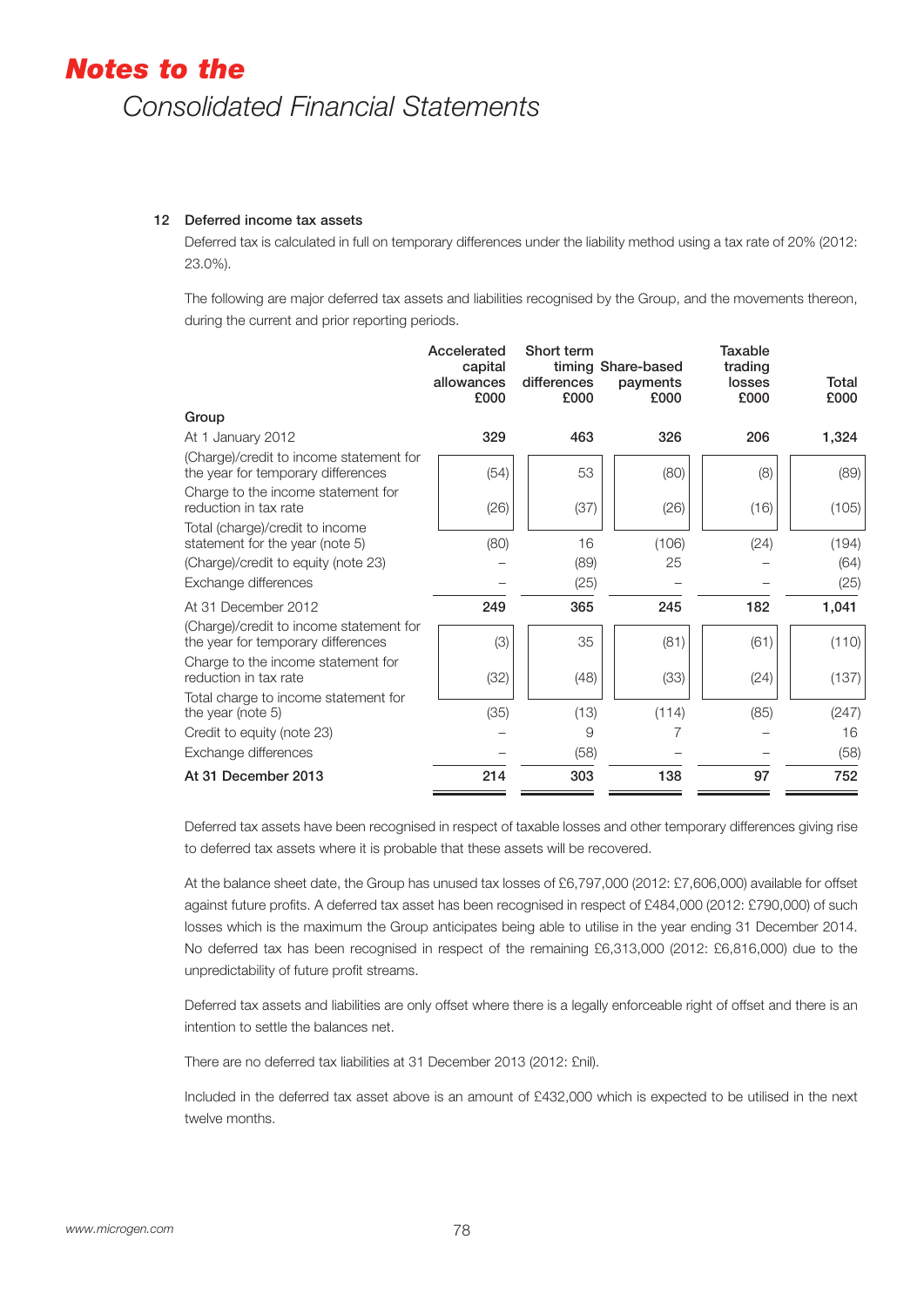# 13 Trade and other receivables

|                                               | Group<br>£000 | Group<br>31 Dec 2013 31 Dec 2012 31 Dec 2013 31 Dec 2012<br>£000 | Company<br>£000 | Company<br>£000 |
|-----------------------------------------------|---------------|------------------------------------------------------------------|-----------------|-----------------|
| Trade receivables                             | 4,286         | 2,411                                                            |                 |                 |
| Less: provision for impairment of receivables | (60)          | (61)                                                             |                 |                 |
| Trade receivables – net                       | 4,226         | 2,350                                                            |                 |                 |
| Amounts owed by group undertakings            |               |                                                                  | 20              | 8,609           |
| Other receivables                             | 101           | 139                                                              | 47              | 26              |
| Prepayments and accrued income                | 722           | 674                                                              | 87              | 87              |
|                                               | 5.049         | 3.163                                                            | 154             | 8.722           |

Amounts due from group undertakings are unsecured and repayable on demand.

An impairment provision for all past due trade receivables is maintained as the Group's experience is that a proportion of all such receivables may not ultimately be collectable.

Within the trade receivables balance of £4,286,000 (2012: £2,411,000) there are balances totalling £791,000 (2012: £567,000) which, at 31 December 2013, were overdue for payment. Of this balance £778,000 (2012: £535,000) has been collected at 25 February 2014 (2012: 22 February 2013).

|                                                    | Trade receivables |                                        |  |
|----------------------------------------------------|-------------------|----------------------------------------|--|
| The ageing of the trade receivables is as follows: | £000              | <b>31 Dec 2013</b> 31 Dec 2012<br>£000 |  |
| Not past due                                       | 3,495             | 1.844                                  |  |
| Past due                                           |                   |                                        |  |
| Less than one month overdue                        | 759               | 244                                    |  |
| One to two months overdue                          | 20                | 296                                    |  |
| Two to three months overdue                        |                   |                                        |  |
| More than three months overdue                     | 12                | 26                                     |  |
| At 31 December                                     | 4,286             | 2,411                                  |  |

The Company had no trade receivables in either year.

Trade and other receivables are denominated in the following currencies:

|                              | Group | Group | Company                                         | Company |
|------------------------------|-------|-------|-------------------------------------------------|---------|
|                              |       |       | 31 Dec 2013 31 Dec 2012 31 Dec 2013 31 Dec 2012 |         |
|                              | £000  | £000  | £000                                            | £000    |
| Sterling                     | 3,932 | 2,397 | 154                                             | 8,722   |
| South African Rand           | 14    | 14    |                                                 |         |
| <b>United States Dollars</b> | 970   | 604   |                                                 |         |
| Other                        | 133   | 148   |                                                 |         |
|                              | 5.049 | 3.163 | 154                                             | 8,722   |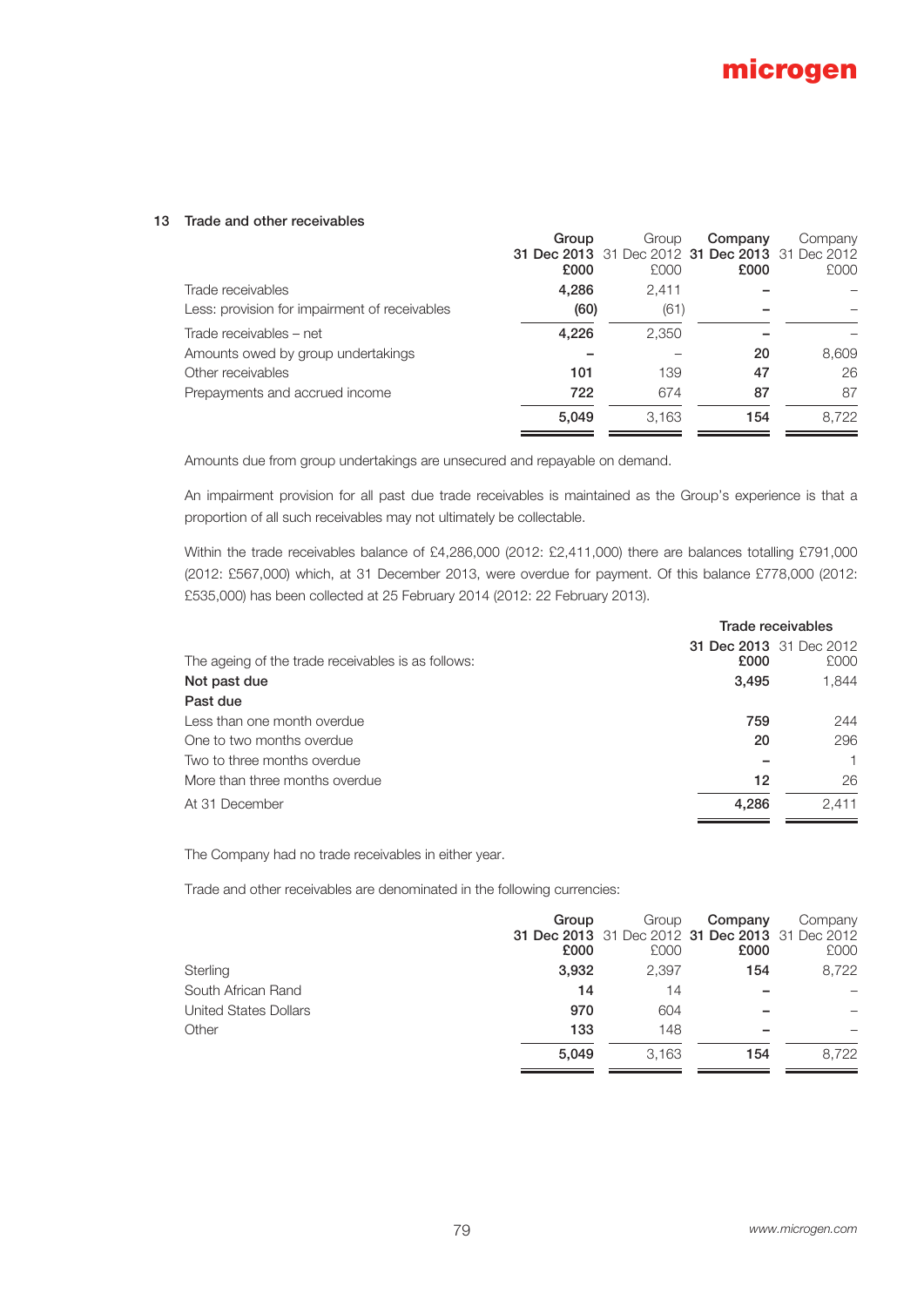## 13 Trade and other receivables (continued)

Movements on the provision for impairment of trade receivables are as follows:

|                                          | Group | Group                   |
|------------------------------------------|-------|-------------------------|
|                                          |       | 31 Dec 2013 31 Dec 2012 |
|                                          | £000  | £000                    |
| At 1 January                             | 61    | 64                      |
| Receivables written off as uncollectable | (4)   | (3)                     |
| Unused provisions reversed               | 3     |                         |
| At 31 December                           | 60    | 61                      |

Creation and reversals of the provision for impaired trade receivables have been included in the income statement under other operating costs. Non-trade receivables do not contain any impaired assets.

The maximum exposure to credit risk at the reporting date is the fair value of each receivable class mentioned above. No collateral is held as security against these assets.

The Company does not have any provisions for impairments of trade receivables (2012: nil).

### 14 Cash and cash equivalents

Cash and cash equivalents are denominated in the following currencies:

|                             | Group  | Group  | Company                                         | Company |
|-----------------------------|--------|--------|-------------------------------------------------|---------|
|                             |        |        | 31 Dec 2013 31 Dec 2012 31 Dec 2013 31 Dec 2012 |         |
|                             | £000   | £000   | £000                                            | £000    |
| Sterling                    | 39.155 | 31.106 | 29.642                                          | 22,592  |
| South African Rand          | 560    | 667    |                                                 |         |
| <b>United States Dollar</b> | 242    | 98     |                                                 |         |
| Polish Zloty                | 243    | 263    |                                                 |         |
| Cash at bank and in hand    | 40.200 | 32.134 | 29.642                                          | 22,592  |

The effective interest rate on short term deposits was 0.38% (2012: 0.46%).

# 15 Trade and other payables

|                                       | Group  | Group  | Company                                         | Company |
|---------------------------------------|--------|--------|-------------------------------------------------|---------|
|                                       |        |        | 31 Dec 2013 31 Dec 2012 31 Dec 2013 31 Dec 2012 |         |
|                                       | £000   | £000   | £000                                            | £000    |
| Trade payables                        | 532    | 368    | 265                                             | 91      |
| Amounts owed to group undertakings    |        |        | 9.012                                           | 20,617  |
| Other tax and social security payable | 991    | 658    |                                                 |         |
| Other payables                        | 55     | 657    | 25                                              | 25      |
| Accruals                              | 1,259  | 1,877  | 32                                              |         |
| Deferred income                       | 15,349 | 14,285 |                                                 |         |
|                                       | 18,186 | 17.845 | 9.334                                           | 20,733  |

The amounts owed to group undertakings are unsecured, interest free and repayable upon demand.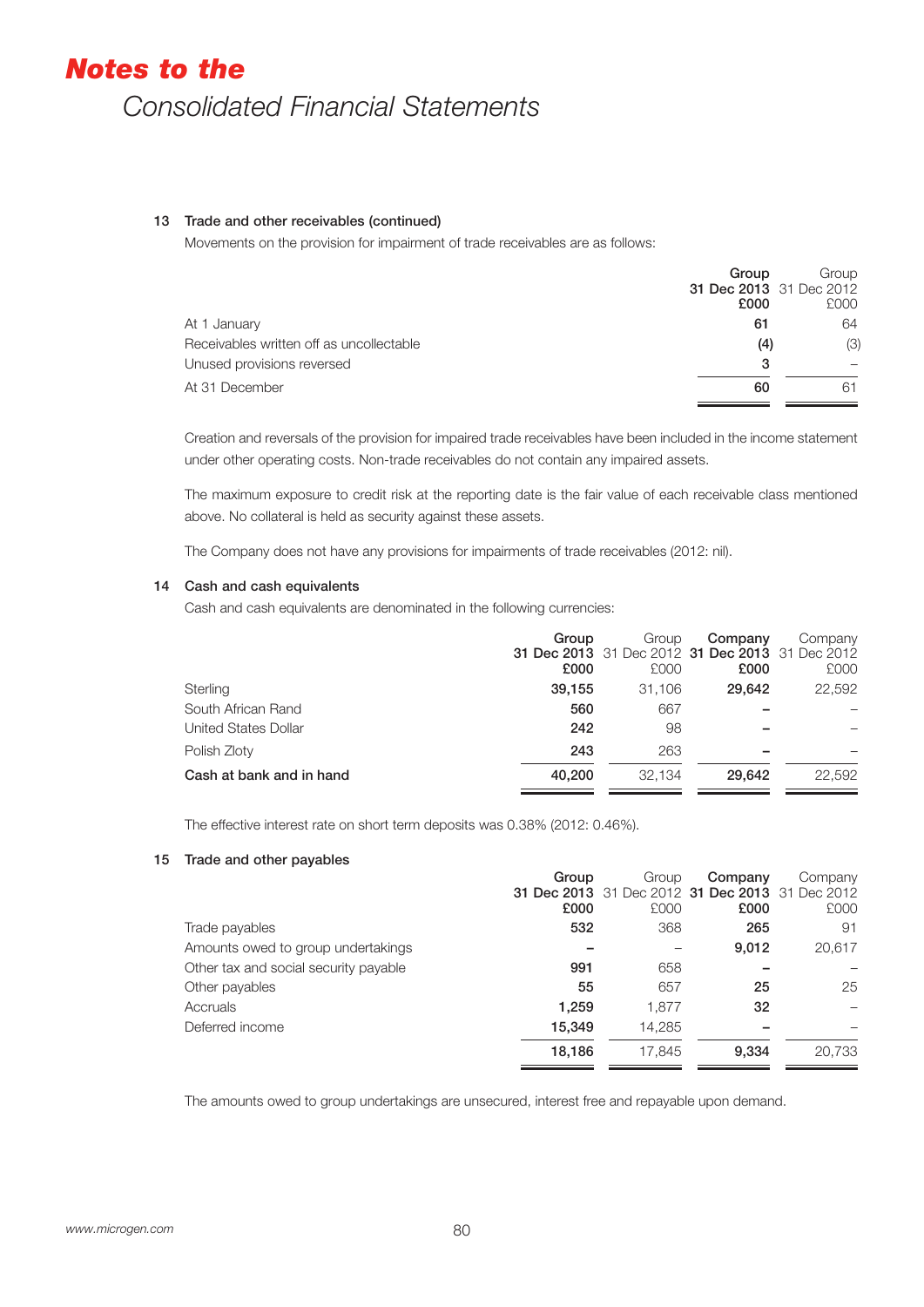

### 16 Financial liabilities

|                                                                                    | Group<br>31 Dec 2013<br>£000 |
|------------------------------------------------------------------------------------|------------------------------|
| Bank Ioan                                                                          | 19,250                       |
| The borrowings are repayable as follows:                                           |                              |
| Within one year                                                                    | 3,000                        |
| In the second year                                                                 | 3,000                        |
| In the third to fifth years inclusive                                              | 13,250                       |
|                                                                                    | 19,250                       |
| Less: Amount due for settlement within 12 months (shown under current liabilities) | (3,000)                      |
| Amount due for settlement after 12 months                                          | 16,250                       |
|                                                                                    |                              |

On 28 October 2013 Microgen Financial Systems Limited, a wholly owned subsidiary of Microgen plc, entered into a loan agreement with Royal Bank of Scotland plc for £20,000,000. The loan is secured solely against the assets of the Financial Systems operating business of the Group. Operating covenants are limited to the performance of the Financial Systems business only and are based on net debt leverage, interest cover and a minimum cash balance of £3,000,000 held within the Financial Systems business. In the event of a default of the loan, Microgen plc has the option, but not the obligation, to remedy. The loan is repayable over five years with an annual capital repayment of £3,000,000 and a final repayment of £5,000,000 on the fifth anniversary of the loan agreement. The loan is denominated in Pound Sterling and carries interest at LIBOR plus 1.75%. The Group entered into an interest swap on 28 October 2013, effectively fixing the interest rate at 3.24% over the five year period.

The Company has nil borrowings at 31 December 2013 (2012: nil).

# 17 Provisions for other liabilities and charges

|                                          | <b>Provisions</b> |                                 |
|------------------------------------------|-------------------|---------------------------------|
|                                          | £000              | 31 Dec 2013 31 Dec 2012<br>£000 |
| Group                                    |                   |                                 |
| At 1 January                             | 298               | 242                             |
| Charged/(credited) to income statement   | 13                | (45)                            |
| Charged to property, plant and equipment |                   | 100                             |
| Foreign exchange                         | (9)               |                                 |
| At 31 December                           | 302               | 298                             |

Provisions have been analysed between current and non-current as follows:

|             |      | Provisions              |  |
|-------------|------|-------------------------|--|
|             |      | 31 Dec 2013 31 Dec 2012 |  |
|             | £000 | £000                    |  |
| Current     | 33   | 42                      |  |
| Non-current | 269  | 256                     |  |
|             | 302  | 298                     |  |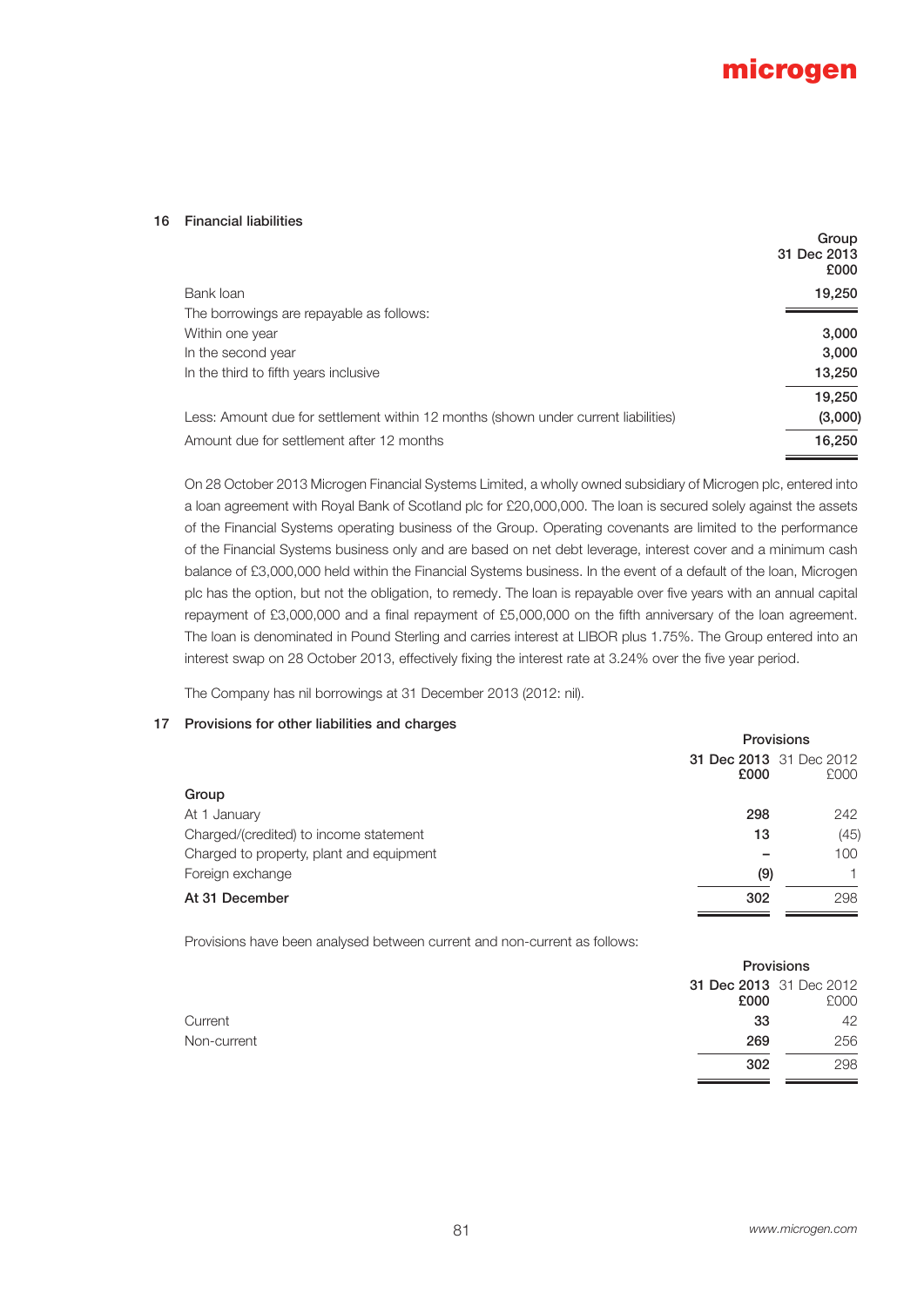# 17 Provisions for other liabilities and charges (continued)

£281,000 of the total provision at 31 December 2013 of £302,000 relates to the cost of dilapidations in respect of its occupied leasehold premises. Of the non-current provision, £269,000 is expected to unwind within 2 to 5 years (2012: £256,000).

## 18 Financial instruments

At the balance sheet date, the total notional amount of outstanding forward foreign exchange and the interest rate swap are:

|                                                          | 31 Dec 2013    |                     | 31 Dec 2012    |                     |
|----------------------------------------------------------|----------------|---------------------|----------------|---------------------|
|                                                          | Assets<br>£000 | Liabilities<br>£000 | Assets<br>£000 | Liabilities<br>£000 |
| Interest rate swaps – cash flow hedges                   | 89             |                     |                |                     |
| Forward foreign exchange contracts – cash flow<br>hedges | 5              | 47                  | 69             | 15                  |
|                                                          | 94             | 47                  | 69             | 15                  |

#### Total derivatives designated as heding instruments

The company has no derivative financial instruments (2012: none).

The maximum exposure to credit risk at the reporting date is the fair value of the derivative assets in the consolidated statement of financial position.

# Currency derivatives

The forward foreign exchange contracts are used to hedge the Group's forecasted Polish Zloty denominated costs over the next 12 months.

The notional principal amounts outstanding at the balance sheet date are as follows:

|                                                   | £000  | 31 Dec 2013 31 Dec 2012<br>£000 |
|---------------------------------------------------|-------|---------------------------------|
| Forward foreign exchange contracts – Polish Zloty | 3.259 | 3.126                           |

The forward exchange contracts mature evenly across the year on a monthly basis.

At 31 December 2013, the fair value of the Group's currency derivatives is estimated to be a liability of approximately £42,000 (2012: asset £54,000), comprising £5,000 assets (2012: £69,000) and £47,000 liabilities (2012: £15,000), based on quoted market values.

The forward contracts are designated as effective as cash flow hedges in accordance with IAS 39 Financial Instruments: Recognition and Measurement. The fair value has been recognised in other comprehensive income and presented in the hedging reserve in equity. These will be transferred to the income statement over the next 12 months (2012: 12 months).

A profit of £155,000 (2012: £199,000) has been transferred to the income statement in respect of contracts which have matured during the period.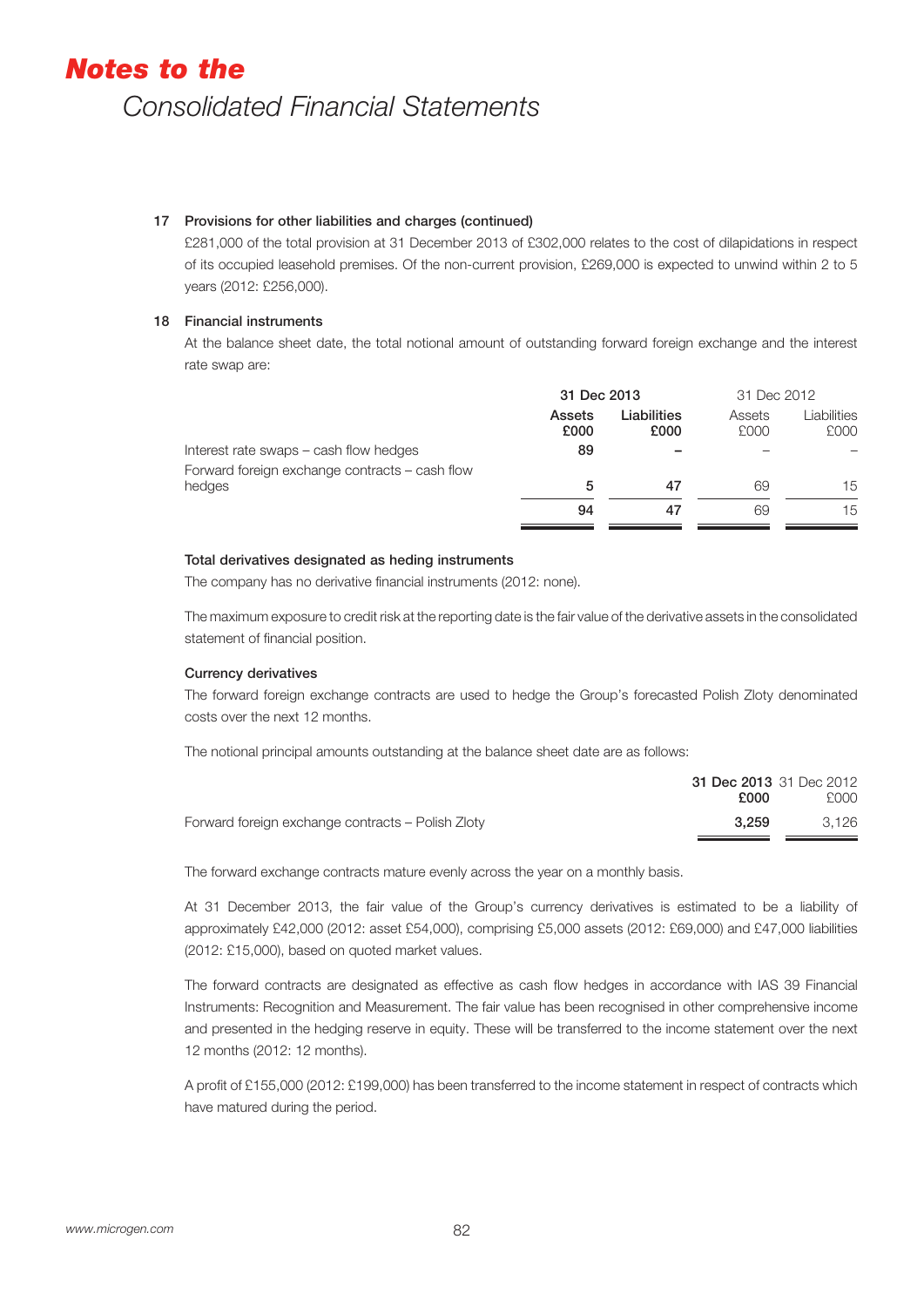## 18 Financial instruments (continued)

#### Fair Value interest rate swaps

The Group enters into floating-to-fixed interest rate swaps to hedge the fair value interest rate risk arising where it has borrowed at floating rates.

The notional principal amounts of the outstanding interest rate swap contracts designated as hedging instruments in fair value interest rate debt at 31 December 2013 amounts to £19,250,000.

The fair value gain recognised in the consolidated statement of comprehensive income is £89,000.

Additional disclosures are set out in the accounting policies relating to risk management.

#### Fair values of non-derivative financial assets and financial liabilities

Where market values are not available, fair values of financial assets and financial liabilities have been calculated by discounting expected future cash flows at prevailing interest rates and by applying year-end exchange rates.

|                          |             | 31 Dec 2013        |                    | 31 Dec 2012        |                    |
|--------------------------|-------------|--------------------|--------------------|--------------------|--------------------|
|                          | <b>Note</b> | Book value<br>£000 | Fair value<br>£000 | Book value<br>£000 | Fair value<br>£000 |
| Group                    |             |                    |                    |                    |                    |
| Cash at bank and in hand | 14          | 40,200             | 40,200             | 32.134             | 32,134             |
|                          |             | 31 Dec 2013        |                    | 31 Dec 2012        |                    |
|                          | <b>Note</b> | Book value<br>£000 | Fair value<br>£000 | Book value<br>£000 | Fair value<br>£000 |
| Company                  |             |                    |                    |                    |                    |
| Cash at bank and in hand | 14          | 29,642             | 29,642             | 22,592             | 22,592             |

The carrying amount of short term payables and receivables is equal to their fair value.

Neither the Group or Company defaulted on any loans during the period. In addition the Group or Company did not breach the terms of any loan agreements during the year.

#### Credit quality of financial assets

The credit quality of financial assets that are neither past due or impaired can be assessed by reference to the customer type.

|                                  | 2013  | 2012  |
|----------------------------------|-------|-------|
| Group                            | £000  | £000  |
| Trade receivables                |       |       |
| Banks and financial institutions | 3.256 | 1.578 |
| Other corporates                 | 239   | 266   |
| Total current trade receivables  | 3.495 | 1.844 |
| Overdue trade receivables        | 791   | 567   |
| Total trade receivables          | 4.286 | 2.411 |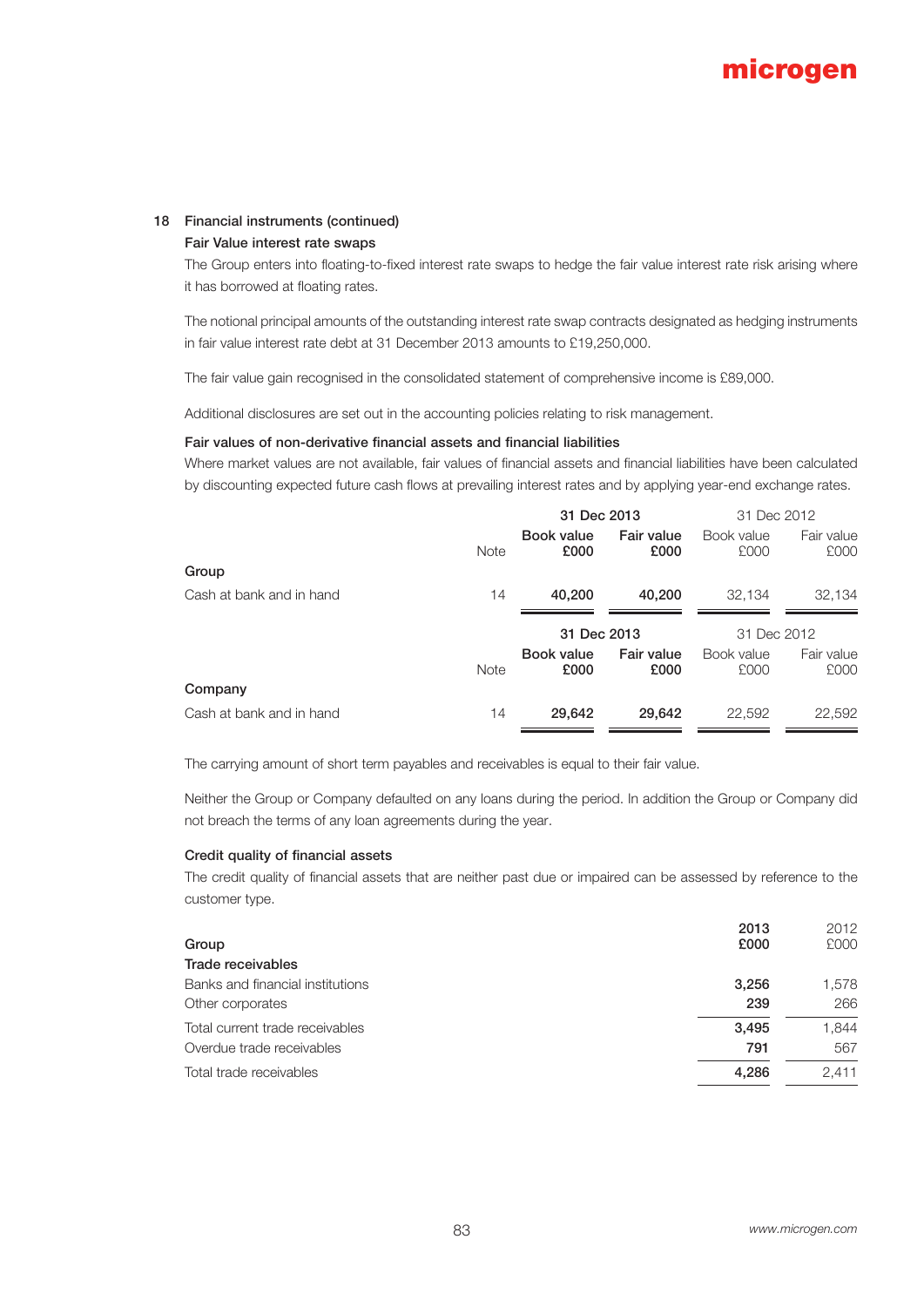# 18 Financial instruments (continued)

| Cash at bank and short-term bank deposits | Current<br>Rating<br>(Moody's) | 2013<br>£000 | 2012<br>£000 |
|-------------------------------------------|--------------------------------|--------------|--------------|
|                                           | A2                             | 3,565        | 13,016       |
|                                           | AЗ                             | 35,068       | 17,116       |
|                                           | Aa3                            | 1,007        | 2,002        |
|                                           | Baa1                           | 560          |              |
|                                           |                                | 40,200       | 32,134       |

None of the financial assets that are fully performing have been renegotiated in the last year.

# 19 Share capital

|                                       | 31 Dec 2013   |       | 31 Dec 2012   |       |
|---------------------------------------|---------------|-------|---------------|-------|
| Group and company                     | <b>Number</b> | £000  | <b>Number</b> | £000  |
| Authorised ordinary shares of 5p each | 145,000,000   | 7.250 | 145,000,000   | 7.250 |
| Issued and fully paid:                |               |       |               |       |
| At 1 January                          | 81,581,850    | 4.078 | 81,395,677    | 4,069 |
| Issued under share option schemes     | 1,046,727     | 52    | 307,173       | 15    |
| Share buyback                         |               | -     | (121,000)     | (6)   |
| Share tender offer                    | (8,130,075)   | (406) |               |       |
| At 31 December                        | 74,498,502    | 3.724 | 81,581,850    | 4,078 |
|                                       |               |       |               |       |

In the year the Company repurchased 8,130,075 ordinary shares for a consideration of £10,000,000 via a tender offer. In 2012, 121,000 ordinary shares were purchased for consideration of £145,200. The shares in both years were then cancelled.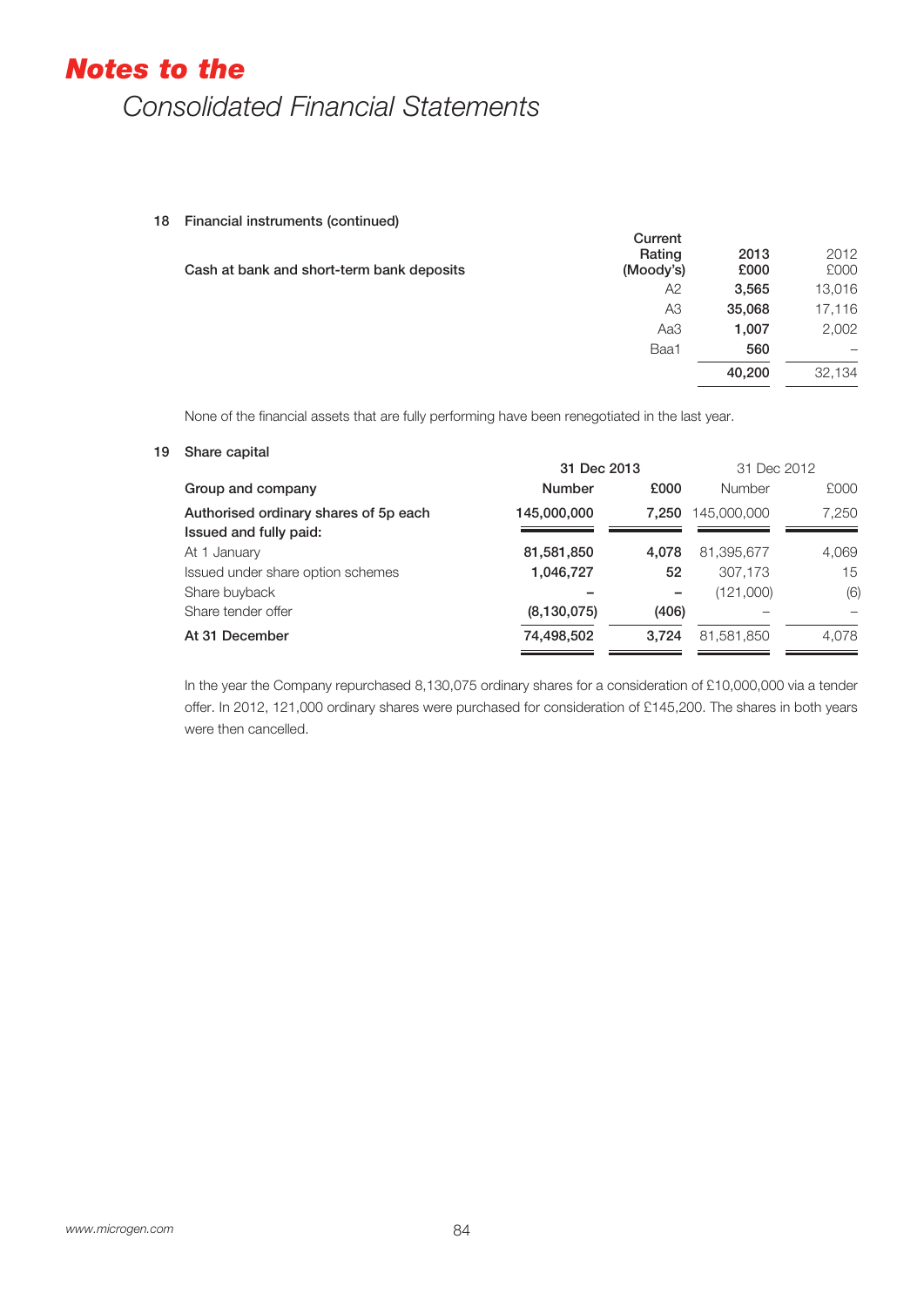# 19 Share capital (continued)

The number of ordinary shares for which Microgen employees hold options and the period to which the options are exercisable are as follows:

|    | Period                                                                  | Year of<br>grant | Exercise<br>price  | 2013<br>Number           | 2012<br>Number |
|----|-------------------------------------------------------------------------|------------------|--------------------|--------------------------|----------------|
|    | Between 18 February 2006 and 18 February 2013                           | 2003             | 20.33p             |                          | 6,000          |
|    | Between 24 February 2006 and 24 February 2013                           | 2003             | 24.5p              |                          | 50,000         |
|    | Between 28 July 2006 and 28 July 2013                                   | 2003             | 42.5p              | $\overline{\phantom{0}}$ | 25,000         |
|    | Between 7 November 2006 and 7 November 2013                             | 2003             | 42.5p              | $\qquad \qquad -$        | 75,000         |
|    | Between 28 April 2007 and 28 April 2014                                 | 2004             | 60p                | 12,500                   | 25,000         |
|    | Between 22 September 2008 and 22 September 2015                         | 2005             | 70.50p             | 32,500                   | 167,500        |
|    | Between 24 May 2009 and 24 May 2016                                     | 2006             | 5p                 |                          | 397,991        |
|    | Between 15 June 2009 and 15 June 2016                                   | 2006             | 59.33p             | 9,999                    | 16,666         |
|    | Between 5 March 2010 and 5 March 2017                                   | 2007             | 5p                 |                          | 93,340         |
|    | Between 6 August 2010 and 6 August 2017                                 | 2007             | 5p                 | 46,670                   | 210,015        |
|    | Between 6 August 2010 and 6 August 2017                                 | 2007             | 46.83p             | 43,336                   | 51,336         |
|    | Between 28 February 2011 and 28 February 2018                           | 2008             | 48.17 <sub>p</sub> | 33,331                   | 33,331         |
|    | Between 2 May 2011 and 2 May 2018                                       | 2008             | 52.33p             | 1,000,000                | 1,000,000      |
|    | Between 2 December 2011 and 2 December 2018                             | 2008             | 43.50p             | 60,415                   | 92,414         |
|    | Between 2 December 2011 and 2 December 2018                             | 2008             | 5p                 | 18,334                   | 116,219        |
|    | Between 13 December 2013 and 13 December 2020                           | 2010             | 5p                 | 130,000                  | 130,000        |
|    | Between 3 March 2014 and 3 March 2021                                   | 2011             | 140 <sub>p</sub>   | 70,000                   | 70,000         |
|    | Between 20 September 2014 and 20 September 2021                         | 2011             | 5p                 | 15,000                   | 15,000         |
|    | Between 18 November 2016 and 18 November 2023                           | 2013             | 5p                 | 4,433,750                |                |
|    | Between 18 November 2018 and 18 November 2023                           | 2013             | 5p                 | 1,041,250                |                |
|    |                                                                         |                  |                    | 6,947,085                | 2,574,812      |
| 20 | Share premium account                                                   |                  |                    |                          |                |
|    | <b>Group and Company</b>                                                |                  |                    |                          | £000           |
|    | At 1 January 2012                                                       |                  |                    |                          | 11,842         |
|    | Premium on shares issued during the year under the share option schemes |                  |                    |                          | 43             |
|    |                                                                         |                  |                    |                          |                |
|    | At 31 December 2012                                                     |                  |                    |                          | 11,885         |
|    | Premium on shares issued during the year under the share option schemes |                  |                    |                          | 152            |
|    | At 31 December 2013                                                     |                  |                    |                          | 12,037         |
| 21 | <b>Capital Redemption Reserve</b>                                       |                  |                    |                          |                |
|    |                                                                         |                  |                    |                          | £000           |
|    | <b>Group and Company</b>                                                |                  |                    |                          |                |
|    | At 1 January 2012                                                       |                  |                    |                          | 1,146          |
|    | On shares purchased and cancelled in 2012                               |                  |                    |                          | 6              |

At 31 December 2012 1,152 On shares purchased and cancelled in 2013 406 At 31 December 2013 1,558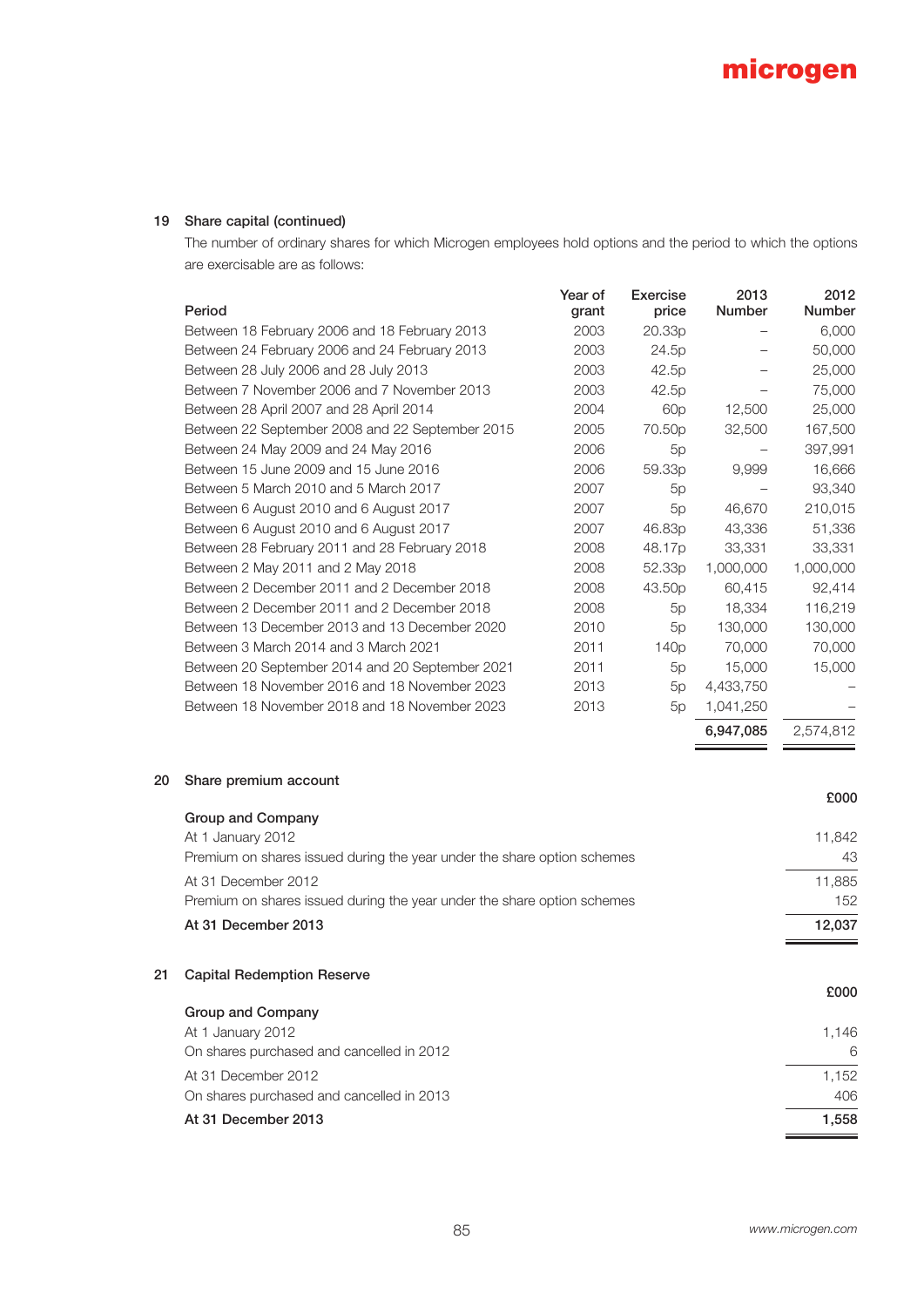#### 22 Other reserves

|                                                          | <b>Derivatives</b><br>hedge<br>reserve<br>£000 | Merger<br>reserve<br>£000 | Total<br>£000   |
|----------------------------------------------------------|------------------------------------------------|---------------------------|-----------------|
| Group                                                    |                                                |                           |                 |
| At 1 January 2012                                        | (355)                                          | 36,974                    | 36,619          |
| Cash flow hedges                                         |                                                |                           |                 |
| - net fair value gains in the period net of tax          | 409                                            |                           | 409             |
| At 31 December 2012                                      | 54                                             | 36,974                    | 37,028          |
| Cash flow hedges                                         |                                                |                           |                 |
| - net fair value losses in the period net of tax         | (7)                                            |                           | (7)             |
| At 31 December 2013                                      | 47                                             | 36,974                    | 37,021          |
|                                                          |                                                | Merger<br>reserve<br>£000 | Total<br>£000   |
| Company                                                  |                                                |                           |                 |
| At 1 January 2012, 31 December 2012 and 31 December 2013 |                                                | 20,177                    | 20,177          |
| <b>Retained earnings</b><br>23                           |                                                |                           |                 |
|                                                          |                                                | Group<br>£000             | Company<br>£000 |
| At 1 January 2012                                        |                                                | 6,299                     | 16,663          |
| Profit for the year                                      |                                                | 6,949                     | 144             |
| Share options - value of employee service (note 27)      |                                                | 61                        | 61              |
| Shares repurchased and cancelled                         |                                                | (146)                     | (146)           |
| Deferred tax on financial instruments (note 12)          |                                                | (89)                      |                 |
| Deferred tax on share options (note 12)                  |                                                | 25                        |                 |
| Corporation tax on share options                         |                                                | 41                        |                 |
| Exchange rate adjustments                                |                                                | 80                        |                 |
| Dividends paid (note 7)                                  |                                                | (2,691)                   | (2,691)         |
| At 31 December 2012                                      |                                                | 10,529                    | 14,031          |
| Profit for the year                                      |                                                | 6,438                     | 26,972          |
| Share options - value of employee service (note 27)      |                                                | 157                       | 157             |
| Shares repurchased and cancelled                         |                                                | (10, 269)                 | (10, 269)       |
| Deferred tax on financial instruments (note 12)          |                                                | 9                         |                 |
| Deferred tax on share options (note 12)                  |                                                | $\overline{7}$            |                 |
| Corporation tax on share options                         |                                                | 135                       |                 |
| Exchange rate adjustments                                |                                                | 75                        |                 |
| Dividends paid (note 7)                                  |                                                | (7,016)                   | (7,016)         |
| At 31 December 2013                                      |                                                | 65                        | 23,875          |

The profit for the financial year dealt with in the financial statements of the Company was £26,972,000 (2012: £144,000). As permitted by Section 408 of the Companies Act 2006, no separate income statement or statement of comprehensive income is presented in respect of the Company.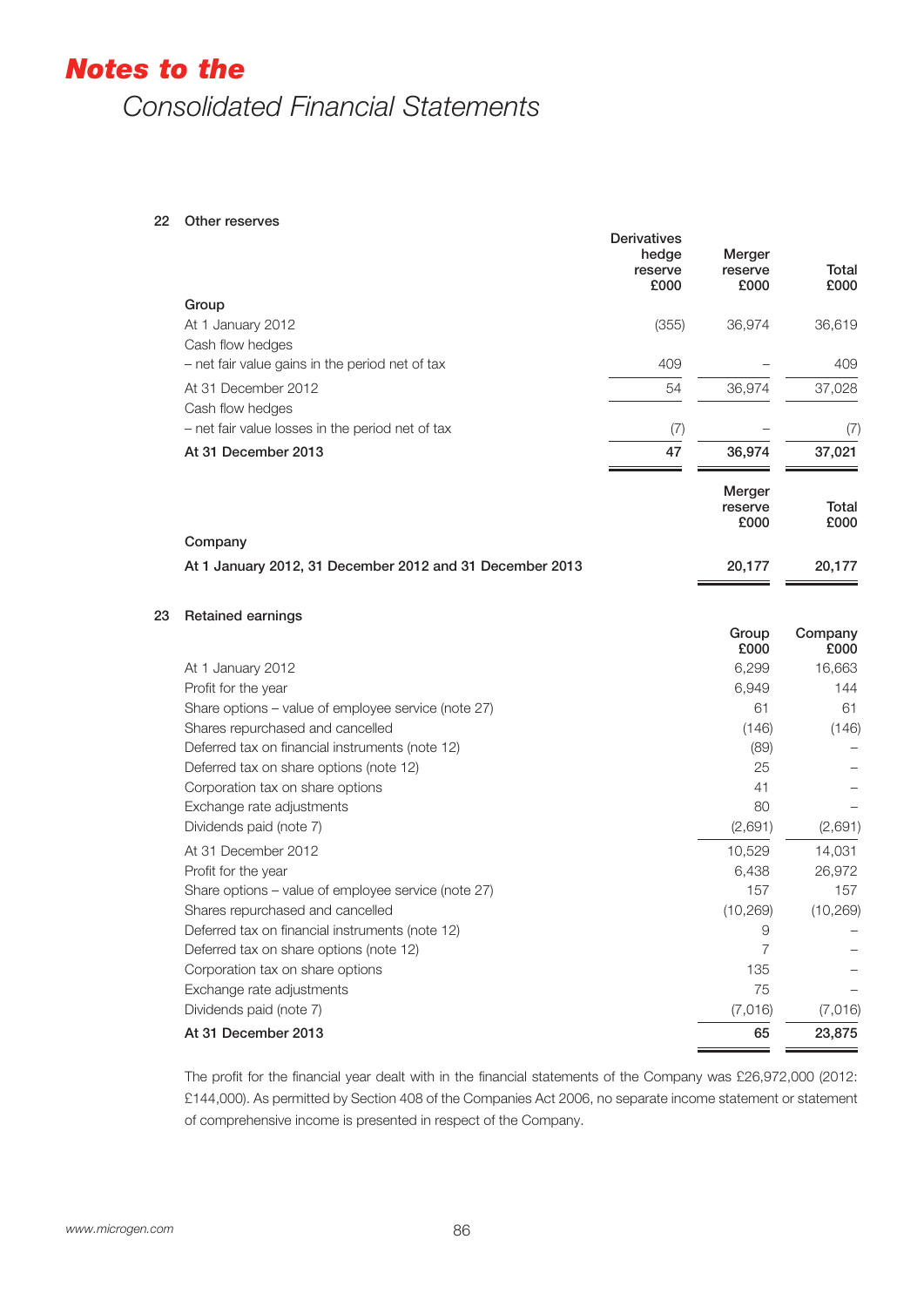# 24 Cash flows from operating activities

Reconciliation of profit before tax to net cash generated from/(used in) operations:

|                                          | Group<br>Year ended<br>31 Dec 2013<br>£000 | Group<br>Year ended<br>£000 | Company<br>Year ended<br>31 Dec 2012 31 Dec 2013 31 Dec 2012<br>£000 | Company<br>Year ended<br>£000 |
|------------------------------------------|--------------------------------------------|-----------------------------|----------------------------------------------------------------------|-------------------------------|
| Profit before tax                        | 8,688                                      | 9,187                       | 26,964                                                               | 143                           |
| Adjustments for:                         |                                            |                             |                                                                      |                               |
| Depreciation                             | 790                                        | 788                         |                                                                      |                               |
| Loss on disposal of fixed assets         | 9                                          |                             |                                                                      |                               |
| Amortisation of intangible assets        |                                            | 118                         |                                                                      |                               |
| Share-based payment expense              | 157                                        | 61                          |                                                                      |                               |
| Finance income                           | (119)                                      | (174)                       | (73)                                                                 | (143)                         |
| Finance costs                            | 119                                        |                             |                                                                      |                               |
| Dividend income                          |                                            |                             | (28, 673)                                                            |                               |
| Changes in working capital:              |                                            |                             |                                                                      |                               |
| (Increase)/decrease in receivables       | (1,886)                                    | 2,448                       | (21)                                                                 | 22                            |
| Increase/(decrease) in payables          | 341                                        | (2, 136)                    | 206                                                                  | 70                            |
| Increase in provisions                   | 4                                          | 56                          |                                                                      |                               |
| Cash generated from/(used in) operations | 8,103                                      | 10,348                      | (1,597)                                                              | 92                            |
| Commitments                              |                                            |                             |                                                                      |                               |

|                                                                                        | 31 Dec 2013 31 Dec 2012<br>£000 | £000 |
|----------------------------------------------------------------------------------------|---------------------------------|------|
| Group<br>Contracts placed for future capital expenditure not provided in the financial |                                 |      |
| statements                                                                             | 108                             |      |

The Company has no unprovided financial commitments (2012: £nil).

### 26 Operating leases – minimum lease payments

The Group leases various offices under non-cancellable operating lease agreements. The leases have various terms and renewal rights. The Group also leases plant and machines under non-cancellable operating lease agreements.

At the balance sheet date, the Group had outstanding commitments for future minimum lease payments under non-cancellable operating leases, which fall due as follows:

|                                       | 31 Dec 2013               |               | 31 Dec 2012        |               |
|---------------------------------------|---------------------------|---------------|--------------------|---------------|
|                                       | <b>Properties</b><br>£000 | Other<br>£000 | Properties<br>£000 | Other<br>£000 |
| Within one year                       | 491                       | 9             | 539                | 22            |
| In the second to fifth year inclusive | 1.035                     | 5             | 623                | 11            |
|                                       | 1.526                     | 14            | 1.162              | 33            |

The Company had no operating lease commitments during the year (2012: £nil)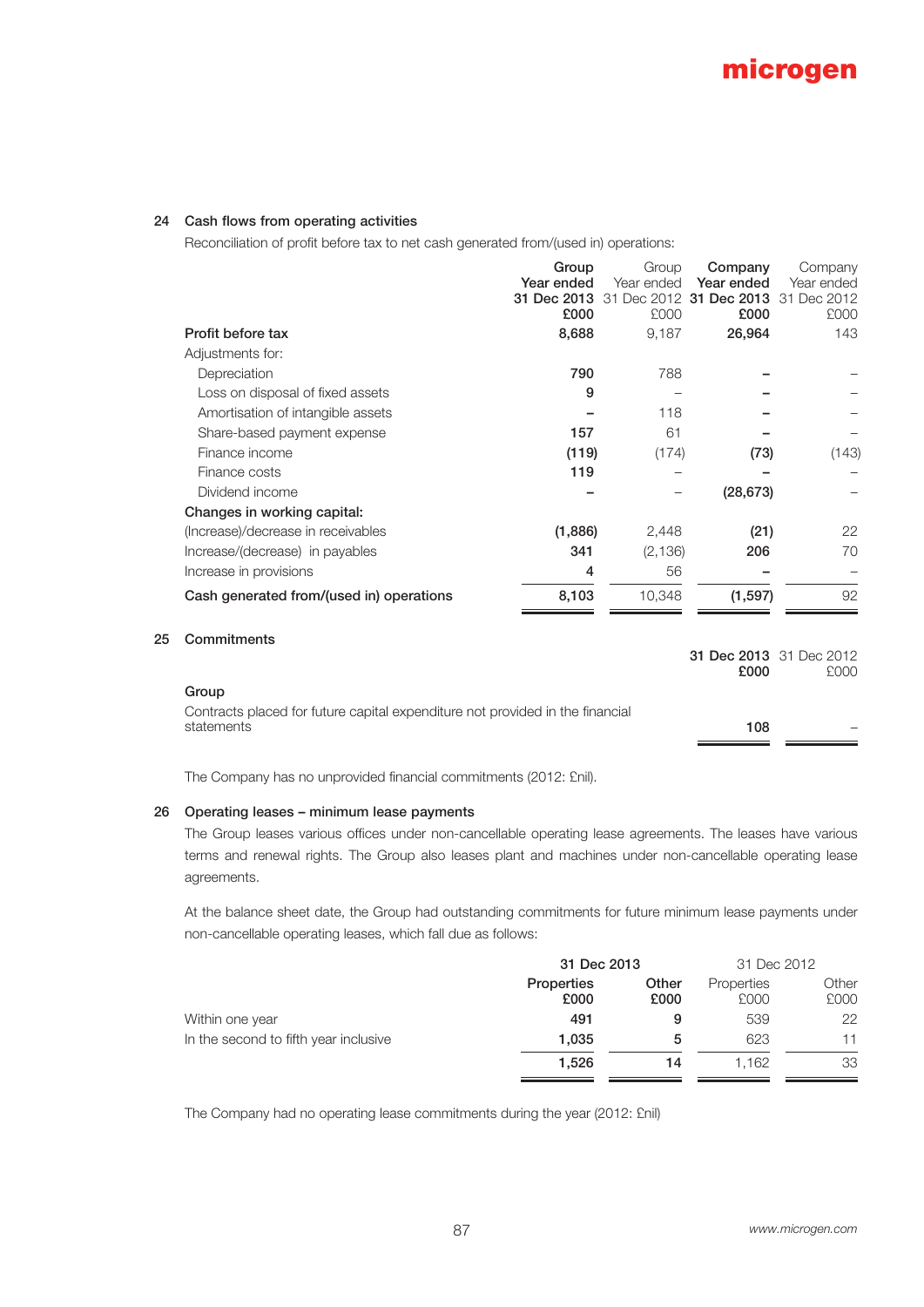# 27 Share based payments

# Performance Share Plan (PSP)

Under the 2006 Performance Share Plan (PSP), the Remuneration Committee is allowed to grant conditional allocations of par value options in the Company to key executives. The contractual life of an option is 10 years.

The PSP is considered a Long Term Incentive Plan (LTIP) award.

Awards granted prior to 18 November 2013 become exercisable from the third anniversary of the date of grant, subject to specific criteria being met. These performance conditions were structured so that 50% of awards were subject to an adjusted earnings per share target and 50% were subject to a total shareholder return target.

5,475,000 awards were granted on 18 November 2013. The performance conditions in respect of 3,000,000 of the awards for the directors are detailed on pages 34 and 35 of the Directors' Remuneration Report. The balance of 2,475,000 awards have performance conditions in line with those described for Mr Wood on page 35. Shareholder approval in respect of these awards was received on 18 November 2013 together with approval for a further 750,000 awards for each of the three years 2014 to 2016.

Following the granting of awards on 18 November 2013, at the year end there were 30 (2012: 7) employees currently participating in the scheme.

Exercise of an option is subject to continued employment.

Details of the share options outstanding under the PSP during the year are as follows:

|                            | 2013          |                                 | 2012       |                                 |
|----------------------------|---------------|---------------------------------|------------|---------------------------------|
|                            |               | Weighted<br>average<br>exercise |            | Weighted<br>average<br>exercise |
|                            | <b>Number</b> | price                           | Number     | price                           |
| Outstanding at 1 January   | 962,565       | 5p                              | 1,168,824  | 5p                              |
| Granted                    | 5,475,000     | 5p                              |            | 5p                              |
| Exercised                  | (752, 561)    | 5p                              | (206, 259) | 5p                              |
| Outstanding at 31 December | 5,685,004     | 5 <sub>p</sub>                  | 962,565    | 5p                              |
| Exercisable at 31 December | 195,004       | 5 <sub>p</sub>                  | 817,565    | 5p                              |

The weighted average share price at the date of exercise for share options exercised during the year under the Share Option Plans was 118.0p (2012: 144.4p).

The options outstanding at the end of the year have an expected weighted average remaining contractual life of 9.75 years (2012: 4.74 years).

# Share Option Plans

The Group has set up several Share Option Plans, under which the Remuneration Committee can grant options over shares in the Company to employees of the Group. Options are granted with a fixed exercise price equal to the market price of the shares under option at the date of grant. The contractual life of an option is 10 years. 17 employees (2012: 24) currently participate in these Plans.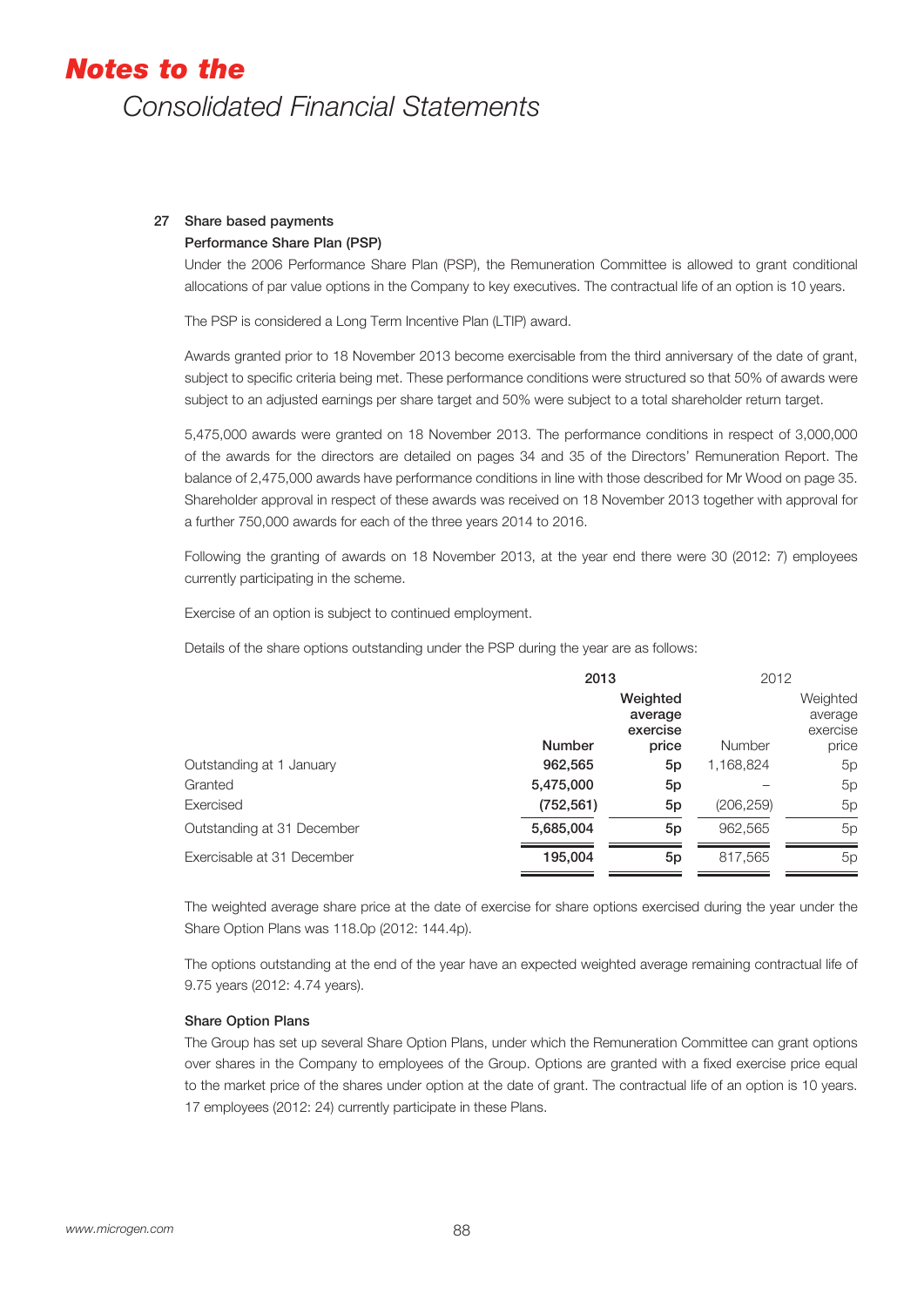### 27 Share based payments (continued)

Options granted under the Share Option Plans will become exercisable on the third anniversary of the date of grant, subject to specific criteria being met. The present criteria are based on a combination of factors including adjusted earnings per share and share price growth over a minimum period of three years.

Exercise of an option is subject to continued employment.

Details of the share options outstanding under the Share Option Plans during the year are as follows:

|                            | 2013          |                                 | 2012          |                                 |
|----------------------------|---------------|---------------------------------|---------------|---------------------------------|
|                            |               | Weighted<br>average<br>exercise |               | Weighted<br>average<br>exercise |
|                            | <b>Number</b> | price                           | <b>Number</b> | price                           |
| Outstanding at 1 January   | 1,612,247     | 55.86 <sub>p</sub>              | 1,754,828     | 55.64p                          |
| Lapsed                     | (56,000)      | 24.05 <sub>p</sub>              | (41,667)      | 66.49p                          |
| Exercised                  | (294, 166)    | 56.70 <sub>p</sub>              | (100, 914)    | 47.78p                          |
| Outstanding at 31 December | 1,262,081     | 57.07p                          | 1,612,247     | 55.86p                          |
| Exercisable at 31 December | 1,192,081     | 52.22p                          | 1,542,247     | 52.04p                          |

The weighted average share price at the date of exercise for share options exercised during the year under the Share Option Plans was 121.9p (2012: 137.27p).

The options outstanding at the end of the year have an expected weighted average remaining contractual life of 4.37 years (2012: 4.65 years).

Included within the outstanding share options at 31 December 2013 under Share Option Plans and the PSP were outstanding share options of 6,475,000 (2012: 1,397,991) which whilst outside of the Association of British Insurers recommended limits, have been approved by the Company's shareholders.

The Group recognised total expenses of £157,000 (2012: £61,000) related to equity-settled share-based payment transactions during the year. After deferred tax, the total credit in the income statement was £44,000 (2012: £90,000). There was a deferred tax credit of £7,000 (2012: £25,000) and a corporation tax credit of £135,000 (2012: £41,000) taken directly to equity.

#### 28 Retirement benefit schemes

The Group operates defined contribution retirement benefit plans for qualifying employees in the UK. The assets of the plans are held separately from those of the Group in funds under the control of trustees.

The Group also operates defined contribution retirement benefit plans for its overseas employees with contributions up to 9.76% of basic salary.

The total expense recognised in the income statement of £437,000 (2012: £442,000) represents contributions payable to these plans by the Group at rates specified in the rules of the plans. As at 31 December 2013, contributions of £22,000 (2012: £76,000) due in respect of the 2013 reporting period had not been paid over to the plans and were included within accruals. The amounts were paid over subsequent to the balance sheet date.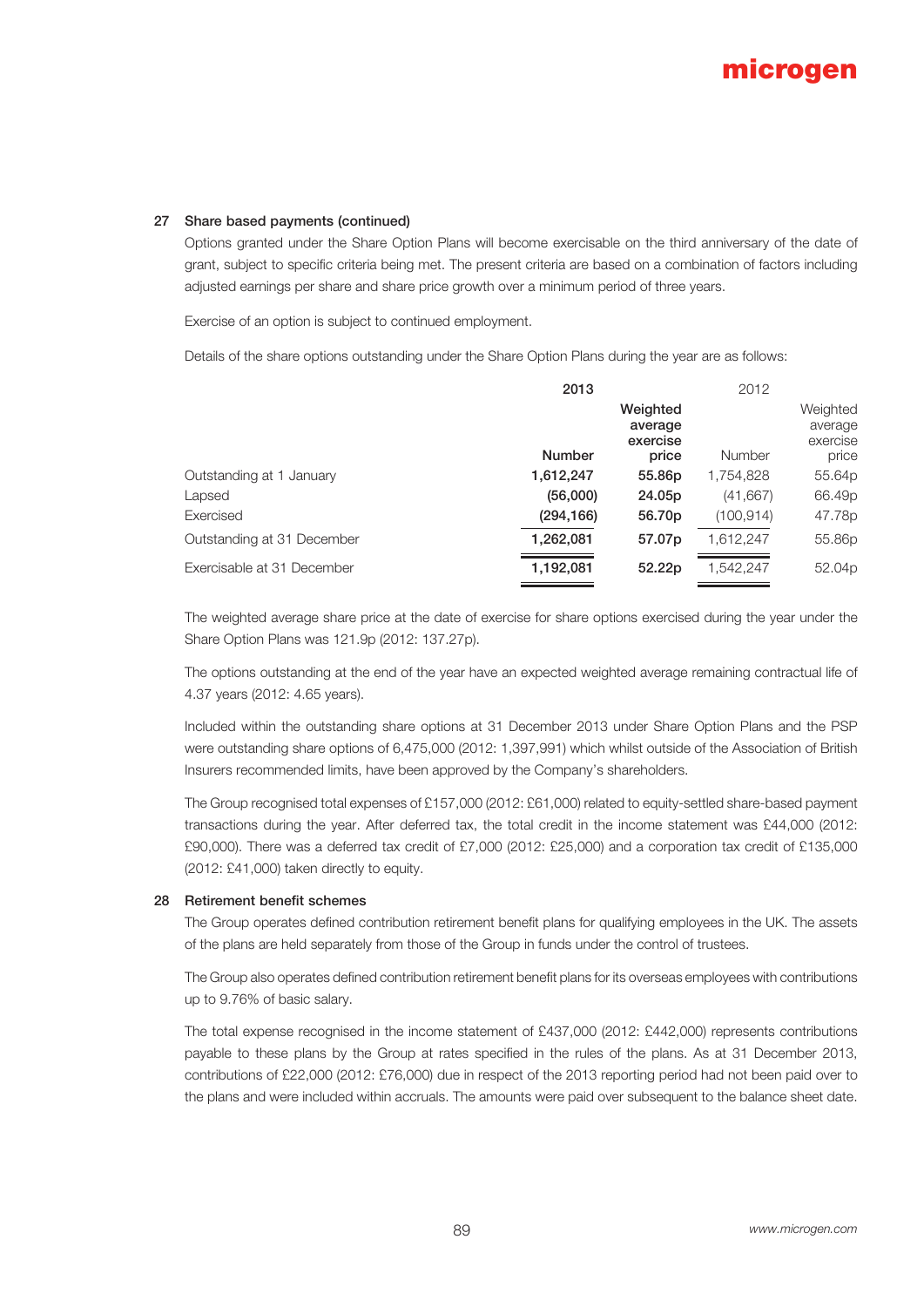# 29 Related party transactions

## Group

The following transactions were carried out with related parties:

Microgen's Chairman, Mr Ratcliffe was chairman of RM plc from 1 June 2011 to 30 April 2013. During the year, the amounts invoiced to RM Education Ltd, a subsidiary of RM plc, were £342,000 (2012: £364,000). At 31 December 2013 £nil was owed by RM Education Ltd (2012: £23,000). During 2013 Microgen entered into two contracts with RM Education Ltd to provide software and services. Mr Ratcliffe did not participate in the negotiations in respect of these contracts.

The Company acts as the Group's treasury vehicle and during the year borrowed a net £8,992,000 (2012: £12,008,000) from its subsidiary companies.

There were no further related party transactions in the year ended 31 December 2013 (2012: nil), as defined by International Accounting Standard No 24 "Related Party Disclosures" other than key management compensation as disclosed in note 3.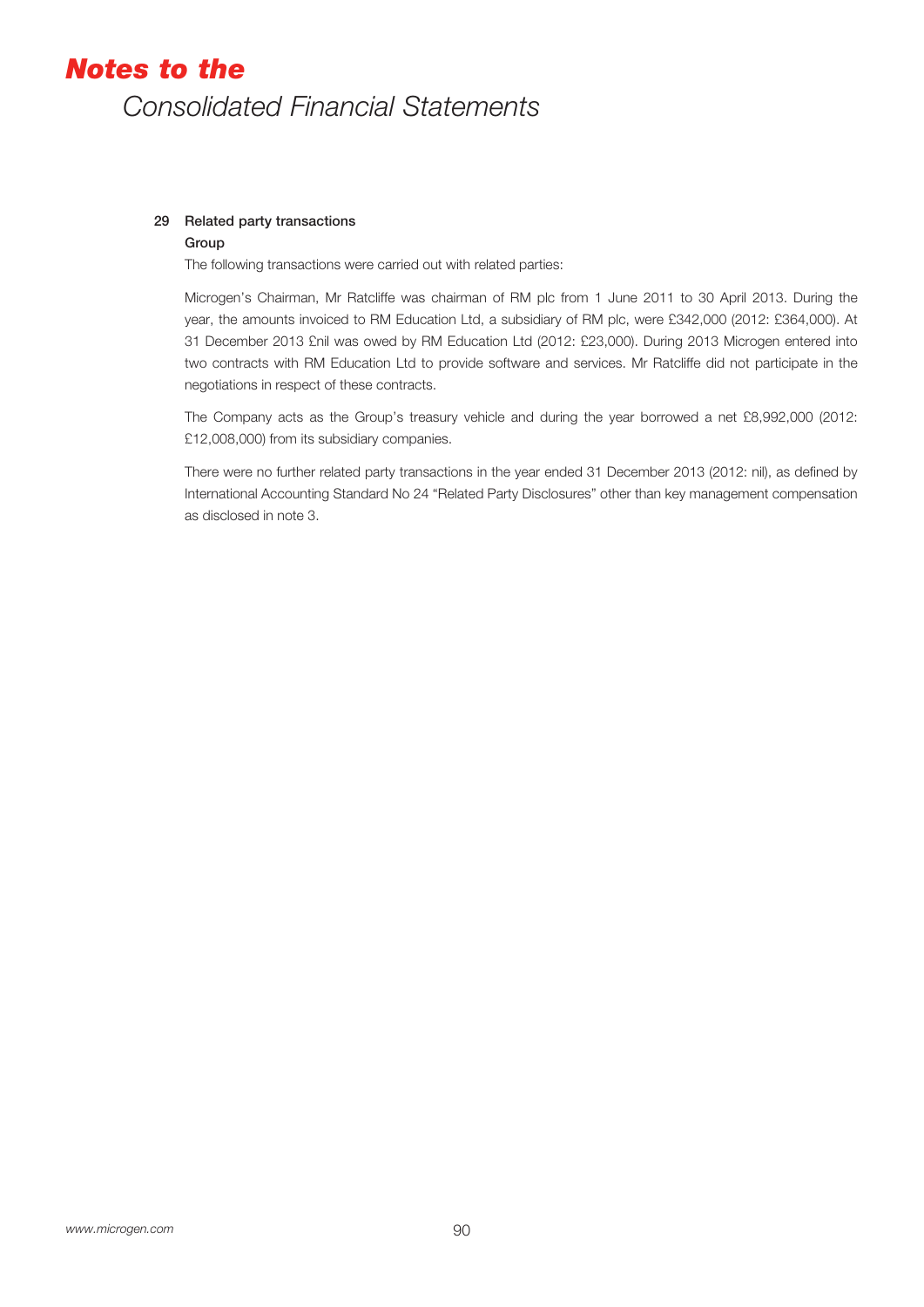



| <b>Shareholder Analysis Range</b>                                                              | Shareholders                                                                               | Number of Percentage of<br>overall total | shares     | Number of Percentage of<br>overall total |
|------------------------------------------------------------------------------------------------|--------------------------------------------------------------------------------------------|------------------------------------------|------------|------------------------------------------|
| $1 - 1,000$                                                                                    | 620                                                                                        | 56.2%                                    | 228,357    | 0.3%                                     |
| 1,001-5,000                                                                                    | 263                                                                                        | 23.8%                                    | 640.543    | $0.9\%$                                  |
| 5,001-50,000                                                                                   | 149                                                                                        | 13.5%                                    | 2,254,440  | 3.0%                                     |
| 50,001-500,000                                                                                 | 46                                                                                         | 4.2%                                     | 6,556,148  | 8.8%                                     |
| 500,001 and above                                                                              | 25                                                                                         | 2.3%                                     | 64,819,014 | 87.0%                                    |
| <b>Totals</b>                                                                                  | 1,103                                                                                      | 100%                                     | 74,498,502 | 100%                                     |
| <b>Investor Type</b>                                                                           |                                                                                            |                                          | shares     | Number of Percentage of<br>overall total |
| Nominee Companies                                                                              |                                                                                            |                                          | 53,577,257 | 71.9%                                    |
| Private Shareholders                                                                           |                                                                                            |                                          | 12,682,979 | 17.0%                                    |
| <b>Bank &amp; Bank Nominees</b>                                                                |                                                                                            |                                          | 4,398,451  | 5.9%                                     |
| Pension Funds                                                                                  |                                                                                            |                                          | 3,558,121  | 4.8%                                     |
| <b>Limited Companies</b>                                                                       |                                                                                            |                                          | 167,747    | 0.2%                                     |
| Other Institutions                                                                             |                                                                                            |                                          | 106,003    | 0.2%                                     |
| Deceased Shareholders                                                                          |                                                                                            |                                          | 7,944      | 0.0%                                     |
|                                                                                                |                                                                                            |                                          | 74,498,502 | 100%                                     |
| Registered Office and Group Head Office                                                        | Registrar                                                                                  |                                          |            |                                          |
| Microgen plc<br>Old Change House<br>128 Queen Victoria Street<br>London<br>EC4V <sub>4BJ</sub> | Capita Asset Services<br>The Registry<br>34 Beckenham Road<br>Beckenham<br>Kent<br>BR3 4TU |                                          |            |                                          |

Telephone: 020 7496 8100 e-mail: investors@microgen.com

Telephone: 0871 664 0300 e-mail ssd@capita.co.uk

Microgen plc ordinary shares are listed on the main market of the London Stock Exchange.

#### Shareholders' enquiries

Enquiries regarding shareholdings or dividends should in the first instance be addressed to Capita Asset Services.

Please note that calls will cost 10p per minute plus network extras. Lines are open 9.00 am – 5.30 pm Monday to Friday.

#### Annual General Meeting

The forthcoming Annual General Meeting will be held at 9.00 a.m. on 28 April 2014 at Old Change House, 128 Queen Victoria Street, London, EC4V 4BJ. Details are given in a separate notice to shareholders enclosed with this Annual Report. A copy of the Notice of Annual General Meeting together with this Annual Report is posted on the Company's website www.microgen.com.